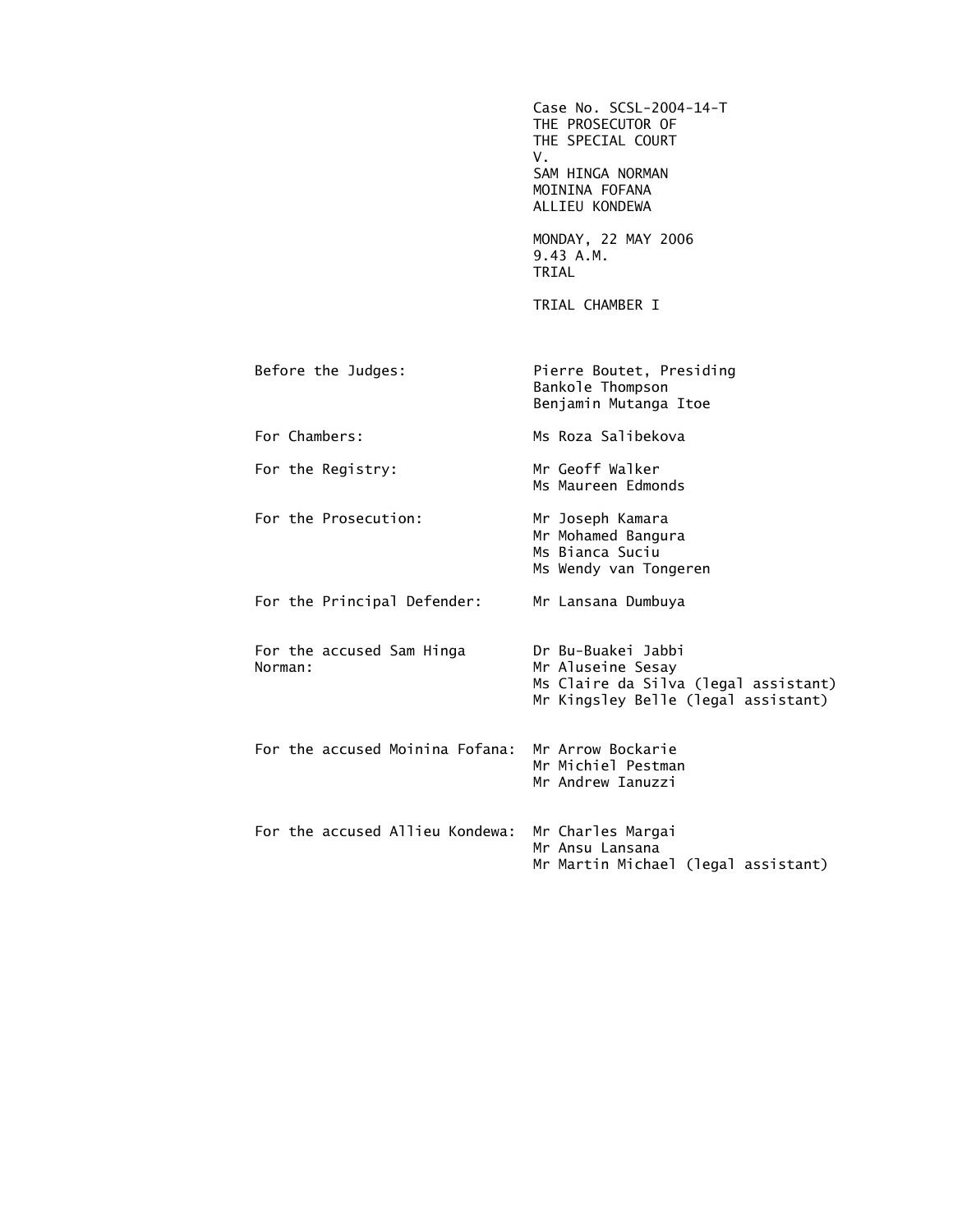1 [CDF22MAY06A - EKD] 2 Monday, 22 May 2006 3 [Open session] 4 [The witness Fofana and Kondewa present] 09:31:30 5 [The accused Norman not present] 6 **Integral Contract Figure 1** The witness entered court] 7 [Upon commencing at 9.43 a.m.] 8 PRESIDING JUDGE: Good morning, counsel. Good morning, 9 Mr Witness. Good morning, Dr Jabbi. 09:43:04 10 MR JABBI: Morning, My Lord. 11 PRESIDING JUDGE: Dr Jabbi, you are ready to proceed with 12 your next witness? 13 MR JABBI: Yes, My Lord. My colleague, Mr Sesay, will 14 proceed with the witness. 09:43:15 15 PRESIDING JUDGE: That's fine. 16 MR JABBI: Before then, My Lord, I just wish to draw 17 attention again to the absence of the first accused. It is 18 basically for the state of his health that he is unable to come 19 to court, although he is quite keen to come. 09:43:42 20 My Lord, with the emerging public opinion on this 21 situation, in order to put matters to some satisfactory view of 22 the matter, it may well be that it will be very advisable for a 23 formal request for a medical report on his condition, because 24 there is so much speculation about it. There may be some reason 09:44:34 25 to ensure that public feelings are put at ease, if only by 26 getting an authoritative statement of his condition and any 27 possible recommendation. I do not know what Your Lordships will 28 feel about it, but I thought I should bring it to the attention 29 of the Court.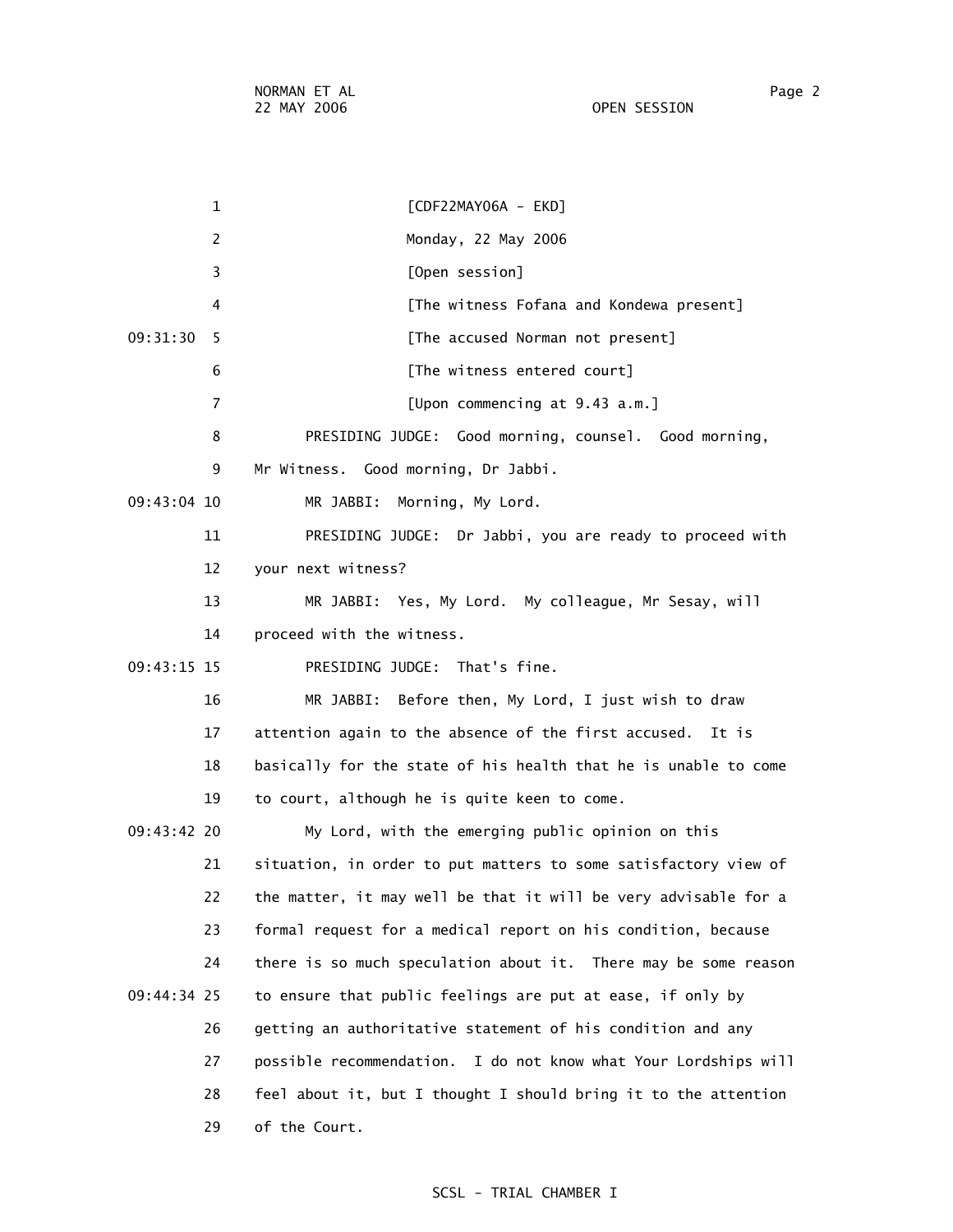1 PRESIDING JUDGE: As you may appreciate, to issue a public 2 statement about the health of as accused person, as such, is not 3 something that we are prone to do in most cases, but this is 4 something that we will consider and certainly discuss with the 09:45:09 5 authorities in place as to how best to deal with that. Certainly 6 I think it should also be discussed with the accused himself. 7 MR JABBI: Yes, indeed.

 8 PRESIDING JUDGE: Then we will see from there. But I want 9 to inform you as well that we have been indeed briefed about his 09:45:30 10 condition, so we are aware that he has medical problems and it is 11 being looked into at this particular moment. That's all I can 12 say for the time being. I hope that things do improve for him. 13 I should also mention to you that you should convey to your 14 client that if it is to make life easier for him if he comes to 09:45:58 15 court he may have to remain seated. I notice that he had 16 difficulties to stand up and walk and so on. So whatever we can 17 do to facilitate his life in this respect, we are quite prepared 18 to assist. As I say, all I hope is that things do improve and 19 that they find the proper solution to his illness or ailment, 09:46:22 20 whatever it may be. Thank you very much, Dr Jabbi. 21 MR JABBI: Thank you very much, My Lord. 22 PRESIDING JUDGE: Yes, Mr Court Officer, please proceed. 23 WITNESS: MOHAMED BHONIE KOROMA [Sworn] 24 **Example 24** [The witness answered through interpreter] 09:47:34 25 PRESIDING JUDGE: So this is your witness number 15 on the 26 witness list? 27 MR SESAY: Yes, Your Honour. 28 PRESIDING JUDGE: And this is your witness 20 in total? 29 MR SESAY: 20, My Lord.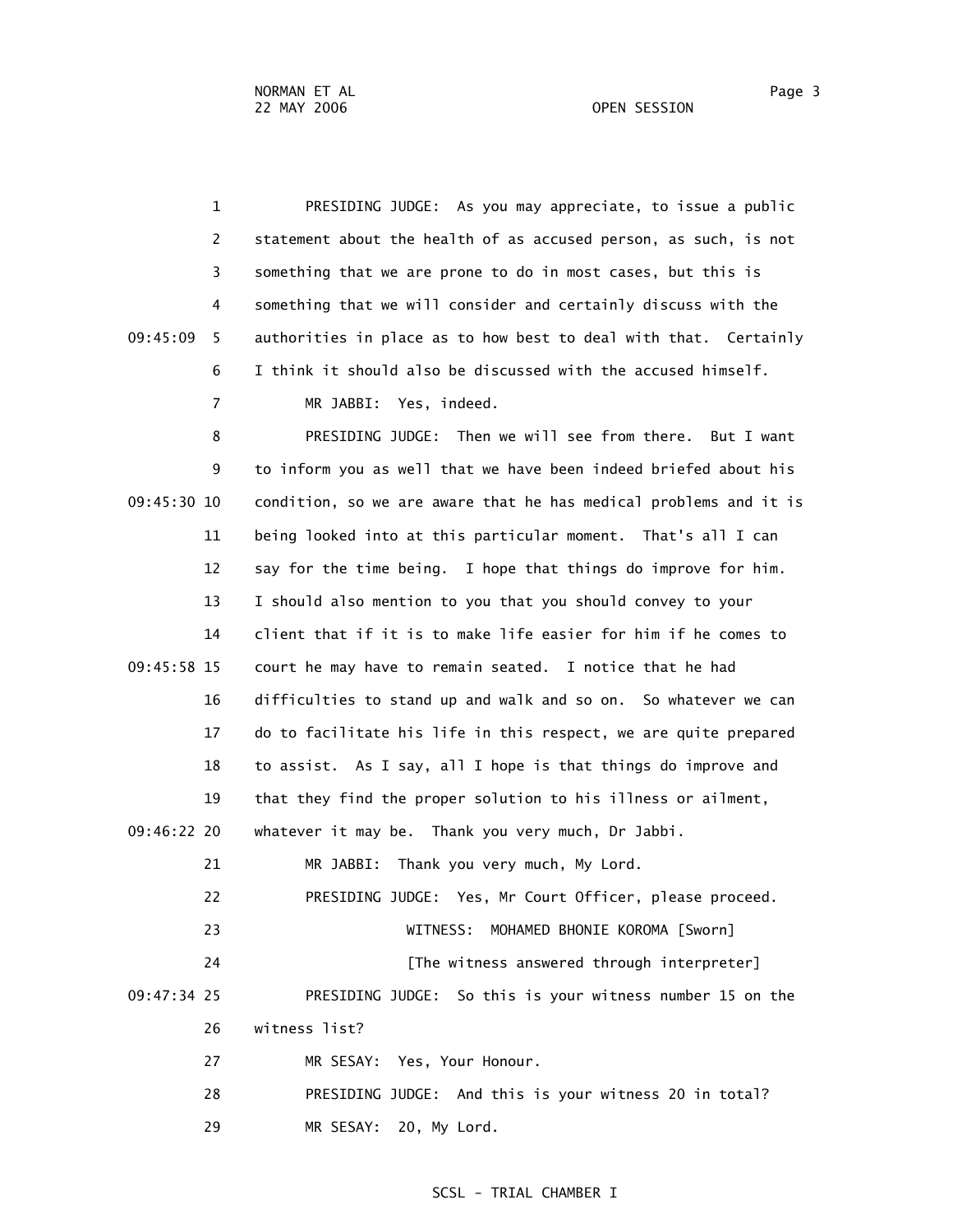|             | $\mathbf{1}$   |        | PRESIDING JUDGE: And this witness is giving evidence in     |
|-------------|----------------|--------|-------------------------------------------------------------|
|             | 2              | Mende? |                                                             |
|             | 3              |        | MR SESAY: Yes, Your Honour.                                 |
|             | 4              |        | PRESIDING JUDGE: Very well, you may proceed.                |
| 09:48:01    | 5              |        | EXAMINED BY MR SESAY:                                       |
|             | 6              | Q.     | Good morning, Mr Witness.                                   |
|             | $\overline{7}$ | Α.     | Good morning.                                               |
|             | 8              | Q.     | Before I proceed with your testimony, may I appeal that you |
|             | 9              |        | talk very slowly because your evidence will have to be      |
| 09:48:15 10 |                |        | interpreted. What are your names?                           |
|             | 11             | Α.     | My name is Mohamed Bhonie Koroma.                           |
|             | 12             | Q.     | Where do you live?                                          |
|             | 13             | Α.     | I live in Gbeorbu, Gaura.                                   |
|             | 14             | Q.     | Gaura, is it a town or a chiefdom?                          |
| 09:49:02 15 |                | Α.     | The chiefdom is called Gaura, the town is called Gbeorbu.   |
|             | 16             | Q.     | How old are you?                                            |
|             | 17             | Α.     | I am 55 years old.                                          |
|             | 18             | Q.     | And you are married?                                        |
|             | 19             | Α.     | Yes.                                                        |
| 09:49:45 20 |                | Q.     | How many children?                                          |
|             | 21             | А.     | I have six children.                                        |
|             | 22             | Q.     | What do you do? What is your occupation?                    |
|             | 23             | Α.     | I'm a farmer.                                               |
|             | 24             | Q.     | And you are a Kamajor?                                      |
| 09:50:33 25 |                | Α.     | Yes, I am a Kamajor.                                        |
|             | 26             | Q.     | When did you join the Kamajor society?                      |
|             | 27             | Α.     | I joined the Kamajor society in 1996.                       |
|             | 28             | Q.     | And where was that?                                         |
|             | 29             | Α.     | Kenema.                                                     |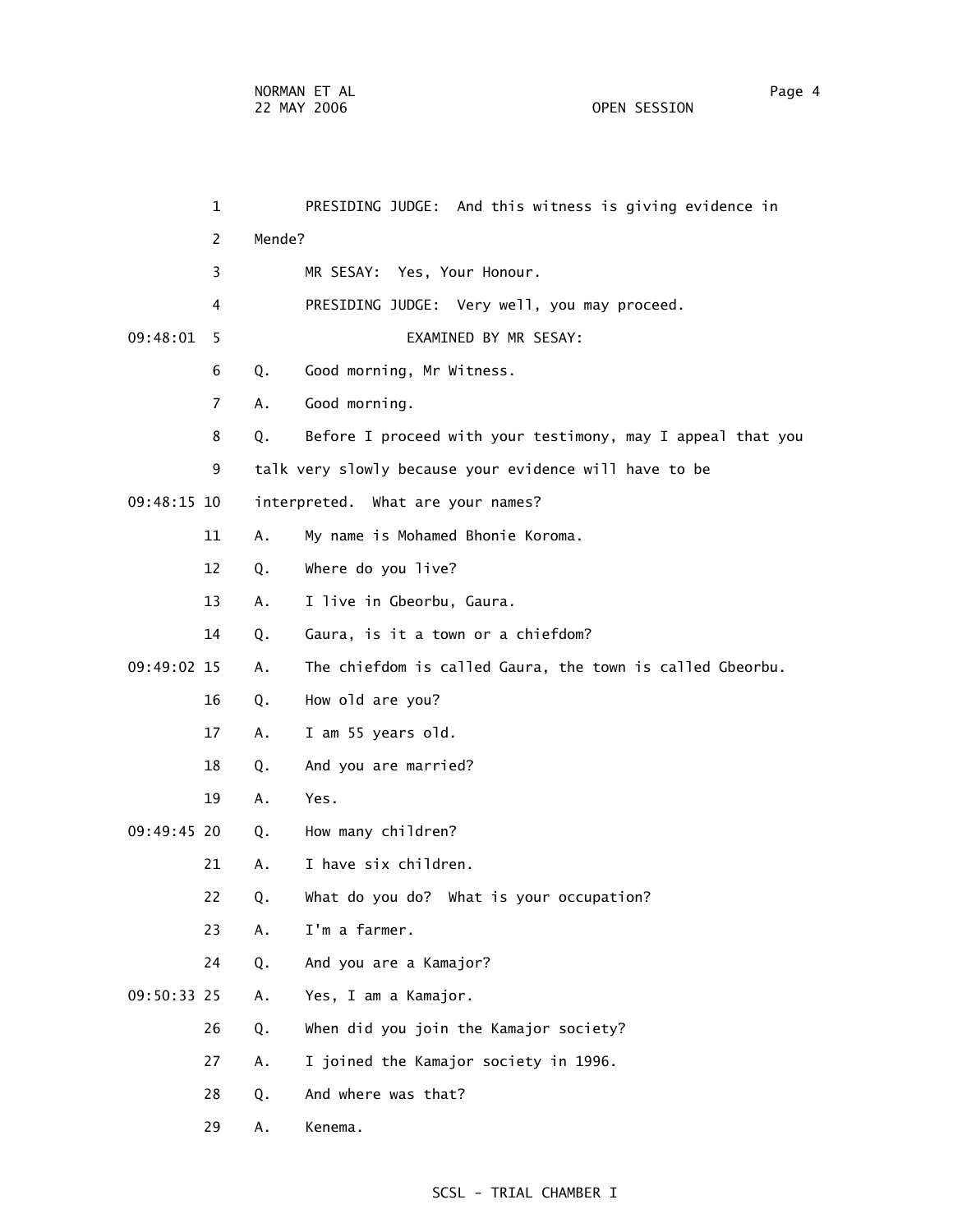1 Q. Was there any government that was in power at that time, do 2 you remember? 3 A. Yes, the military government. 4 Q. After you said you joined the Kamajor society in Kenema,

09:51:51 5 did you stay in Kenema?

 6 A. I did not live there. After we graduated, our people paid 7 all our subscriptions for us to be initiated into the Kamajor 8 society. After the initiation, they came and talked to 9 Kamoh Brima for us to go back to our people and help the soldiers 09:52:43 10 fight the war.

11 Q. Yes?

 12 A. But a Kamajor will not just be initiated and just left out 13 as how you would leave a chicken. There are subscriptions you 14 pay and our people paid the subscriptions to the initiator.

09:53:15 15 Q. Where did you go from there?

 16 A. After that we were given back to our people and we returned 17 to where we were working together with the soldiers in Joru.

18 Q. What were you doing with the soldiers? What work were you

19 doing with the soldiers?

 09:53:56 20 A. We were there because we were the indigents of the land. 21 The soldiers and the rebels, when they were fighting, the rebels 22 didn't know the roads, so they took us, we the Kamajors, who are 23 the indigents, so we would show them the roads. They didn't know 24 the by-passes.

# 09:54:34 25 PRESIDING JUDGE: My understanding is after his initiation 26 was completed he went back to Joru and worked with the soldiers.

27 This is what he is saying?

28 MR SESAY: Yes, Your Honour.

29 THE WITNESS: Yes.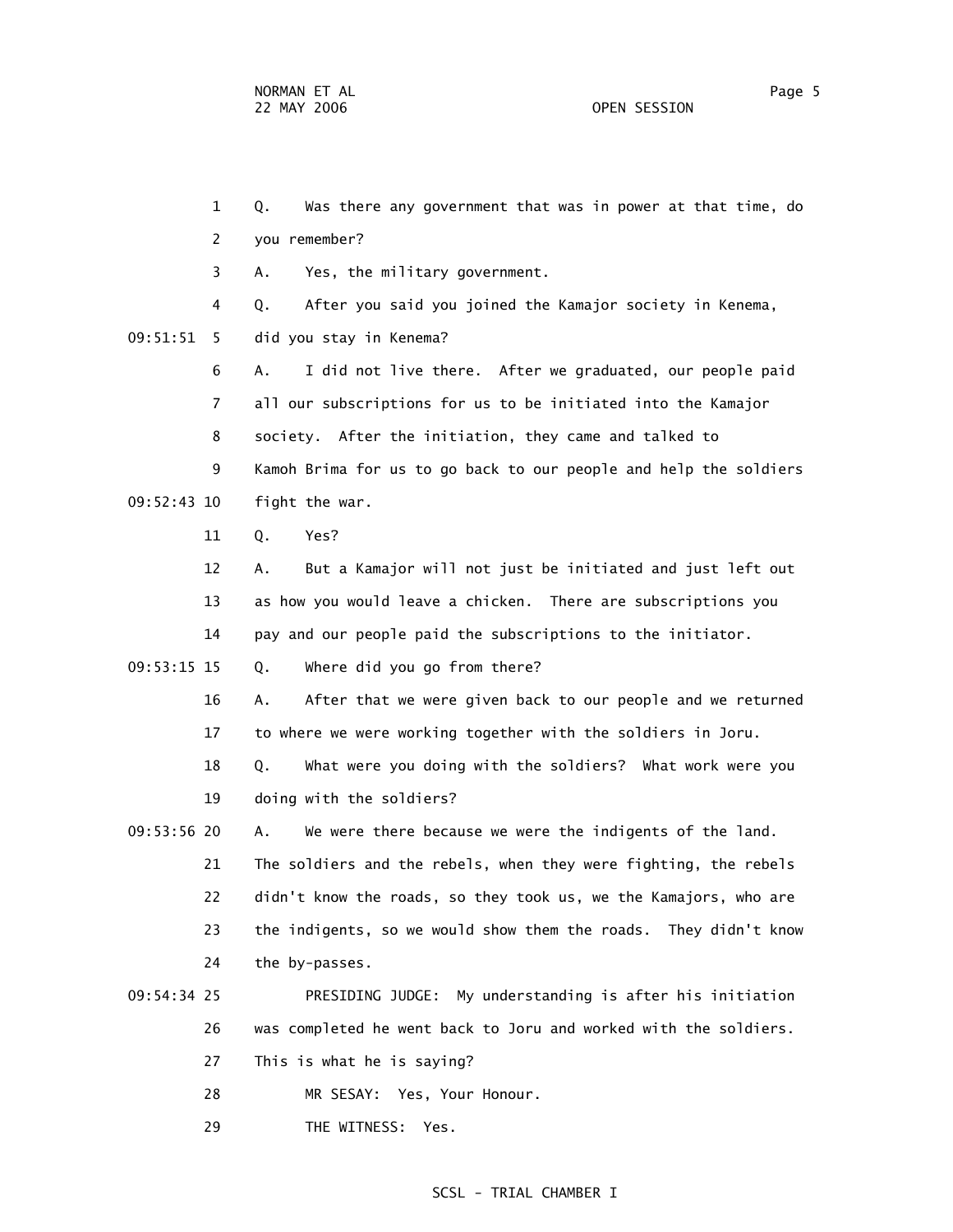|             | $\mathbf 1$    | PRESIDING JUDGE: And this is taking place some time in           |
|-------------|----------------|------------------------------------------------------------------|
|             | 2              | 1996?                                                            |
|             | 3              | MR SESAY: Yes, My Lord.                                          |
|             | 4              | Now, Mr Witness, how was the relationship at that time<br>Q.     |
| 09:55:05    | 5              | between the Kamajors and the soldiers?                           |
|             | 6              | At that time we were working cordially.<br>Α.                    |
|             | $\overline{7}$ | What happened to that relationship?<br>Q.                        |
|             | 8              | We were working together in unison until we voted and<br>А.      |
|             | 9              | Mr Tejan Kabbah won the elections. His government, the SLPP      |
| 09:55:47 10 |                | government, won the elections.                                   |
|             | 11             | Did anything happen after that?<br>Q.                            |
|             | 12             | Yes.<br>Α.                                                       |
|             | 13             | What happened?<br>Q.                                             |
|             | 14             | Just after the government had won, after some time, a long<br>Α. |
| 09:56:12 15 |                | time, some group of soldiers came and overthrew the government.  |
|             | 16             | They were called the AFRC.                                       |
|             | 17             | Was it in May 1997, the overthrow?<br>Q.                         |
|             | 18             | Yes.<br>Α.                                                       |
|             | 19             | Where were you at the time of the overthrow?<br>Q.               |
| 09:57:01 20 |                | At the time of the overthrow, I was in Joru working with<br>Α.   |
|             | 21             | the soldiers. But just after the overthrow, they didn't do       |
|             | 22             | anything other than -- these of our enemies, the rebels, they    |
|             | 23             | will call them so that they will work together and they started  |
|             | 24             | chasing us. They started disgracing us, and they will ask that   |
| 09:57:31 25 |                | all of us -- they asked all of us, the Kamajors, to surrender.   |
|             | 26             | You surrender your uniform and your weapons. It was not just an  |
|             | 27             | information that we heard. There was one soldier with whom I was |
|             | 28             | doing things in common, Sergeant Arthur, he went to -- he went   |
|             | 29             | $\overline{10}$ --                                               |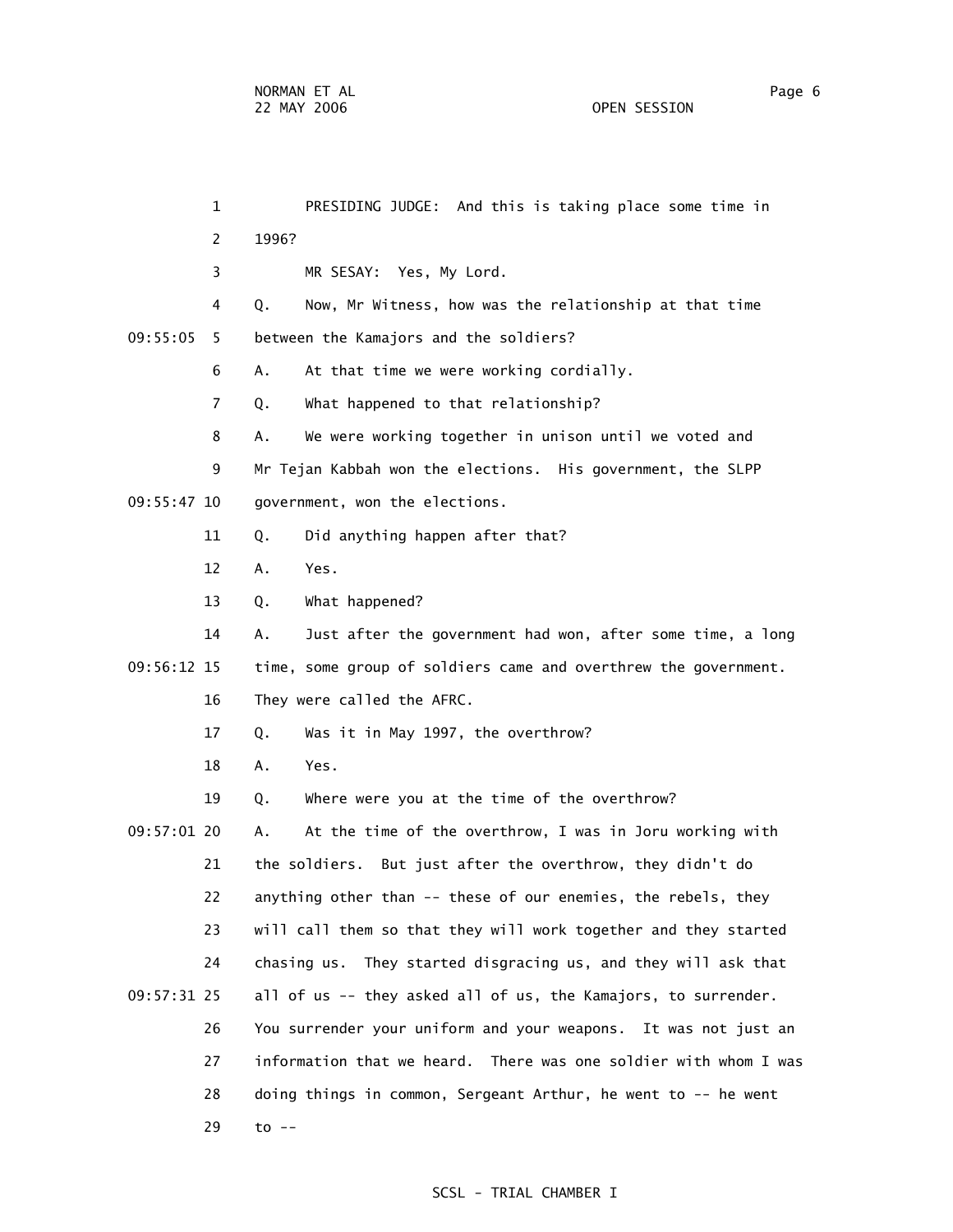1 THE INTERPRETER: Your Honours, may the witness go over his 2 last answer, he is speaking too fast. 3 PRESIDING JUDGE: Can you take your last answer again, 4 Mr Witness. You were talking about one soldier. Take it from 09:58:27 5 there, please. 6 MR SESAY: 7 Q. What did the soldier do? You said Arthur, what did Arthur 8 do, Sergeant Arthur? 9 A. He went to me, because we were working, myself and him, 09:58:39 10 before the overthrow. Just after the overthrow, he went to me at 11 the house and told me to bring my uniform and my weapon to be 12 taken to their headquarters and hand over to them and to 13 surrender to them. That sergeant was working in Joru. 14 Q. What did you do, the Kamajors, after you said the soldiers 09:59:07 15 ordered that you should report and surrender your uniforms and 16 weapons? What did you do after that? 17 A. We didn't do it. We also went -- now that the rebels had 18 left the bushes, so we went into the bushes. 19 Q. What happened following that? 09:59:43 20 A. While we were in the bush it came to a time when I tuned in 21 my radio and I heard a call. 22 Q. What did you hear? 23 A. I heard a call on the radio that all the Kamajors, they 24 were calling us, they were inviting us to Gendema, Bo Waterside. 10:00:33 25 Q. Who spoke on the radio? 26 A. The person whose voice we heard was no other person but 27 Eddie Massallay. 28 Q. Did you answer to his call that you should all go to 29 Bo Waterside?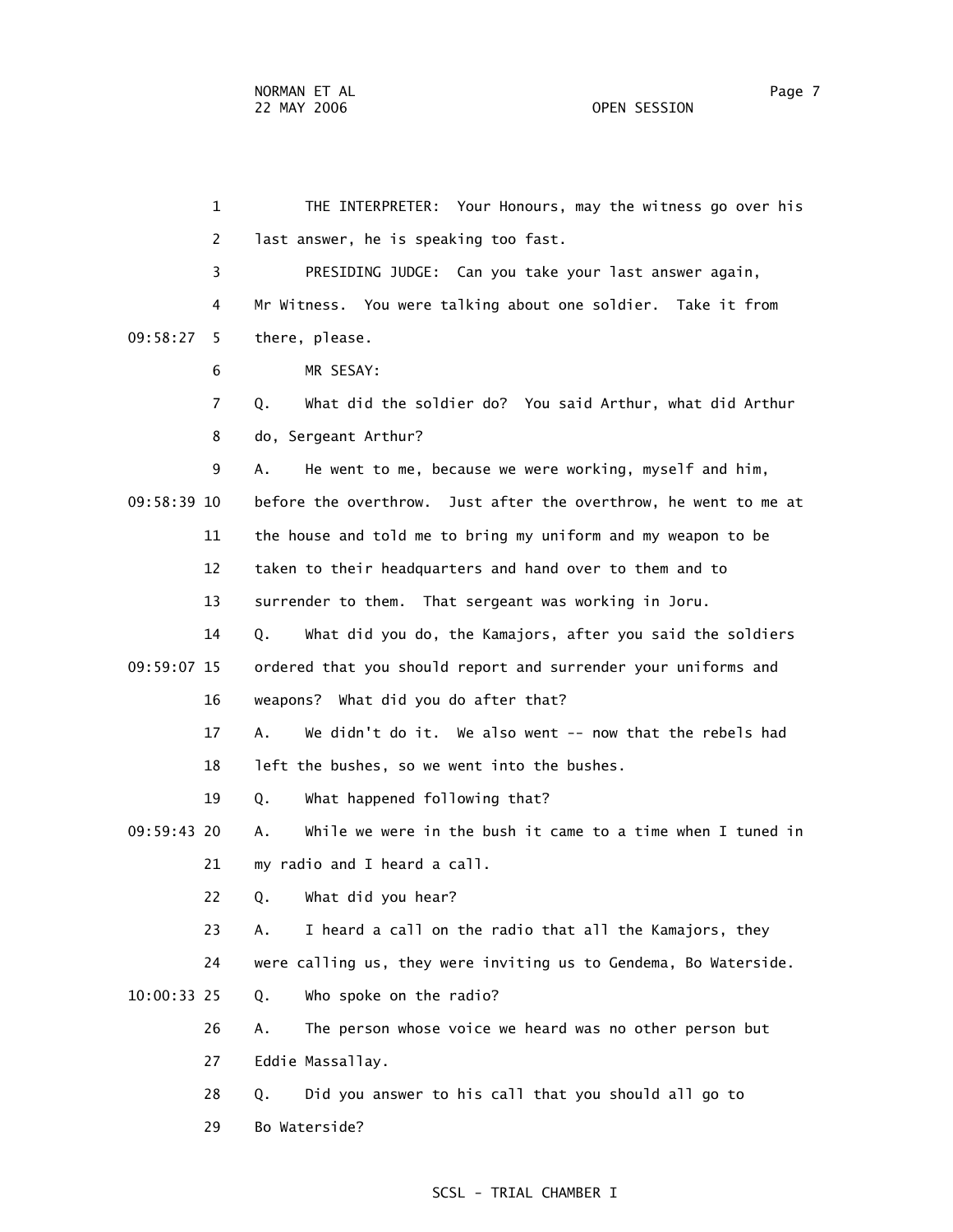|               | 1  | I took back Kamajors with whom I was in the bush and<br>А.<br>Yes. |
|---------------|----|--------------------------------------------------------------------|
|               | 2  | we went and arrived at Bo Waterside, Gendema.                      |
|               | 3  | What happened at Bo Waterside when you arrived with the<br>Q.      |
|               | 4  | Kamajors?                                                          |
| 10:01:49      | 5. | JUDGE ITOE: When he says, "Bo Waterside, Gendema," what            |
|               | 6  | does he mean? When he says Bo Waterside, he says Gendema.          |
|               | 7  | MR SESAY: My Lord, I will clarify that.                            |
|               | 8  | Is there any other name for Bo Waterside?<br>Q.                    |
|               | 9  | Gendema is situated by the crossing point between<br>А.<br>No.     |
| $10:02:15$ 10 |    | Liberia and Sierra Leone. So they just called both of them         |
|               | 11 | Bo Waterside. Gendema is on the Sierra Leone part.                 |
|               | 12 | In relation to the two names which you have mentioned, now<br>Q.   |
|               | 13 | where did you go -- exactly did you go; was it at Gendema or at    |
|               | 14 | Bo Waterside?                                                      |
| 10:02:43 15   |    | We were at Gendema.<br>Α.                                          |
|               | 16 | Now you met Eddie Massallay at Gendema?<br>Q.                      |
|               | 17 | I met Eddie Massallay at Gendema, yes. He invited us, we<br>А.     |
|               | 18 | met him there.                                                     |
|               | 19 | What happened when you met him at Gendema?<br>Q.                   |
| 10:03:21 20   |    | We arrived at Gendema. We met Eddie Massallay together<br>Α.       |
|               | 21 | with my group, and he spoke to us.                                 |
|               | 22 | Q. What did he say to you?                                         |
|               | 23 | He said, "This invitation that I've extended to you, it is<br>А.   |
|               | 24 | Mr Tejan Kabbah who has instructed me to call you, so that we'd    |
| 10:04:22 25   |    | come and fight this war."                                          |
|               | 26 | Yes?<br>Q.                                                         |
|               | 27 | He said we will go together with him so he will give us<br>Α.      |
|               | 28 | weapons for the fight.                                             |
|               | 29 | Mr Witness, I want you to be more specific. What were<br>Q.        |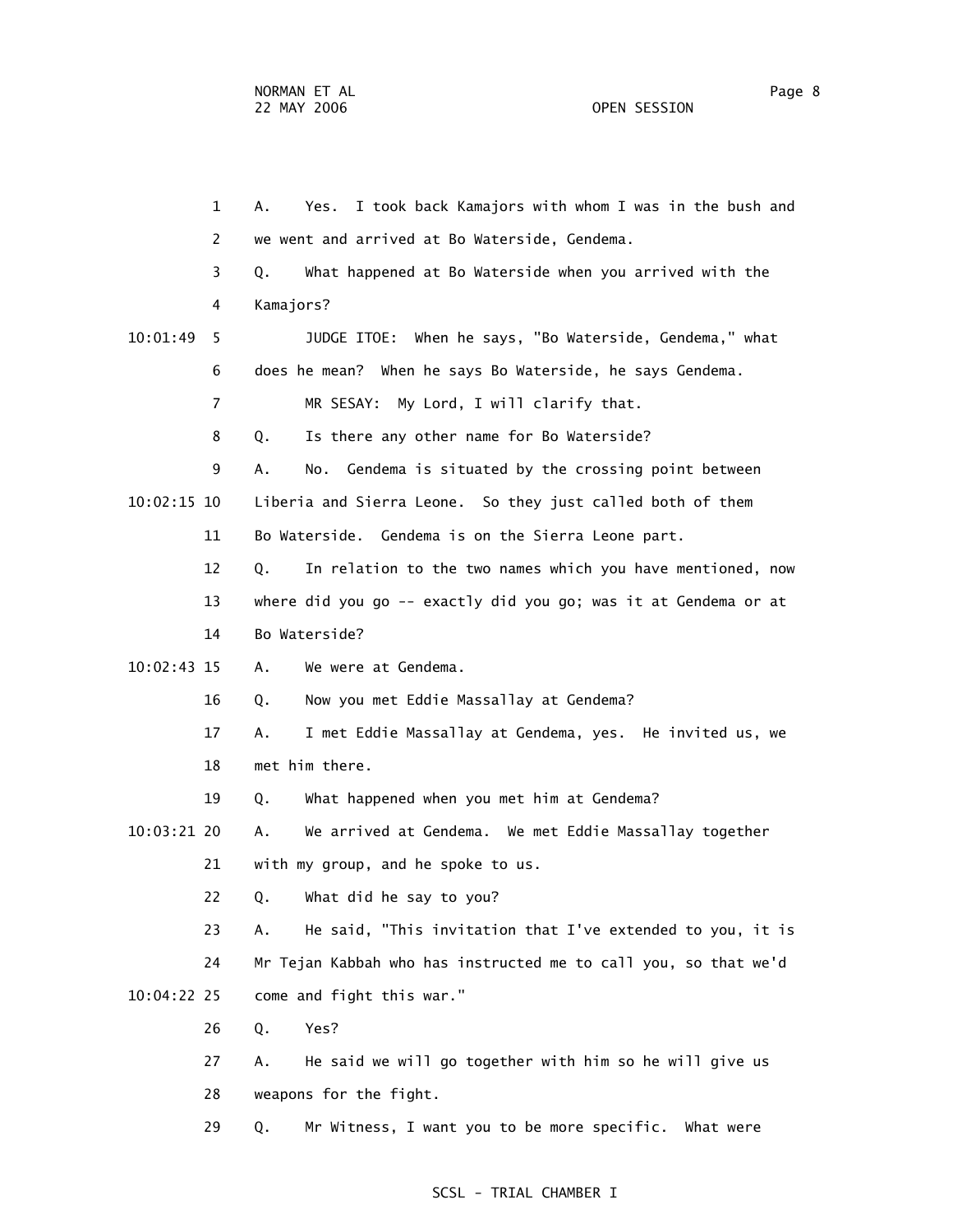1 these things that you said he showed to you; can you name them, 2 please? 3 A. Ammunitions were there in the store, RPG bombs, and some 4 other food called compo [phon], some other food stuff. 10:05:36 5 Q. Yes? 6 A. And some other traditional food called gari. 7 Q. Did he say anything to you in relation to those things that 8 were shown to? 9 A. Yes. He said these things, Mr Tejan Kabbah had given it to 10:06:25 10 him for us to fight the war. He would continue supporting us 11 until we fight the war, and at the end of the war we'll still be 12 under his instructions. 13 Q. For how long did you stay at Gendema? 14 A. In Gendema Town I spent two weeks there and Eddie sent me 10:07:23 15 to Fairo, because that was the war front. 16 Q. Yes? 17 A. From Gendema to Fairo is seven miles. 18 Q. Did you in fact go to Fairo? 19 A. Yes, I went to Fairo and I was based there. From Fairo to 10:07:58 20 Jimmi, where AFRC juntas were, is 21 miles. That was the 21 distance between us. 22 Q. Whilst at Fairo -- you said you went to Fairo. What 23 happened in Fairo whilst you were there? 24 A. When I was based in Fairo I was sent to the war front as a 10:08:51 25 commander. 26 Q. Did you ever leave Fairo? 27 A. Yes. I was in Fairo when Eddie Massallay called me and 28 ordered me to go back to Gendema. 29 Q. Did you go to Gendema?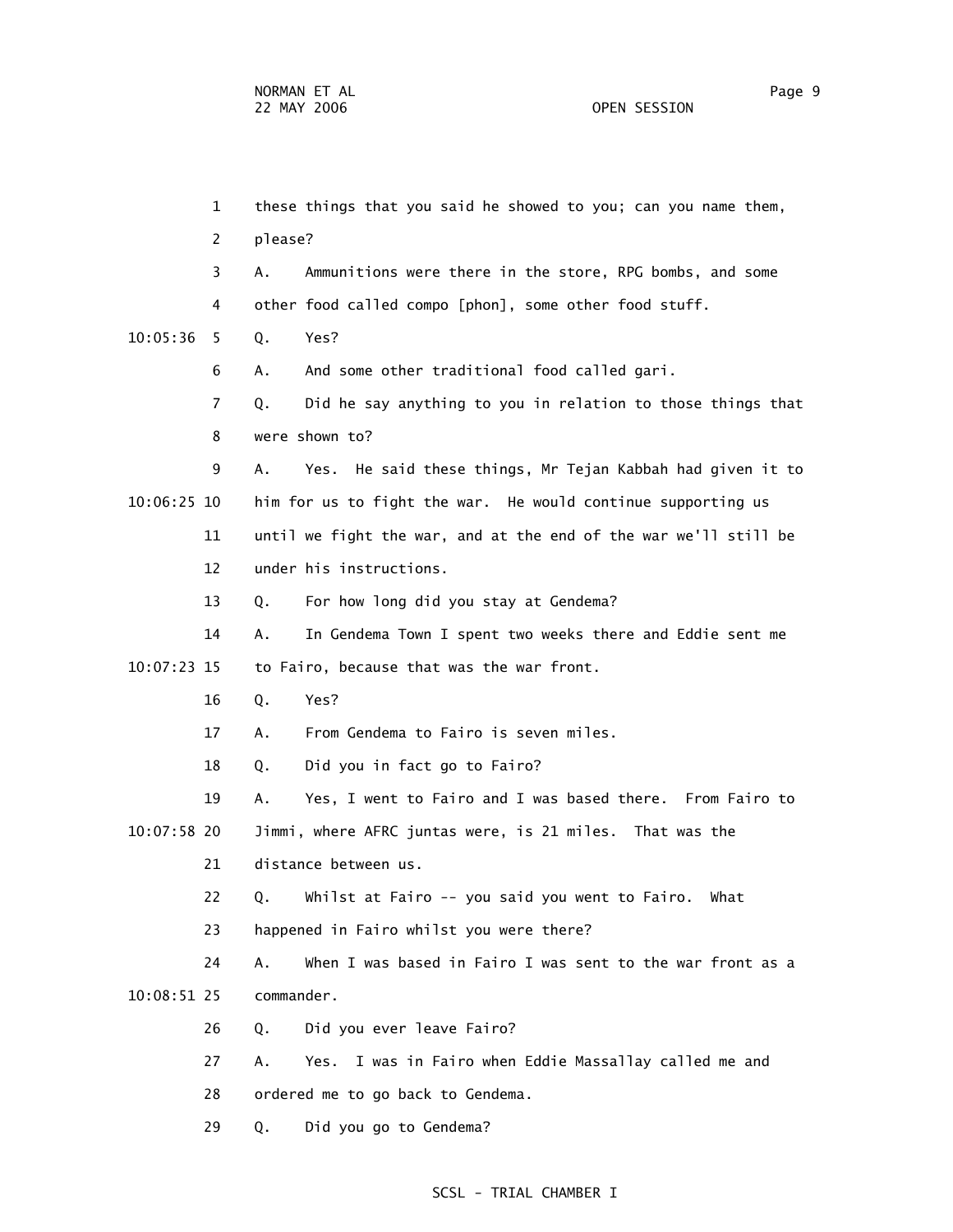| $\mathbf{1}$   | Α.<br>Yes.                                                         |
|----------------|--------------------------------------------------------------------|
| 2              | What happened?<br>Q.                                               |
| 3              | Upon my arrival at Gendema Eddie Massallay briefed me.<br>Α.       |
| 4              | Yes?<br>Q.                                                         |
| 10:10:11<br>5. | He said these initiators had arrived at Gendema.<br>Α.             |
| 6              | Yes?<br>Q.                                                         |
| 7              | He introduced them to me, Kamoh Alieu -- Kamoh Alieu Sesay,<br>Α.  |
| 8              | Mama Munda, Kamoh Brima Bangura, and Kamoh Muniru Sandi.           |
| 9              | What happened after he showed you these people?<br>Q.              |
| 10:11:27 10    | We went to his office.<br>А.                                       |
| 11             | Q.<br>Yes?                                                         |
| 12             | He opened the office, there were a lot of ammunitions.<br>Α.<br>He |
| 13             | said those were the things that were sent to him.                  |
| 14             | PRESIDING JUDGE: Is it something different that he                 |
| $10:12:05$ 15  | testified about?                                                   |
| 16             | MR SESAY: No, My Lord. He came for the second time, if I           |
| 17             | recall what he has said, and he saw the same --                    |
| 18             | PRESIDING JUDGE: The same store.                                   |
| 19             | MR SESAY: Yes, My Lord. I do not wish to elaborate on              |
| 10:12:17 20    | that, I wish to proceed on the main thrust of his testimony,       |
| 21             | My Lord.                                                           |
| 22             | PRESIDING JUDGE: Please proceed.                                   |
| 23             | MR SESAY:<br>Grateful, My Lord.                                    |
| 24             | After you had been shown all these things which you said<br>Q.     |
| 10:12:27 25    | were in the office of Eddie Massallay, what happened after that?   |
| 26             | He said, "Let's try and disperse," so that the war would go<br>Α.  |
| 27             | So we spread out and the war would go on faster.<br>on faster.     |
| 28             | Yes?<br>Q.                                                         |
| 29             | So everybody would go back to his own district from where<br>Α.    |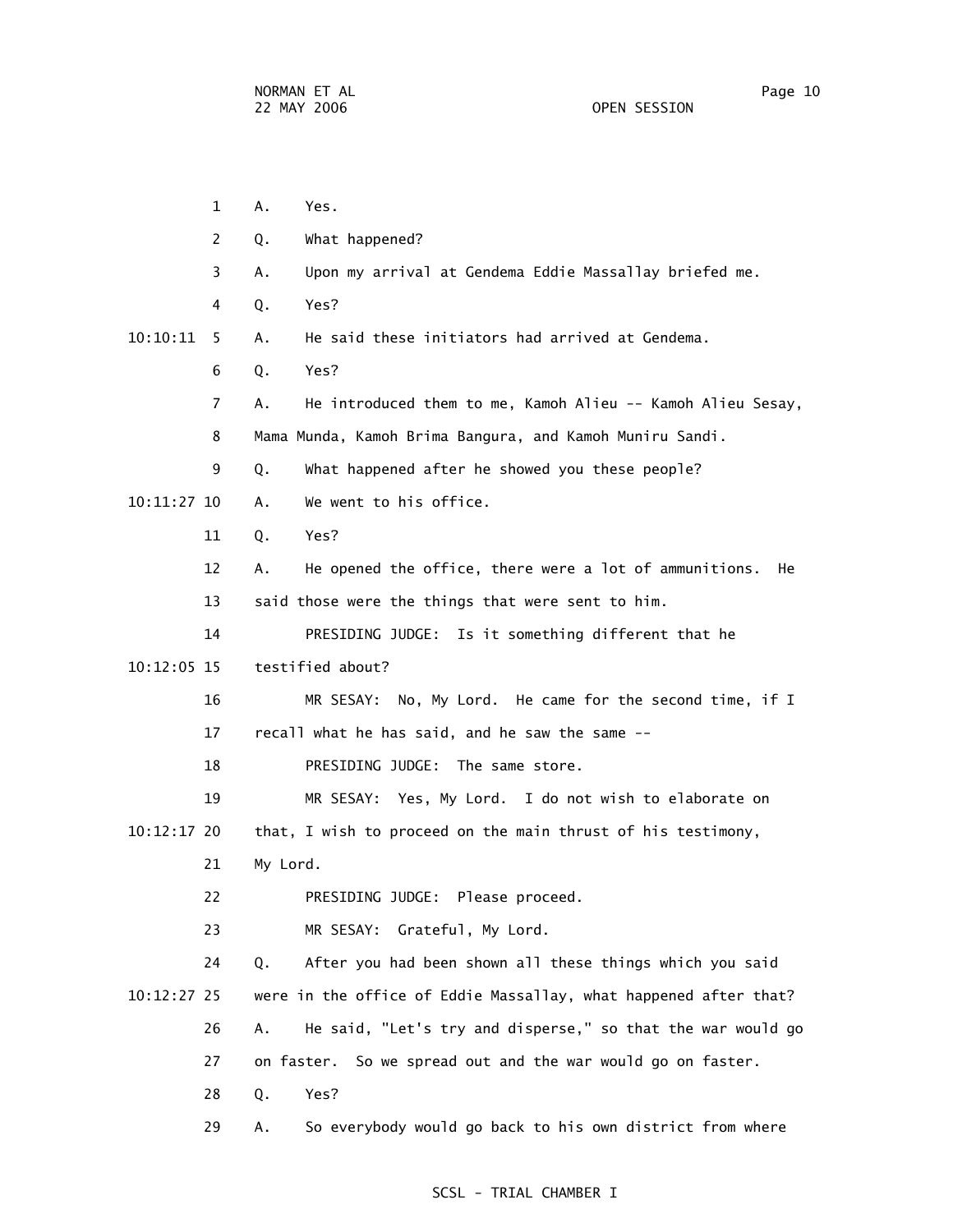|               | 1  | he came.                                                           |
|---------------|----|--------------------------------------------------------------------|
|               | 2  | Q.<br>Yes?                                                         |
|               | 3  | There was a ECOMOG helicopter, that was what he sent so<br>А.      |
|               | 4  | that we the Kamajors would be sent back to where we came from.     |
| 10:13:48      | 5. | Did you go to your own place of origin?<br>Q.                      |
|               | 6  | Yes. I came straight from Gendema and came on foot.<br>А.<br>We    |
|               | 7  | came on foot. Some of the other Kamajors were taken to             |
|               | 8  | Base Zero. Others were taken to Tongo.                             |
|               | 9  | Yes?<br>Q.                                                         |
| 10:14:26 10   |    | But we, my own battalion that Eddie gave, we walked until<br>Α.    |
|               | 11 | we reached Gorahun [phon] from Gendema.                            |
|               | 12 | Now did you stay in Gorahun?<br>Q.                                 |
|               | 13 | Yes, we stayed there for some time.<br>Α.                          |
|               | 14 | JUDGE ITOE: What's the name, Gorahun?                              |
| 10:14:57 15   |    | MR SESAY:                                                          |
|               | 16 | What is the name of the town which you referred to?<br>Q.          |
|               | 17 | It's a very big town along the Jimmi Road called<br>Gorahun.<br>А. |
|               | 18 | Gorahun.                                                           |
|               | 19 | You said you spent some time in Gorahun; not so? You said<br>Q.    |
| 10:15:23 20   |    | you spent some time in Gorahun. Now how long did you stay in       |
|               | 21 | Gorahun?                                                           |
|               | 22 | I was in Gorahun for three days and I went to Tolo, because<br>Α.  |
|               | 23 | Kamajors were based there so we spent some time there.             |
|               | 24 | Did you stay in Tolo?<br>Q.                                        |
| $10:15:57$ 25 |    | I went to Tolo, Kamoh Brima was there, Kamoh the initiator,<br>Α.  |
|               | 26 | so we went to him.                                                 |
|               | 27 | For how long did you stay in Tolo?<br>Q.                           |
|               | 28 | I was in Tolo for five days, and Kamoh Brima bid us<br>А.          |
|               | 29 | farewell for us to come and stay in Njao [phon].                   |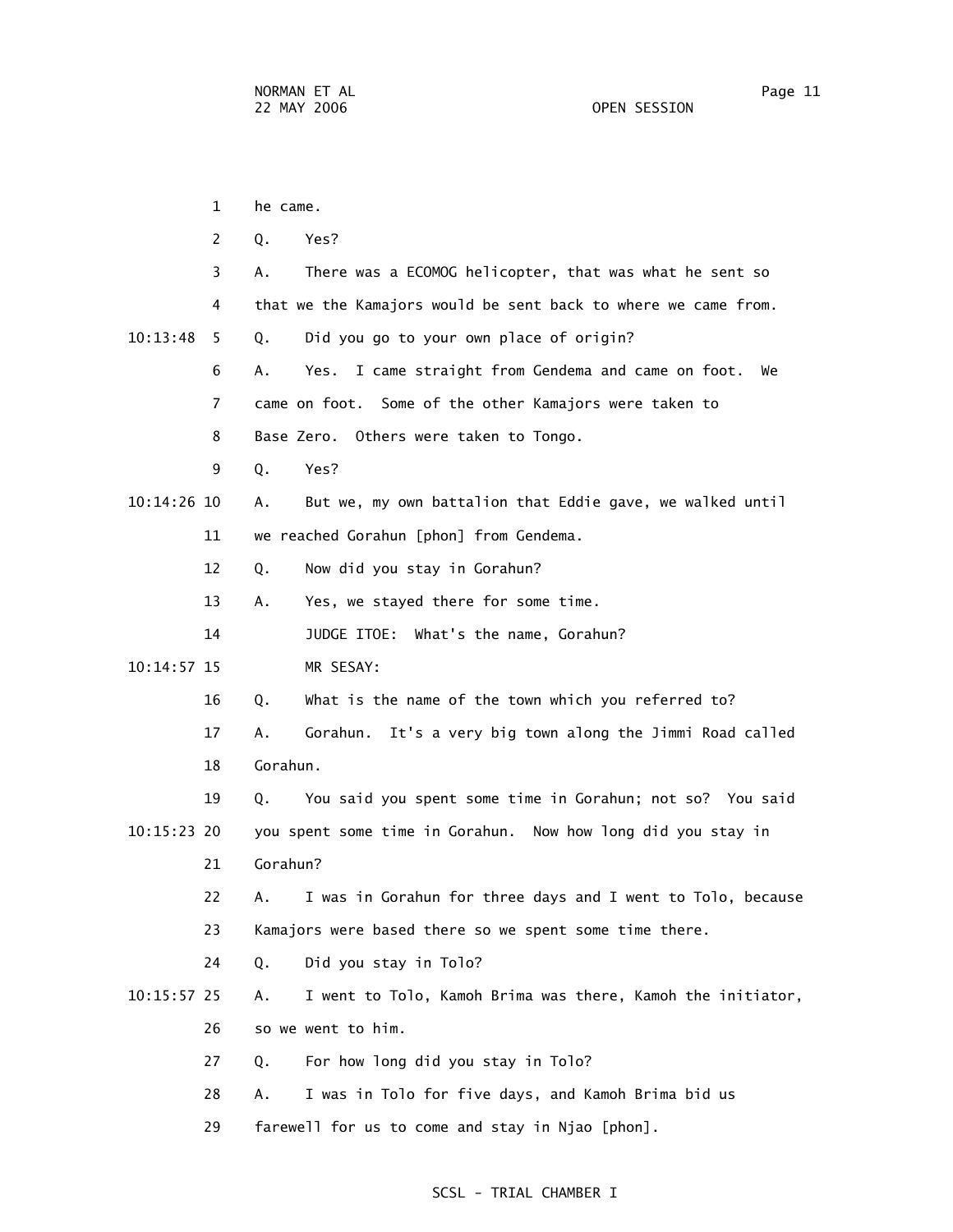NORMAN ET AL Page 12

|               | $\mathbf{1}$ | Where exactly -- in what district is Tolo and Njao?<br>Q.           |
|---------------|--------------|---------------------------------------------------------------------|
|               | 2            | The same district, Kenema District. It's in the<br>А.               |
|               | 3            | Kenema District. It is where Tolo is and where Njao also is.        |
|               | 4            | Now, are they in the same chiefdom, Tolo and Njao?<br>Q.            |
| 10:17:25      | 5            | Yes, in the same Tunkia Chiefdom.<br>Α.                             |
|               | 6            | Can you state the chiefdom, please, Mr Witness? Tunkia,<br>Q.       |
|               | 7            | you said Tunkia what?                                               |
|               | 8            | In that Tunkia Chiefdom. The chiefdom is called Tunkia.<br>Α.       |
|               | 9            | You said how long you stayed in Njao?<br>Q.                         |
| $10:18:00$ 10 |              | In Njao I spent only two days and I came and took my team<br>А.     |
|               | 11           | to come and capture Gofor.                                          |
|               | 12           | Who were in Gofor?<br>Q.                                            |
|               | 13           | The junta were there, the junta forces. They were based in<br>Α.    |
|               | 14           | Gofor.                                                              |
| 10:18:42 15   |              | You said you attacked Gofor; not so?<br>Q.                          |
|               | 16           | Yes, we fought there against the juntas and we defeated<br>А.       |
|               | 17           | After that fight at Gofor, I did not see any Kamajor burnt<br>them. |
|               | 18           | Neither did I see people dead because of the Kamajors.<br>house.    |
|               | 19           | No Kamajor looted anybody's property. In fact, that is the law.     |
| 10:19:32 20   |              | PRESIDING JUDGE: Maybe you should ask questions before the          |
|               | 21           | witness volunteers.                                                 |
|               | 22           | JUDGE ITOE:<br>It is not a recitation.                              |
|               | 23           | MR SESAY: As My Lord pleases. I will endeavour, My Lord.            |
|               | 24           | You said you stayed in Gofor. Now you wait, I ask and you<br>Q.     |
| 10:19:48 25   |              | answer the question, please, Mr Witness. When you stayed in         |
|               | 26           | Gofor, did you go anywhere from Gofor?                              |
|               | 27           | Α.<br>Yes.                                                          |
|               | 28           | Q.<br>Yes?                                                          |
|               | 29           | When I left Gofor, I went and captured SS Camp.<br>Α.               |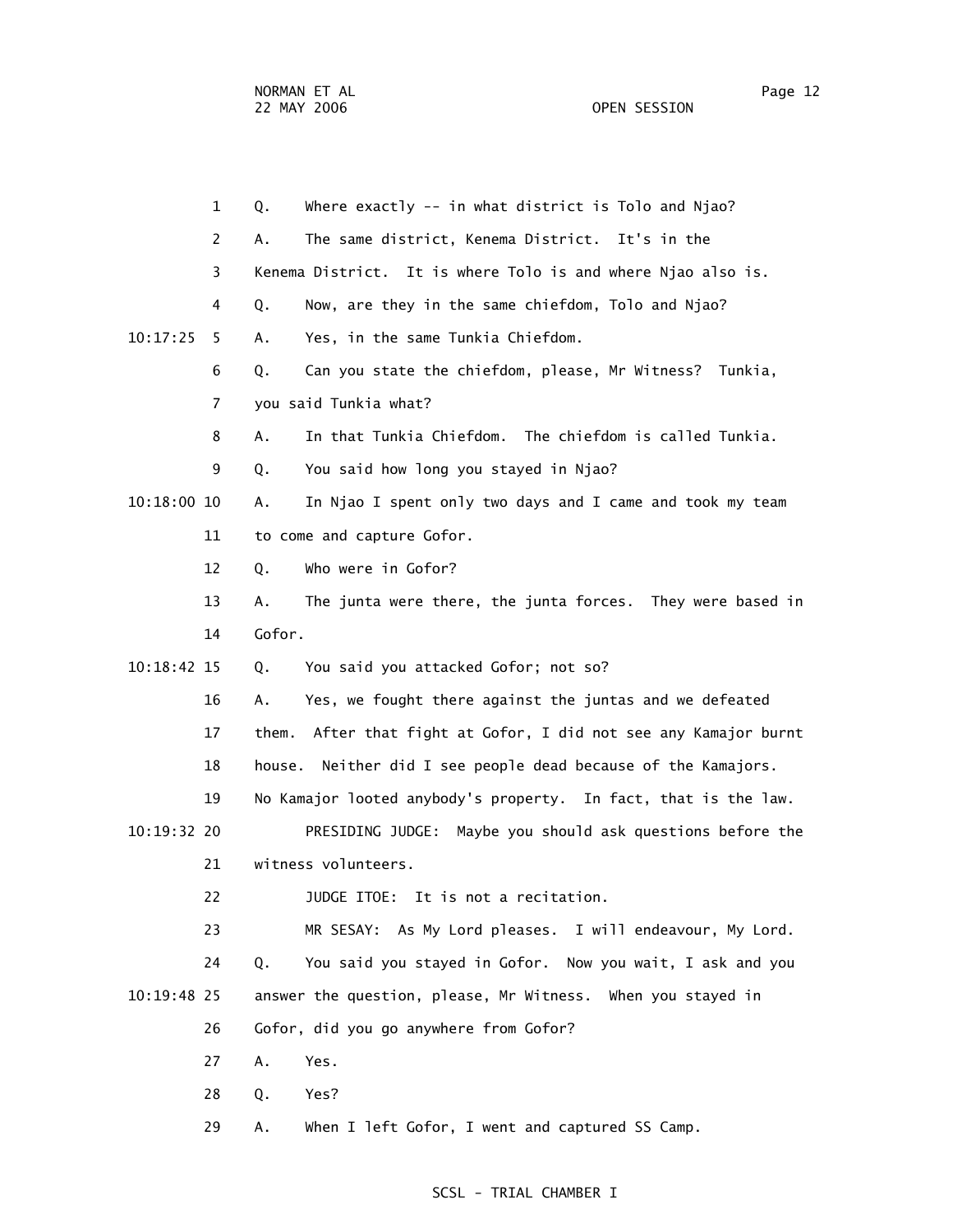- 1 Q. Can you recall the time frame, please, the time when you
- 2 said you went to SS Camp?
- 3 A. It was in '97.
- 4 Q. Now what happened at SS Camp?
- 10:20:53 5 A. The juntas were there. We fought against them for some 6 hours and pulled out, and we were based there then.
	- 7 Q. Whilst at SS Camp what happened?
- 8 A. We captured it from the AFRC, the juntas. We fought there 9 and we dislodged them, and so they went. We got several 10:21:45 10 property, a lot of property, weapons. We also based there, our 11 own group and we captured there.
	- 12 Q. What were these things that you said you got?
- 13 A. Ammunitions, weapons, the bullets, food and other items 14 that warriors would have, fighters would have, were at SS Camp. 10:22:35 15 Q. From whom did you get these things and how did you get 16 these things?
- 17 A. The soldiers, the juntas were based there. SS Camp was the 18 headquarters. It's a big place. Fighters would want to be there 19 because of the river. They were based there. We fought against 10:23:07 20 them and they pulled out and the ground was left to us now. So 21 that was how we got the things.
	- 22 Q. Who led that attack on SS Camp?
	- 23 A. Myself sitting here, I was the commander who led that 24 fight.
- 10:23:58 25 Q. At the time when you said you attacked SS Camp, what was
	- 26 your status in the Kamajor society?
	- 27 A. I was a battalion commander.
	- 28 Q. You were a battalion commander?
	- 29 A. Yes.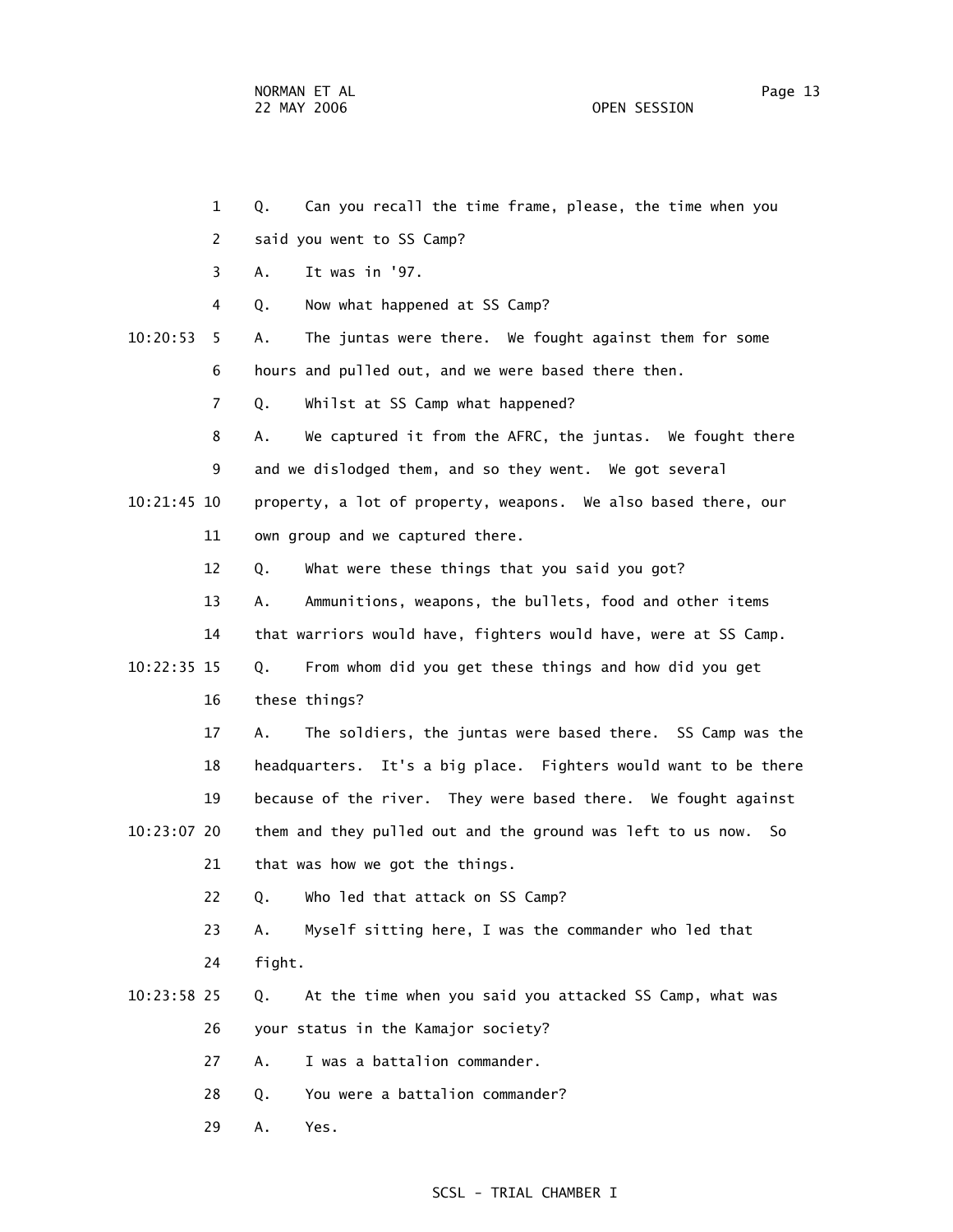1 Q. Can you name some of the other men that you went along with 2 to attack SS Camp? 3 A. Starting from myself sitting here, Mohamed B Koroma, and 4 one of my fighters, Kamabotie, all of us came from Gendema. 10:25:07 5 There's the other one, a commander called Mr Swaray, he was also 6 a battalion commander, Kenema. All of us went. And another man 7 called Bindi. I can't name all of them now, because the Kamajors 8 were many. 9 Q. You said you were in SS Camp. Were you at any time 10:25:47 10 attacked by the junta whilst in SS Camp? 11 A. Yes. After we had captured SS Camp, it didn't take up to 12 three hours when the juntas came and attacked us again. They 13 were unable and so they returned. 14 Q. Yes? 10:26:27 15 A. We were at SS Camp for eight days and every day they would 16 attack us for at least two times, two to three times. 17 Q. Yes? 18 A. Whenever we'd fight and they would return to Kenema, when 19 they would return to Kenema, they'd start harassing our people. 10:27:34 20 Q. What were these things they were doing on your people? 21 A. Whosoever is a Kamajor, if your mother is in Kenema or 22 another relative, they will set her house on fire. They say, 23 "You have Kamajor relations." If you have a small shop, they 24 will loot everything, the juntas, when once you are a relation to 10:28:17 25 a Kamajor. 26 Q. What did you do? 27 A. We were at the river when one of the wives of one of our 28 Kamajors came and met us at the SS Camp. She said, "The juntas

29 are really disturbing us, they are burning down our houses and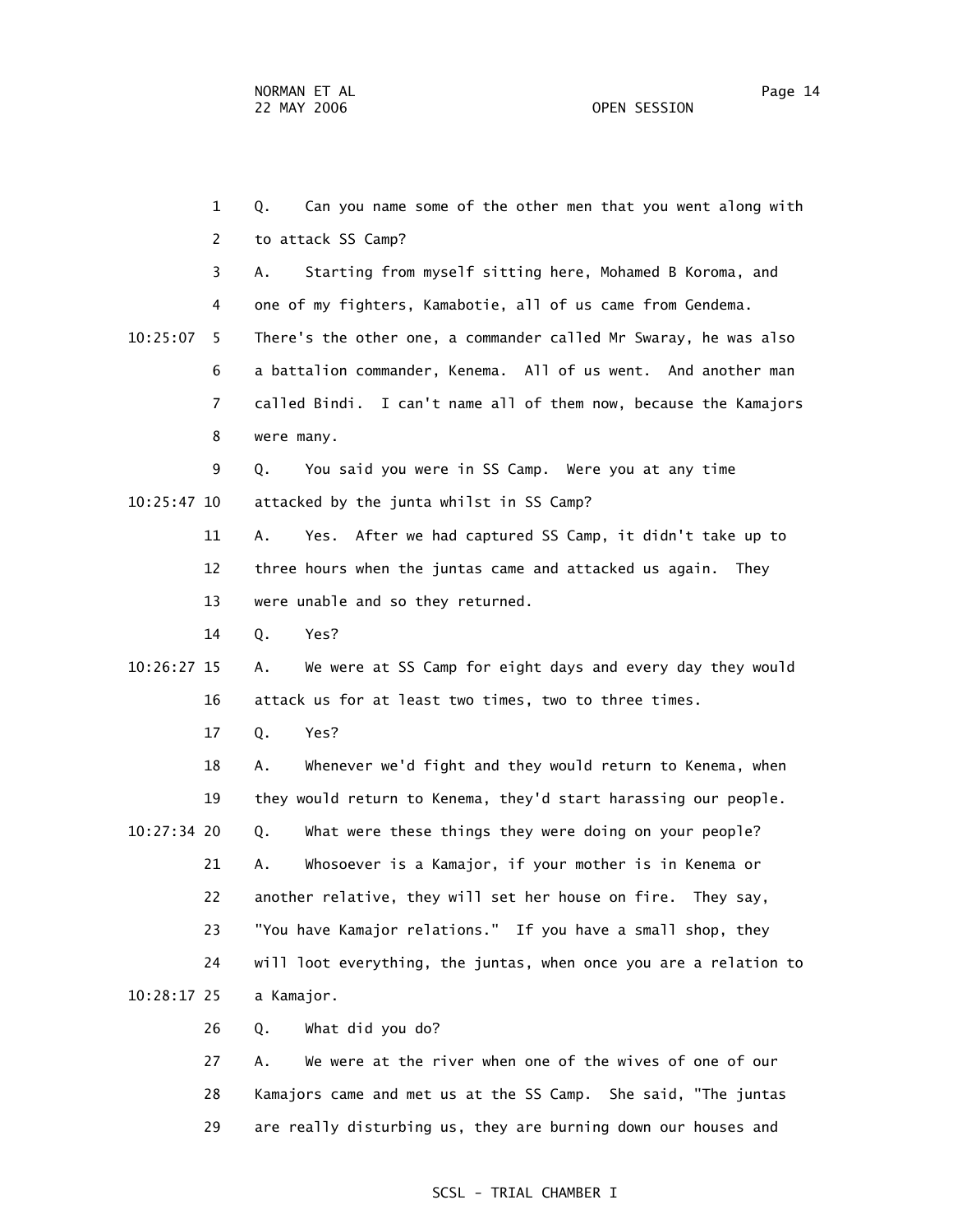1 they are looting us, our property." And we formed a recce troop. 2 Q. I want you to please listen to this question. You said you 3 went and hit Kenema. What was the purpose of hitting Kenema on 4 that particular occasion; can you clarify that, please? 10:29:33 5 MR BANGURA: I'm not sure I got the evidence correctly 6 about hitting Kenema. I stand corrected, but I believe I heard 7 the witness say they went on a recce trip. 8 PRESIDING JUDGE: That's what I heard, but maybe I'd missed 9 something as well. I haven't heard what you are suggesting the 10:29:56 10 has witness said. I heard the witness say that they formed a 11 recce. 12 MR SESAY: My Lord, I will go over that again to clarify 13 the situation. 14 Q. You said you decided to do what on Kenema? 10:30:13 15 PRESIDING JUDGE: Decided to form a recce to do what? 16 MR SESAY: 17 Q. To do what? 18 A. To go and hit Kenema, so we would enter there. 19 Q. What was the purpose of that particular attack on Kenema? 10:30:39 20 A. We went to Kenema itself. Why did we go there? 21 Q. Yes? 22 A. Our people, our -- one of our Kamajor's father was a 23 popular man and he was arrested -- was arrested. Mr BS Massaquoi 24 was arrested and taken to the police and detained. 10:31:21 25 PRESIDING JUDGE: What is the name of the person who was 26 arrested and detained? 27 THE WITNESS: BS Massaquoi. 28 MR SESAY: 29 Q. Mr Witness, can you assist us with the time, please; the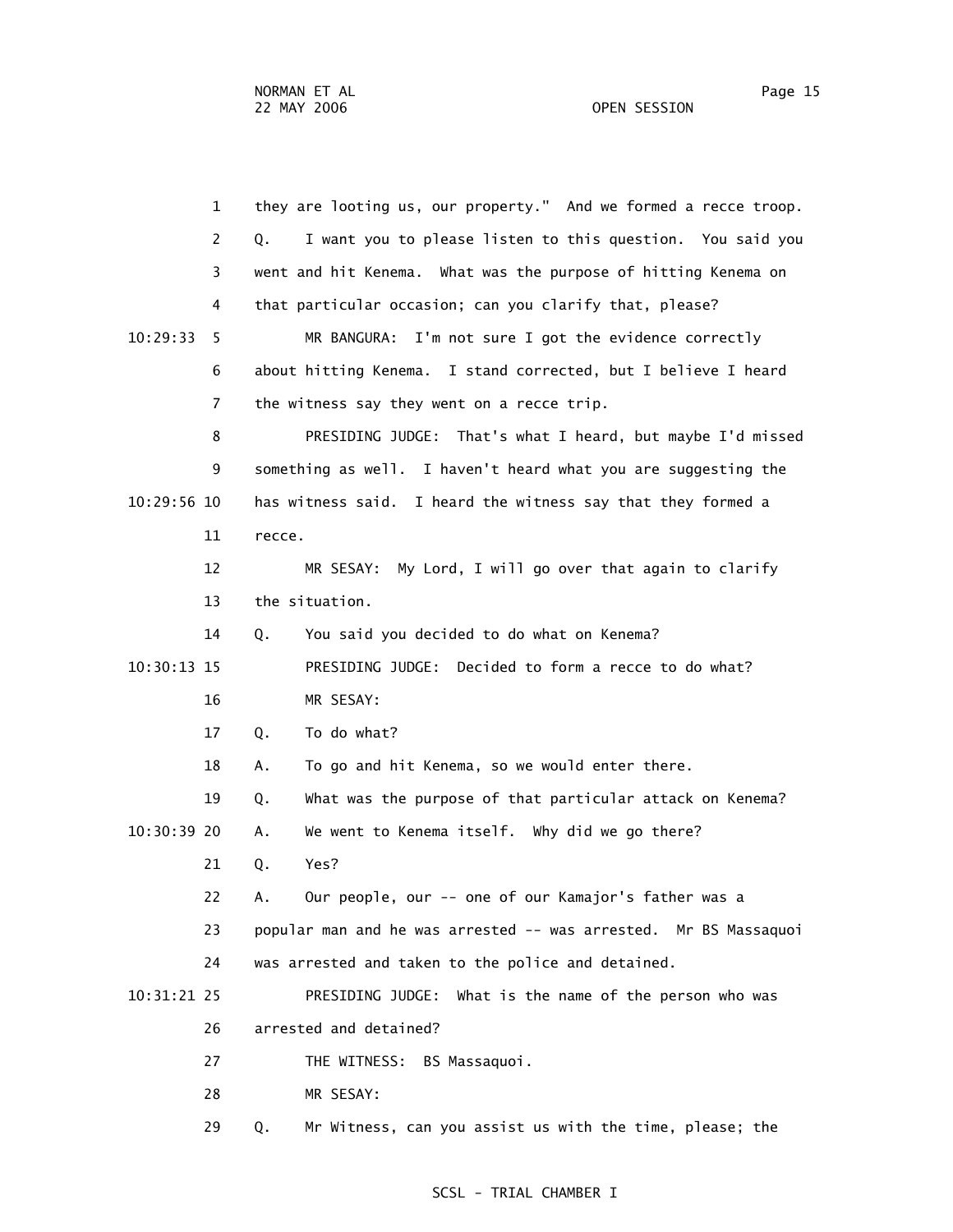1 time when in fact you made that first attack on Kenema? 2 A. On 8th February. 3 Q. What year? 4 A. '96. 1997, February. 10:32:21 5 Q. You made reference to Mr BS Massaquoi. Who was 6 BS Massaquoi? 7 JUDGE ITOE: Don't we know what he already was or is it a 8 different personality? 9 MR SESAY: No, My Lord, I want him to -- 10:32:44 10 JUDGE ITOE: I think we sufficiently know who BS Massaquoi 11 was unless it is another BS Massaquoi. 12 MR SESAY: No, My Lord, his position within the local 13 locality, My Lord. 14 JUDGE ITOE: We know that. 10:32:56 15 MR SESAY: As My Lords please. 16 JUDGE ITOE: Maybe it is not your fault. You joined the 17 boat when it was already sailing. 18 JUDGE THOMPSON: We have evidence of BS Massaquoi from the 19 prosecutorial perspective. Do you recall that; that some 10:33:21 20 prosecution witnesses did give evidence of who BS Massaquoi was? 21 MR SESAY: Yes, My Lord, I -- 22 JUDGE THOMPSON: Do you necessarily accept their profile of 23 him or is there something different? 24 MR SESAY: No, My Lord, I -- 10:33:37 25 JUDGE THOMPSON: I am not forcing you. I am just asking 26 you whether the prosecutorial profile of him through the evidence 27 coincides with the defence profile. 28 MR SESAY: It suffices, My Lord. 29 JUDGE THOMPSON: That's fine.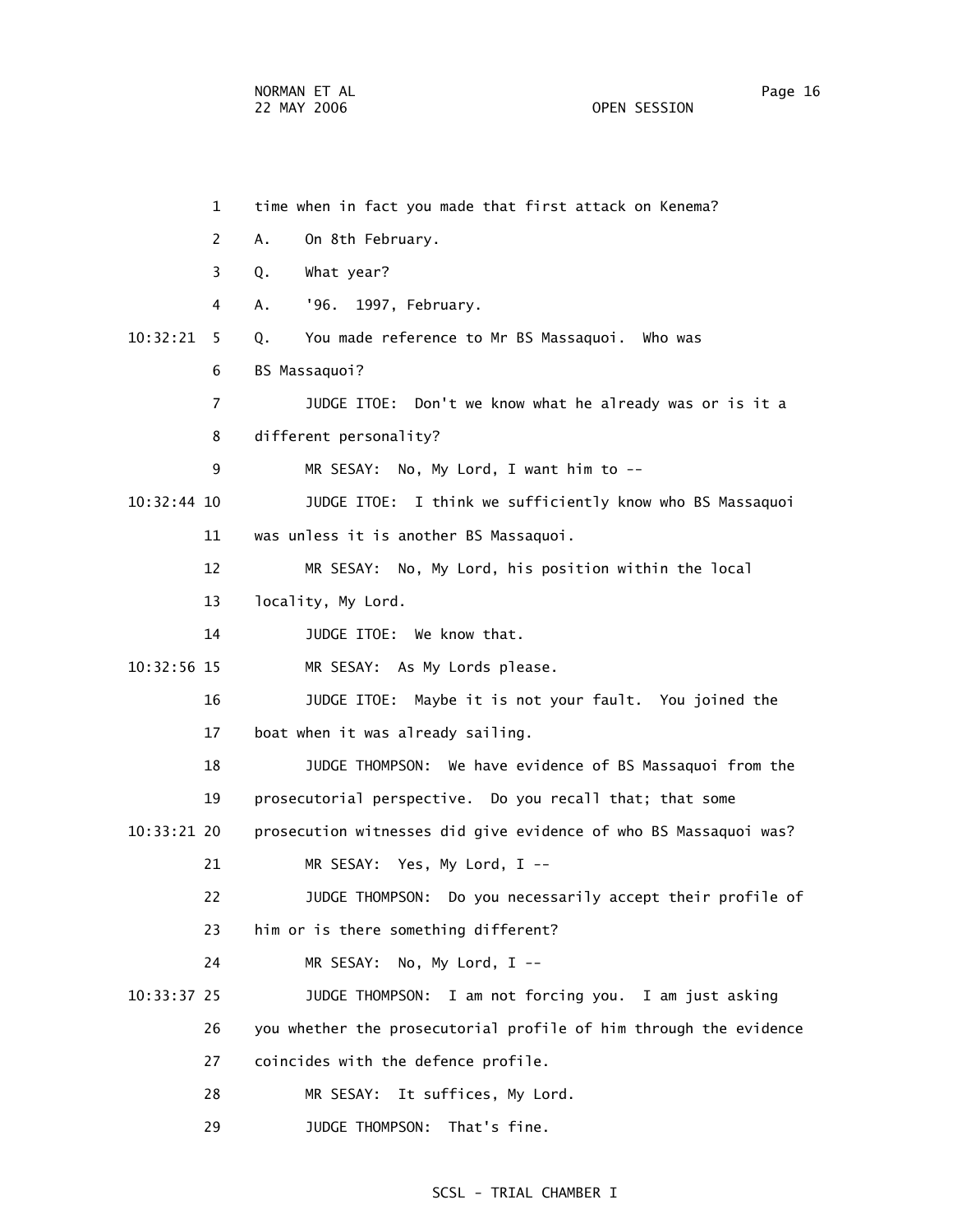1 JUDGE ITOE: Particularly so because it was not 2 contradicted in cross-examination. 3 MR SESAY: It suffices, My Lord. 4 Q. You said you went to -- 10:33:59 5 PRESIDING JUDGE: Before you move ahead, this witness has 6 testified that this Mr Massaquoi was a father of one of the 7 Kamajors, one of his fighters. Is that what he testified? 8 MR SESAY: No, My Lord, I cannot recall him -- 9 JUDGE ITOE: I think I heard him say so. 10:34:17 10 PRESIDING JUDGE: Maybe you can clarify that. Because I 11 understood his evidence to be one of the reasons why they went 12 there was because the father of one of their Kamajors had been 13 arrested or detained - arrested I think he said - and the father 14 in question would have appeared to be BS Massaquoi. 10:34:36 15 JUDGE THOMPSON: Perhaps I should say that I do not 16 remember that there was any exercise in contradicting. I don't 17 remember the context of the cross-examination of the Defence in 18 respect of the profile of Massaquoi. So I think for me it would 19 be definitely difficult to say that the evidence was contradicted 10:35:00 20 or not. But out of an abundance of caution I shouldn't really 21 subscribe to you not wanting to elicit evidence of who he was and 22 rely on prosecution evidence. That is speaking for myself. 23 MR SESAY: Yes, My Lord, I quite agree on that because I 24 believe the issues which came out in cross-examination was in 10:35:22 25 relation to the incident, the particular incident, not so much in 26 relation to the personality of -- 27 JUDGE THOMPSON: That's why -- that is the direction in 28 which I am moving. But I speak for myself. 29 MR SESAY: I appreciate that, My Lord.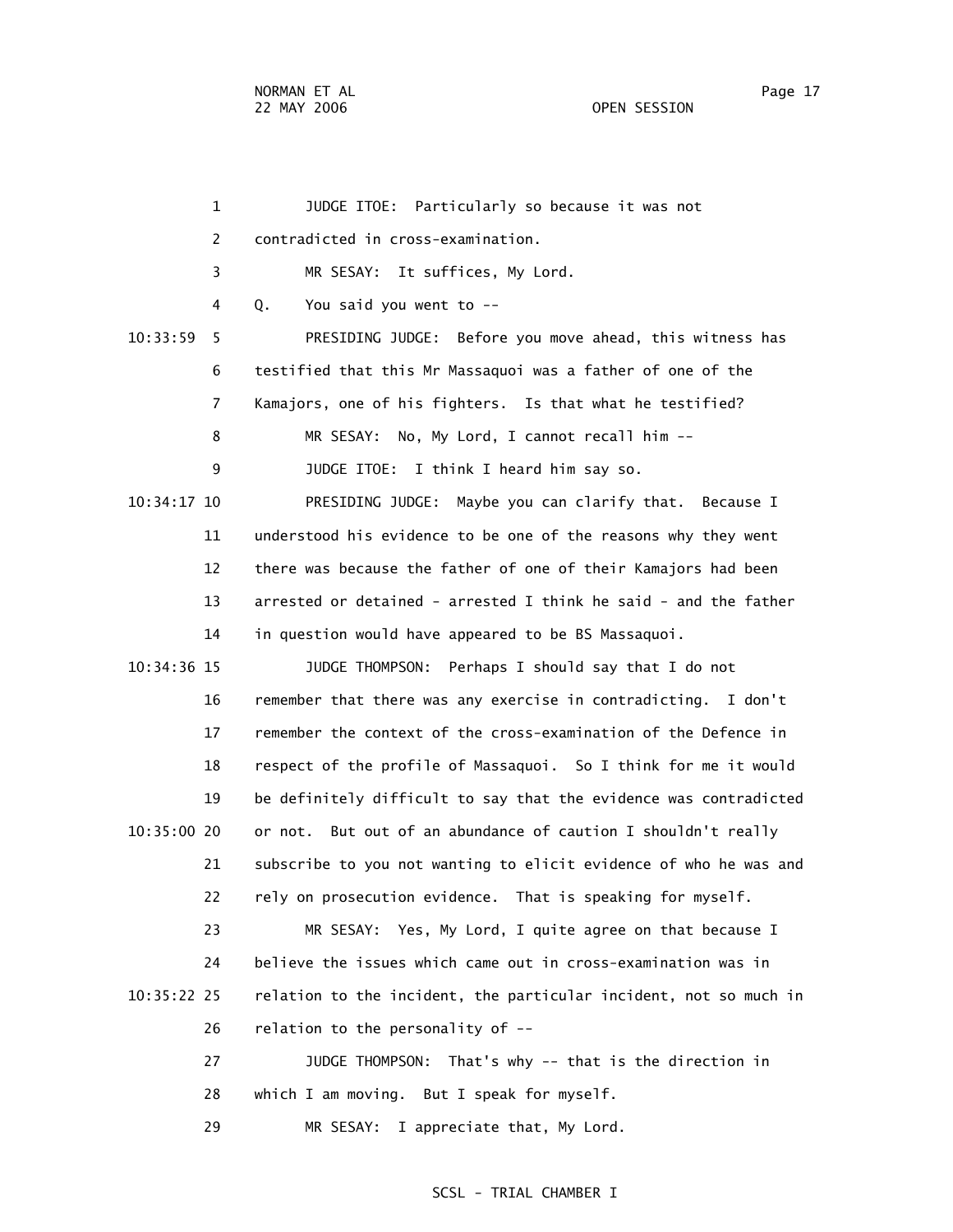1 PRESIDING JUDGE: Go ahead and clarify that situation, 2 provided we don't spend too much time on it. 3 MR SESAY: 4 Q. Now you did say, Mr Witness, that Mr BS Massaquoi was a 10:35:50 5 father of you, the Kamajors. What did you mean -- 6 PRESIDING JUDGE: Of one of the Kamajors. 7 MR SESAY: 8 Q. Of one of the Kamajors. Now what did you mean by that? 9 JUDGE ITOE: What did he really say? We want to be sure of 10:36:04 10 what he said. Father or so. 11 MR SESAY: 12 Q. Who was BS Massaquoi to one of the Kamajors? 13 A. BS Massaquoi was not a relation to one of the Kamajors. I 14 said Kenema. The whole of Sierra Leone. He was one of the big 10:36:28 15 men. He even served the government as a resident minister, 16 Kenema. 17 Q. Thank you. You said you went to Kenema to rescue the late 18 BS Massaquoi. Did you succeed? 19 PRESIDING JUDGE: Be careful with your question. You are 10:36:53 20 in examination-in-chief. 21 MR SESAY: I concede, My Lord. 22 Q. Now, did you succeed? 23 A. When we went, the AFRC junta -- we met the AFRC juntas had 24 taken him from the cell and taken him to where we didn't know. 10:37:27 25 They said they had killed him. 26 Q. What happened after that? 27 A. We came again on the 15th. We came and captured Kenema. 28 Q. 15th of what month? 29 A. February. This same February.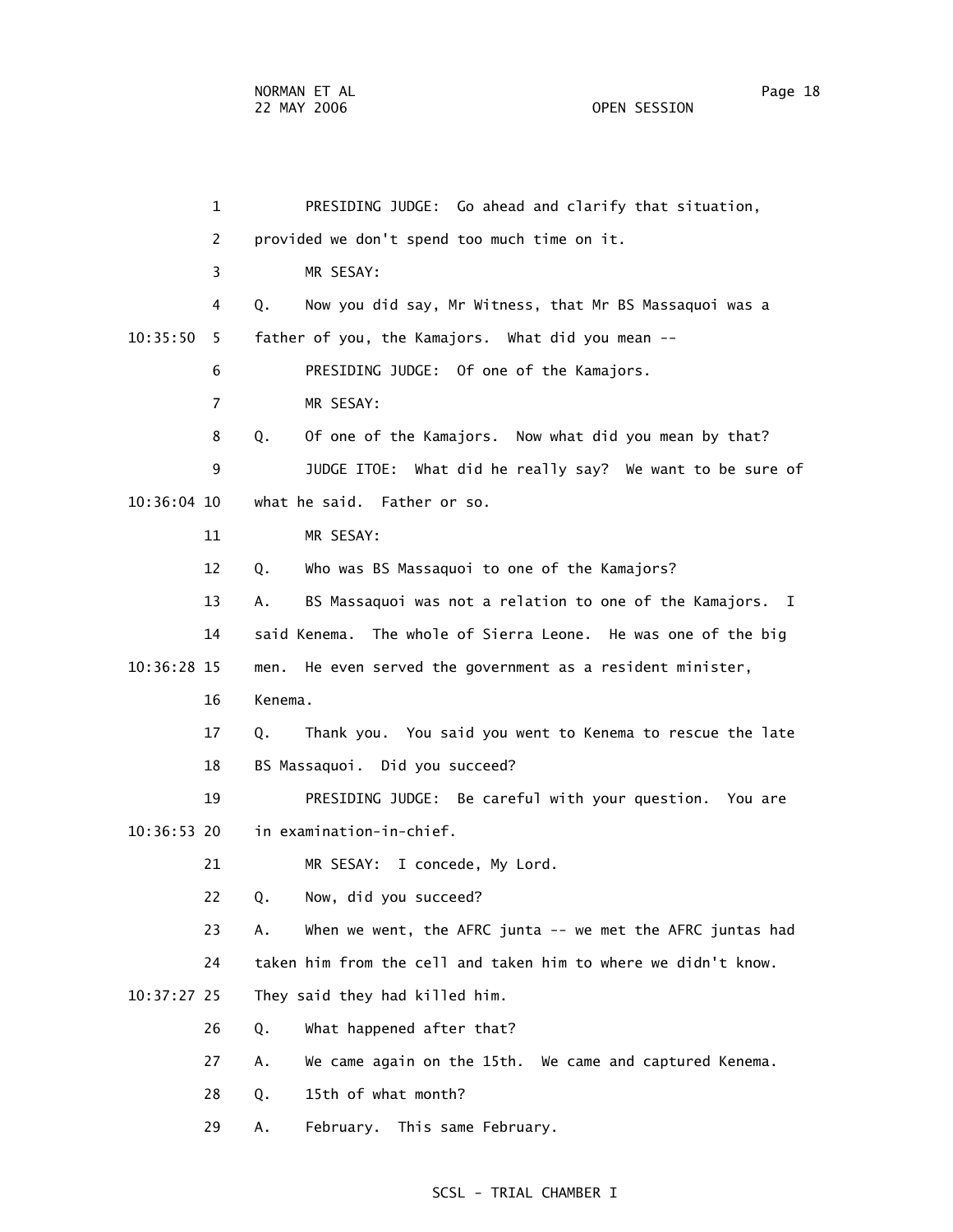1 Q. What happened on -- 2 JUDGE ITOE: Mr Sesay, would it be February of what year? 3 MR SESAY: Yes, My Lord. 4 Q. Was it in 1998? 10:38:34 5 PRESIDING JUDGE: Mr Sesay, this is your witness. You have 6 asked the question before and that was not his answer. You asked 7 him when this was taking place and his answer has been '96, then 8 he says no, it was '97. So this is his evidence. 9 MR SESAY: I was of the view that the date is not in 10:38:53 10 dispute. 11 PRESIDING JUDGE: It may not be but this is your witness 12 and it may not be in dispute for the date but there might be some 13 question about credibility and reliability of this witness. This 14 is your witness. I clearly have his answer, when you asked the 10:39:09 15 question when was this taking place, he said it was in February 16 '96, and then he said it was '97. 17 JUDGE THOMPSON: I think it is not safe to begin to assume 18 that this is not in dispute. We have had experience in this 19 Court when we thought certain things were not in dispute and they 10:39:26 20 were in dispute. It would seem to me we should proceed unless 21 the other side concedes. 22 MR SESAY: 23 Q. February 15th of what year? 24 A. '97. 10:40:01 25 Q. What happened on that attack on Kenema? 26 A. We came and captured Kenema on that day, the 15th. We 27 didn't fight at all. The rebels, the juntas, were driven. On 28 that day we didn't fight, we didn't even fire a shot. We just

29 captured the place easily.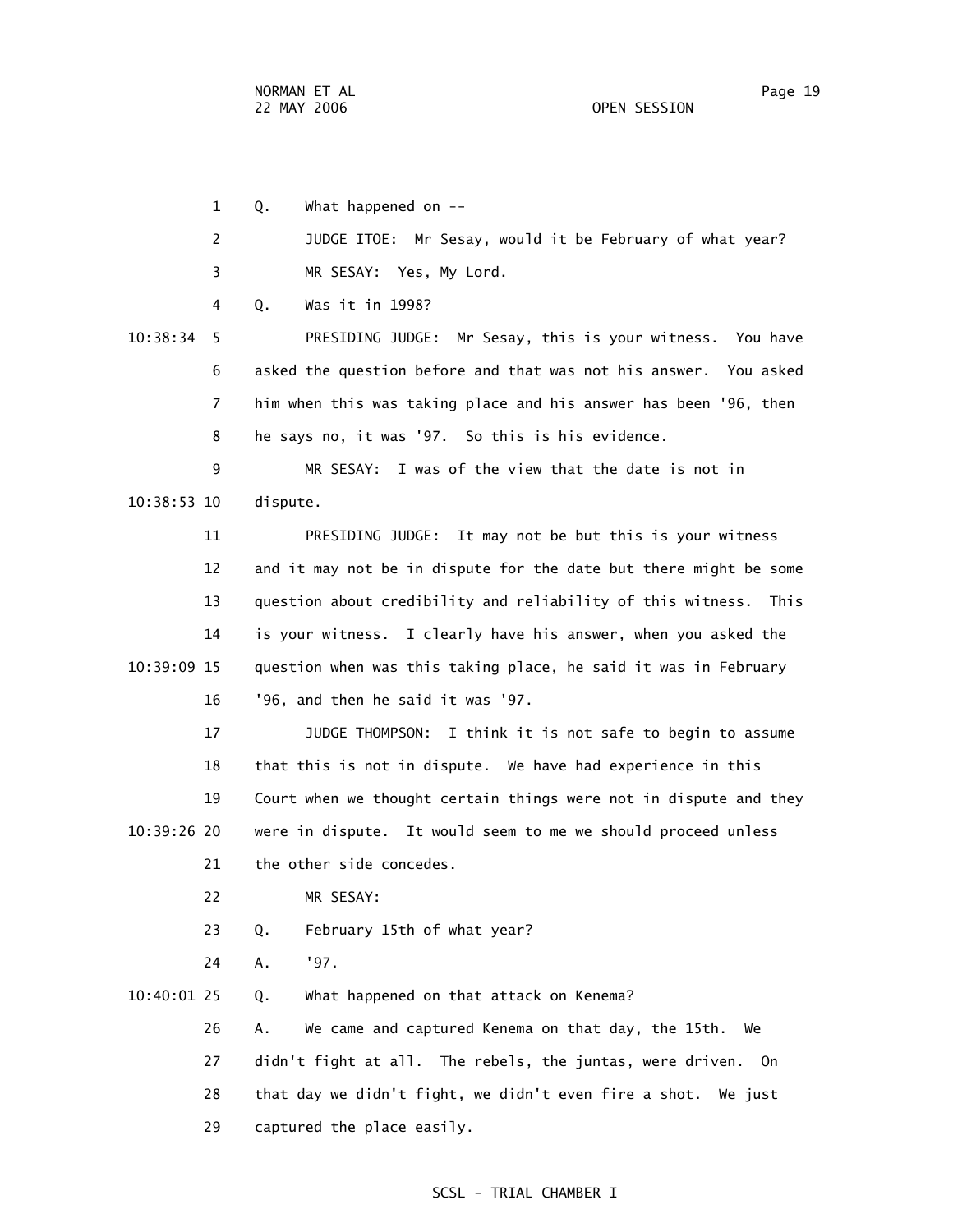1 Q. When you said there was no fighting and you said you

- 2 captured Kenema, did anything happen after that attack?
- 3 A. Yes.
- 4 Q. Go on.
- 10:40:53 5 A. After we had captured Kenema, we slept there. The 6 following morning the juntas came again and attacked us, on the 7 16th.

8 Q. What happened on that occasion?

9 A. We fought also for some hours and the juntas returned.

 10:41:41 10 Hangha Road is where the police barracks is situated. We heard 11 heavy gunshots from that end. We went there and fought and we 12 drove them. Two Kamajors died there.

> 13 Q. Do you know the names of these two Kamajors who you said 14 died?

- 10:42:08 15 A. Those two, I don't know their names. The other one died 16 along Commercial Bank was from Joru. He was called Momoh Pujeh. 17 Q. You said you were attacked from the barracks; not so? The 18 police barracks. Where did you proceed from that point?
	- 19 A. Yes.
- 10:42:56 20 Q. Where did you proceed from that point, from the point where 21 you were attacked from the police barracks?

 22 A. When we left the police barracks, we didn't just leave the 23 place. Hangha Road is -- the police barracks is situated on the 24 road. We fought there and we are just moving around the town. 10:43:23 25 We saw the juntas burning houses. Civilians also said those

 26 houses where juntas were coming from, where juntas were initially 27 coming from to burn their houses, they were also burning those 28 houses. They'll go and say, "This the house of a junta," so they 29 would also go and burn them. I saw two of the houses.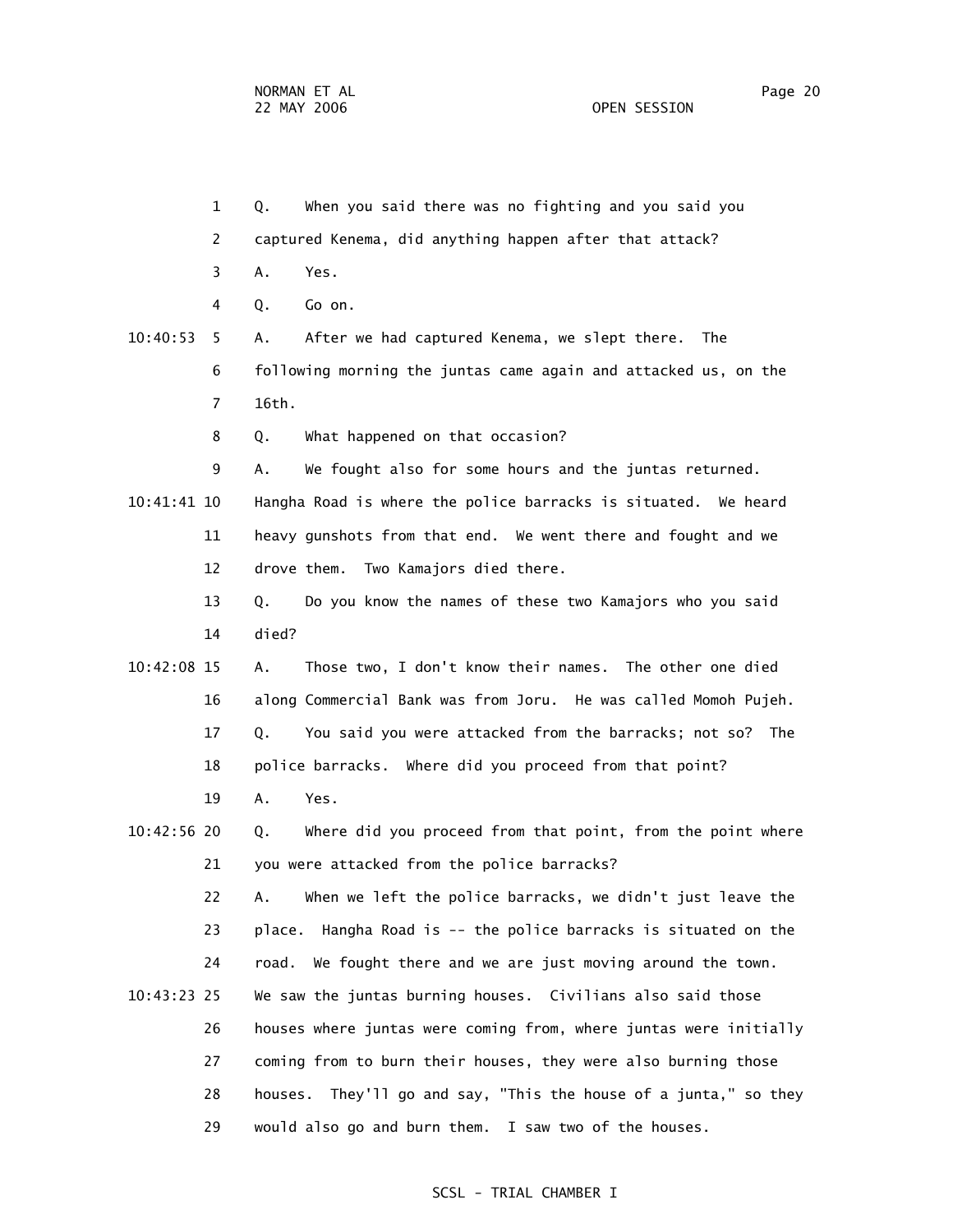1 PRESIDING JUDGE: Who? 2 JUDGE ITOE: Who were burnt? 3 PRESIDING JUDGE: Who were burning the houses of the junta? 4 The junta were burning their own houses; is that what you're 10:44:06 5 saying? 6 MR SESAY: No, My Lord. We will go over that again. 7 Q. Mr Witness, I want you to tell what exactly happened when 8 you said you went around the town. What did you see when you 9 went around the town? Can you go over that again? 10:44:22 10 A. When we captured Kenema on the 15th, on the following 11 morning, the 16th, we were attacked, they attacked us, and we 12 drove them. The police barracks, when the rebels had left the 13 town, we heard firing from that end, towards Hangha Road. So we 14 went there and fought and we drove them again. The juntas were 10:45:05 15 in that police barracks, firing. 16 Q. What happened from there? You said you went to town. What 17 did you observe when you went to town, Kenema Town? Can you go 18 over that again? 19 A. When I was passing in the town, we allowed everybody, 10:45:38 20 civilians, so that everybody would go on his or her own business. 21 If you had to go to the market, you would go there. Wherever you 22 were working, whatever thing you used to do, so you should go 23 ahead and do it. 24 PRESIDING JUDGE: I still don't have any answer because I 10:45:52 25 was hoping you would take the witness to it. 26 MR SESAY: I will still go there again. 27 Q. What happened to the houses? 28 A. I'm coming, I'm coming there. 29 Q. The houses which you said you saw on fire.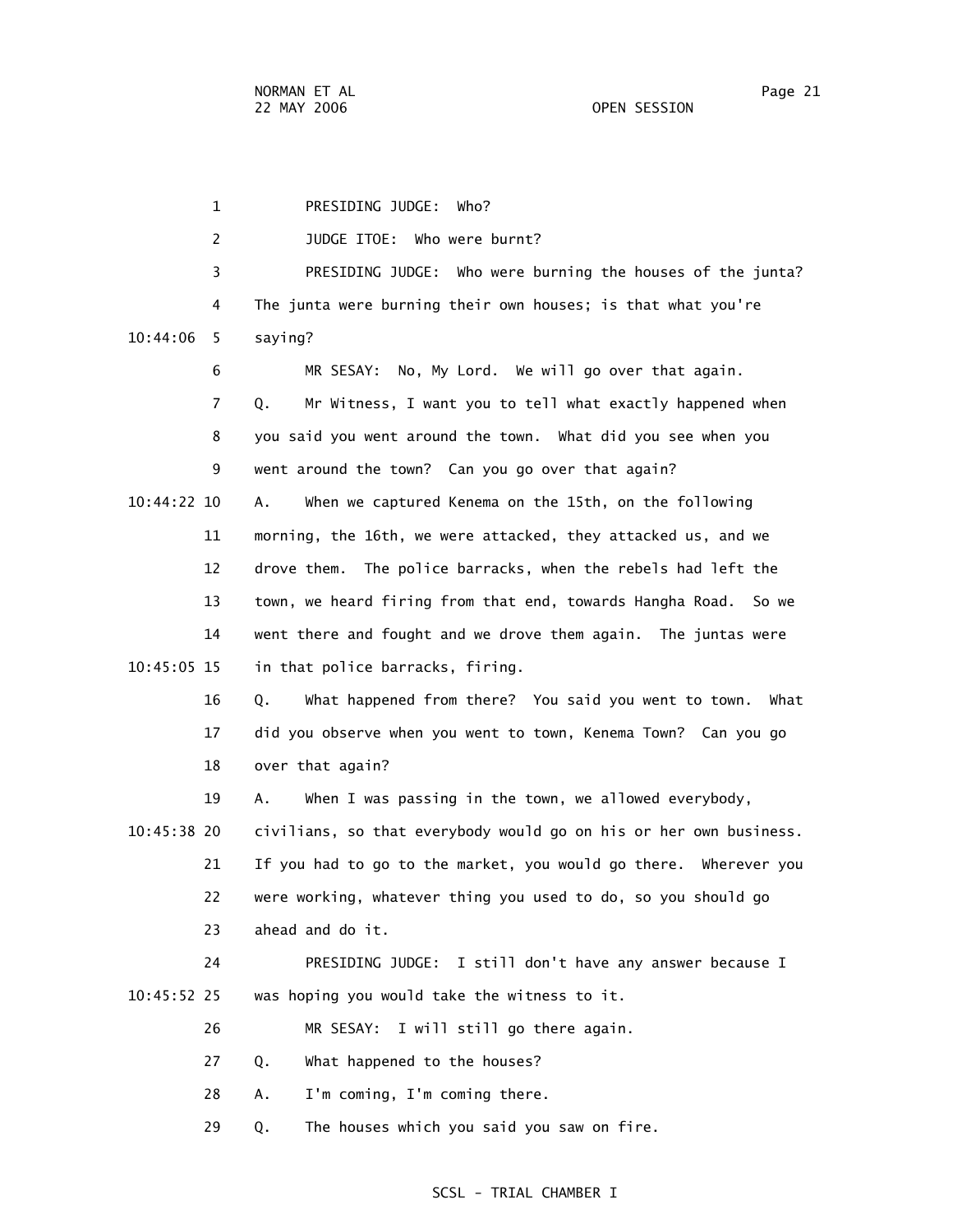1 A. I'm coming there.

- 2 Q. What happened? 3 A. I'm coming there. 4 Q. Yes, come there now. 10:46:09 5 A. I'm coming there. You said I should not hasten up. The 6 civilians were in the town with the juntas. We were at SS Camp. 7 When they knew we were at SS Camp, they would come, the juntas
	- 8 would burn the houses of the civilians when once that person's a 9 relative of a Kamajor. Whenever I would fight they would come
- 10:46:34 10 and burn the houses.

11 PRESIDING JUDGE: You've been through that.

- 12 MR SESAY:
- 13 Q. You said all that. I am asking you about Kenema Town now. 14 A. Yes.
- 10:46:39 15 Q. The town itself, Kenema Town.

16 PRESIDING JUDGE: After 16th February.

17 THE WITNESS: I'll have to explain that. I'll have to

18 explain that.

19 PRESIDING JUDGE: Mr Witness --

10:46:59 20 THE WITNESS: The civilians --

 21 PRESIDING JUDGE: Mr Witness, after you fought at the 22 police station, you pushed away the junta, you testified you saw 23 houses being burnt. That is what we want to hear you about. Who 24 was doing the burning? Where was it?

 10:47:22 25 THE WITNESS: Okay, just be patient. I'll explain and 26 you'll understand clearly. When we the Kamajors, we were not in 27 the town. The juntas would go, when they'll go and disturb the 28 Kamajors when we beat them, they'll come back to town and beat 29 the civilians. So the civilians, now in turn, whoever had a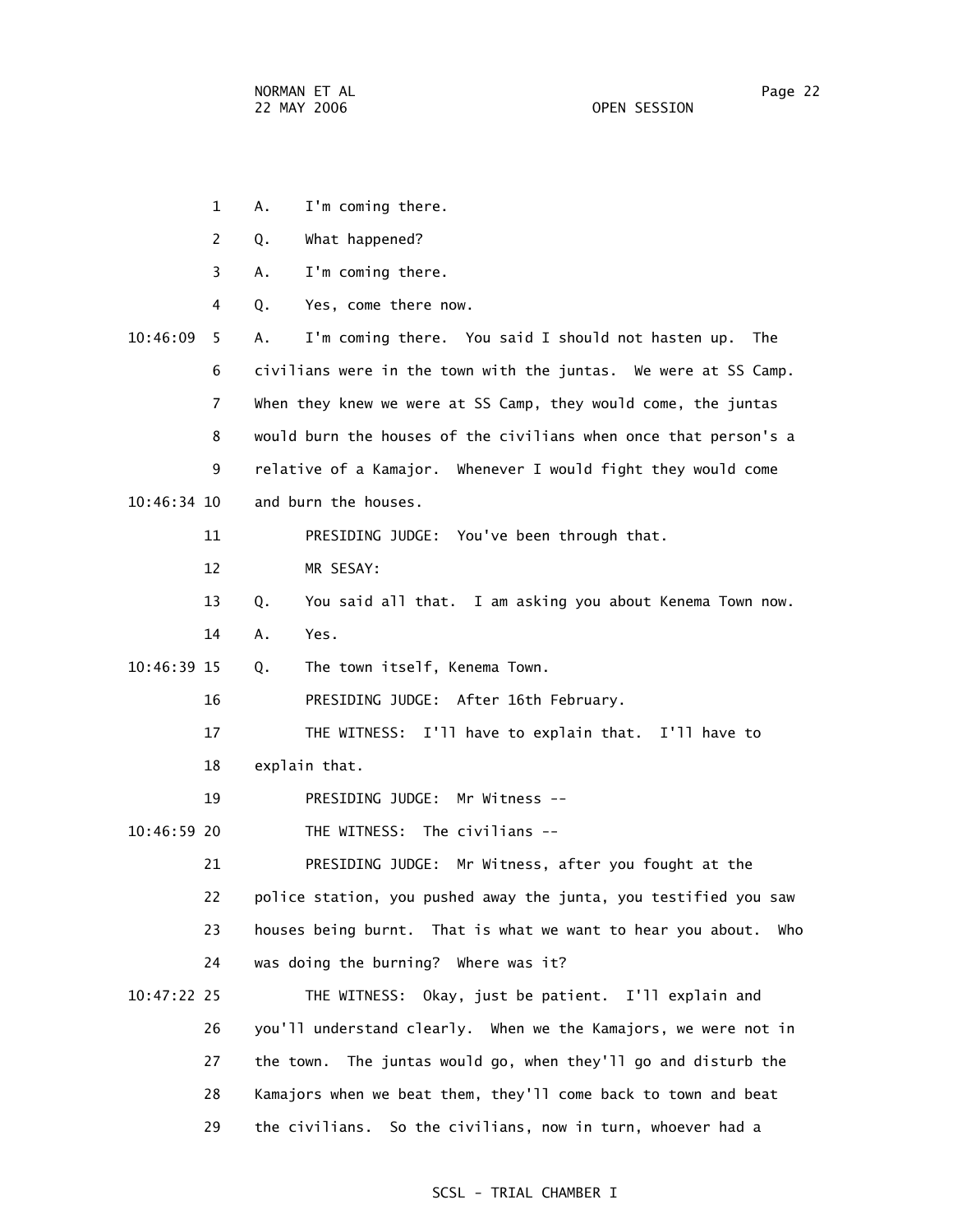1 junta in his house, the civilians would also burn your own house. 2 MR SESAY: 3 Q. Yes, and what else? 4 JUDGE ITOE: That is the civilians would burn the houses of 10:48:17 5 rebel supporters? 6 MR SESAY: Yes, My Lord. In retaliation. 7 JUDGE ITOE: In retaliation? 8 MR SESAY: Yes, My Lord, that is his testimony. 9 PRESIDING JUDGE: I want that to be clear as well. Do you 10:48:32 10 say, Mr Witness, that they were burning the houses of juntas or 11 junta supporters? 12 THE WITNESS: Yes, I did not say we, the Kamajors. Not the 13 Kamajors. The civilians who had housed juntas, they were also 14 going back to burn the houses of those who hosted juntas. 10:49:11 15 PRESIDING JUDGE: That's fine, thank you. 16 MR SESAY: I'm grateful, My Lord. 17 Q. Did you observe any other thing whilst you went round 18 Kenema Town itself, apart from what you have just said to the 19 Court? 10:49:27 20 A. Yes. I did not see any Kamajor burn a house, neither did I 21 see a Kamajor looting civilian property. I didn't see any 22 Kamajor killed anybody. After that everybody was happy when we, 23 the Kamajors, had entered Kenema. Everybody was happy. We 24 were -- we men and -- men were dancing. 10:50:26 25 Q. Yes? 26 A. Only we, the Kamajors, captured Kenema on the 15th. 16th, 27 17th and on the 18th ECOMOG entered with the remaining Kamajors 28 that we left together. So they entered.

29 Q. What happened when ECOMOG entered into Kenema?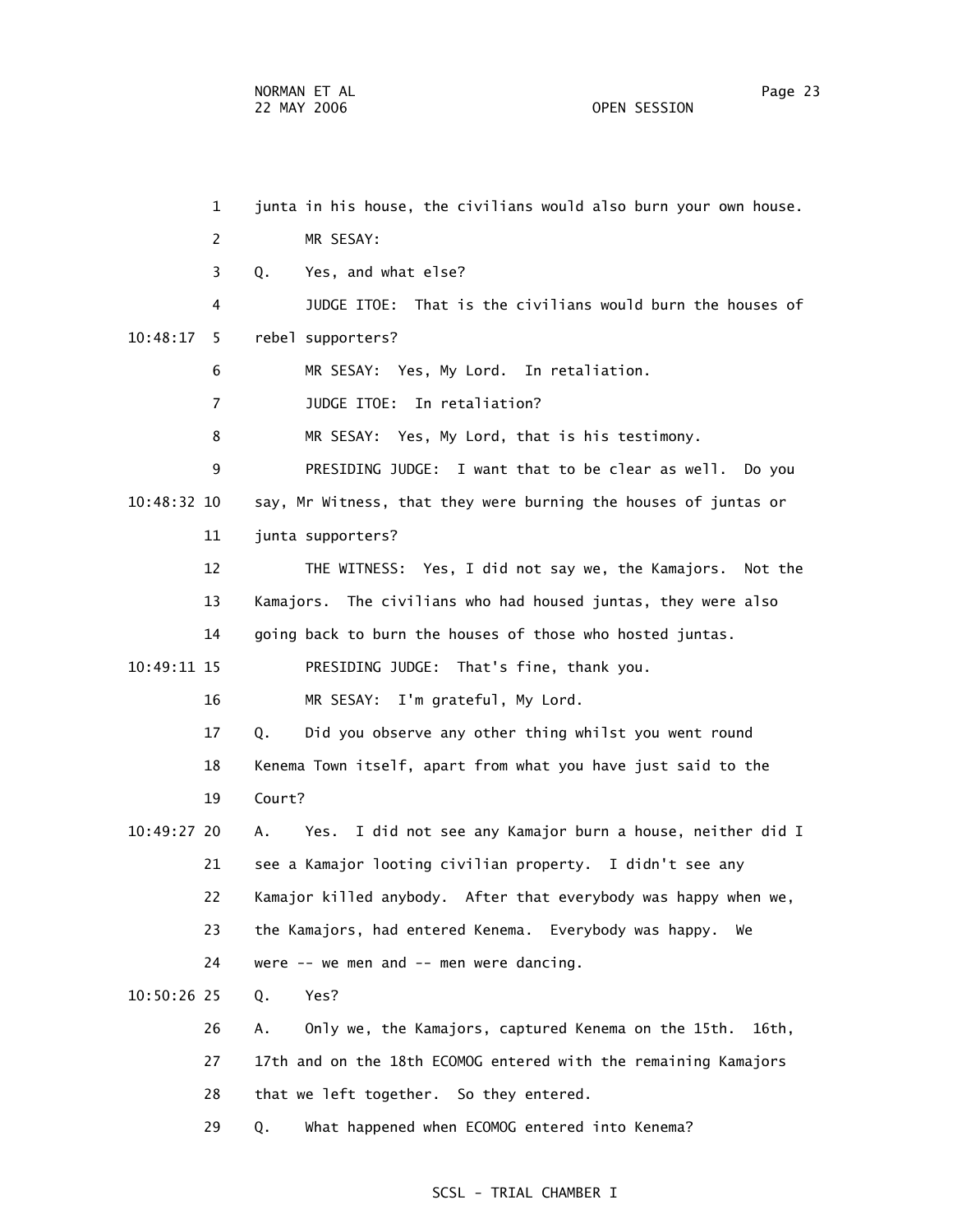|               | $\mathbf{1}$ | Upon their entry, as we were showing them the town, the<br>А.      |
|---------------|--------------|--------------------------------------------------------------------|
|               | 2            | headquarters was at NIC, upon reaching that, AFRC juntas launched  |
|               | 3            | an attack. That was right in the centre of the town.               |
|               | 4            | Where was this NIC you referred to?<br>Q.                          |
| 10:51:50      | 5            | NIC situated at the cotton tree. National Insurance<br>Α.          |
|               | 6            | Company used to be there. When the war came and they left, so      |
|               | 7            | ECOMOG went there and turned the place into their headquarters.    |
|               | 8            | When ECOMOG came to Kenema, you said you were at NIC.<br>Q.<br>How |
|               | 9            | were you working with ECOMOG, the Kamajors, in Kenema?             |
| $10:52:40$ 10 |              | Before working with them, in fact we were with them.<br>А.<br>We   |
|               | 11           | were for them now. In fact, in that fight, we captured a rebel     |
|               | 12           | woman and handed her over to the ECOMOG and ECOMOG was then in     |
|               | 13           | control. We were also working together.                            |
|               | 14           | Apart from the attack you referred to, the attack you said<br>Q.   |
| 10:53:34 15   |              | that the juntas attacked when ECOMOG arrived in Kenema, was there  |
|               | 16           | any other attack in Kenema by the junta?                           |
|               | 17           | Α.<br>When ECOMOG entered on the 18th, when we captured Kenema,    |
|               | 18           | in my time, no, no.                                                |
|               | 19           | For how long did you stay in Kenema?<br>Q.                         |
| 10:54:04 20   |              | After we had fought and ECOMOG came, I spent two weeks<br>А.       |
|               | 21           | there, we're passing together and I returned to my village Joru,   |
|               | 22           | That was the end of my own fight until the time $I$ --<br>Gaura.   |
|               | 23           | until I disarmed I didn't fight again.                             |
|               | 24           | You told the Court that you were battalion commander; not<br>Q.    |
| 10:54:37 25   |              | so?                                                                |
|               | 26           | Yes.<br>Α.                                                         |
|               | 27           | Who made you battalion commander?<br>Q.                            |
|               | 28           | Eddie Massallay. Where? At Gendema.<br>Α.                          |
|               | 29           | So he made you battalion commander in Gendema?<br>Q.               |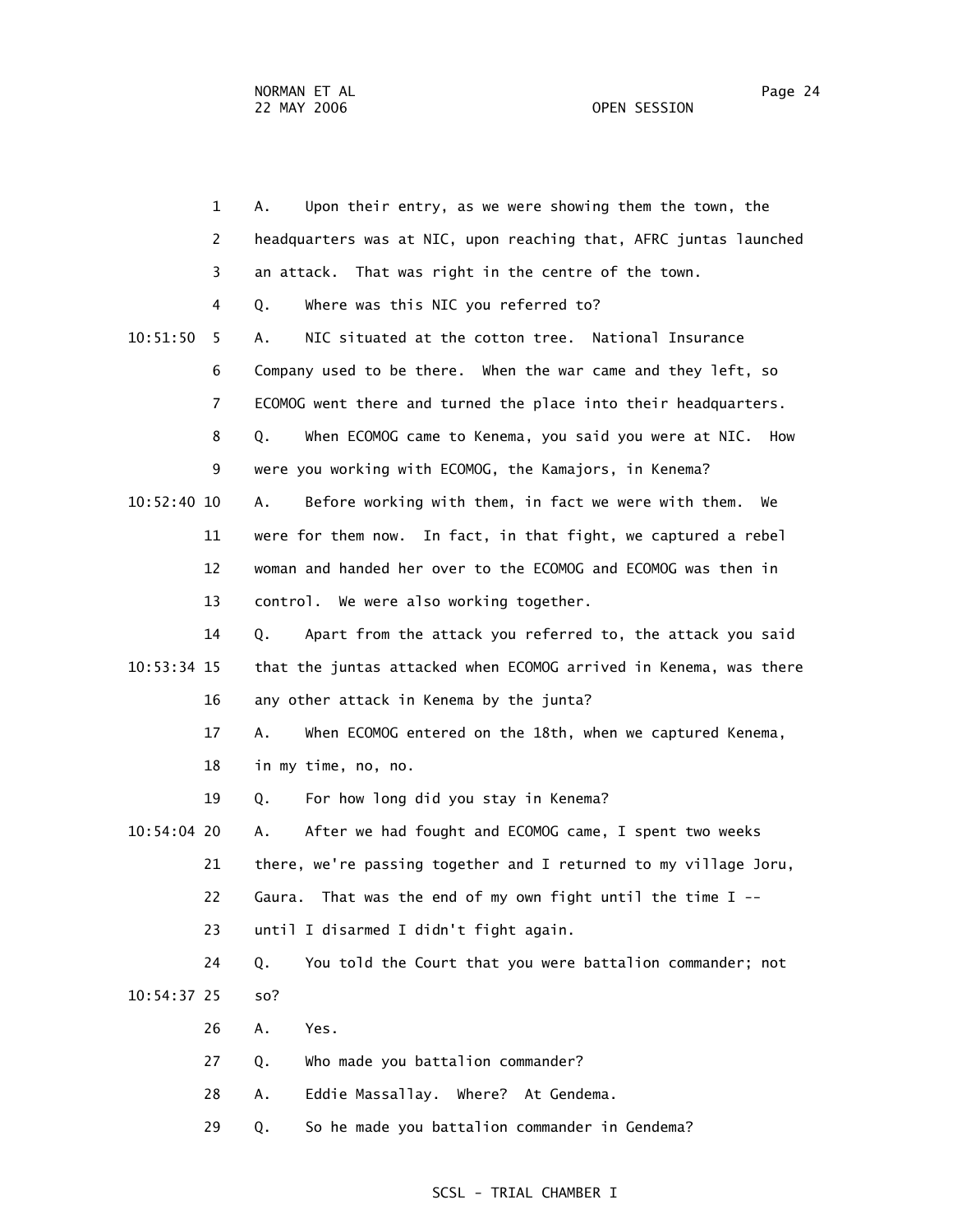|               | $\mathbf{1}$ | Α.<br>Yes.                                                        |
|---------------|--------------|-------------------------------------------------------------------|
|               | 2            | Who gave the orders as battalion commander?<br>Q.                 |
|               | 3            | Eddie Massallay.<br>Α.                                            |
|               | 4            | You recall you said that the government of President Kabbah<br>Q. |
| 10:55:38      | 5            | was overthrown; not so? You recall you had said that to the       |
|               | 6            | Court?                                                            |
|               | 7            | Α.<br>Yes.                                                        |
|               | 8            | The attacks on Kenema, was it after the overthrow of<br>Q.        |
|               | 9            | President Kabbah's government?                                    |
| 10:56:15 10   |              | Go over that again, I didn't get you clearly.<br>Α.               |
|               | 11           | President Kabbah's government was overthrown in 1997; not<br>Q.   |
|               | 12           | You had said that in this Court?<br>so?                           |
|               | 13           | Yes.<br>Α.                                                        |
|               | 14           | I want you to listen carefully to the question. Now, the<br>Q.    |
| 10:56:31 15   |              | attacks, all the attacks on Kenema, was it after the overthrow of |
|               | 16           | President Kabbah's government?                                    |
|               | 17           | A.<br>Yes.                                                        |
|               | 18           | Thank you. Now, Mr Witness, since you said in your<br>Q.          |
|               | 19           | testimony that you took part -- in fact, that you led the attacks |
| $10:57:16$ 20 |              | on Kenema, I want you to listen carefully to certain pieces of    |
|               | 21           | evidence which has been adduced before this Court. I will ask     |
|               | 22           | you questions on those issues.                                    |
|               | 23           | My Lord, I refer you to the testimony of<br>MR SESAY:             |
|               | 24           | TF2-154, the testimony of 27th September 2004.                    |
| $10:57:55$ 25 |              | PRESIDING JUDGE:<br>Page?                                         |
|               | 26           | It commences at page 40, 41, 42 and 43.<br>MR SESAY:              |
|               | 27           | This is what he had to say: "When they left" --<br>Q.             |
|               | 28           | PRESIDING JUDGE: Is it important that you read it all?            |
|               | 29           | No, I will refer to just those portions in<br>MR SESAY:           |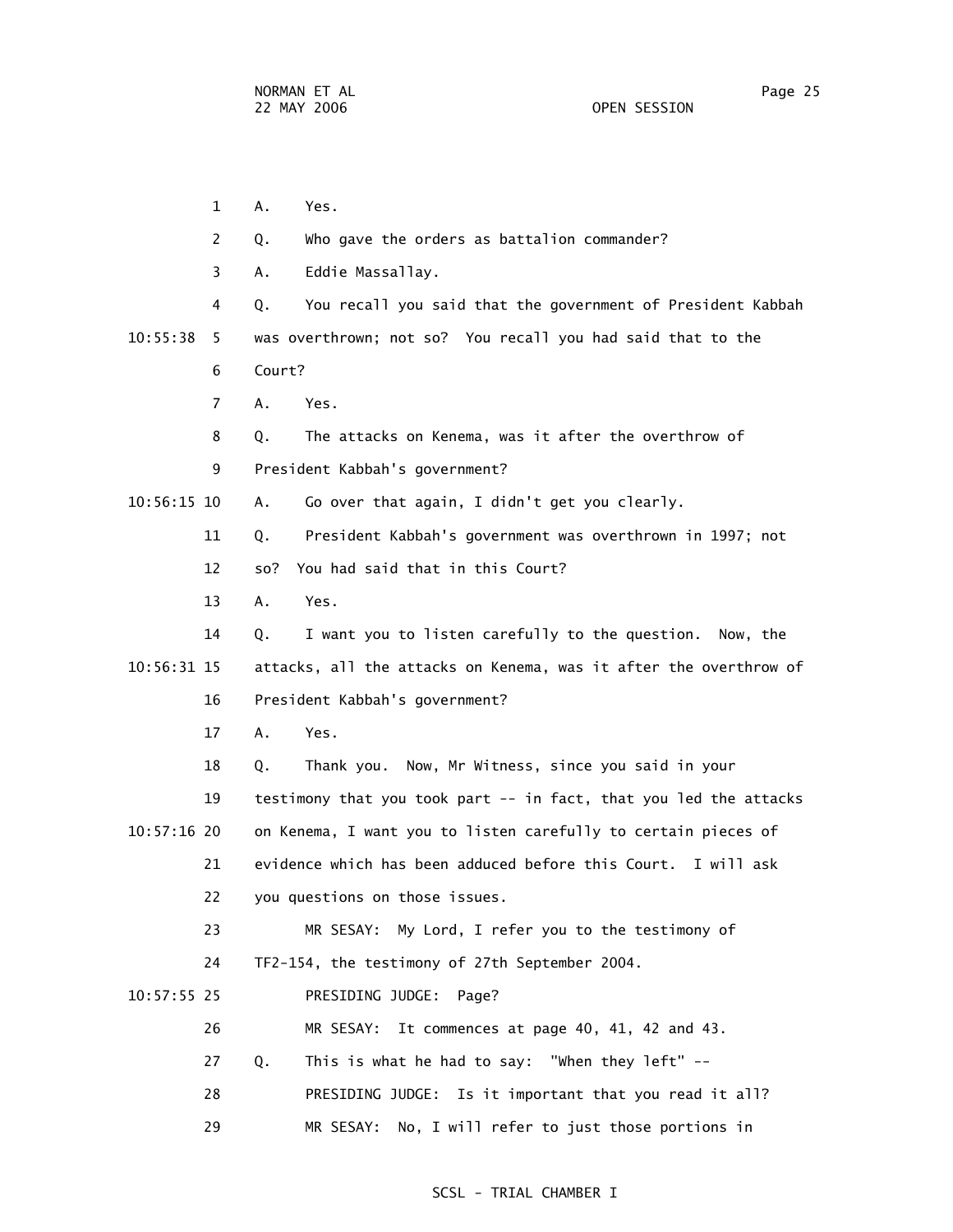1 respect of which I will be asking questions. 2 PRESIDING JUDGE: But we do have some special matter to 3 discuss this morning at 11 o'clock. Maybe the best way is to 4 break now and that will allow you to look at that. How many more 10:58:56 5 witnesses do you have to go through with this witness? Just that 6 one or a few others? 7 MR SESAY: Just few others, My Lord. 8 PRESIDING JUDGE: We will pause for the morning. We will 9 do the morning recess now and take it after that, when we come 10:59:13 10 back. 11 MR SESAY: Grateful, My Lord. 12 PRESIDING JUDGE: Court will recess. 13 [Break taken at 11.00 a.m.] 14 [CDF22MAY06B - SV] 11:35:08 15 [Upon resuming at 11.35 a.m.] 16 PRESIDING JUDGE: Mr Sesay, you were about to put to your 17 witness the evidence of TF2-154. 18 MR SESAY: Yes, Your Honour. 19 PRESIDING JUDGE: So are you ready to proceed ahead with 11:35:44 20 that part of your cross-examination? 21 MR SESAY: Very well, Your Honour. 22 PRESIDING JUDGE: Please do so now. 23 MR SESAY: 24 Q. Now, Mr Witness, I want you to listen carefully to what I 11:35:53 25 am reading to you now and I'll ask you questions on it. It says: 26 "We heard that ECOMOG was coming, ECOMOG was coming and 27 everybody was happy to see ECOMOG because by then we were 28 just by ourselves in the town. Yes, we knew that the 29 Kamajors dressed -- how the Kamajors dressed. They wore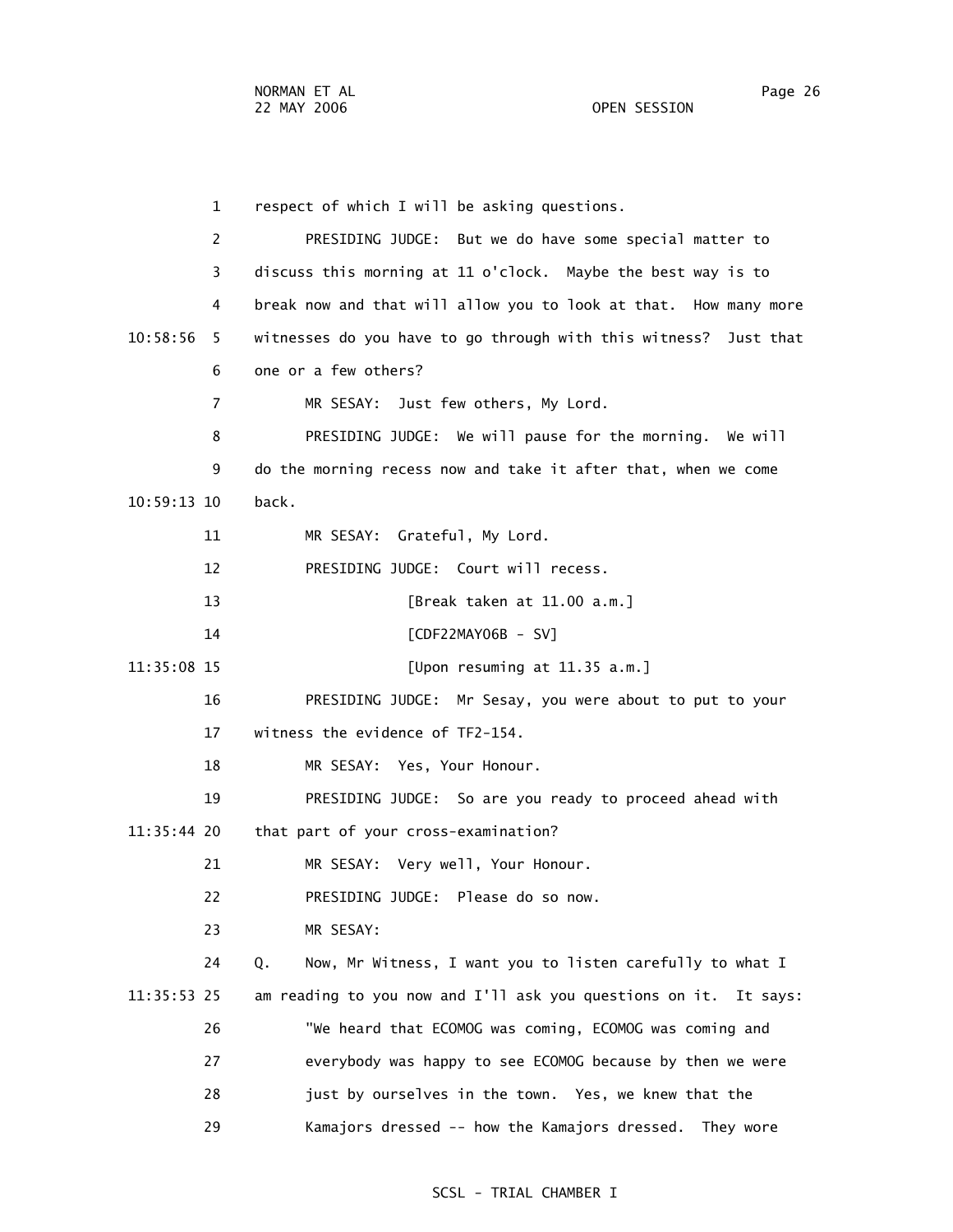1 these cotton clothes and it had talisman and cowries on 2 them. They had guns and some had sticks and some had 3 cutlasses. Everybody was happy, including myself. I was 4 happy because we said our saviors had come. So we went to 11:37:06 5 welcome them. There were about -- thousands. It was on 6 the Sunday morning. Well, when we went to greet them we 7 are standing by the street side and we were happy and we 8 were jubilating with them and the Kamajors said they did 9 not come for politics. We had palm fronds in our hands and 11:37:46 10 green leaves. We were jubilating and they said we should 11 drop all of those leaves and go back to our houses. Yes, I 12 didn't reach my house. When we were standing somebody came 13 and told me that my father was a junta. They said my 14 father was a junta and that the Kamajor were here to burn 11:38:11 15 our house and kill us, that if I have a way of escaping I 16 should, but I shouldn't go back to the house. I entered in 17 that house that was close to us. When the Kamajors came 18 they went directly to our house. When they came they 19 surrounded the house. We had tenants as well in our house 11:38:49 20 because it was a large house. Our house was surrounded and 21 the Kamajors said we had come for this person who owns this 22 house. We have come for himself and his family. We are 23 going to kill all of them and burn the house. And the 24 Kamajor launched an RPG right in the front of the house. 11:39:18 25 Before he did so, he launched the RPG, two young boys who 26 were tenants to us who had stayed there because their 27 brother had rented the house, they joined us, but they too 28 didn't know that was the plan the people had. They came 29 and joined us. We were in the house together, but because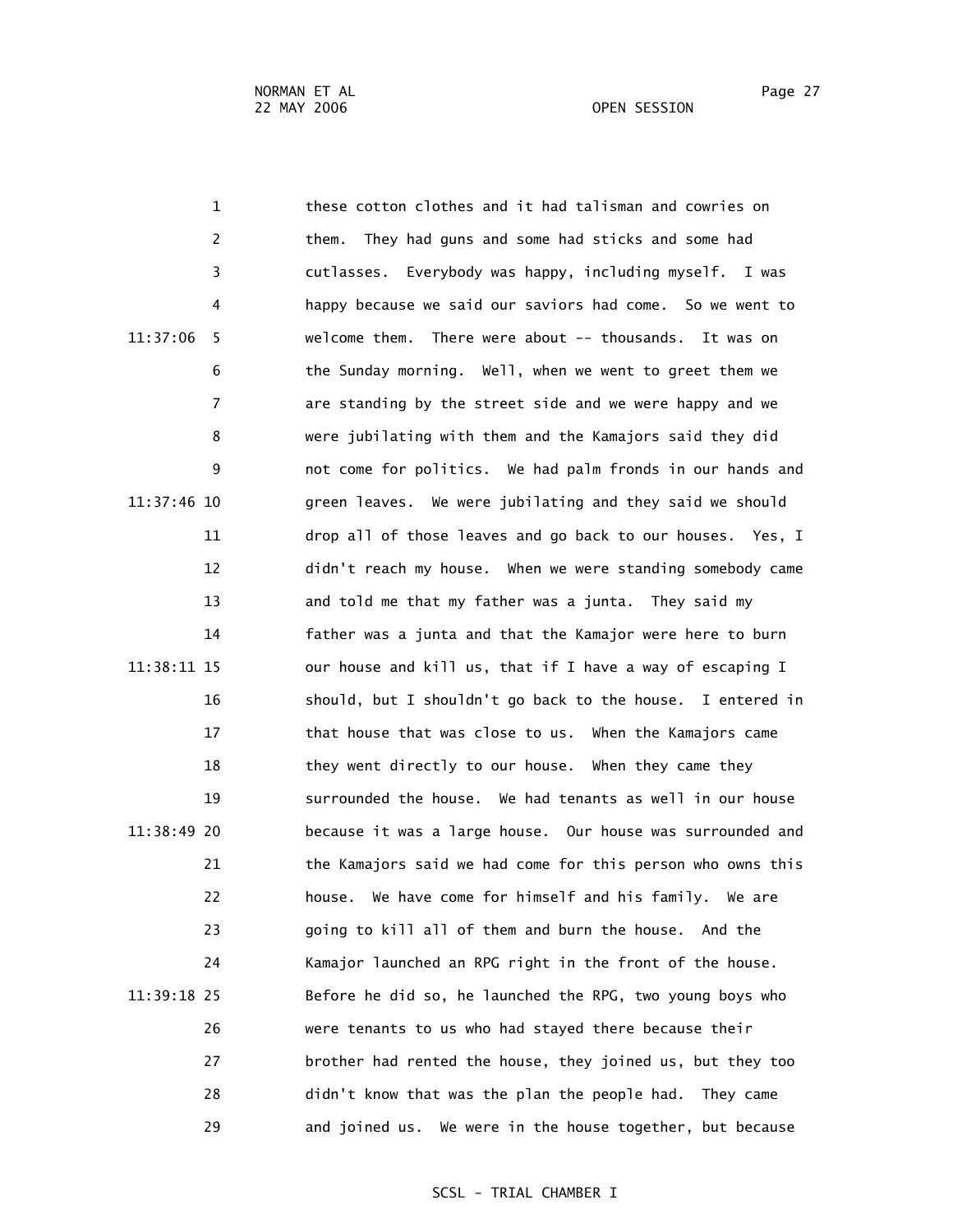1 they came -- they had come to their brother, but they did 2 not know what had happened because we too did not know what 3 was going to happen to us. I couldn't go back to my house 4 to go and tell anybody what I have heard. As soon as the 11:40:11 5 Kamajor launched the RPG when they were in the compound, 6 they rushed to go outside. The first one who came out and 7 met the Kamajor, he was shot, and he said this is one of 8 his children. He said he was my father's son because he 9 didn't know that he was a tenant." 11:40:43 10 Now my question to you in relation to this piece of 11 evidence: did any such thing happen, as far as you know? 12 A. Where's that? Where's that? 13 Q. In Kenema? 14 A. I did not see that. I did not see that. That did not 11:41:07 15 happen. 16 PRESIDING JUDGE: You did not see it? 17 THE WITNESS: Yes, I did not see that and it did not even 18 happen. 19 MR SESAY: Now, My Lords, I refer to the testimony of 11:41:36 20 TF2-021. A testimony of 2 November 2004, commencing page 67, 68, 21 69, 70 and 71. 22 Q. Now, I will read again this piece of evidence. 23 "It was not just me, it was all of us who were present. So 24 Kamoh Brima convened a meeting, together with the Kamajors 11:42:38 25 whom he had initiated to get our -- including us who were 26 Kondewa's Kamajors." 27 MR KAMARA: My Lord, I'm sorry to interpose my learned 28 friend. I'm a bit concerned with the evidence that my learned

29 friend is posing to the witness. This was done in closed session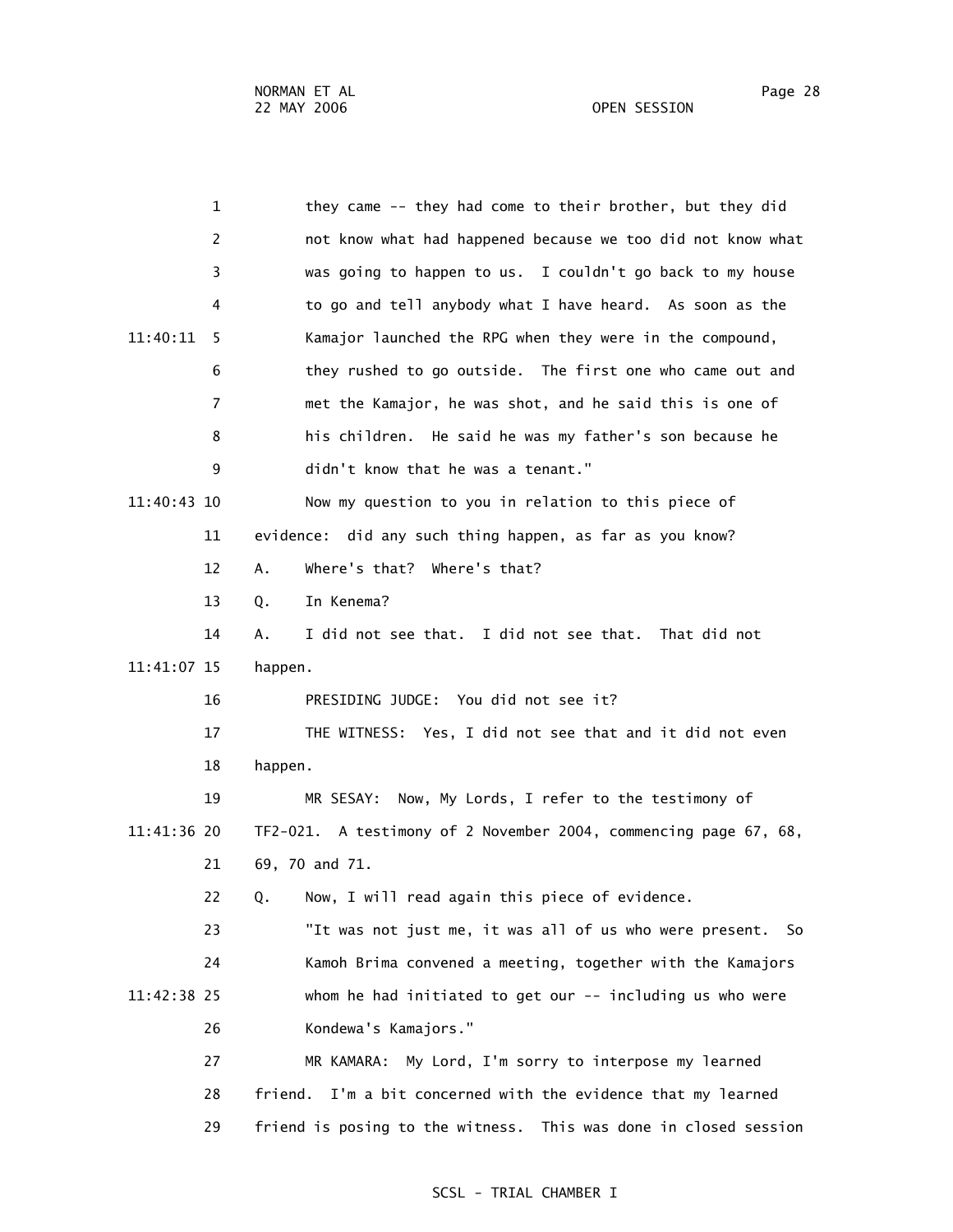1 and I also believe that the learned Presiding Judge did caution 2 both sides last week about the use of evidence that was adduced 3 in closed session.

 4 PRESIDING JUDGE: I didn't. You did that. I just 11:43:17 5 cautioned as to how it was to be used and certainly not used in a 6 way that would allow the identification of a particular witness 7 whose identity is protected. That's basically what I'd said.

 8 MR KAMARA: Yes, My Lord. In that case I'll leave it as a 9 caution because evidence that was adduced in closed session being 11:43:38 10 given out in public, if we can put it in the transcript or 11 paraphrase it correctly, I think it's a better approach. But I 12 will take the cue from the Bench and advise that it's a caution 13 in place.

 14 MR SESAY: My Lord, I want to assure my learned friend that 11:43:54 15 I am quite aware of the caution and I'll do my utmost best to 16 comply with the order of this Court in relation to that.

17 Q. Mr Witness, I will go over it again.

 18 "Kamoh Brima said, 'Well you have gone and seen Kenema 19 yourself; policemen have turned against you.' He said, 11:44:28 20 'Any time you go there, any young man that you catch or 21 they say he's a collaborator, we should capture him. And 22 we do not kill him, we'll be killed by bullet.'" 23 "We have heard Papay Norman say that anybody whose against 24 us, when we capture that person, we should kill him." 11:45:00 25 "After the meeting, they distributed the arms. The arms 26 which we're supposed to take along to Kenema to attack 27 Kenema?" 28 Now what is your reaction to that which I have just read,

29 Mr Witness?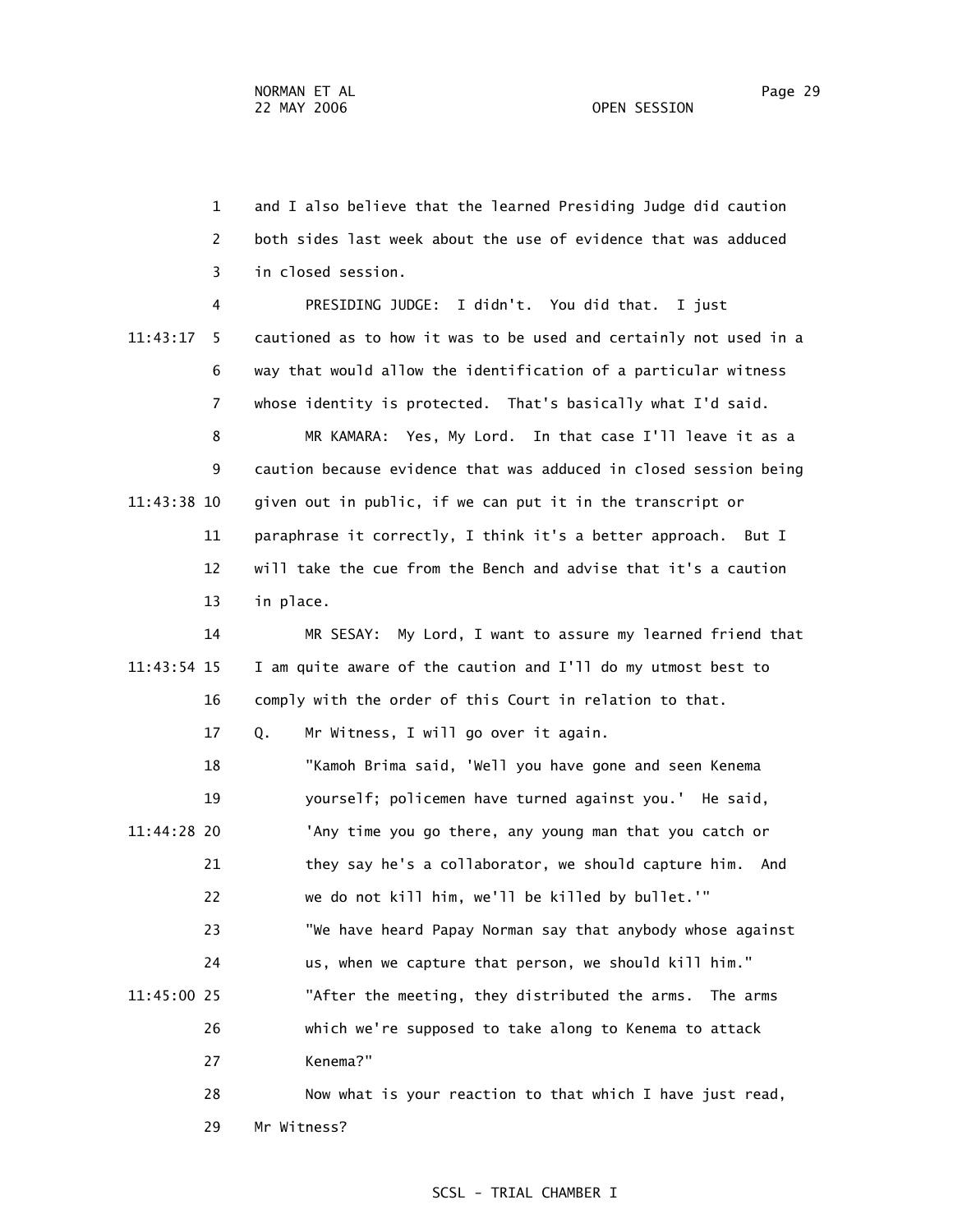1 A. All these that you've read and I have heard, I did not see 2 that happen. I did not even hear it and nobody even ever told me 3 that that was what happened. 4 Q. I will refer to another piece of evidence and I want your 11:46:01 5 response to that. 6 PRESIDING JUDGE: The same witness? 7 MR SESAY: Yes, My Lord, the same witness. 8 PRESIDING JUDGE: What page? 9 MR SESAY: This is at page 70 and 71, My Lord. 11:46:21 10 Q. "We had another group which was called the Yamorto." 11 "Well, the Yamorto, it was a group that was meant to eat 12 people". 13 "Well, the commander who was leading the group, I was with 14 him." 11:46:44 15 "He was with the Yamorto squad." 16 "When we entered Kenema, when we caught the collaborators, 17 we tie them with an FM and we would ask them -- say, 'You 18 were with the rebels'" -- 19 MR KAMARA: My Lord, I'm sorry, I don't believe that is the 11:47:08 20 correct witness he's referring to. 21 PRESIDING JUDGE: You may have the wrong indication because 22 I've been following what counsel is reading and, by the way, it's 23 in open session, not closed session. 24 MR KAMARA: Yes, it's the witness, but that cannot be 21, 11:47:25 25 My Lord. 26 PRESIDING JUDGE: It is 021? 27 MR KAMARA: 022 - 3, I'm suspecting. 28 PRESIDING JUDGE: No, I am reading from the transcript of 29 021.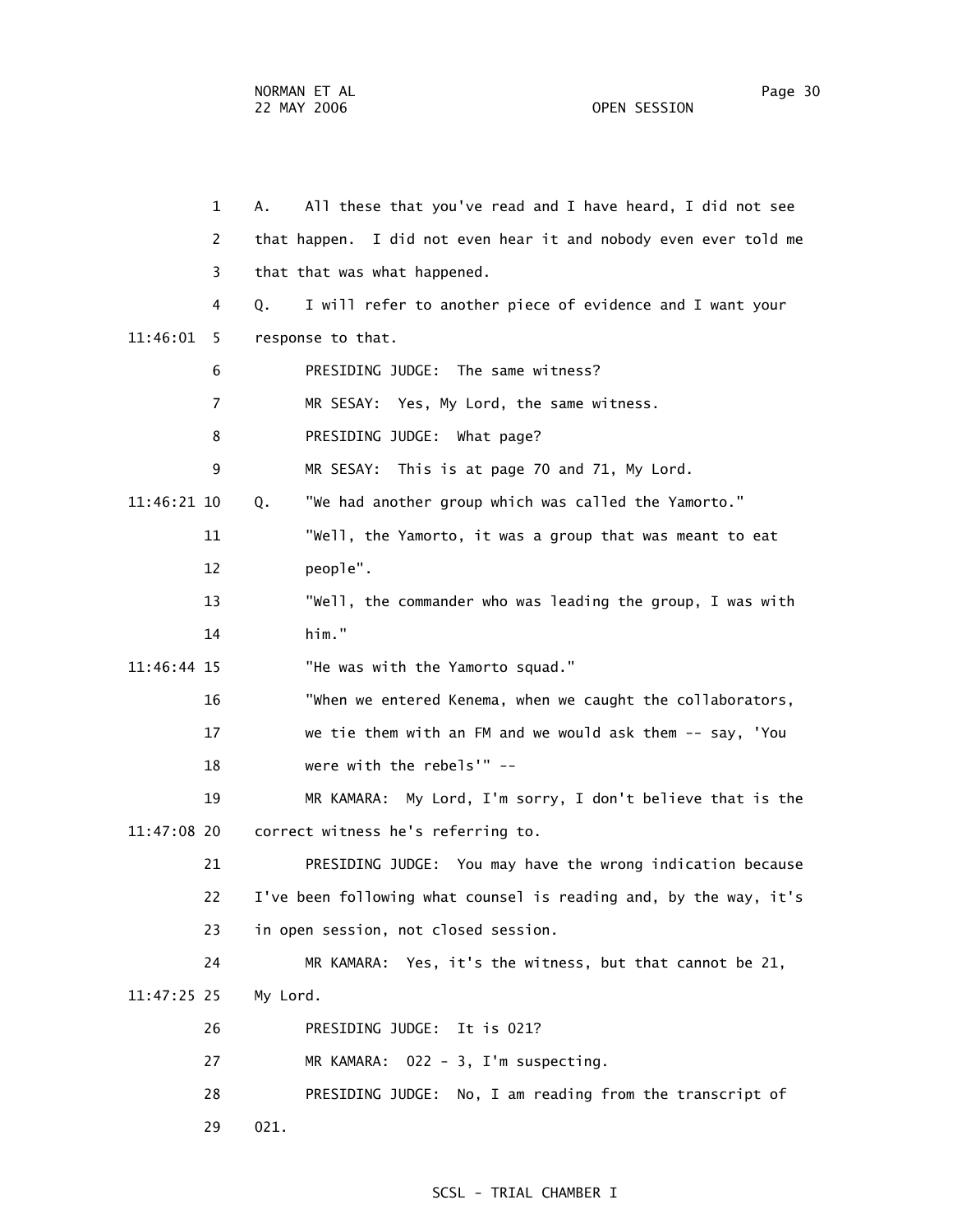1 MR KAMARA: I'm sorry, My Lord, I thought it was 201. 2 PRESIDING JUDGE: 021, and counsel is indeed reading from 3 page 70, 71. 4 MR KAMARA: Yes, My Lord. I'm sorry. 11:47:48 5 PRESIDING JUDGE: Carry on, Mr Sesay. 6 MR SESAY: 7 Q. "'You were with the rebels,' and you were doing business 8 with them; and they would deny that, and they would say 9 they were just with them in the town. As time went on, 11:48:07 10 after we had tied them with that FM, as we tie them, we'd 11 tell them to tell us the truth. And they would tell us 12 that they were with the rebels, but they weren't carrying 13 guns. After they told us that, we would take them to the 14 base, which was the Yamorto base." 11:48:29 15 "It was in Kenema, Nyandeyama." 16 "When we took them there, in most cases it was to eat them 17 at the base." 18 "We caught the people to take them to the base -- would all 19 be there to take them to the base." 11:48:52 20 MR SESAY: My Lord, I confine my question to that portion. 21 Q. Now, Mr Witness -- 22 JUDGE ITOE: What did you call that base again? 23 MR SESAY: Yamorto, My Lord. 24 PRESIDING JUDGE: The base. Yamorto is a group. The base 11:49:07 25 where they were taken to. 26 MR SESAY: It was Nyandeyama. It was, "Where was the 27 Yamorto base?" The question, My Lord. It says, "It was in 28 Kenema in Nyandeyama." 29 Q. Now, Mr Witness, were you aware of any group in the Kamajor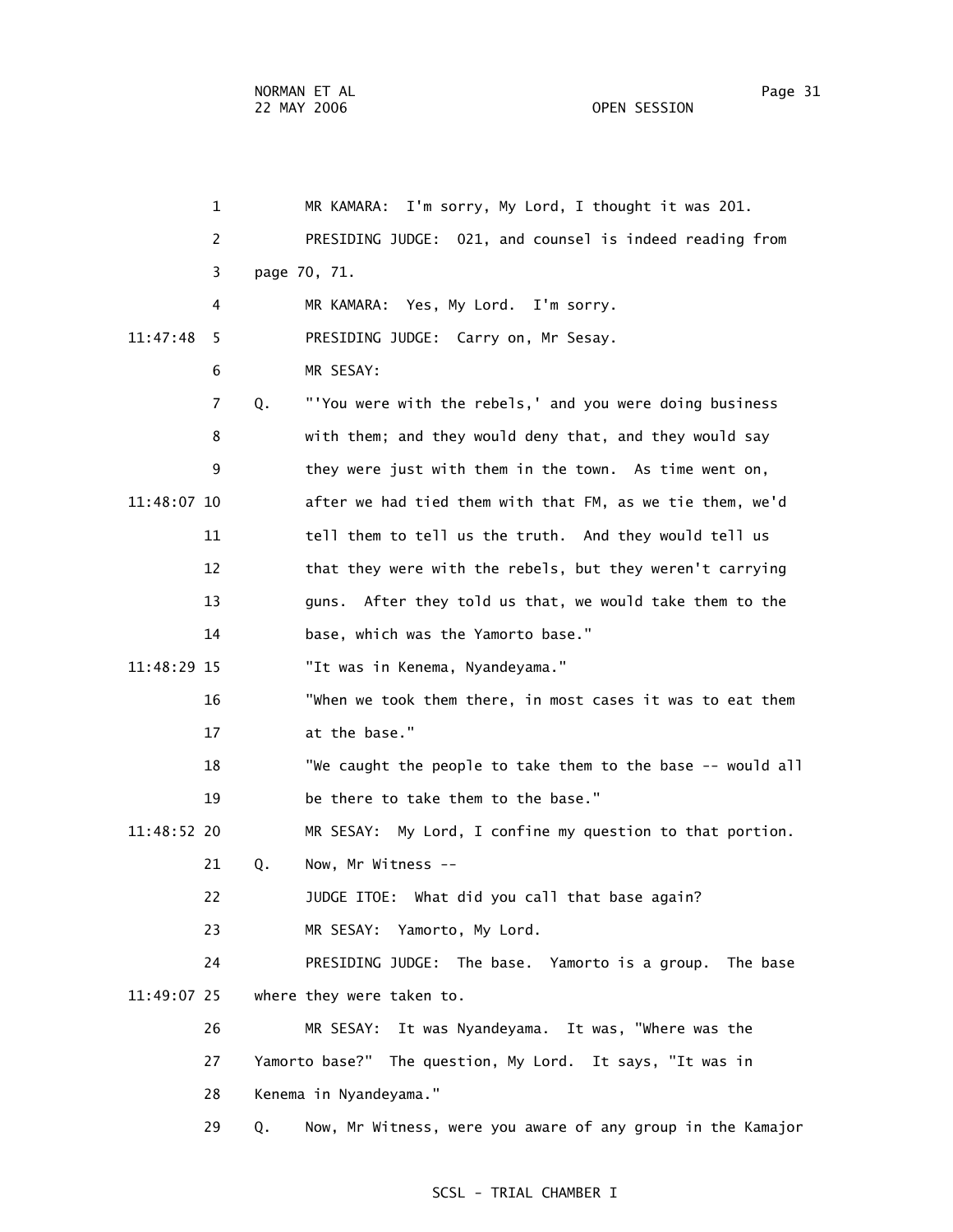1 known as the Yamorto squad? 2 A. I didn't see such a group. What do you know? What 3 language is that, Yamorto? I don't know that. And I didn't see 4 a group called so. 11:49:57 5 Q. Was there any place in Kenema called Nyandeyama? 6 A. Yes, there is a Nyandeyama in Kenema. It's not even in the 7 corner, it's one of the sections of Kenema. It's a big place. 8 Q. Was there any group based in Kenema called the Yamorto 9 group -- the Yamorto squad or group based in Nyandeyama? 11:51:09 10 A. I did not hear that name, let alone having a group there in 11 Kenema. 12 MR SESAY: My Lord, that is all for this witness. 13 PRESIDING JUDGE: Thank you. Counsel for the second 14 accused, do you have any cross-examination of this witness? 11:51:47 15 MR PESTMAN: Yes, Your Honour. 16 PRESIDING JUDGE: Are you ready to proceed? 17 MR PESTMAN: Yes, I am. 18 PRESIDING JUDGE: Please do so. 19 CROSS-EXAMINED BY MR PESTMAN: 11:52:00 20 Q. When you were in Gendema who was in command of all 21 Kamajors? 22 A. Mr Eddie Massallay, he was the overall leader. He was 23 co-ordinating between the government and the Kamajors in Gendema. 24 Q. Did you ever see Moinina Fofana at Gendema? 11:52:43 25 A. No. 26 Q. Do you know whether he was actually there during your stay 27 in Gendema? 28 A. I didn't know that. 29 Q. Who were you reporting to when you were in Gendema?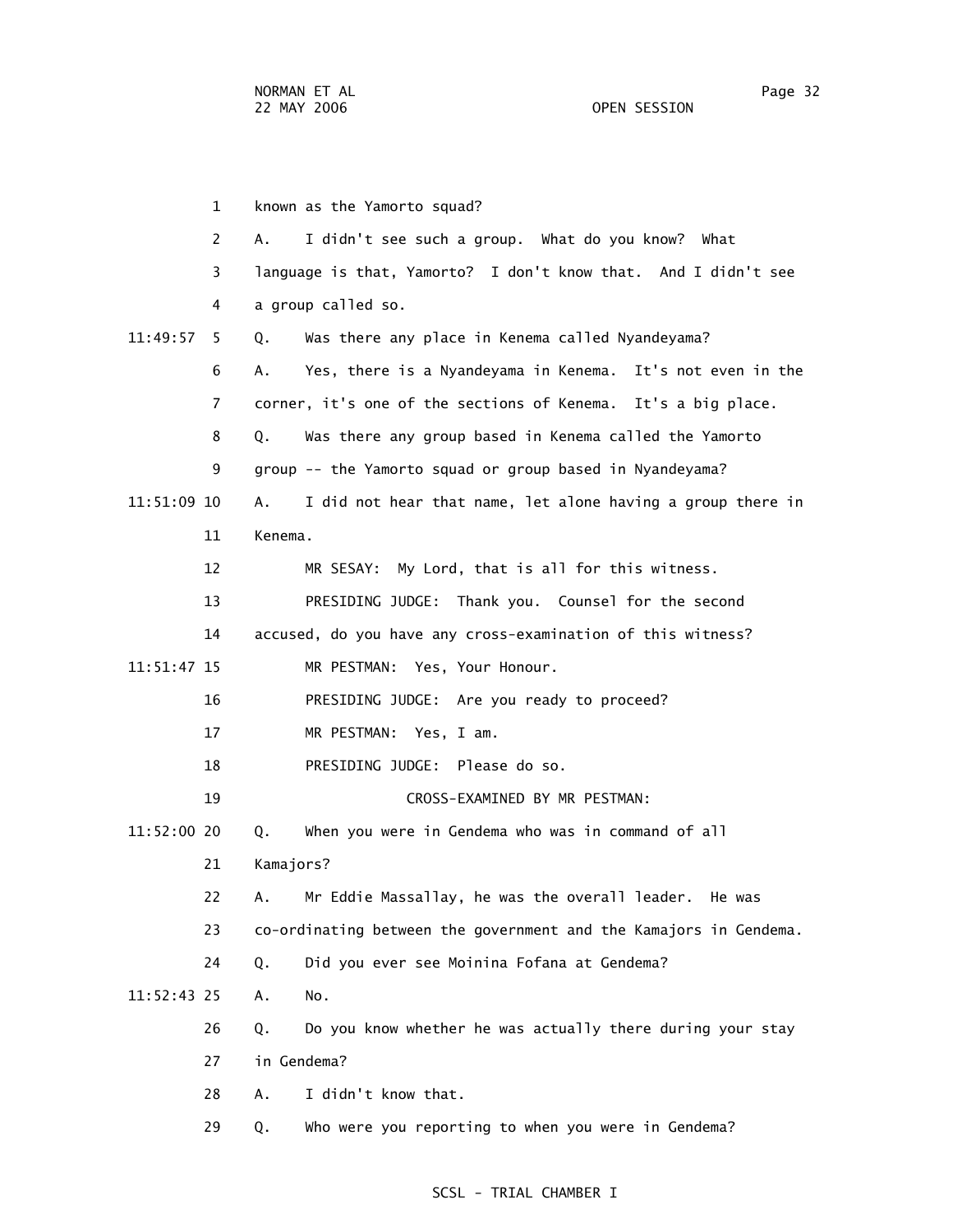1 A. My commander was Eddie Massallay. 2 Q. Were you reporting to anyone else? 3 A. No. 4 Q. Did that stay -- the situation, did that remain the same 11:53:38 5 during the war after you left Gendema? Did you continue 6 reporting to Eddie Massallay? 7 A. The command that Eddie Massallay gave to us was what I was 8 working with till I came to Kenema, even when I left Kenema. It 9 was the same instruction that I was working with. 11:54:16 10 Q. You had a group of Kamajors under your command. Who 11 assigned them to you? 12 A. The Kamajors with whom I was working, that battalion was 13 organised by Eddie Massallay and he made me the commander. He 14 gave me the Kamajors to be working with them. 11:54:56 15 Q. Earlier this morning you were talking about SS Camp. I'm 16 just curious, do you know why it was called SS Camp? 17 A. I wasn't there when the name was given to that quarters, 18 but what we heard -- what we heard the place being called, the 19 soldiers were there initially and they were calling it SS Camp. 11:55:39 20 I didn't know what the first S was for, what the other S was 21 standing for and what even the C was standing for. 22 Q. Do you know who gave SS Camp its name? Was it the Kamajors 23 or was it some other group or person? 24 A. The soldiers. They were at SS Camp even before we the 11:56:06 25 Kamajors went there. 26 Q. To your knowledge, as far as you know, was Mr Fofana given 27 any official position within the CDF? 28 A. Yes, I used to hear that, that he was national something. 29 They gave him a position but I don't know how to call the name in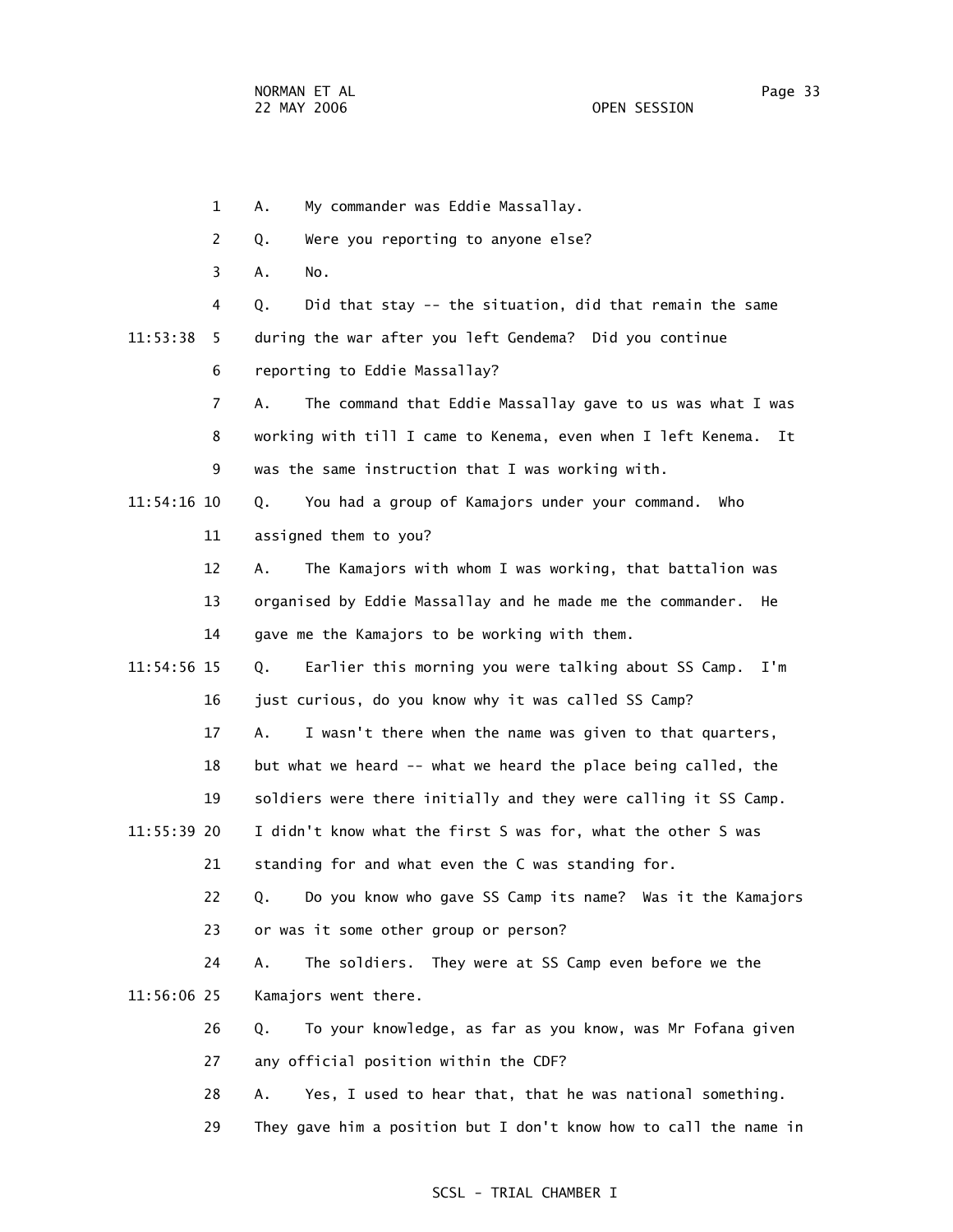1 English. Something like someone who organises something. That 2 is the position. 3 Q. Did he have a title in Mende as well? 4 A. I said yes, someone who would organise or settle disputes. 11:57:19 5 Q. Would you tell us what the word is in Mende? 6 A. If it's a Mende situation, we would call the person a head 7 man, the head of a household. 8 Q. During your period as a CDF commander did you ever see 9 Moinina at work in that particular role of head man? 11:58:12 10 PRESIDING JUDGE: Maybe he doesn't know one by the name of 11 Moinina, so maybe you should ask him if he knows Moinina first. 12 Up to now his evidence is -- 13 MR PESTMAN: That's right. You're right, Your Honour. 14 Q. Do you know a person called Moinina Fofana? 11:58:29 15 A. I said yes. I know him. 16 Q. And that's the person you've been talking about all the 17 time? There's no confusion about the person you're talking 18 about. 19 A. What sort of talk? 11:58:49 20 Q. As far as you know there's only one Mr Moinina Fofana 21 within the CDF, of course? 22 A. Yes. 23 Q. So I will go back to my original question. 24 A. Yes, proceed. 11:59:18 25 Q. Did you ever see Mr Moinina Fofana at work as head man 26 within the CDF? 27 A. No. I said that the name you asked me to call, I said in 28 Mende they call him the head man. That was not the job that he 29 was even doing.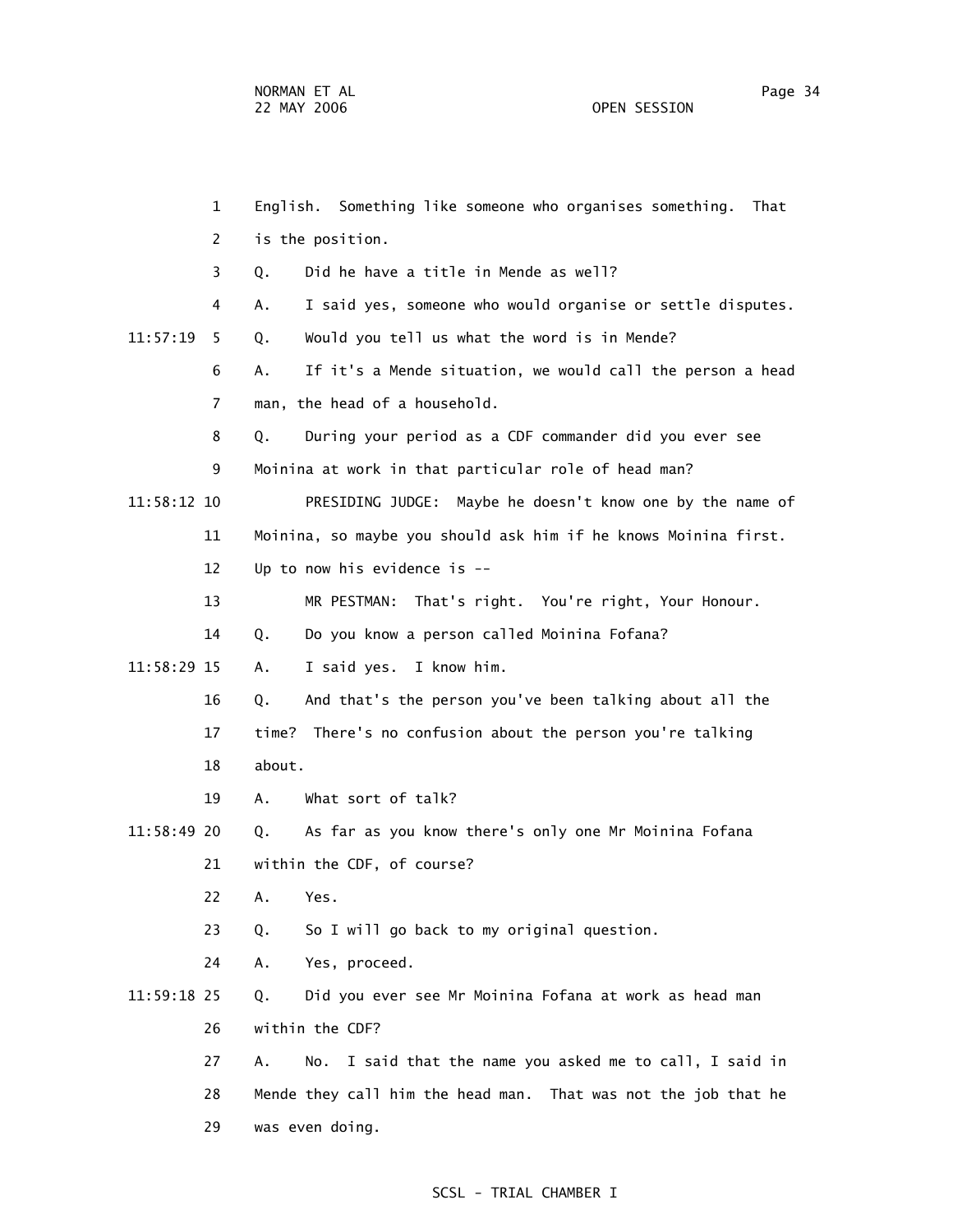1 Q. Do you know Chief Hinga Norman? 2 A. Yes. 3 Q. Did you ever see him at Gendema? 4 A. I did not see him there at all. Except if he went there in 12:00:22 5 my absence, but I didn't see him. 6 Q. When did you first see Mr Moinina Fofana? 7 A. Yes, Mr Moinina Fofana, I used to hear his name. Before I 8 saw him was when we fought all the fight. It was in Kenema that 9 I saw him personally, that I saw his physical self. At the CDF 12:01:08 10 office, the Kamajors who were there, and he was there, and one of 11 my colleague Kamajors pointed at him and said "This is Moinina 12 Fofana they used to talk about." We didn't even speak to each 13 other. So that is the way I knew him. And they passed. 14 Q. And when was that, do you remember? 12:01:34 15 A. It was in '97 after we had captured Kenema and we were 16 resting and we were in our various offices. 17 Q. Was that before or after the restoration of the government? 18 A. Yes, the government had come back, we had fought. It was 19 after the restoration of the government when the elders had come 12:02:07 20 out. It was then that I saw him. 21 Q. Did you ever receive orders from Mr Fofana? 22 A. No. We didn't meet anywhere where he gave me orders. That 23 is the only time I saw him that I have explained here. That one 24 time. 12:02:43 25 Q. Not even indirectly through other people? 26 A. No, that did not happen. 27 Q. Did you ever report to Mr Fofana, directly or indirectly 28 through other people?

29 A. No, I did not do that. I did not even talk to Mr Moinina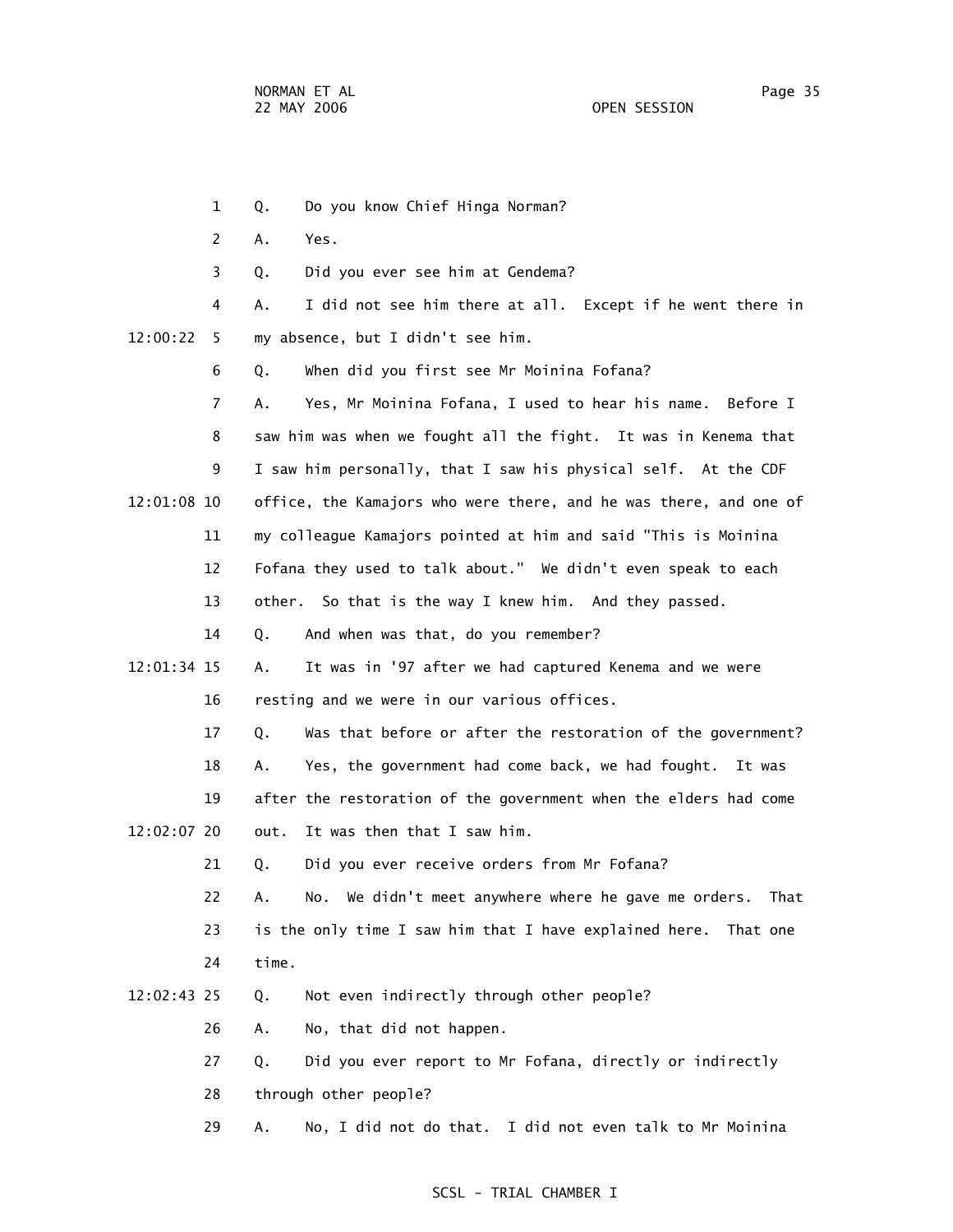1 Fofana or even wrote a letter to him through some other person 2 even. Not to talk about talking to him directly. 3 MR PESTMAN: Your Honours, I would like to show this 4 witness the infamous calendar. 12:03:49 5 JUDGE ITOE: It's not infamous, please. Would you mind 6 that adjective, Mr Pestman. 7 MR PESTMAN: Exhibit 112. 8 JUDGE ITOE: There is no exhibit, either tendered by the 9 Defence or the Prosecution, which should be given an adjective 12:04:09 10 that has not been given to it by the Court. 11 MR PESTMAN: The well-known Exhibit 112. 12 Q. Mr Witness, I would like you to go to what I think is 13 page 3 of the calendar, where there is a photo of Mr Moinina 14 Fofana at the top of that page. Have you ever seen this calendar 12:05:23 15 before? 16 A. Never. Never have I seen this thing in the rest of Sierra 17 Leone except today that I'm seeing it on this table. 18 Q. I would like to read out part of the text under the photo 19 of Mr Moinina Fofana and would like you to know what your 12:05:54 20 reaction -- 21 A. It's up to you. Read it. 22 Q. Okay, thank you. Part of the text says the following -- I 23 would like to quote and then I would like to know what you think 24 about that quote. It's all about Mr Moinina Fofana. "As far as 12:06:16 25 the Sierra Leone Civil Defence Forces are concerned, they don't 26 say war unless he" - Moinina Fofana - "says they say war." To 27 your knowledge, as a CDF commander, is that statement correct? 28 A. You said what? What did they write? Go over that again. 29 Q. It says: "As far as the Sierra Leone Civil Defence Forces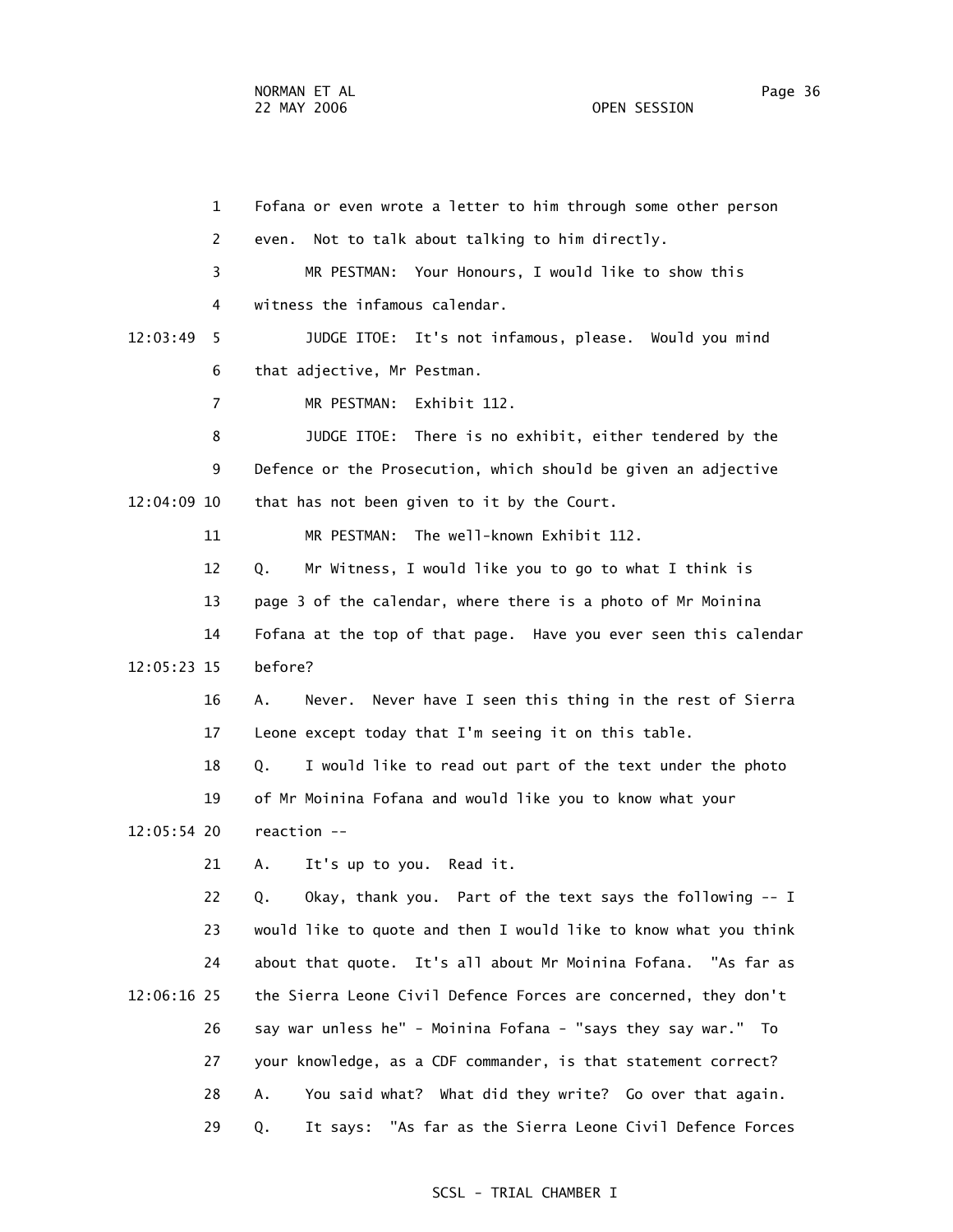1 are concerned, they don't say war unless he" - and that's Moinina 2 Fofana - "says they say war." 3 A. There's no truth in that. Mr Moinina Fofana never was 4 involved in the war. 12:07:18 5 Q. Okay. There's another quote I would like to read out. The 6 calendar says that Mr Fofana was, "The man who oversees the 7 mobilisation and deployment of the volunteer fighters of the 8 CDF." Is that statement correct? 9 A. There's no truth in that. I have said Mr Moinina Fofana 12:08:07 10 had no business with the war. I didn't see him there. And he 11 even tell me anything, whether instructed me to do something and 12 I said no, he didn't do that. 13 MR PESTMAN: Your Honours, I would like to refer again to 14 witness TF2-008. I've mentioned him before, last week. His 12:08:41 15 statement given on 16 November 2004 at page 47. 16 Q. Mr Koroma, there is a witness who gave a statement in this 17 Court some time ago and he said that Mr Fofana was in charge of 18 all CDF fighting forces. In your experience as a CDF commander 19 is that statement correct? 12:09:36 20 A. I don't know about that. There's no truth in that. If 21 anybody said that he would be telling a lie. Mr Moinina Fofana 22 never commanded the CDF. Never did he give any command to the 23 CDF. 24 MR PESTMAN: Your Honours, I would like to go to another 12:10:06 25 witness, TF2-005, who testified on 15th February 2005 at page 94. 26 Q. Mr Koroma, there's another witness who testified here in

 27 Court who said that Mr Fofana was one of those people responsible 28 for deciding and planning how the war was to be fought. What is 29 your own experience as a CDF commander?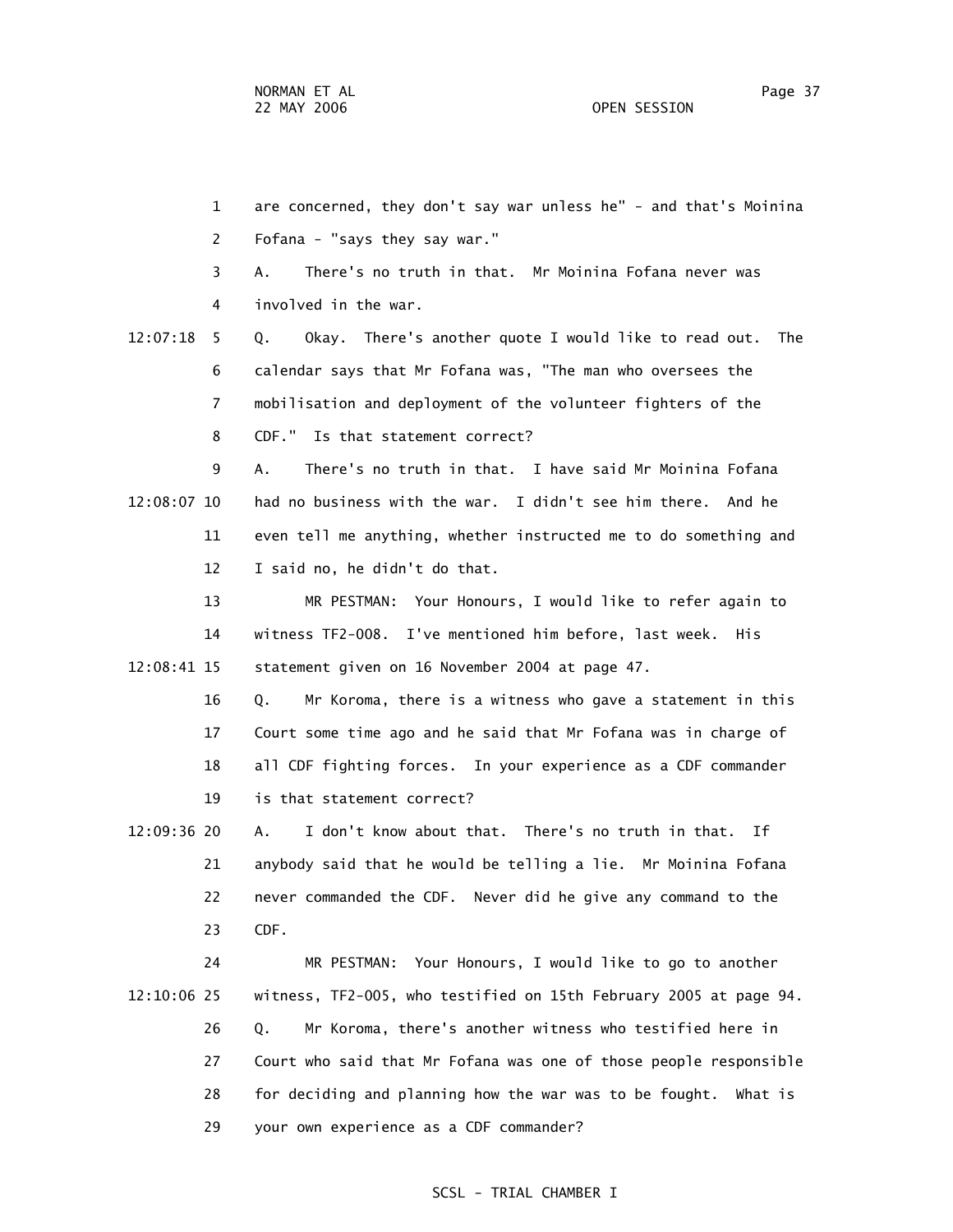|             | 1  | I didn't see that. What did this witness say, that<br>А.         |
|-------------|----|------------------------------------------------------------------|
|             | 2  | Mr Fofana and whom were doing the organisation? Because I did    |
|             | 3  | not see that and it did not even happen.                         |
|             | 4  | Let me ask you a concrete question. How did you decide and<br>Q. |
| 12:11:27    | 5. | plan how the war was to be fought?                               |
|             | 6  | We did the planning amongst ourselves, the commanders.<br>А.     |
|             | 7  | Moinina Fofana was not a commander. We, the commanders, were     |
|             | 8  | doing the planning as to how to fight the war.                   |
|             | 9  | MR PESTMAN: Your Honours, those are my questions.                |
| 12:12:05 10 |    | PRESIDING JUDGE: Thank you. Mr Court Officer, can you get        |
|             | 11 | your exhibit back. Mr Margai, do you have any questions in       |
|             | 12 | cross-examination?                                               |
|             | 13 | MR MARGAI: Yes, My Lord, just a few.                             |
|             | 14 | PRESIDING JUDGE: Very well. You may proceed.                     |
| 12:12:23 15 |    | CROSS-EXAMINED BY MR MARGAI:                                     |
|             | 16 | Good afternoon, Mr Witness.<br>Q.                                |
|             | 17 | Good afternoon, grandfather.<br>А.                               |
|             | 18 | Now the coup which removed President Kabbah from power was<br>Q. |
|             | 19 | in May 1997; is that correct?                                    |
| 12:12:54 20 |    | Α.<br>I did not -- I did not look at a calendar, I don't know.   |
|             | 21 | But his overthrow is correct.                                    |
|             | 22 | Now, you've told the Chamber that the Kamajors took over<br>Q.   |
|             | 23 | Kenema in February of 1997, you said.                            |
|             | 24 | Yes, yes.<br>Α.                                                  |
| 12:13:40 25 |    | Did this takeover of Kenema by the Kamajors occur long<br>Q.     |
|             | 26 | after President Kabbah's overthrow?                              |
|             | 27 | After the overthrow, we went into the bush. All of us were<br>Α. |
|             | 28 | in the bush when we, the Kamajors, captured Kenema, we fought    |
|             | 29 | against the juntas.                                              |
|             |    |                                                                  |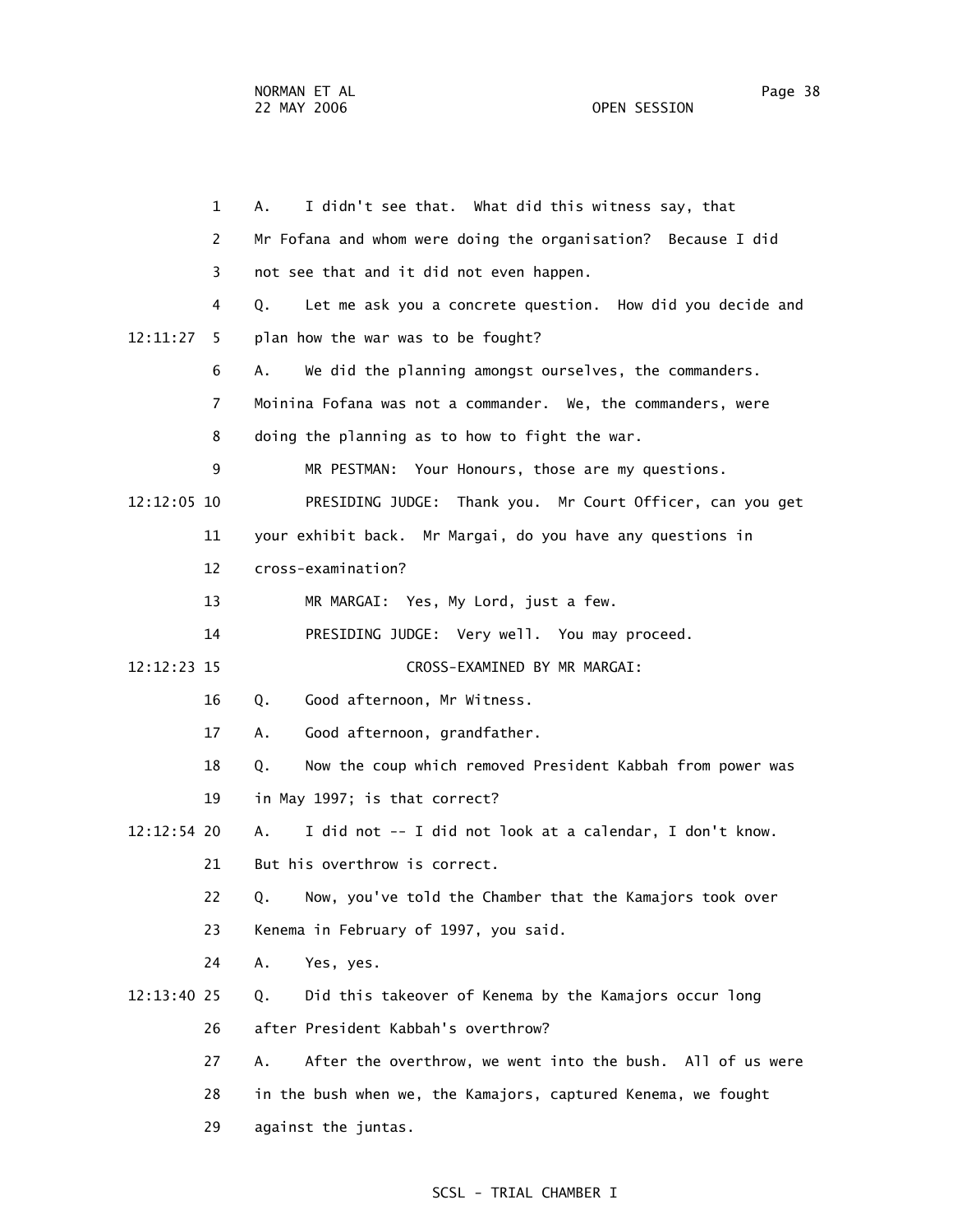1 Q. Now what I want to know is did the taking over of Kenema by 2 the Kamajors occur the year after the overthrow of President 3 Kabbah? 4 A. I did not get that clearly. Go over that again. 12:15:03 5 Q. Do you know the year when President Kabbah returned to 6 Sierra Leone from Guinea? 7 A. No, I did not write the date. 8 Q. Not the date, the year. 9 A. I don't know. I don't even know the year. 12:15:31 10 Q. Okay. Now what I want to know is after the overthrow of 11 President Kabbah by the junta, the AFRC, was it that same year 12 that the Kamajors took over Kenema or was it the year after? 13 A. No, it was after one year. It was not in that year. 14 Q. Thank you very much. Now, who initiated you into the 12:16:25 15 Kamajor society? 16 A. Kamoh Brima Bangura. 17 Q. During the time when you were initiated into the Kamajor 18 society, did you fight outside of Kenema District? 19 A. Yes. 12:17:17 20 Q. Where did you fight outside of Kenema District? 21 A. Even that Gendema where we were came into fire, Jimmi. 22 That is not Kenema District, it is Pujehun District. 23 Q. Thank you. Now do I take it that apart from Kenema 24 District the only other district in which you fought was Pujehun 12:17:58 25 District? 26 A. Yes. 27 Q. Thank you. Now in these two districts, Pujehun and Kenema 28 where you fought, did initiators take part in fighting? 29 A. No.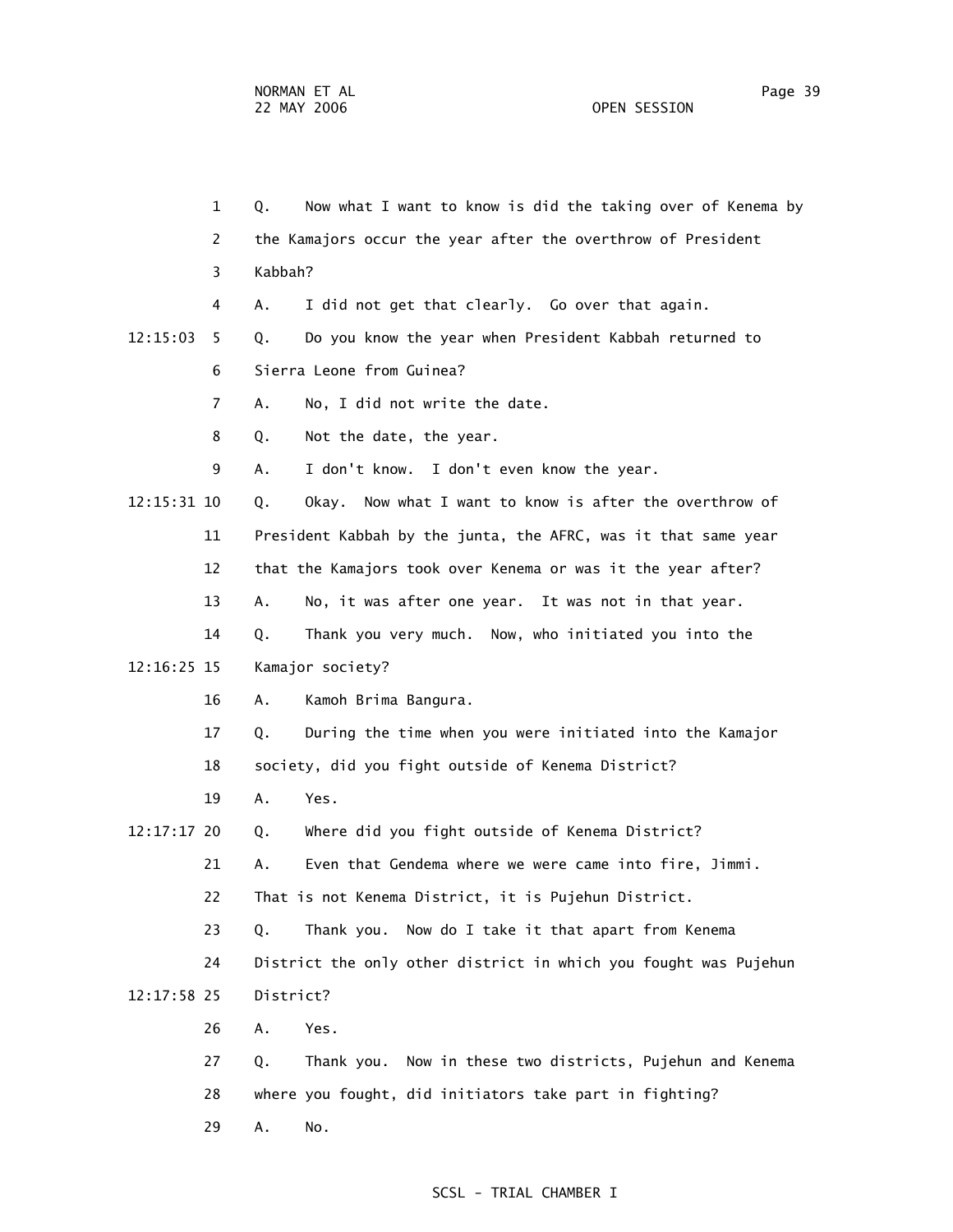|               | $\mathbf{1}$   | Q.       | In these two districts, Pujehun and Kenema where you         |
|---------------|----------------|----------|--------------------------------------------------------------|
|               | 2              |          | fought, did initiators take part in the planning of the war? |
|               | 3              | Α.       | No.                                                          |
|               | 4              | Q.       | Thank you very much.                                         |
| 12:19:07      | 5.             | А.       | I did not see that. It did not happen.                       |
|               | 6              |          | MR MARGAI: Thank you very much. That will be all for the     |
|               | $\overline{7}$ | witness. |                                                              |
|               | 8              |          | PRESIDING JUDGE: Thank you, Mr Margai. Mr Prosecutor, any    |
|               | 9              |          | cross-examination of this witness?                           |
| 12:19:30 10   |                |          | MR BANGURA: Yes, Your Honour.                                |
|               | 11             |          | CROSS-EXAMINED BY MR BANGURA:                                |
|               | 12             | Q.       | Good afternoon, Mr Witness.                                  |
|               | 13             | А.       | Good afternoon.                                              |
|               | 14             | Q.       | Mr Witness, you have testified to this Court that you were   |
| $12:19:50$ 15 |                |          | a battalion commander; correct?                              |
|               | 16             | Α.       | Yes.                                                         |
|               | 17             | Q.       | You say you were appointed by Eddie Massallay; is that       |
|               | 18             | correct? |                                                              |
|               | 19             | A.       | Yes.                                                         |
| 12:20:14 20   |                | Q.       | Mr Witness, in Kenema where you fought, there were also      |
|               | 21             |          | other battalion commanders; is that not so?                  |
|               | 22             | Α.       | When we captured Kenema, all of the commanders, we were      |
|               | 23             | there.   | But in Kenema, I captured there.                             |
|               | 24             | Q.       | There were other battalion commanders there. That is the     |
| 12:20:48 25   |                |          | question, Mr Witness; is that correct?                       |
|               | 26             | Α.       | Previously even before I captured the place, no.             |
|               | 27             |          | PRESIDING JUDGE: Ask him the question again, I guess.        |
|               | 28             |          | MR BANGURA:                                                  |
|               | 29             | Q.       | Let me put it in another way, Mr Witness. Apart from         |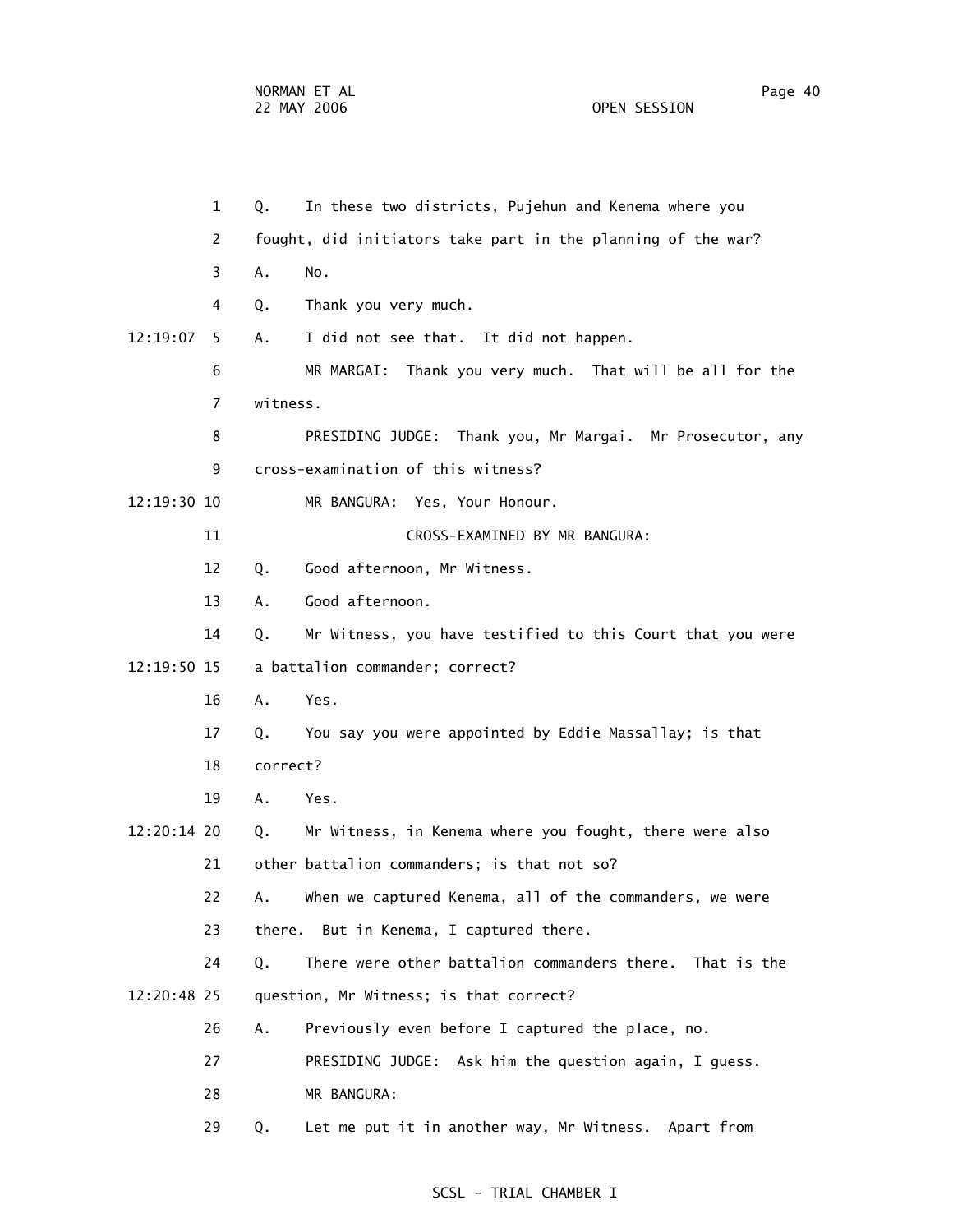| 1              | yourself, who was a battalion commander operating within Kenema   |
|----------------|-------------------------------------------------------------------|
| 2              | District, there were also other battalion commanders operating    |
| 3              | within that district; is that correct?                            |
| 4              | Α.<br>Yes.                                                        |
| 12:21:36<br>5. | Mr Witness, could you name any one of those commanders?<br>Q.     |
| 6              | One of the battalion commanders that I know, we used to<br>А.     |
| 7              | call him base battalion commander. He was called Mohamed Swaray.  |
| 8              | He was based in Kenema.                                           |
| 9              | Let me help you, Mr Witness. Did you have a battalion<br>Q.       |
| 12:22:18 10    | commander called Bockarie Lansana within Kenema District?         |
| 11             | Yes.<br>Α.                                                        |
| 12             | Did you also have a battalion commander called Bockarie<br>Q.     |
| 13             | Fatoma within that district?                                      |
| 14             | Yes.<br>Α.                                                        |
| 12:22:43 15    | Did you have another one called Bockarie Lansana?<br>Q.           |
| 16             | PRESIDING JUDGE: You just asked that question.                    |
| 17             | MR BANGURA:<br>Bockarie Lansana, I'm sorry.                       |
| 18             | Mr Witness, these other commanders that I've mentioned, do<br>Q.  |
| 19             | you know who appointed them as battalion commanders?              |
| 12:23:17 20    | Α.<br>No.                                                         |
| 21             | Would you agree with me that they were not appointed by<br>Q.     |
| 22             | Eddie Massallay as battalion commanders?                          |
| 23             | I didn't know. We used to call them battalion commander,<br>Α.    |
| 24             | but I wasn't there when they gave them their appointment.         |
| 12:23:48 25    | Mr Witness, were you the only battalion commander appointed<br>Q. |
| 26             | by Eddie Massallay?                                               |
| 27             | Α.<br>Yes.                                                        |
| 28             | Are you suggesting that Mr Eddie Massallay's powers of<br>Q.      |
| 29             | appointment were only limited, because you were the only one that |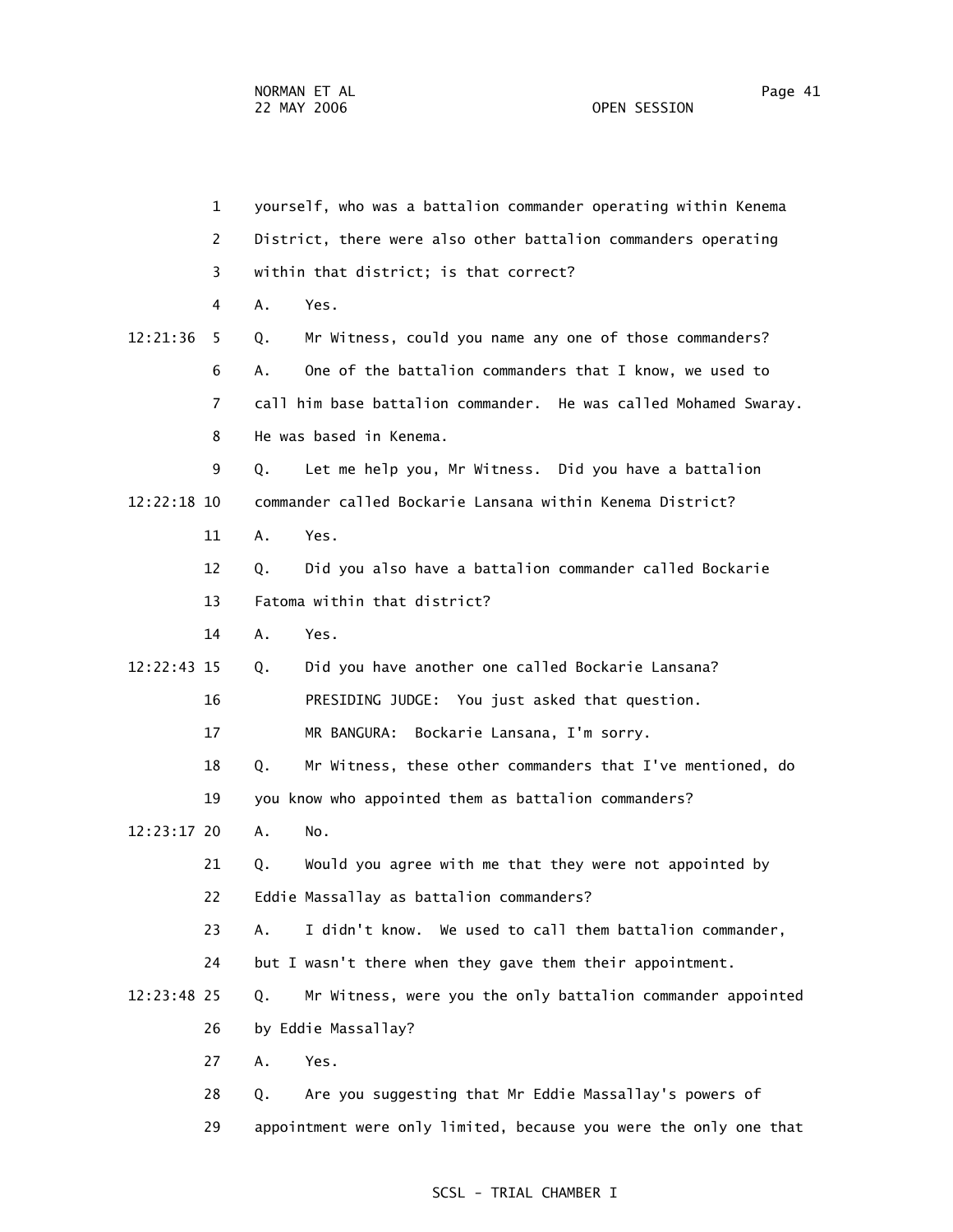1 he appointed? 2 A. I know about mine. Where I met him, Gendema, was where he 3 gave me the appointment, when he appointed me battalion 4 commander. That is what I know. I wasn't there when he 12:24:44 5 appointed any other person -- 6 Q. And you do not know -- 7 A. -- as battalion commander. 8 Q. You do not know that he appointed any other person as 9 battalion commander? 12:25:00 10 A. Yes, I don't know. Even if it happened, I wasn't there. 11 Q. In fact, Mr Witness, I'm suggesting to you that Mr Eddie 12 Massallay did not appoint any other person, assuming he appointed 13 you -- he did not appoint any other person as a battalion 14 commander? 12:25:35 15 A. That's what I've said. I said I know about mine. I did 16 not see him appoint any other person. 17 JUDGE ITOE: That is what the witness has said. 18 MR BANGURA: Thank you. 19 Q. Mr Witness, when you were at Gendema, did you use to have 12:25:57 20 visitors at Gendema who came to visit you there? 21 A. Like what sort of visitors? 22 Q. Like big men who were in government. Did they come to 23 visit Gendema to see how the Kamajors were doing? 24 A. That overthrown government of Tejan Kabbah's? 12:26:34 25 Q. Yes, Mr Witness. 26 A. The big men? 27 Q. Did you have anybody from the -- 28 A. I did not see any big man from that government ranging from 29 minister -- no, no, I didn't see anyone. Even the President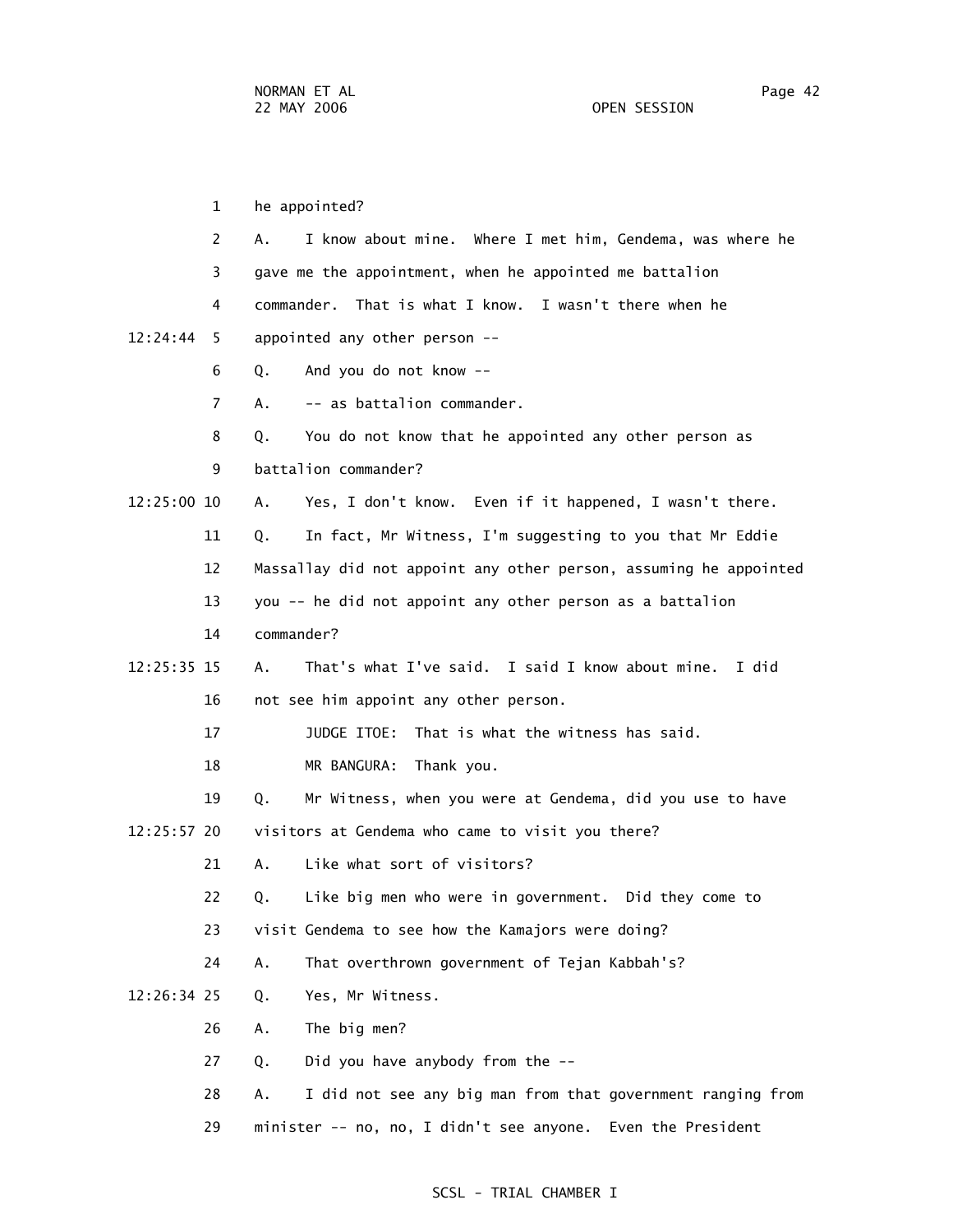|             | 1  | Kabbah, I didn't see him there.                                 |
|-------------|----|-----------------------------------------------------------------|
|             | 2  | Did you know of any other big man or senior person, not<br>Q.   |
|             | 3  | necessarily in government, who came to visit you while you were |
|             | 4  | at Gendema?                                                     |
| 12:27:16    | 5. | I said I didn't see such a person. The only senior person<br>А. |
|             | 6  | we had at Gendema was Eddie Massallay. He was our boss working  |
|             | 7  | with us.                                                        |
|             | 8  | Mr Witness, how long did you say you stayed at Gendema?<br>Q.   |
|             | 9  | Gendema, I spent up to two weeks there. Then I was in my<br>А.  |
| 12:27:44 10 |    | own station. He transferred me to Fairo. I was there.           |
|             | 11 | How far was Fairo from Gendema?<br>Q.                           |
| 12          |    | Seven miles.<br>А.                                              |
| 13          |    | After two weeks in Gendema you went to Fairo. How long<br>Q.    |
| 14          |    | were you in Fairo?                                              |
| 12:28:14 15 |    | I was in Fairo for over three months. We were there, the<br>А.  |
| 16          |    | Kamajors.                                                       |
| 17          |    | During that period you were at Fairo you would come to<br>Q.    |
| 18          |    | Gendema occasionally; is that correct? Once in a while?         |
| 19          |    | Α.<br>Yes.                                                      |
| 12:28:33 20 |    | When you came to Gendema, you would learn about what was<br>Q.  |
|             | 21 | happening, what was going on. You would be informed about what  |
| 22          |    | was going on; is that correct?                                  |
|             | 23 | Who are you talking about giving us information?<br>А.          |
| 24          |    | Okay, let us put it this way: when you came to Gendema<br>Q.    |
| 12:29:04 25 |    | from Fairo, what would be the reason for you coming? What were  |
| 26          |    | the reasons for you coming to Gendema? I've suggested to you    |
|             | 27 | that you would come occasionally and you have agreed. For what  |
| 28          |    | purposes would you come to Gendema?                             |
|             | 29 | That's fine. Firstly, I wouldn't just be sitting at Fairo<br>Α. |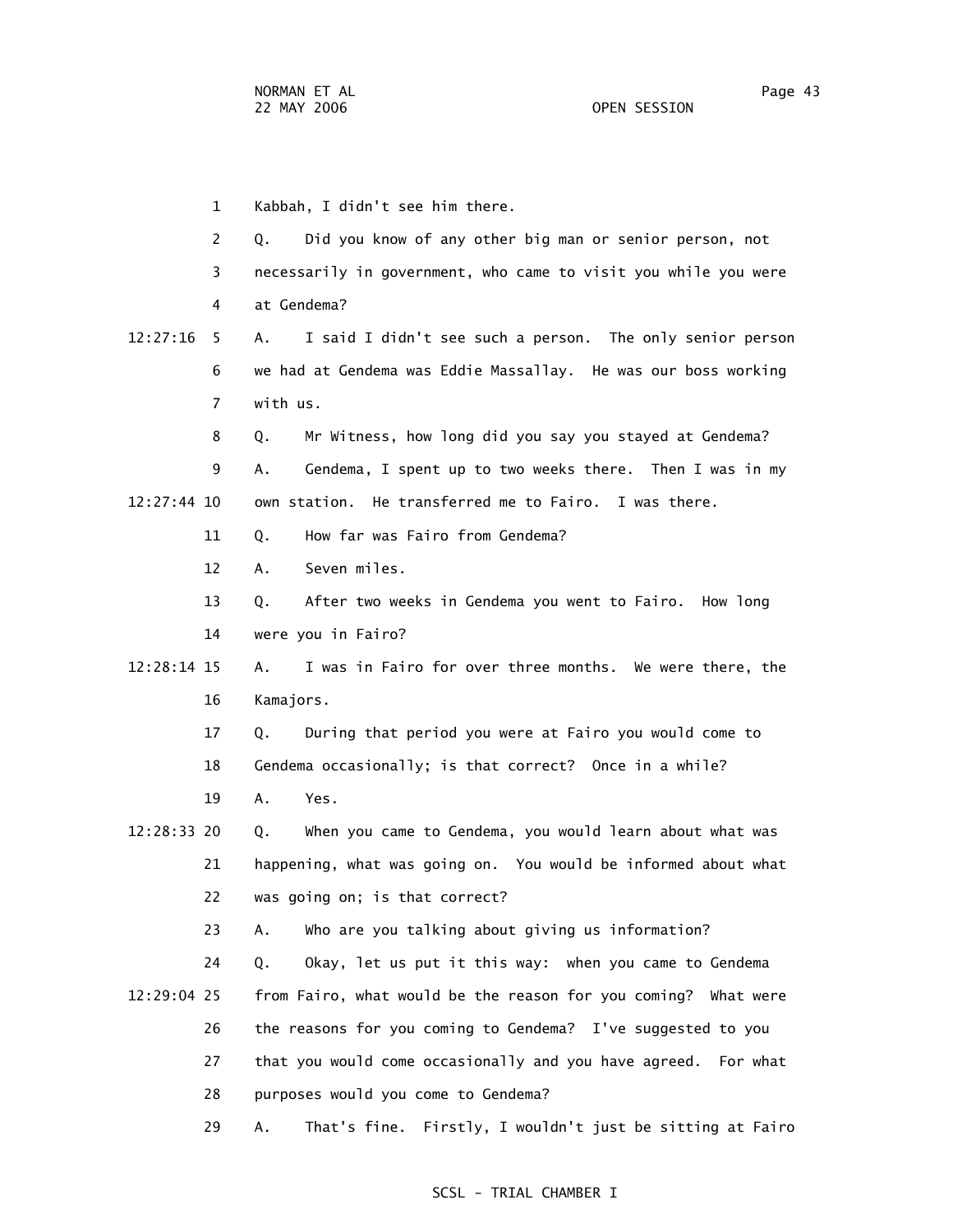| 1             | and come to Gendema. Eddie Massallay would have to order me,       |
|---------------|--------------------------------------------------------------------|
| 2             | call me, to Gendema before I went there.                           |
| 3             | When you came to Gendema, what would be the purpose?<br>Q.<br>What |
| 4             | would Eddie Massallay call you for?                                |
| 12:29:56<br>5 | At times, if the ration was finished I would come for some<br>Α.   |
| 6             | more and take it back.                                             |
| 7             | So you would as well get news from Eddie Massallay when you<br>Q.  |
| 8             | came to Gendema about what was happening; is that correct?         |
| 9             | When I went, he would call me. He would explain first to<br>Α.     |
| 12:30:28 10   | I'd be at the front and he'll say, "Come for ammunitions."<br>me.  |
| 11            | When I went he would only give me the ammunitions. I would not     |
| 12            | be going there for any other thing, asking for other things.       |
| 13            | Mr Witness, as a senior commander at that time, you were<br>Q.     |
| 14            | informed about progress that was being made in the fighting by     |
| 12:30:55 15   | Eddie Massallay. I'm suggesting that to you.                       |
| 16            | He was not actually explaining it. There was one --<br>Α.          |
| 17            | THE INTERPRETER: Your Honours, may -- okay. Your Honours,          |
| 18            | may the witness go over what he has just said?                     |
| 19            | PRESIDING JUDGE: Mr Witness, can you repeat your answer,           |
| 12:31:35 20   | please, again.                                                     |
| 21            | MR BANGURA:                                                        |
| 22            | Mr Witness, you've just said that he was not telling you<br>Q.     |
| 23            | but you were going to say somebody else was telling you. Can you   |
| 24            | repeat that answer, please?                                        |
| 12:31:51 25   | I did not say an extra person. I said no other person<br>Α.        |
| 26            | would invite me besides Eddie Massallay. He would call me.<br>When |
| 27            | I would go to the war front, if my ration was finished, I would    |
| 28            | go back, and when I go to him, he would give me my ration.         |
| 29            | Mr Witness, did you not mention a name Mohamed? I did not<br>Q.    |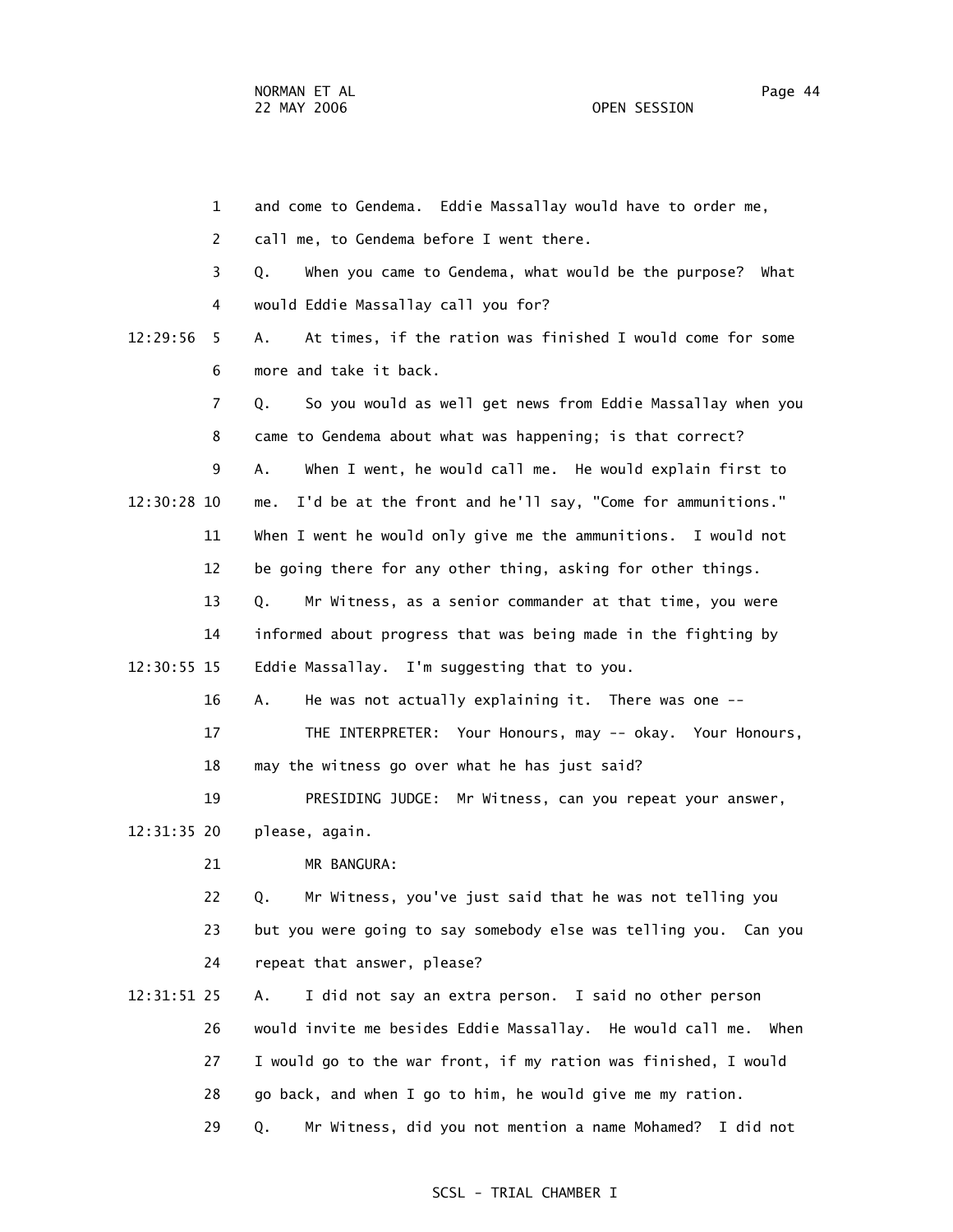1 get the rest of the name. Did you not mention a name, somebody 2 who was telling you something - just before now, just before your 3 last answer? 4 A. No, no, I never mentioned a Mohamed. 12:32:40 5 MR BANGURA: Your Honours, I stand corrected on this but 6 may I respectfully ask to have the records indicate what was -- 7 PRESIDING JUDGE: It will not be done in five seconds, so 8 if that is important, you may have to get back to it after the 9 break. 12:33:01 10 MR BANGURA: Thank you. 11 Q. Mr Witness, I suggest to you that in fact every time you 12 came to Gendema from Fairo you were informed about what was 13 happening? 14 A. Regarding what? 12:33:29 15 Q. Regarding, for example, persons who came to visit Gendema? 16 A. Did anyone explain this to you that such a thing happened? 17 Q. Mr Witness, please answer the question. You're here to 18 answer questions. 19 A. But you asked me and I told you that no senior person met 12:33:53 20 me at Gendema. No government official visited me at Gendema, nor 21 was it even explained to me that such a person visited here. 22 Q. Mr Witness, were you at Gendema when Hinga Norman visited 23 on one occasion? 24 A. I wasn't there. 12:34:16 25 Q. Were you told that Hinga Norman visited Gendema on one 26 occasion? 27 A. I did not hear that from anyone. They did not tell me 28 that. Even if he went there, I was not told. 29 Q. Mr Witness, at the time that you were at Gendema did you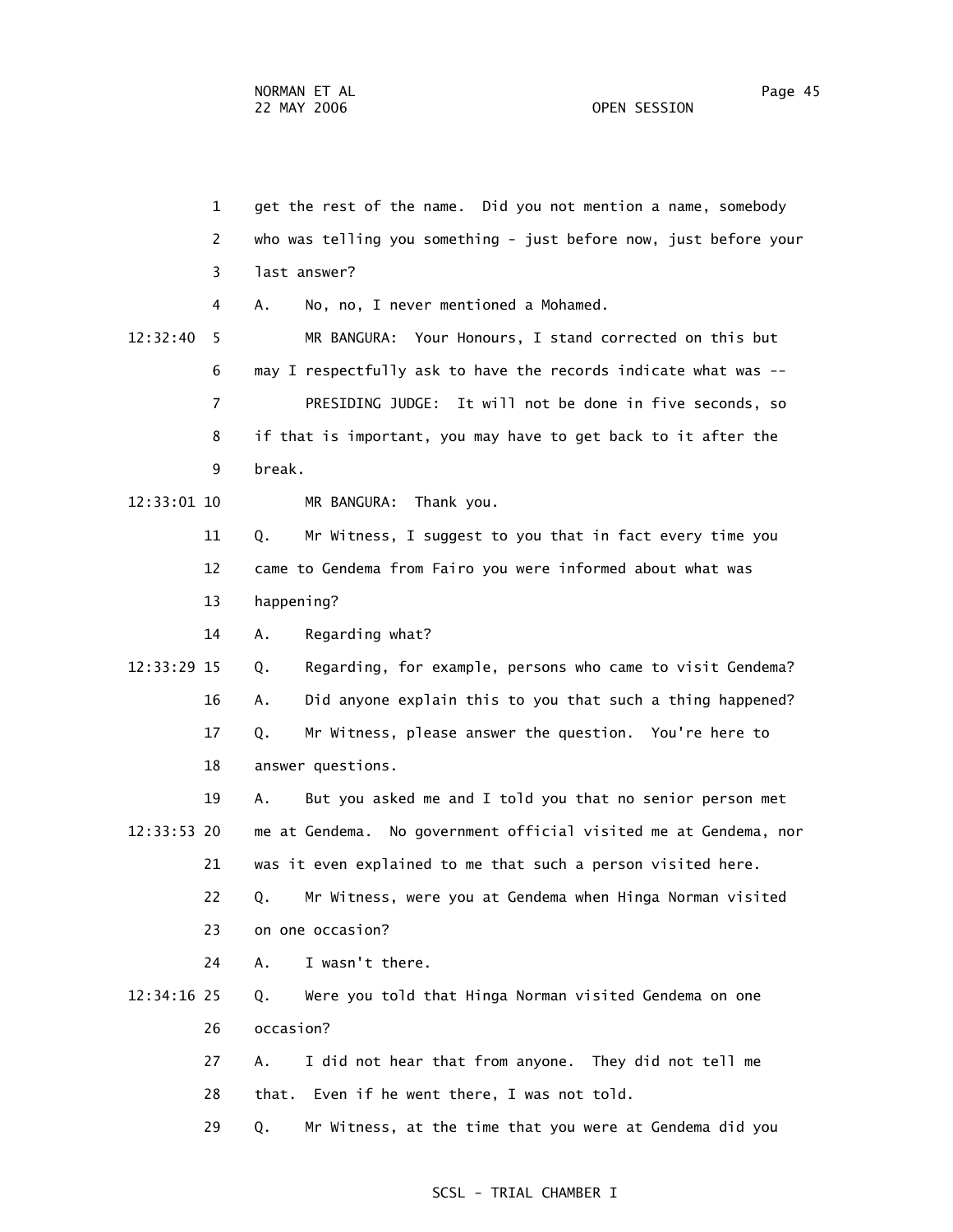1 know Hinga Norman at all? Had you known him by that time? 2 A. I knew Hinga Norman even before I went to Gendema. 3 Q. And when you were at Gendema did you hear anything about 4 Hinga Norman? 12:35:16 5 A. I did not hear anything about Hinga Norman the time that I 6 was there. But I knew him before I went to Gendema. 7 Q. What did you know him as before you went to Gendema? 8 A. Don't double the questions. I told you I knew him before 9 going to Gendema. I did not say they said it before. I said I 12:35:58 10 knew him before going to Gendema. 11 Q. I have not doubled the question, Mr Witness. The question 12 I asked you after that was what did you know him as before you 13 went to Gendema? 14 A. Hinga Norman was in the government. He was the deputy 12:36:22 15 defence minister. That was how I knew him. I knew him to be in 16 that position. 17 Q. Did you also know him then as the national co-ordinator of 18 the CDF? 19 A. Yes. He was liaising between the government and us, the 12:36:59 20 Kamajors. That was his position. 21 Q. And it did not surprise you that the whole period you were 22 at Gendema you did not hear about Hinga Norman, nor did you see 23 him? Did that not surprise you? 24 A. Yes, I did not see him. I was not there when he went 12:37:31 25 there. I was not there even when he sent a message to me. Say, 26 for example, Hinga Norman said you should do this; no, that did 27 not happen to me. 28 Q. Mr Witness, you have said that at Gendema you were shown 29 some supplies - ammunition, food - by Eddie Massallay; is that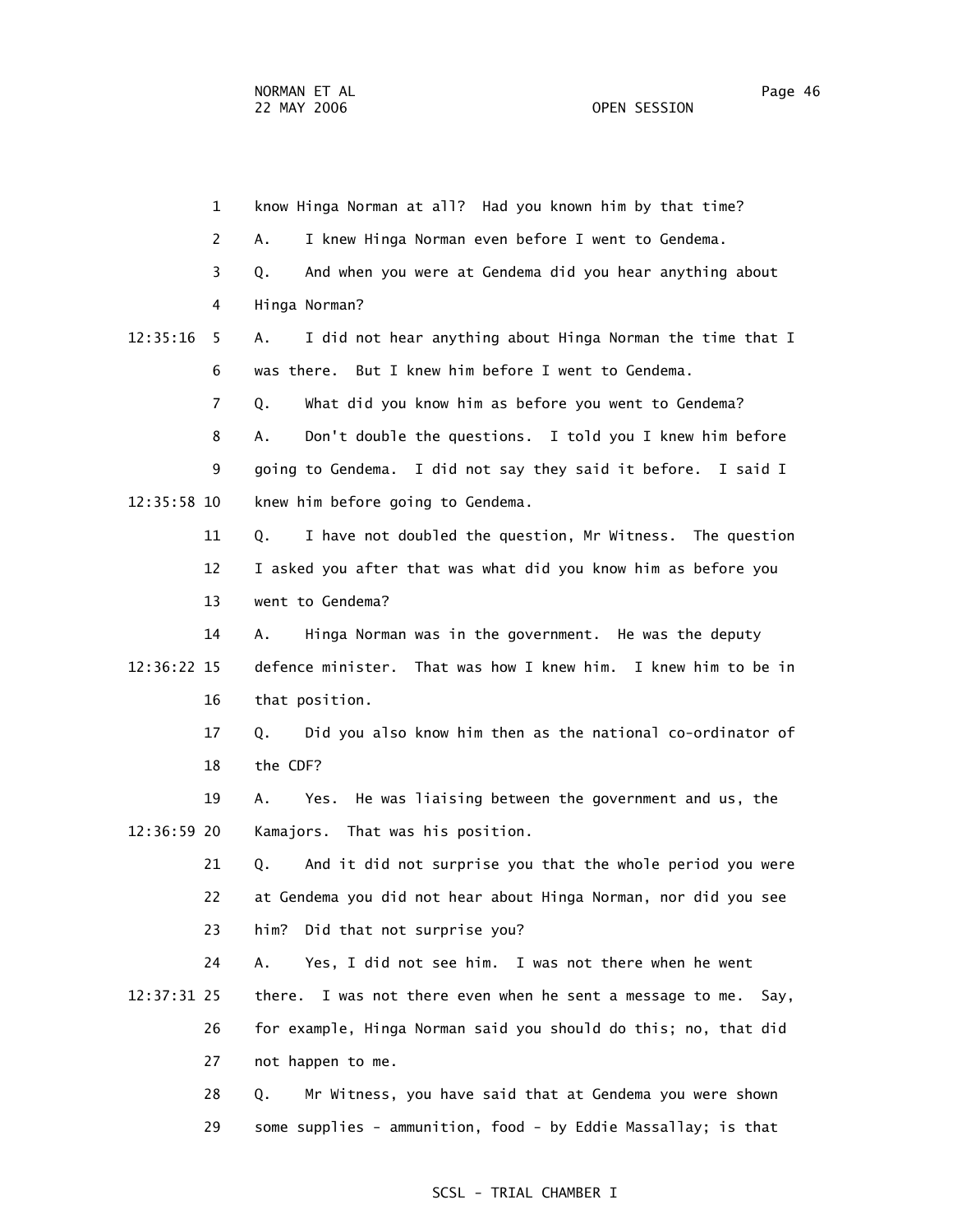1 correct? 2 A. That was what I said. 3 Q. You did not know where these materials came from? 4 A. I know. Eddie Massallay told us how he got them. He 12:38:22 5 explained it to me. 6 Q. Of course you were not there when he got them? 7 A. He got them before he called me to hand them over to me. 8 Q. Mr Witness, in answer to a question by counsel for the 9 second accused, you said that you know Moinina Fofana. You were 12:38:55 10 not so clear about the position which he held. I am putting it 11 to you that Mr Moinina Fofana was the director of war of the CDF, 12 the Kamajor CDF. I'm putting that to you. Do you agree? 13 A. That name, yes, he had it. 14 Q. So that's the name you were trying to tell the Court; is 12:39:32 15 that it? 16 A. They used to call him so. 17 Q. Mr Witness, you have said that you attacked SS Camp some 18 time before you actually attacked Kenema; is that correct? 19 A. Yes. I rested there before I even went to attack Kenema, 12:40:15 20 SS Camp. 21 Q. You say that the instructions, the orders you had to attack 22 SS Camp and even Kenema came from Eddie Massallay; is that 23 correct? 24 A. Yes. The order he gave to me at the Waterside was the same 12:40:48 25 order he used until I captured Kenema, Eddie Massallay's order. 26 Q. Did you know that, in fact, there were other battalion 27 commanders who were operating under instructions from -- let me 28 rephrase it. Do you know whether other battalion commanders were 29 getting instructions from anybody else other than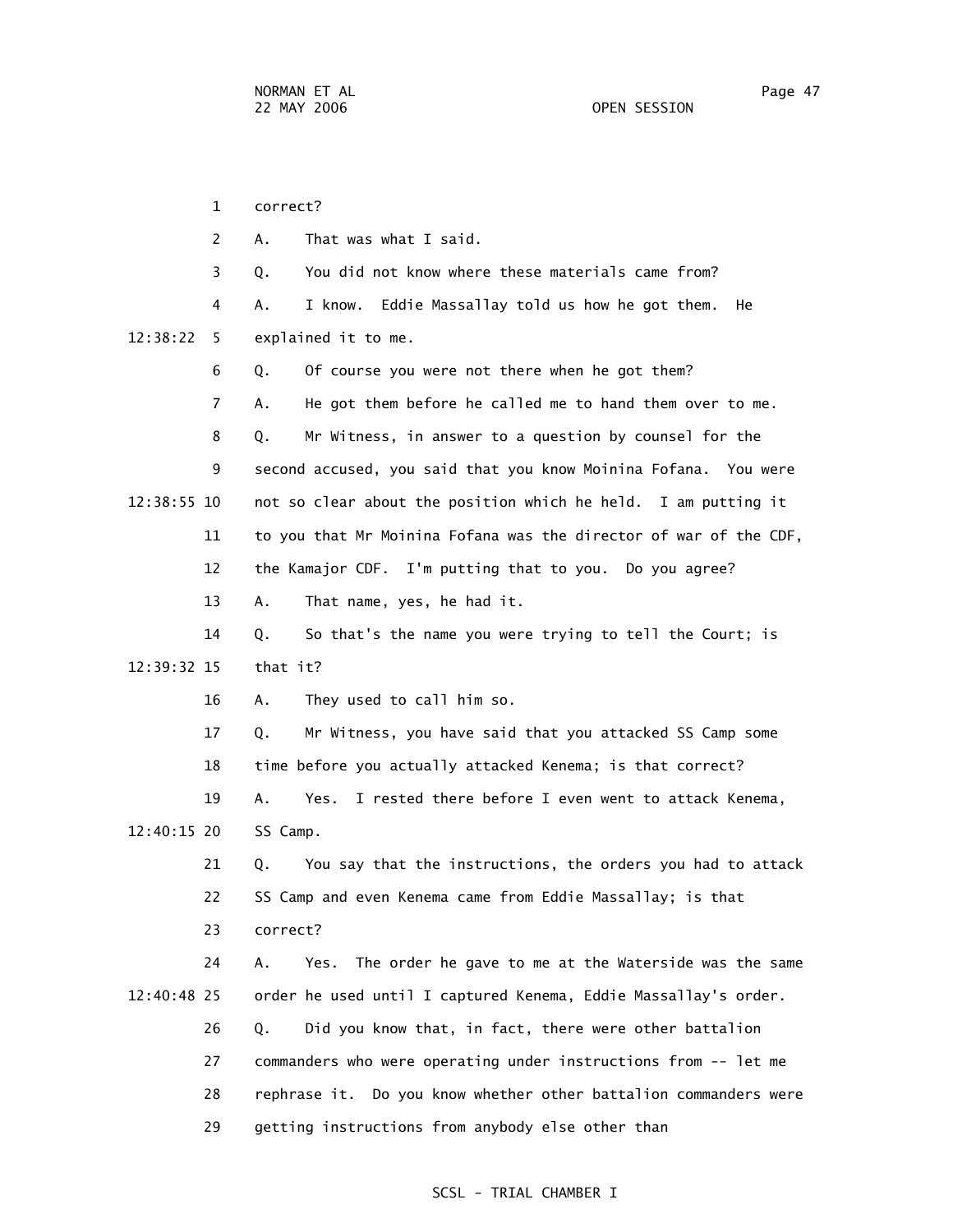- 1 Eddie Massallay.
- 2 A. What battalion commanders?
- 3 Q. Was your battalion the only battalion that attacked and 4 took SS Camp?

12:41:46 5 A. Yes.

 6 Q. But it was not your battalion the only one that took 7 Kenema?

 8 A. My battalion entered Kenema. We were the first people to 9 enter Kenema. I captured Kenema.

 12:42:08 10 Q. Other battalions came to Kenema after you; is that correct? 11 A. After the capture of Kenema when we were based there, our 12 colleague fighters were coming. Whether they were battalion now, 13 but Kamajors, they all came.

 14 Q. And these commanders who came with their battalions did not 12:42:37 15 take instructions from Eddie Massallay like you did. They took 16 instructions from some other person. I'm suggesting that to you. 17 A. I was commanding them. If a fighter captures a ground and 18 a colleague fighter comes, whosoever comes, you would have to 19 command, you would have to say do this or do that. I was

 12:43:11 20 commanding them. All of the Kamajors when we captured Kenema, 21 they were under my command.

> 22 Q. So you had overall command for the Kamajors in Kenema; is 23 that what you're saying?

24 A. Yes.

 12:43:26 25 JUDGE ITOE: Not only for the Kamajors but also for the 26 commanders you are alleging.

27 MR BANGURA: Thank you, Your Honour.

28 JUDGE ITOE: Is that right? Am I interpreting the witness

29 properly?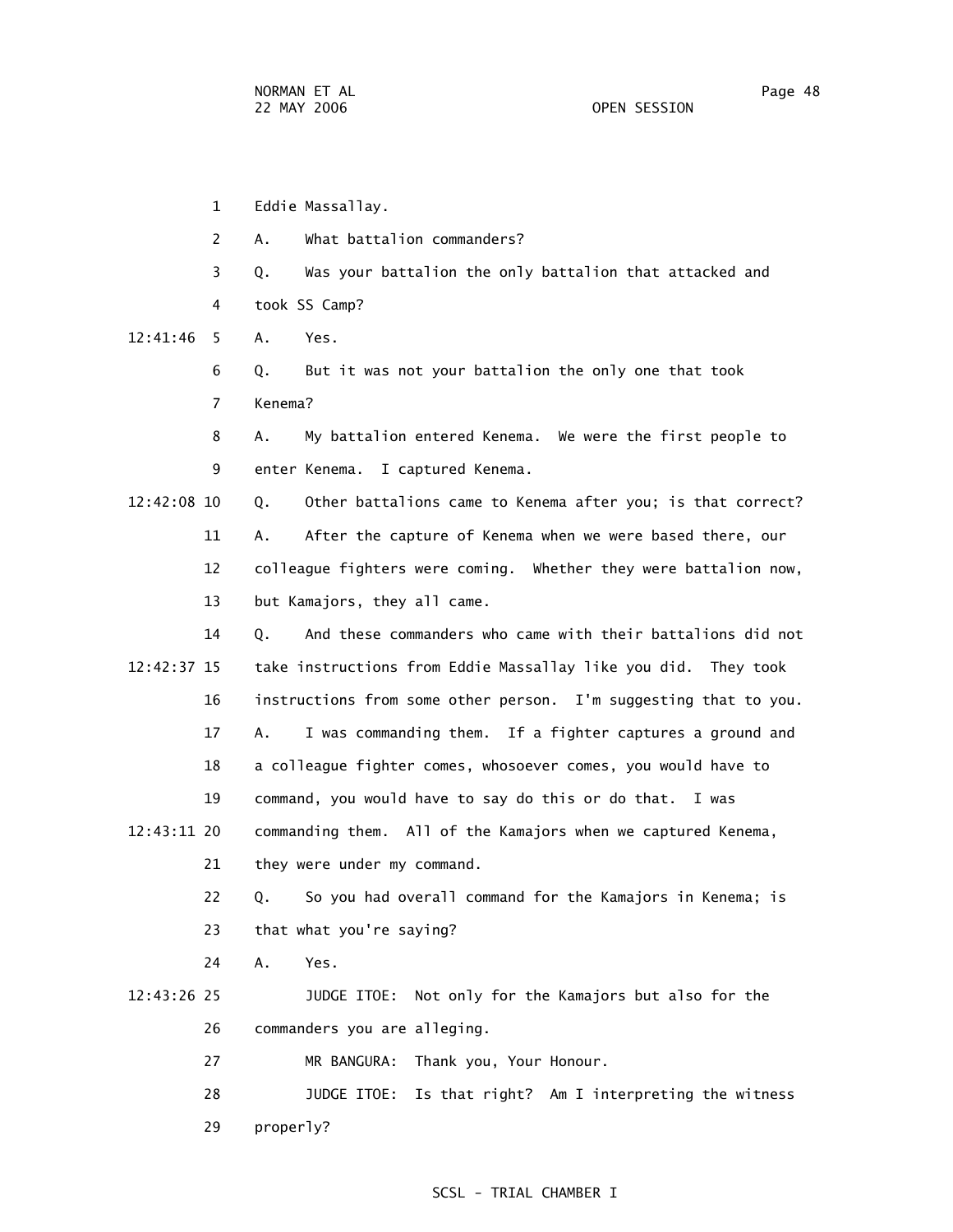1 THE WITNESS: Which commanders? 2 MR BANGURA: 3 Q. Mr Witness, you have said that you were the first commander 4 who entered Kenema but you would also direct -- I'm just 12:43:58 5 paraphrasing what you say. You would also direct what the other 6 commanders should do when they came and met you there. Is that 7 what you're -- 8 MR BOCKARIE: Your Honour, he didn't say the other 9 commanders. He said colleague Kamajors. 12:44:13 10 MR BANGURA: Thank you. 11 Q. Mr Witness, could you just tell me what was your position 12 when you took Kenema in terms of command? 13 A. That same position, battalion commander, that I came with 14 from Bo Waterside was the same position I came with to Kenema. 12:44:40 15 Q. And was your control limited to just members of your 16 battalion? 17 A. The Kamajors, yes. 18 Q. So that control did not extend over other battalion 19 commanders? 12:45:06 20 A. I did not say other battalion commanders. I said my 21 Kamajors and my battalion, I used to control them. 22 Q. Thank you. Mr Witness, you have said that SS Camp was in 23 the hands of the junta forces before you attacked and took it 24 over; is that correct? 12:45:38 25 A. Yes, after some very long time they were there, yes. 26 Q. You will agree with me that, in fact, in the history of the 27 war SS Camp has been in the hands of various factions before even 28 the Kamajors came and attacked it? 29 A. Yes. Initially the government soldiers themselves in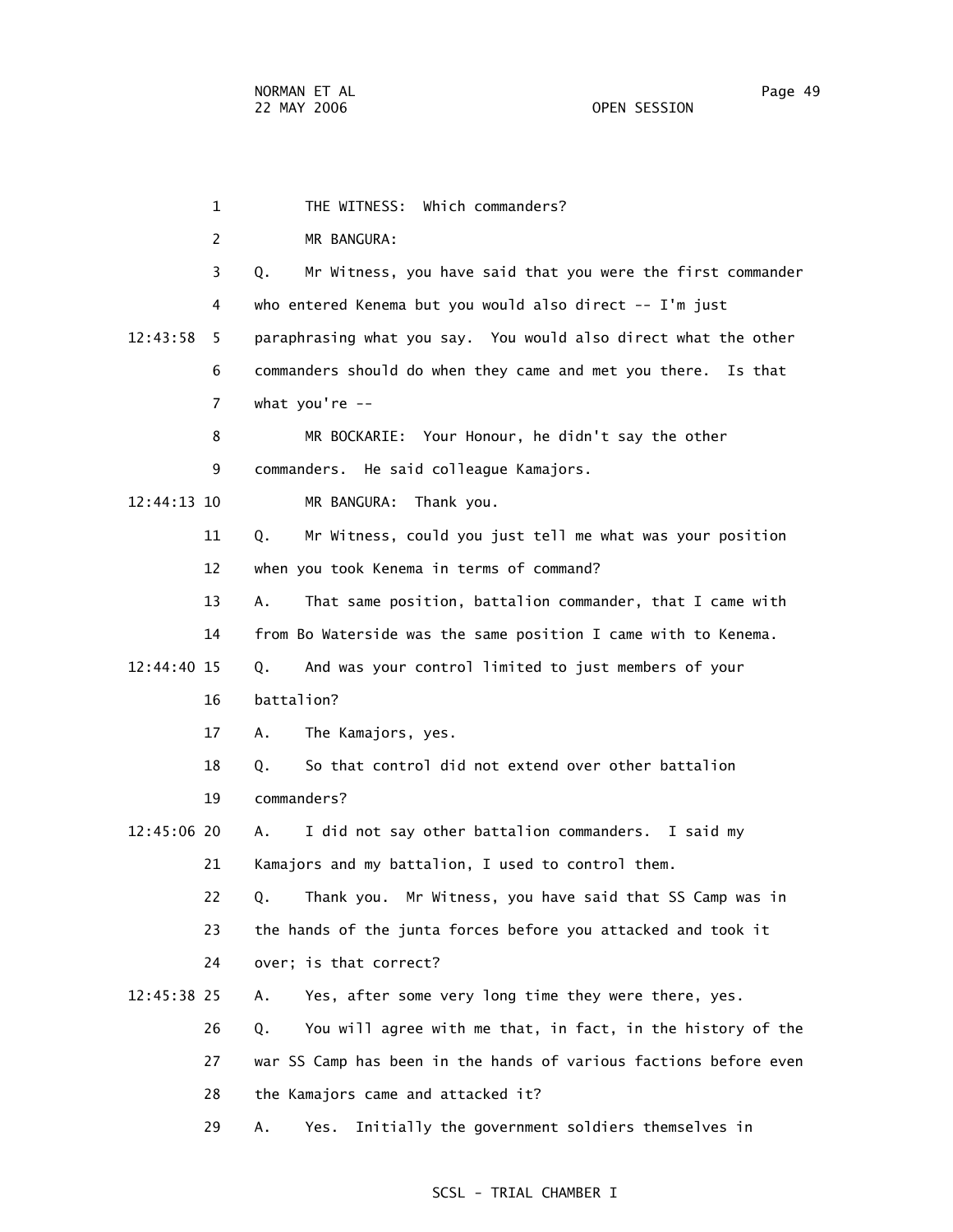|             | $\mathbf{1}$   | Sierra Leone, just when the rebels came into this country, they   |
|-------------|----------------|-------------------------------------------------------------------|
|             | 2              | went there and captured the SS Camp. Before they went there they  |
|             | 3              | prepared Waterworks, going to Kenema. When the soldiers entered   |
|             | 4              | there, they gave that name to SS Camp. They were there.           |
| 12:46:35    | 5              | Thank you, Mr Witness. Mr Witness, you will agree with me<br>Q.   |
|             | 6              | that each time -- I'm not talking about the Kamajors here, but    |
|             | $\overline{7}$ | each of these factions used SS Camp as a base where they would    |
|             | 8              | execute prisoners, captured prisoners?                            |
|             | 9              | Α.<br>Which groups?                                               |
| 12:47:22 10 |                | The soldiers.<br>Q.                                               |
|             | 11             | The soldiers. The soldiers in their groups, I can't say<br>Α.     |
|             | 12             | anything about that because I wasn't there. The juntas in their   |
|             | 13             | times, I was not there with them. The Kamajors, when we           |
|             | 14             | dislodged the juntas from the SS Camp, it was then that I settled |
| 12:47:44 15 |                | there. If you ask me anything about that within that area about   |
|             | 16             | Kamajors I will explain to you very well, honestly.               |
|             | 17             | The SS Camp was very important in the war; is that correct?<br>Q. |
|             | 18             | It was very important, it had a very --                           |
|             | 19             | Yes, for the whole of Sierra Leone. The SS Camp is located<br>Α.  |
| 12:48:09 20 |                | by the Moa River. Gofor is on the other side and SS Camp is on    |
|             | 21             | this other side. So that bridge -- whichever fighter would get    |
|             | 22             | that bridge would go to Liberia, go to Kailahun. You would have   |
|             | 23             | been settled.                                                     |
|             | 24             | From which direction did you attack the SS Camp? Was it<br>Q.     |
| 12:48:29 25 |                | from the Kenema end or from the other end across the bridge?      |
|             | 26             | We came from the Jimmi end, Gendema.<br>Α.                        |
|             | 27             | From across the bridge; is that correct?<br>Q.                    |
|             | 28             | Yes.<br>Α.                                                        |
|             | 29             | Mr Witness, when you captured the SS Camp did you find --<br>Q.   |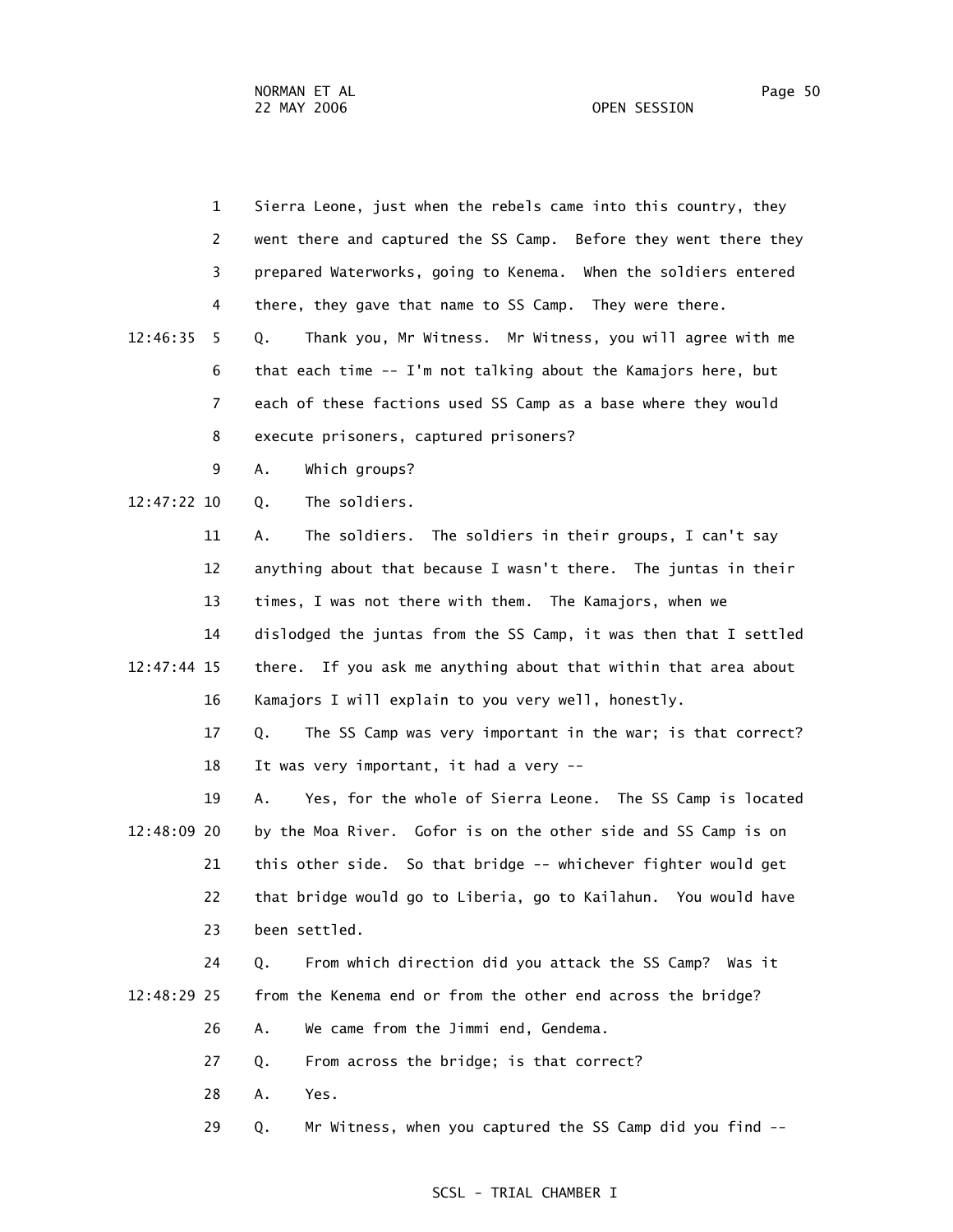1 apart from the ammunition and the food stuff which you say you 2 found there, did you find anybody there? Did you meet anybody 3 there who was not a soldier? 4 A. We did not meet anyone there. We did not meet anyone 12:49:30 5 there. 6 Q. Mr Witness, before you attacked Kenema you stayed at the SS 7 Camp for -- how long was it? After you captured it you stayed 8 there and then you came on to attack Kenema; is that correct? 9 A. When I captured SS Camp I was there for eight days. When 12:50:02 10 you spend the whole of the day and you sleep there till the next 11 morning, that's one day. I was there for eight days. 12 Q. During that period what was going on at the SS Camp? 13 A. We were there, when the juntas were in Kenema they used to 14 come and attack us. We would fight and they would return. But 12:50:31 15 they didn't dislodge us. Because they also wanted SS Camp as we 16 did. They wouldn't dislodge us and they'd returned. 17 Q. Mr Witness, after you moved from SS Camp, you took Kenema, 18 did you come back to SS Camp? After you had moved from SS Camp, 19 you went to take Kenema, did you come back to SS Camp, did you 12:51:03 20 come to the base there? 21 A. Yes, after we had captured Kenema and ECOMOG had come, 22 ECOMOG/Kamajors were based at SS Camp working, because it's a 23 crossing point going to Liberia, is where SS Camp is located. 24 ECOMOG/Kamajor returned there and based at SS Camp. I was not 12:51:32 25 there again. 26 Q. ECOMOG did not come and be based at SS Camp immediately 27 after it was taken. It was mainly the Kamajors who had control 28 of it for some time; is that correct? 29 A. Yes, I said we were there for eight days.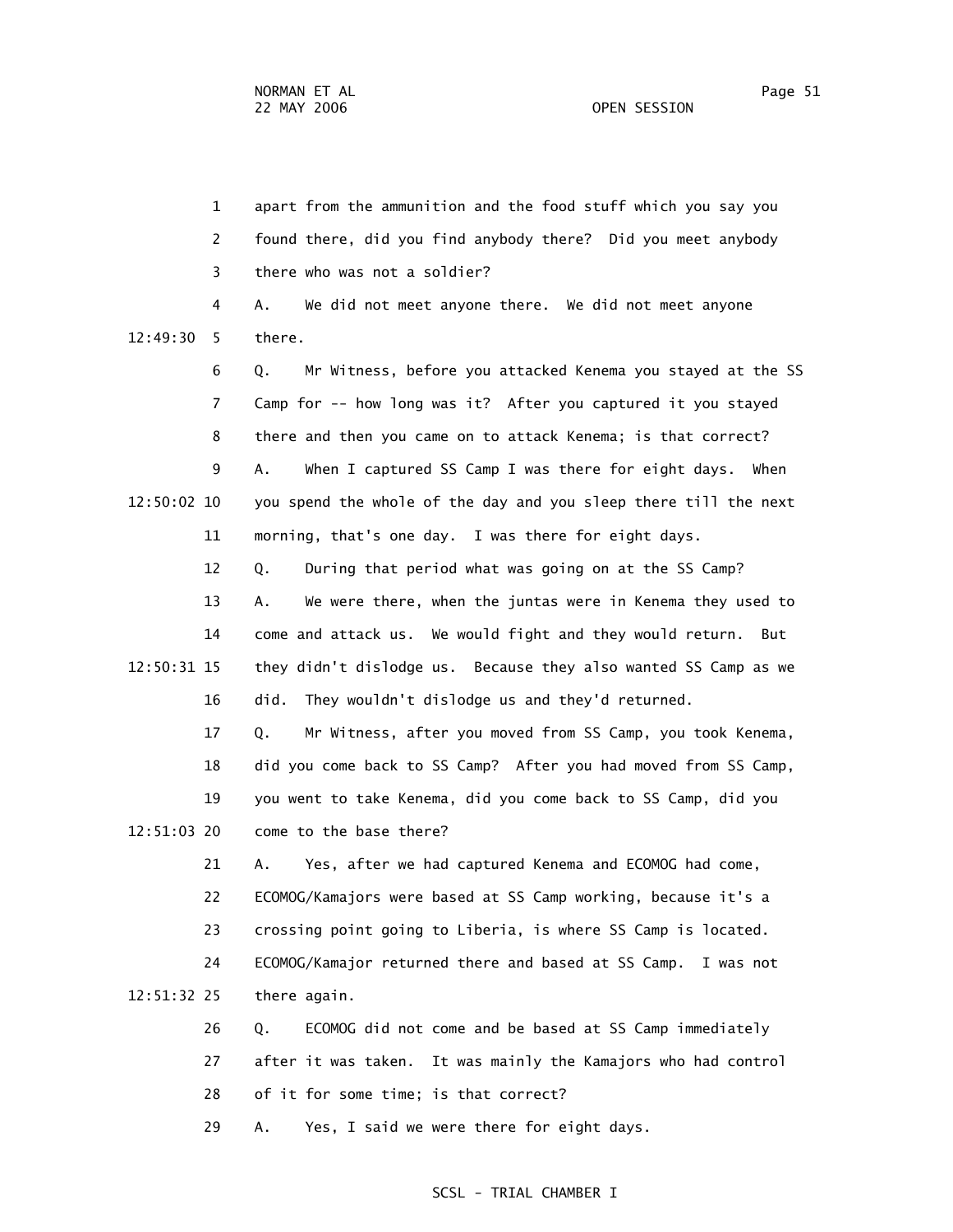1 Q. Do you know who was the commander at the SS Camp? 2 A. Yes. 3 Q. What's his name? 4 A. Mohamed Bhonie Koroma. This one testifying here now. 12:52:22 5 Q. But, Mr Witness, you have said that you did not stay at the 6 SS Camp for very long, so who became the commander after you? 7 A. That was what I explained. We had captured SS Camp, the 8 Kamajors were based there, and we went and captured Kenema. 9 ECOMOG was behind us coming, we were coming. They were at 12:52:52 10 Gegbema [phon]. We came and captured Kenema. 11 Q. Mr Witness, I simply just want you to tell me who became 12 commander after you at the SS Camp? 13 A. I said ECOMOG/Kamajor were based there. We based them 14 there after I left there. 12:53:20 15 Q. Who was the Kamajor commander there? 16 A. After I had left there, Kamajor/ECOMOG were working there. 17 I didn't know the commander then who was there. But Kamajor and 18 ECOMOG was there working. They were at the river. 19 Q. Do you know one Steve Biko? Steve Biko, it's an alias, 12:53:57 20 that's a commander. 21 A. No, I don't know him. 22 Q. Mr Witness, before you even attacked SS Camp it had some 23 reputation; are you aware? 24 A. Say it clearly so I would answer you. 12:54:34 25 Q. SS Camp had a reputation as a place where captured enemies 26 were executed. You knew about that - is that not so? - even 27 before you attacked Kenema? I'm not saying when you attacked 28 Kenema -- SS Camp. Even before your attack you heard, or you 29 knew that SS Camp was a place known -- reputed widely to be a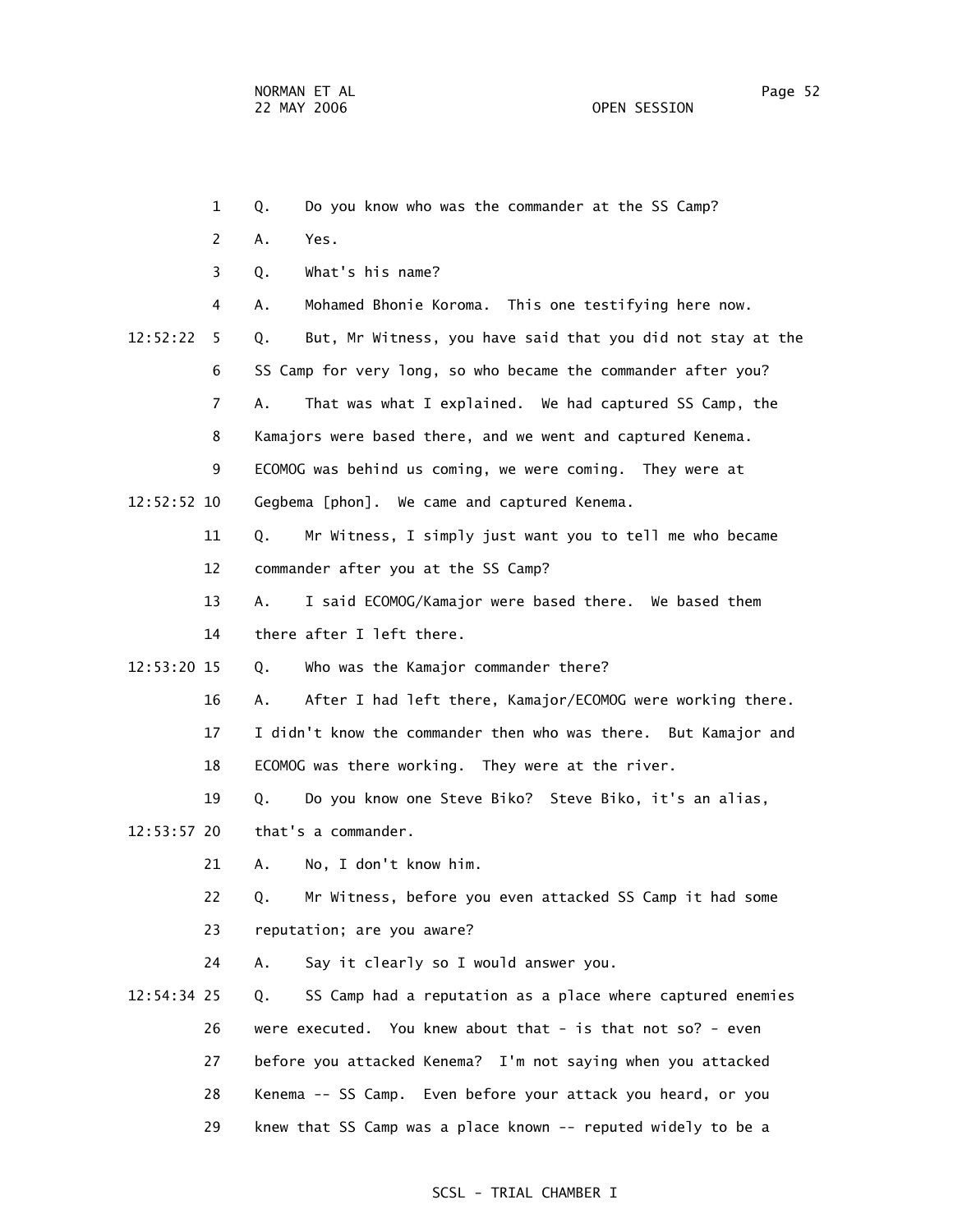1 point where captured prisoners were executed? 2 A. I don't know that. That didn't happen there. 3 Q. I am not saying that you did it. I am suggesting at this 4 point, Mr Witness, that that was a name for which SS Camp was 12:55:33 5 known. Did you know about that? The soldiers were there before 6 you, the rebels were there before you. Did you know in fact that 7 soldiers were executing enemies there, captured enemies? 8 A. If anybody told you that he would be telling a lie. SS 9 Camp was not a place for cannibalism. That was not the place for 12:56:14 10 that, no. No soldier did that there besides Kamajors even. No 11 soldier did that. 12 Q. Mr Witness, I'm not asking about cannibalism here. We'll 13 get to cannibalism, okay. Let us talk about -- 14 A. That did not happen. 12:56:31 15 PRESIDING JUDGE: Well, maybe try to change your word 16 because maybe "execution" has been communicated as being 17 "cannibalism." I don't know. 18 MR BANGURA: I will try to rephrase it. 19 PRESIDING JUDGE: I say this based on the answer we just 12:56:44 20 got. So there might be a misunderstanding or misinterpretation 21 of something. 22 THE INTERPRETER: Your Honours, it was communicated as 23 "execution," as "killings". 24 JUDGE THOMPSON: I take it the point of the question was 12:56:58 25 really putting it to the witness that this was a place with a bad 26 reputation, not a good one. 27 MR BANGURA: Exactly, Your Honour. 28 JUDGE THOMPSON: And of course when you went further to be 29 so specific, then he more or less tried to be reactive here. Try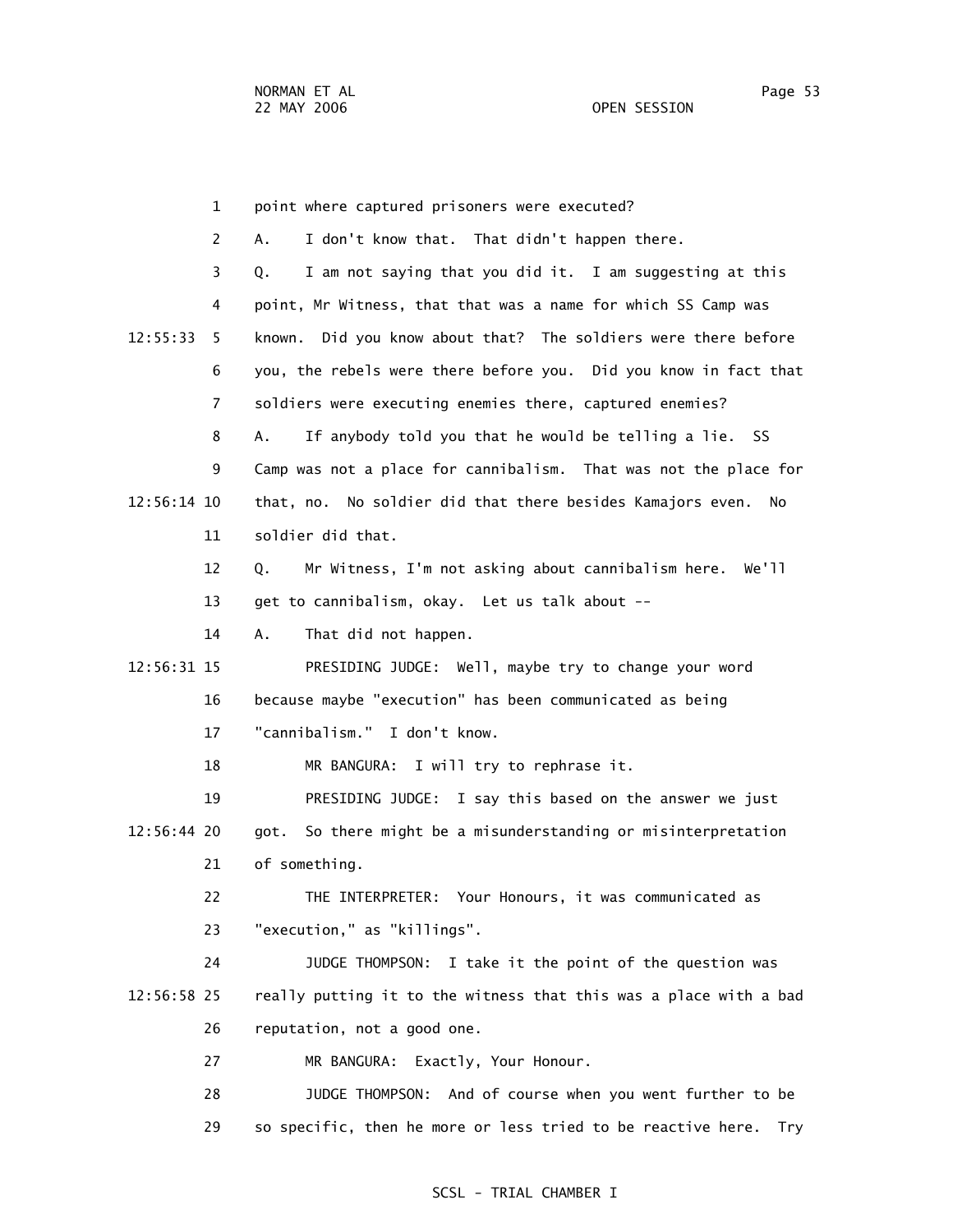1 again. 2 MR BANGURA: 3 Q. Mr Witness, apart from being renown for a place where they 4 executed captured prisoners, it was also known to be a place 12:57:33 5 where the enemies were kept under arrest. Whoever had control of 6 SS Camp would keep their enemies under arrest there? 7 MR JABBI: My Lords, I mean, the question is quite knotted 8 and maybe it can be broken up and we will be able to go forward. 9 JUDGE THOMPSON: Perhaps really we should begin in a kind 12:58:00 10 of step by step way that it was a bad place, then fill in the 11 details as you go along. Probably that will elicit -- as I say, 12 it might. Otherwise, if you have an answer that's convoluted and 13 doesn't come out factually, then the Tribunal is not assisted in 14 terms of how it evaluates a convoluted answer. But I know what 12:58:29 15 you are trying to elicit and we can trust your creativity as 16 Prosecution. 17 MR BANGURA: Thank you, Your Honour. I will try to 18 simplify as much as I can. 19 Q. Mr Witness, the soldiers kept prisoners at SS Camp, as far 12:58:52 20 as you know; is that correct? 21 A. I can't explain that to you, the soldiers were doing that. 22 I was not with the soldiers at the SS Camp. I did not see that. 23 Q. And you did not hear that the rebels did that either? 24 A. No. In fact, rebels were not at the same place. I did not 12:59:27 25 see that. 26 PRESIDING JUDGE: The junta, the junta. Did you hear about 27 the junta doing this? 28 THE WITNESS: That they did what? 29 MR BANGURA: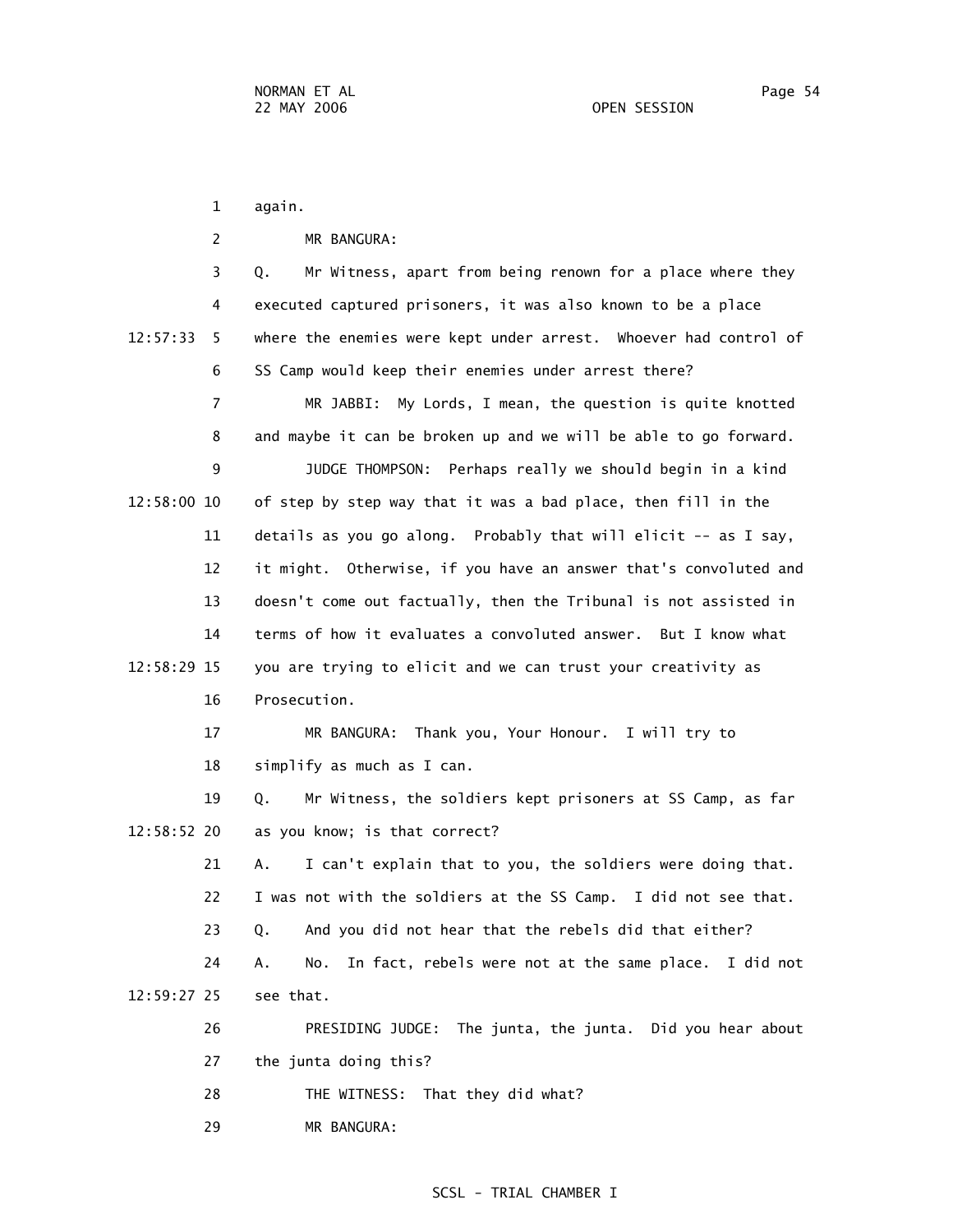1 Q. That they kept prisoners at SS Camp? 2 A. No, I did not hear that. 3 MR BANGURA: Thank you, Mr Witness. Your Honours, I'm 4 about getting into a new episode. I realise that we're just 13:00:02 5 close to -- 6 PRESIDING JUDGE: So you're not finished with your 7 cross-examination? 8 MR BANGURA: I'm not. Certainly not. 9 PRESIDING JUDGE: Very well. The Court will adjourn to 3 13:00:11 10 o'clock this afternoon. Not 2.30, 3 o'clock. Court is 11 adjourned. 12 [Luncheon recess taken at 1.00 p.m.] 13 [CDF22MAYC - CR] 14 [Upon resuming at 3.36 p.m.] 15:36:49 15 PRESIDING JUDGE: Yes, Mr Pestman. 16 MR PESTMAN: Good afternoon, Your Honours. I just want to 17 mention I have a note from the doctor at the detention centre. 18 Mr Fofana has raised blood pressure and is unable to come to 19 Court this afternoon. 15:37:03 20 PRESIDING JUDGE: For the time being it is only for this 21 afternoon? 22 MR PESTMAN: I don't know. He is unable to attend the 23 afternoon session. 24 PRESIDING JUDGE: We thank you very much. We take note of 15:37:12 25 that and we appreciate being informed. Thank you. 26 JUDGE ITOE: Mr Kondewa will represent all of them. 27 PRESIDING JUDGE: We are back to the completion, hopefully, 28 of the cross-examination by the Prosecution of this witness. 29 That is where we were when we adjourned, for longer than we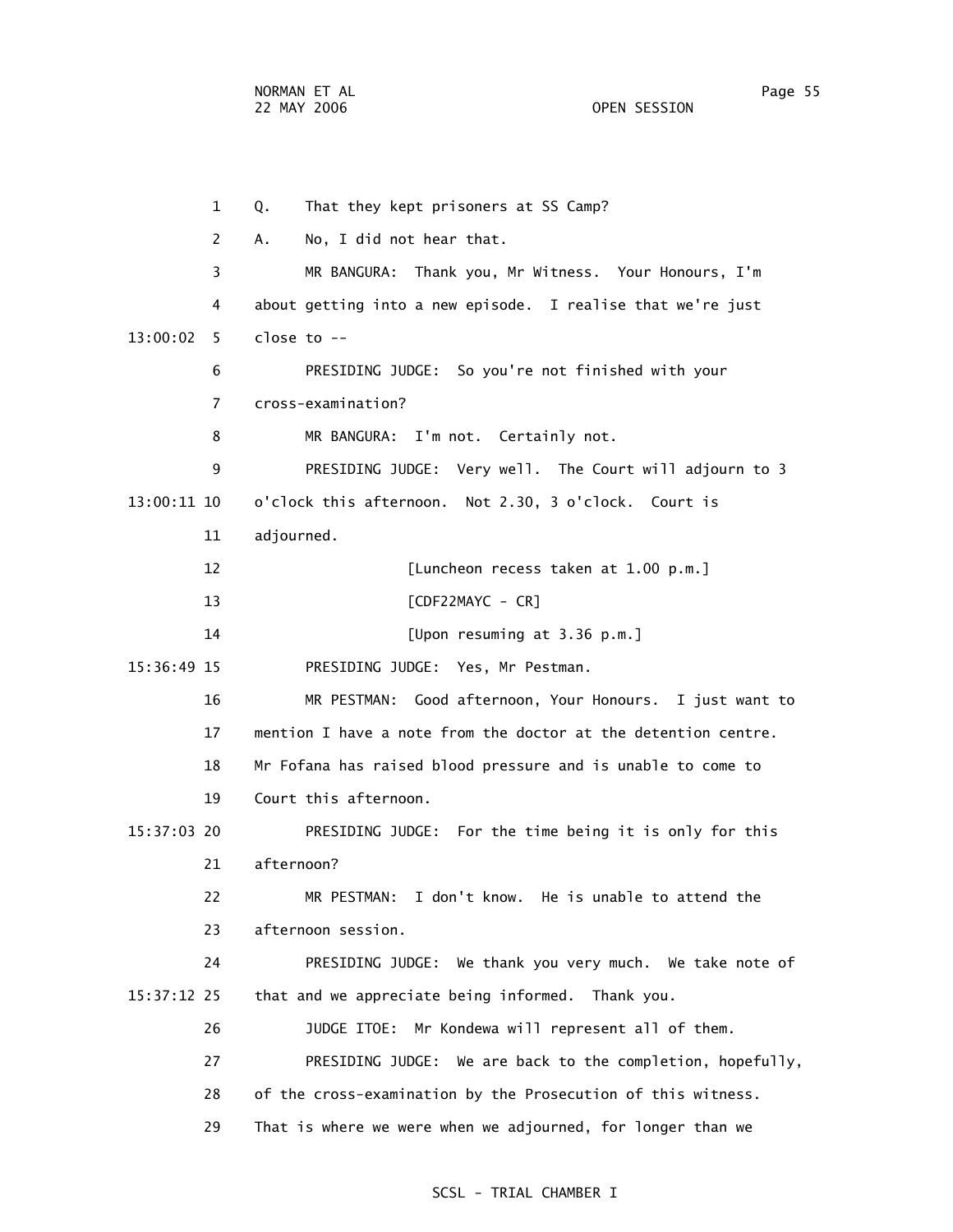1 expected, but we are back at it. Please proceed, Mr Bangura. 2 MR BANGURA: 3 Q. Mr Witness, just so we have it on the record, SS Camp, 4 apart from whatever reputation it had, what was the purpose or 15:38:17 5 what use was it put into when you were there? 6 A. SS Camp, it was not for us. We met it there, and we 7 settled there. 8 THE INTERPRETER: Your Honours, can the witness please take 9 it again. 15:39:08 10 PRESIDING JUDGE: Mr Witness, can you just repeat your 11 answer slowly, please. You said that the SS Camp was not for you 12 and you settled there. What did you say after that, please? 13 THE WITNESS: Ask your question again. 14 MR BANGURA: 15:39:38 15 Q. The question, Mr Witness, is what purpose or what use did 16 you make of SS Camp while you were there? 17 A. Those are the two things I have not understood. What we 18 were doing with it, what we were doing there. I have not 19 understood that. 15:40:20 20 PRESIDING JUDGE: You took SS Camp from the junta. Did 21 you? 22 THE WITNESS: Yes. 23 PRESIDING JUDGE: So what did you do with SS Camp once you 24 took control of it? 15:40:38 25 THE WITNESS: We were based there. 26 MR BANGURA: 27 Q. While you were based there, what activities did you engage 28 in there? 29 A. What we were doing there, we were settled there, looking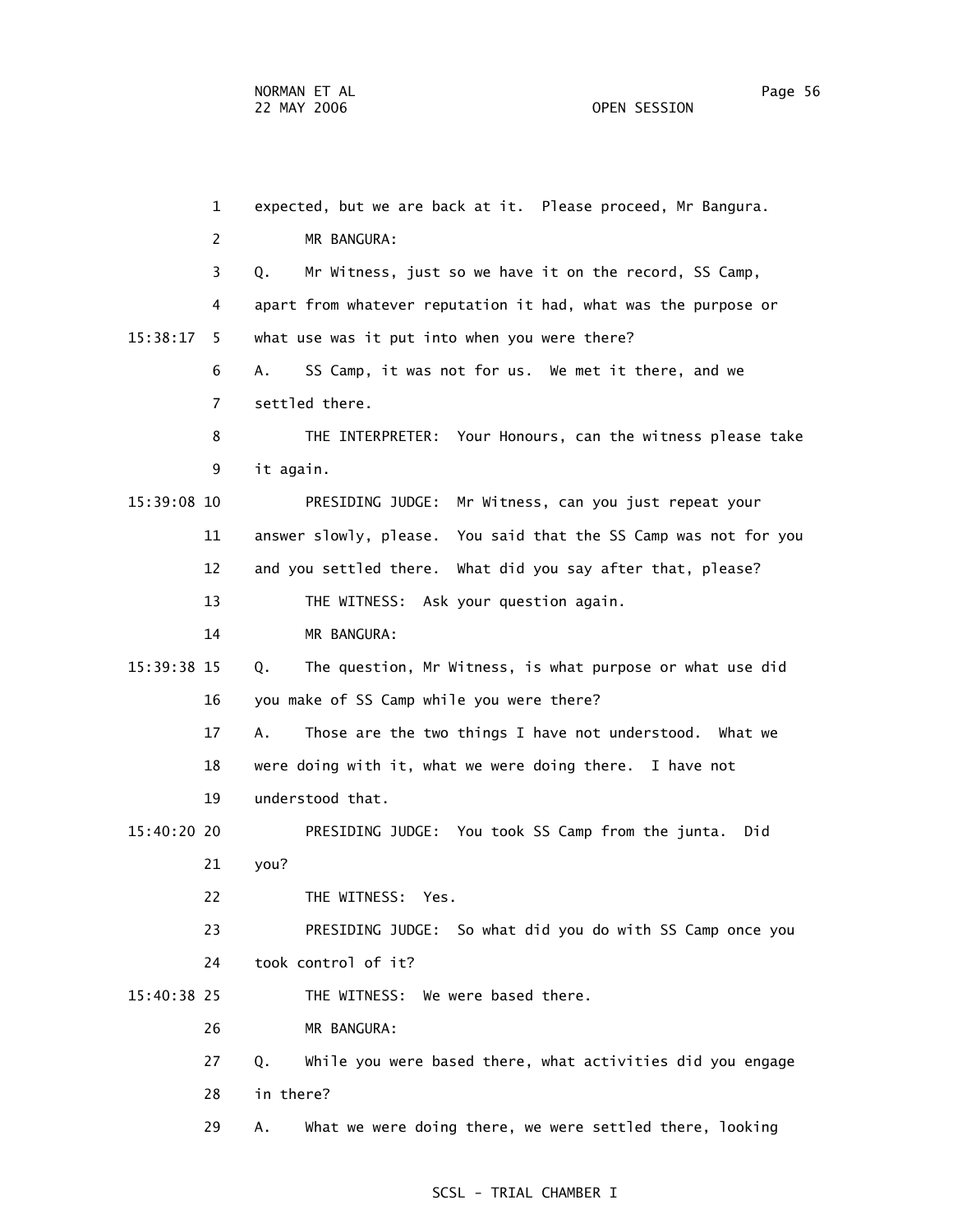1 after the place so that our enemies would not dislodge us. So 2 they would come and attack us and we would attack them, so we 3 used it as a base. 4 Q. Mr Witness, you are familiar with the facility at SS Camp; 15:41:18 5 is that not so? 6 A. All of what? 7 Q. You know SS Camp very well? 8 A. Yes. 9 Q. This was a former water treatment plant; is that correct? 15:41:49 10 A. Yes. 11 Q. At the time you took SS Camp, it was no longer used for 12 that purpose; is that correct? 13 A. No, they had stopped doing that work, the waterworks. They 14 were not doing it there. But the buildings are still there. 15:42:17 15 Q. So there were empty reservoirs within the facility; is that 16 correct? 17 A. No, there is no tanker there. 18 Q. I am talking about the part of the plant which used to hold 19 water. It no longer held water; is that correct? 15:42:51 20 A. Water was not where? I have not understood that properly. 21 This is the question you are asking. Ask your question clearly. 22 JUDGE THOMPSON: Why not put your own theory of the alleged

- 23 utilisation of that particular facility at the time they were
- 24 there. Do you have your theory on that?
- 15:43:22 25 MR BANGURA: Certainly, Your Honour.
	- 26 JUDGE THOMPSON: Why not put that to him, otherwise it
		- 27 seems we will go on and on and on ad infinitum.
	- 28 MR BANGURA: I will put that to him, but there are certain 29 basic facts which I --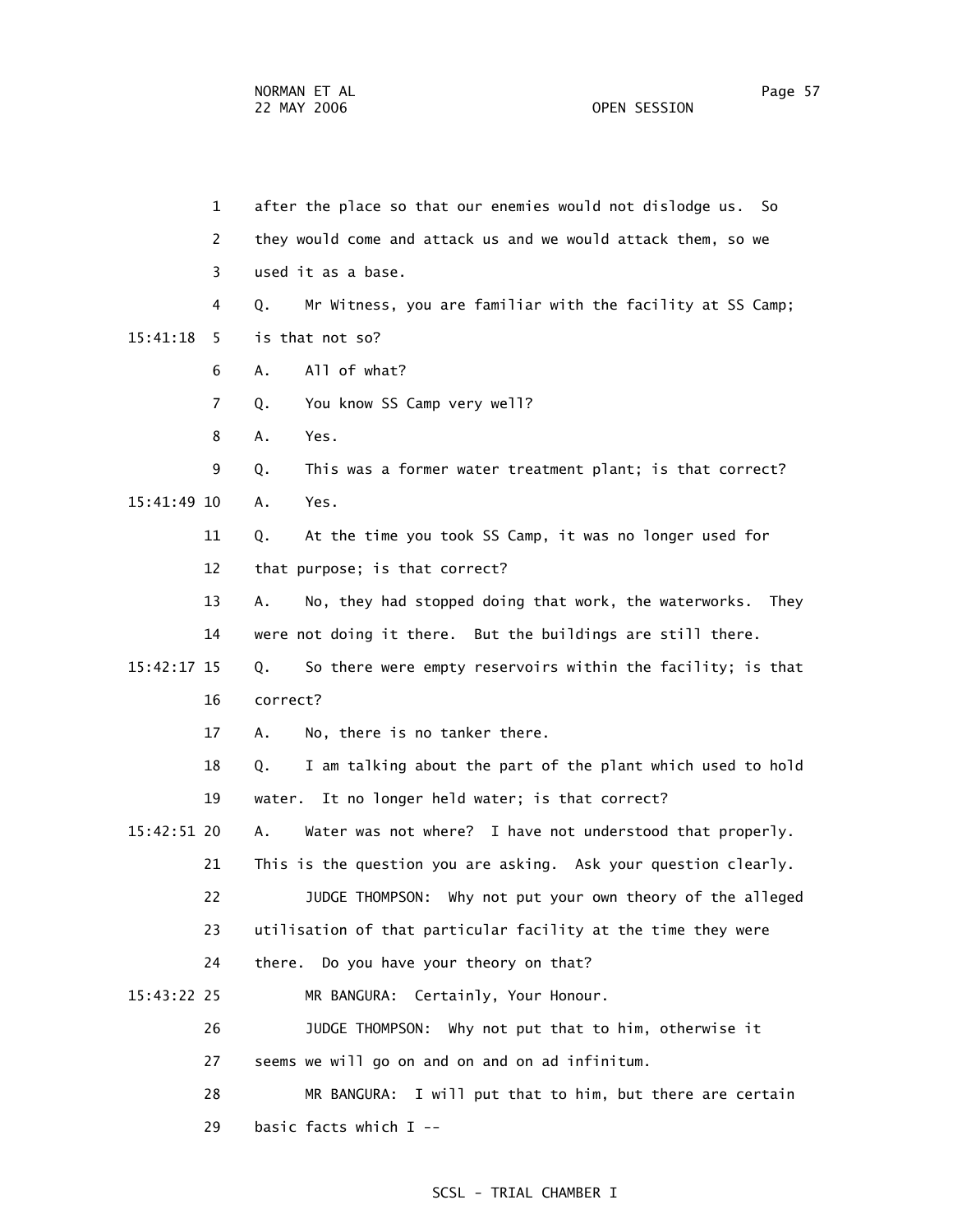| 1             | JUDGE THOMPSON: All right, I will restrain myself.                |
|---------------|-------------------------------------------------------------------|
| 2             | MR BANGURA:                                                       |
| 3             | Mr Witness, apart from the parts of the plant which held<br>Q.    |
| 4             | water, there were also areas where you had deep pits in that      |
| 15:43:59<br>5 | facility?                                                         |
| 6             | Α.<br>I did not see deep pits there.                              |
| 7             | Mr Witness, is there an office block within the facility?<br>Q.   |
| 8             | Those buildings which they had built, they are still there.<br>Α. |
| 9             | They are still there.                                             |
| 15:44:36 10   | At the back of the facility is there a tree?<br>Q.                |
| 11            | That's the Mende country. There are so many trees there.<br>Α.    |
| 12            | I am talking about within the plant facility.<br>Q.               |
| 13            | There is no machine at SS Camp. Those houses which they<br>Α.     |
| 14            | had built there are still there.                                  |
| 15:45:16 15   | Mr Witness, I put it to you that when you held SS Camp, you<br>Q. |
| 16            | used the facility to detain civilians whom you call               |
| 17            | collaborators, and you tortured them there.                       |
| 18            | We didn't do that. That did not happen there.<br>Α.               |
| 19            | You carried out executions at SS Camp of civilians whom you<br>Q. |
| 15:46:06 20   | allege to be collaborators of the junta.                          |
| 21            | We did not do that. No Kamajor did that for me to see.<br>Α.<br>T |
| 22            | did not see it happen, we did not do it, and it did not even      |
| 23            | happen there.                                                     |
| 24            | Mr Witness, I asked you earlier about a person called Steve<br>Q. |
| 15:46:36 25   | Do you know the name -- are you familiar with the name<br>Biko.   |
| 26            | Murrie Vangahun?                                                  |
| 27            | PRESIDING JUDGE: What's the name again?                           |
| 28            | Vangahun, V-A-N-G-A-H-U-N.<br>MR BANGURA:                         |
| 29            | THE WITNESS: I do not know that person.                           |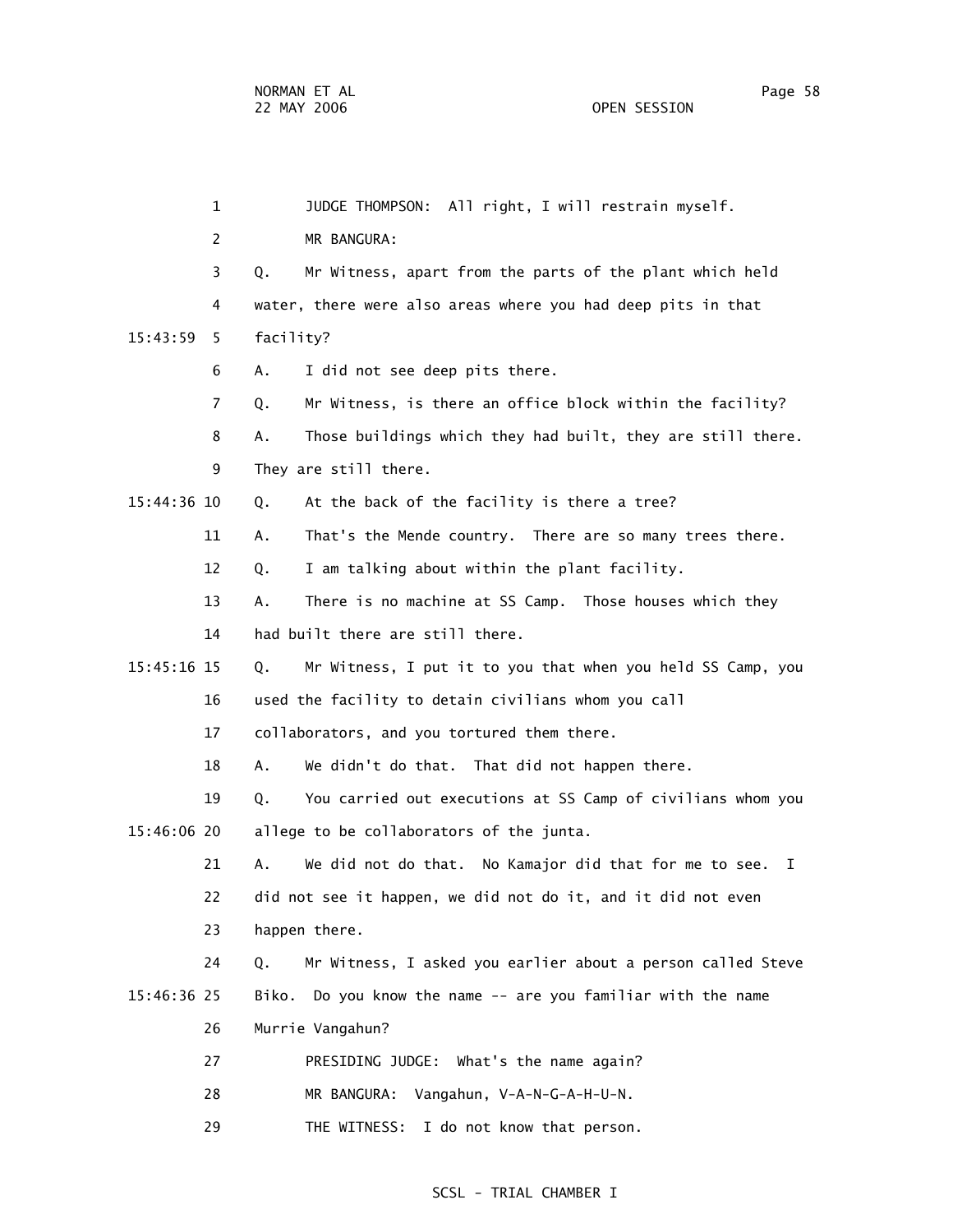1 MR BANGURA: 2 Q. I suggest it is the same person as Steve Biko, whom I asked 3 you earlier about. 4 A. At first today, I do not know him and I do not know that 15:47:24 5 Steve Biko person. 6 Q. I suggest to you, Mr Witness, that Murrie Vangahun, who was 7 also called Steve Biko, was a commander at the SS Camp. 8 A. Among the soldiers or among -- 9 Q. I am talking about the Kamajors. 15:47:48 10 A. When? 11 Q. After you -- after the Kamajors had taken SS Camp, just 12 after you had taken SS Camp. 13 A. We did not have that kind of commander there. 14 Q. Mr Witness, you kept records of events that took place at 15:48:22 15 SS Camp; is that not so? 16 A. No, I did not write anything down there. It was only in my 17 brain what I saw. 18 Q. I am not talking about yourself personally, but the CDF 19 kept records of events that took place that were occurring at SS 15:48:46 20 Camp when it was under your control. 21 A. I do not know that. I did not see that. 22 Q. Mr Witness, you have testified to this Court that you 23 attacked Kenema on 15th February; is that correct? 24 A. Yes. 15:49:23 25 Q. This was on a Sunday; is that correct? 26 A. Yes. 27 Q. Indeed, there was no fighting between yourselves and the 28 junta forces on that day? 29 A. Not at all.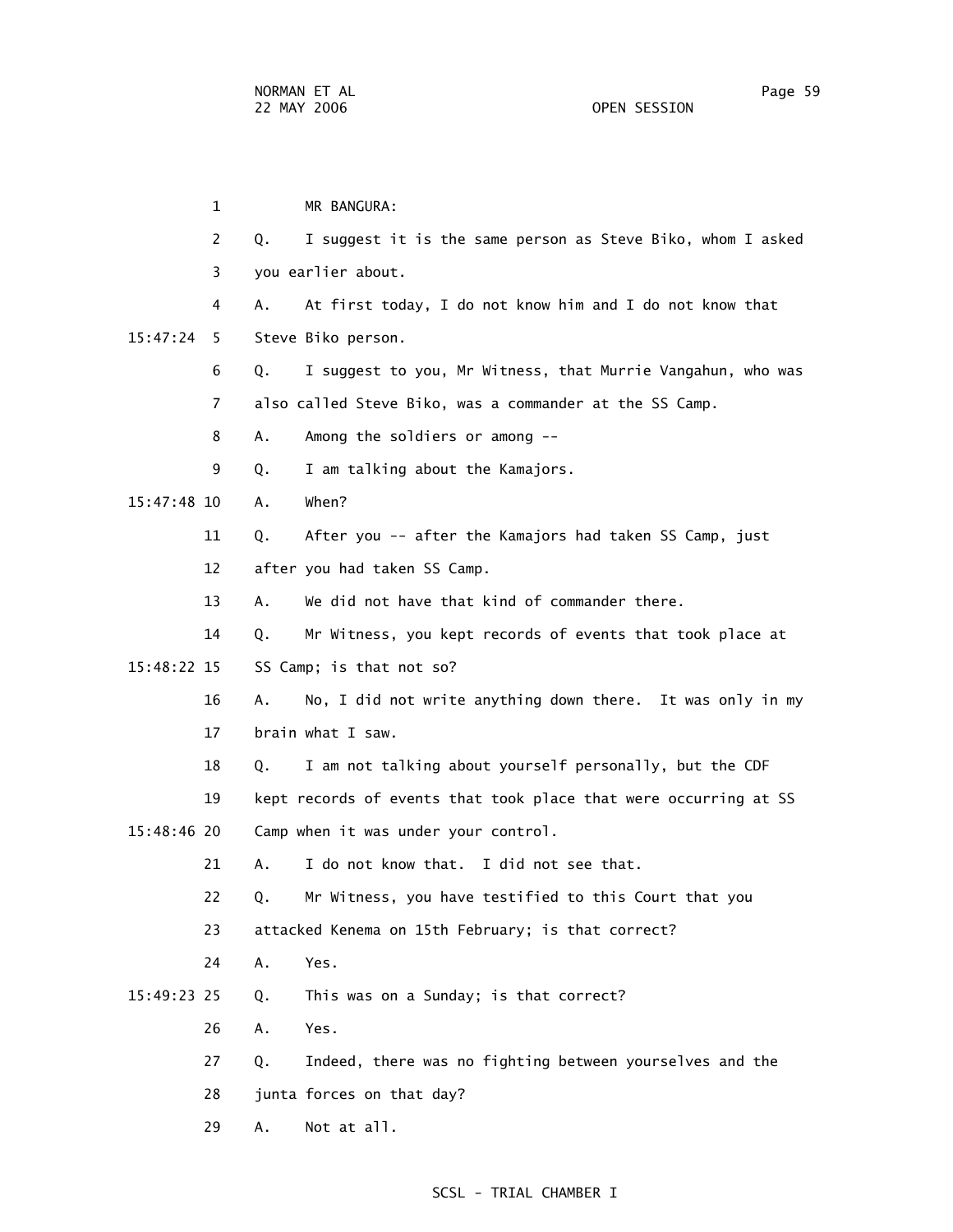1 Q. Mr Witness, you have also testified that there were people 2 in Kenema -- civilians in Kenema who were not friendly with the 3 junta; is that correct? There were people there whom the junta 4 did not like? 15:50:32 5 A. It even was the Kamajors. No, the Kamajors -- the juntas 6 did not like us, the Kamajors. That's what I said today. 7 Q. They did not like you, the Kamajors. They also did not 8 like your relatives. Is that not so? 9 A. That's true. They didn't like our people. 15:50:55 10 Q. Mr Witness, when you took over Kenema, one of the first 11 things you did was to find out who the junta relatives were; is 12 that not so? That Sunday that you took Kenema, one of the first 13 things you did was to find out who were the junta relatives. 14 A. No. 15:51:33 15 Q. The junta did not like your relatives, so when you came to 16 Kenema that day, the first thing you did was to find out who were 17 their relatives and their supporters. 18 A. No. We did not do that. 19 Q. You will agree with me, Mr Witness, that once you were able 15:52:03 20 to identify those persons who were supporters of the junta, you 21 then went on to deal with them as the junta had done to your 22 people. 23 A. I said we did not investigate any junta people. We did not 24 do that. We did not find out who junta people were. We did not 15:52:50 25 do that. 26 Q. On that day, Mr Witness, that Sunday, police officers were 27 killed in Kenema police barracks; is that not so? 28 A. I did not see that. To kill them -- Kamajors to kill them?

29 No, Kamajors did not kill anybody. I did not see them kill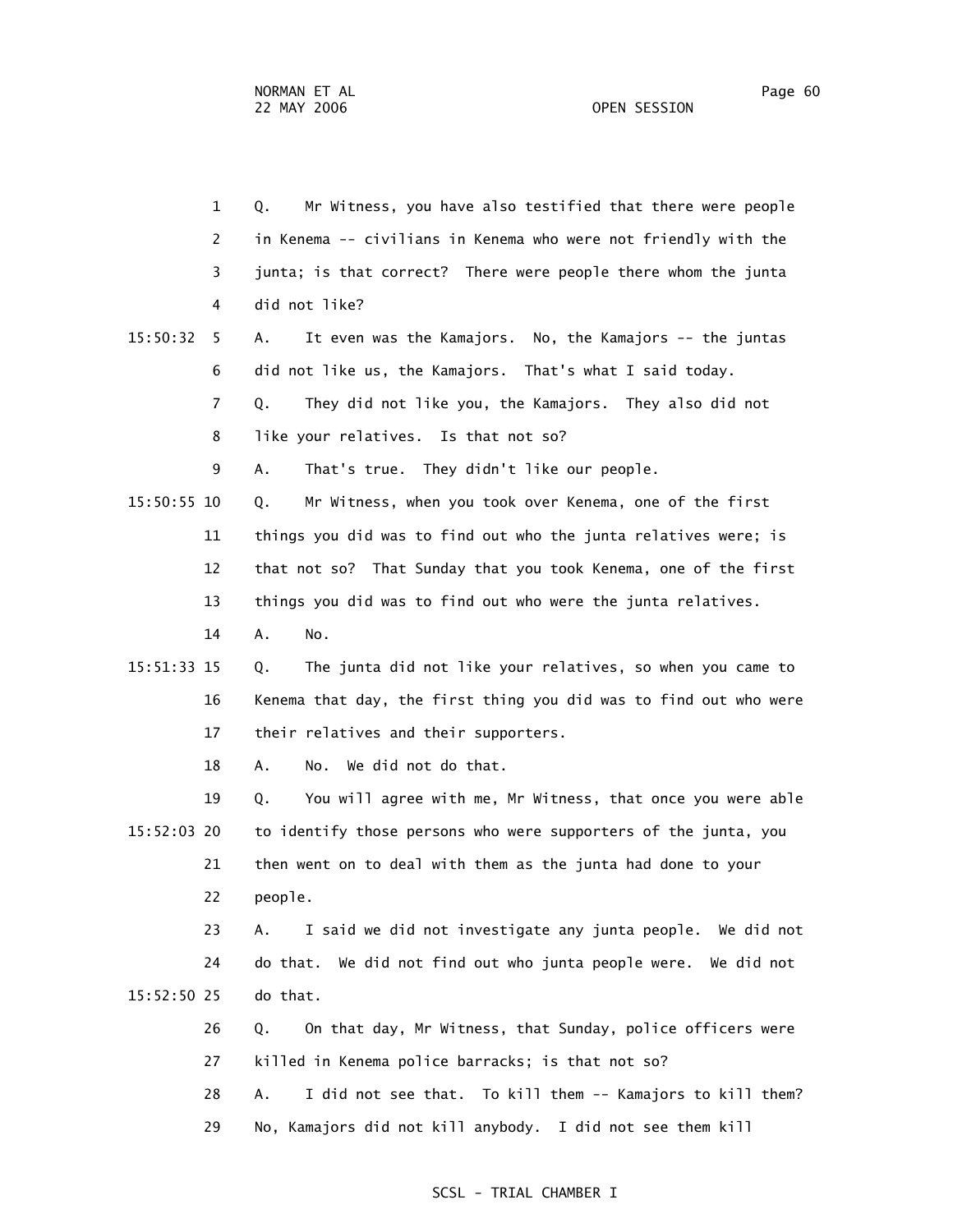1 anybody, we, the Kamajors. 2 Q. You were, as you have said, in charge of the battalion that 3 entered Tongo -- sorry, Your Honour, I keep going to Tongo -- 4 Kenema. All the Kamajors that came to Kenema were also under 15:53:39 5 your control. Are you saying that you were not aware that on 6 that Sunday policemen were killed at the police barracks? 7 A. Yes. Kamajors didn't do that. They did not kill any 8 policemen. 9 Q. Is it your answer that policemen were killed, but not by 15:54:16 10 Kamajors? 11 A. I did not see any police corpse. I did not see any corpse. 12 Q. You did not see corpses, but did you know that policemen 13 were killed on that day? 14 A. No. 15:54:46 15 Q. And you did not hear about that afterwards? 16 A. It did not get into my ears. Never. I've never heard that 17 they killed any policeman on Sunday in Kenema. 18 Q. And you've never heard that they killed any policemen on 19 any other day after you had taken Kenema? 15:55:13 20 A. No, I didn't hear that. 21 Q. Mr Witness, when you took Kenema your men went about the 22 town; is that correct? 23 A. I was leading them and we were going around to where we 24 were putting checkpoints so that anything bad would not happen 15:56:01 25 there. Yes, we did that. 26 Q. In fact, you marched along Hangha Road that day; is that 27 correct? 28 A. Very, very well. Yes, we were there. 29 Q. And you marched on to the police barracks, as you did along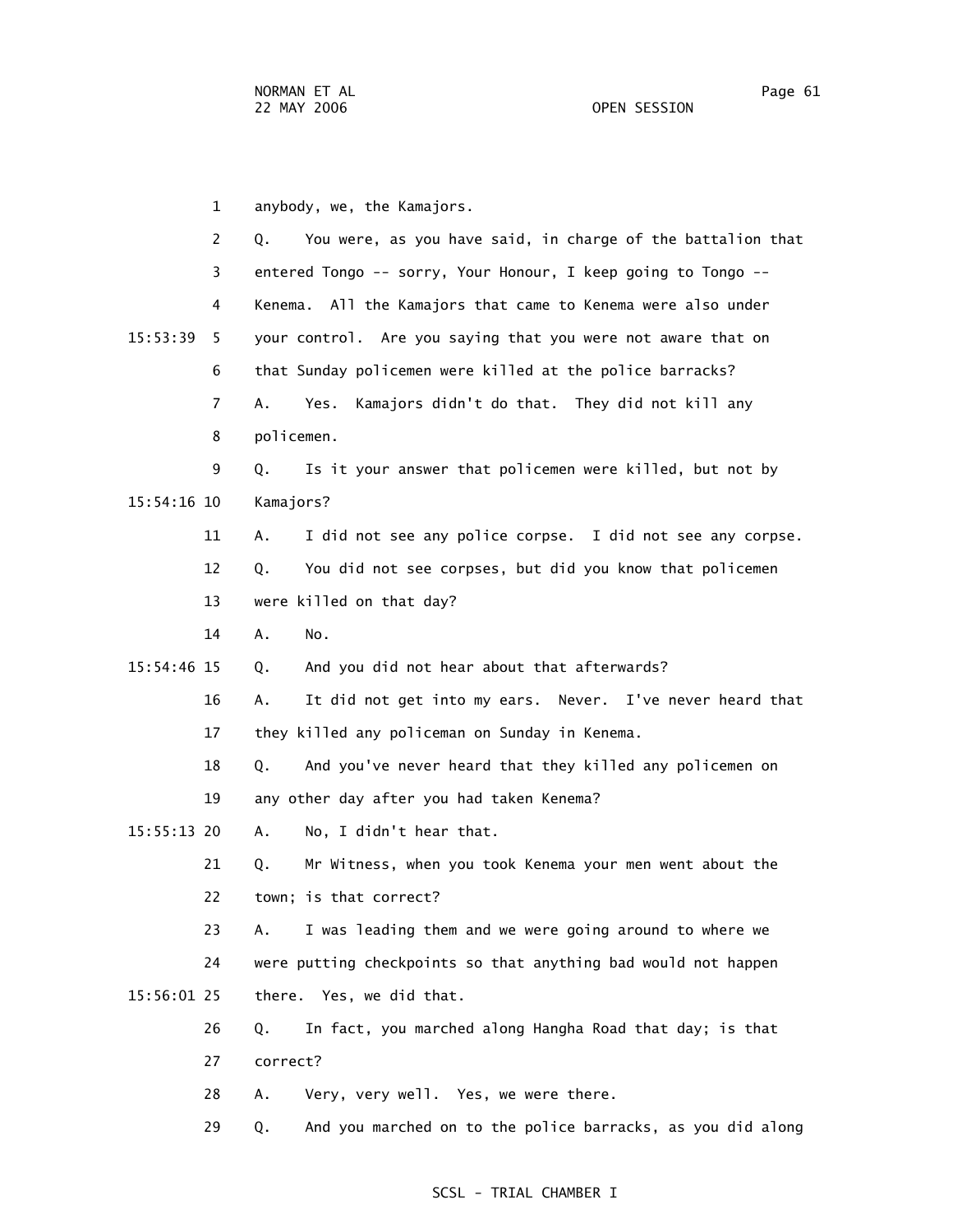- 1 Hangha Road; is that correct?
- 2 A. We reached up to the police barracks.
- 3 Q. And your men actually went into the police barracks?
- 4 A. Yes.
- 15:56:52 5 Q. Did you get any report from them about anything that had 6 happened in the police barracks that day?
	- 7 A. On Sunday?
	- 8 Q. On Sunday, Mr Witness.
- 9 A. No.

 15:57:12 10 Q. Did you get any reports about anything that happened in the 11 police barracks on any other day, apart from that Sunday?

12 A. I myself was there. When we captured Kenema on Sunday,

13 there was no fighting there. On 15th, the following day, 16th,

- 14 that was when AFRC attacked us, on 16th. It was at that time 15:57:50 15 that fighting was in Kenema, on that day. We dislodged the 16 rebels. They were shooting at the police barracks at Hangha 17 Road.
	- 18 Q. My question for now is limited to 15th. Mr Witness, on 19 that day --
- 15:58:15 20 A. Okay, on 15th, that did not happen. I did not get such a 21 report.

 22 Q. On that day, Mr Witness, there were corpses lying around 23 the streets of Kenema; is that correct?

24 A. That's not correct. I did not see any corpse there.

- 15:58:32 25 Q. There were burnt ashes at different places, different 26 spots, along the streets of Kenema that day.
	- 27 A. What ashes? Why is there ashes? What do you mean?
	- 28 Q. You could see the remains of dead persons who had been
	- 29 burnt.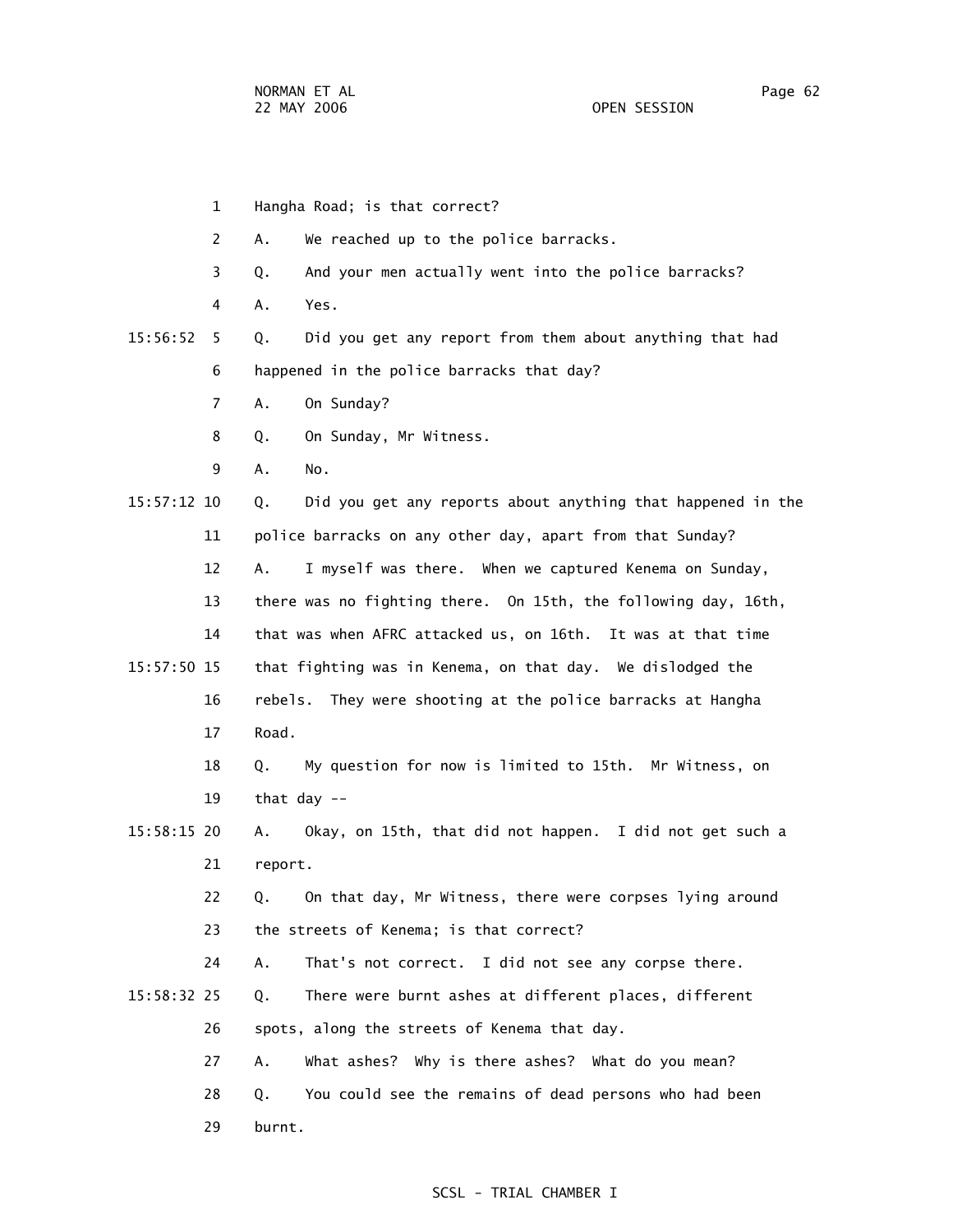1 A. I did not see that. 2 Q. Did that kind of incident occur at any other time, apart 3 from the Sunday? 4 A. That did not happen at all. Till then in Kenema, that did 15:59:36 5 not happen for me to see, and it didn't happen for me to hear. I 6 did not even get a report. 7 Q. I put it to you, Mr Witness, that civilians were killed in 8 Kenema following the capture of Kenema by Kamajors? 9 A. Are you saying that's what you heard? Well, I don't know; 16:00:06 10 I did not see that. 11 Q. Mr Witness, I also put it to you that houses were burnt in 12 Kenema after it was taken over by the Kamajors. 13 A. I had explained to that once, when you say "they", I cannot 14 answer that. They burnt houses when Kamajors entered. I cannot 16:00:44 15 answer that. "They", "they". I did not see a Kamajor burn a 16 house in Kenema. 17 Q. Mr Witness, just as you had targeted persons who were 18 related to junta forces and had killed them, so you also burnt 19 houses where the junta forces had stayed in Kenema? 16:01:22 20 A. That did not happen. 21 Q. Mr Witness, do you know one Alhaji Kuyateh [phon]? 22 A. I know Alhaji Kuyateh. 23 Q. His house was burnt in Kenema on 15th February, the day you 24 entered; is that correct? 16:01:56 25 A. I do not even know where his house is, but I know him. But 26 I don't know where his house is. 27 Q. Do you know Moisia Street in Kenema? Moisia is 28 M-O-I-S-I-A. 29 A. Moisia Street, I know there. It's close to my house, even.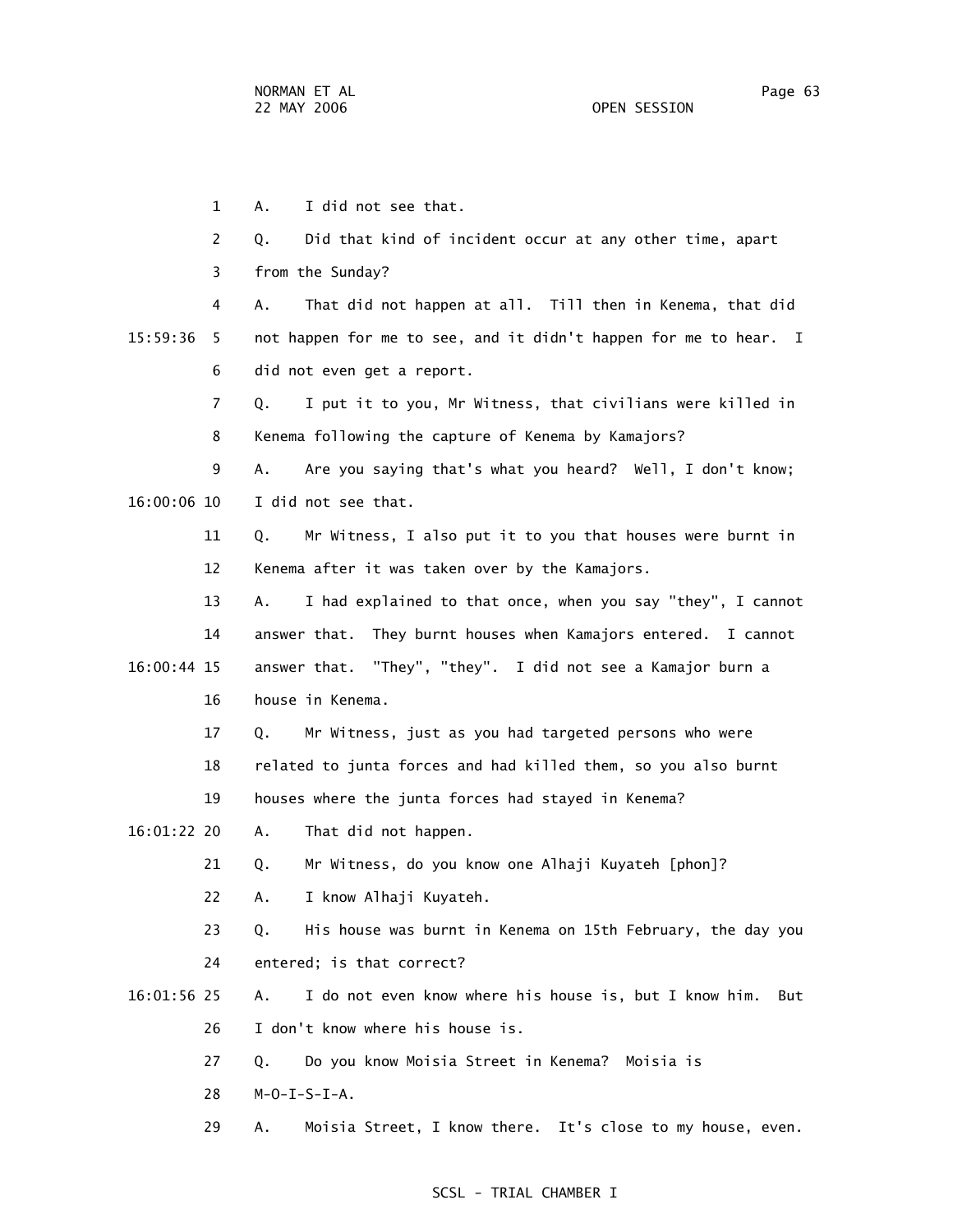1 Q. The house of one Mr Touray was burnt in Kenema on the day 2 you entered Kenema. 3 A. It's a lie. That did not happen. I did not see it, and I 4 did not hear it. 16:03:00 5 JUDGE ITOE: Let's have the name of the person. 6 MR BANGURA: Mr Touray. 7 Q. Mr Witness, it is a fact that as the Kamajors settled in 8 Kenema, after you had taken Kenema, you then took civilians who 9 you suspected to be collaborators for interrogation at the SS 16:03:36 10 Camp? 11 PRESIDING JUDGE: Mr Witness, please look in this 12 direction. Mr Witness. Mr Witness. 13 THE WITNESS: Yes. 14 PRESIDING JUDGE: When you answer the question, please look 16:03:49 15 in this direction. It is here that you need to talk to, not the 16 public gallery. Take your question again, please. 17 MR BANGURA: 18 Q. Mr Witness, I am putting it to you that after you had taken 19 Kenema, you rounded up persons whom you accused to be 16:04:15 20 collaborators of the junta and took them to the SS Camp where you 21 interrogated them and you tortured them there. 22 A. We did not do that. That did not happen at all. 23 Q. Mr Witness, in your earlier testimony you mentioned that 24 you had seen Moinina Fofana in Kenema; is that correct? 16:04:50 25 A. Yes. 26 Q. If I'm not mistaken, that was the first time you knew him? 27 A. Yes. 28 Q. This was just after you had taken Kenema; is that correct? 29 MR BOCKARIE: Your Honour, that is not the state of the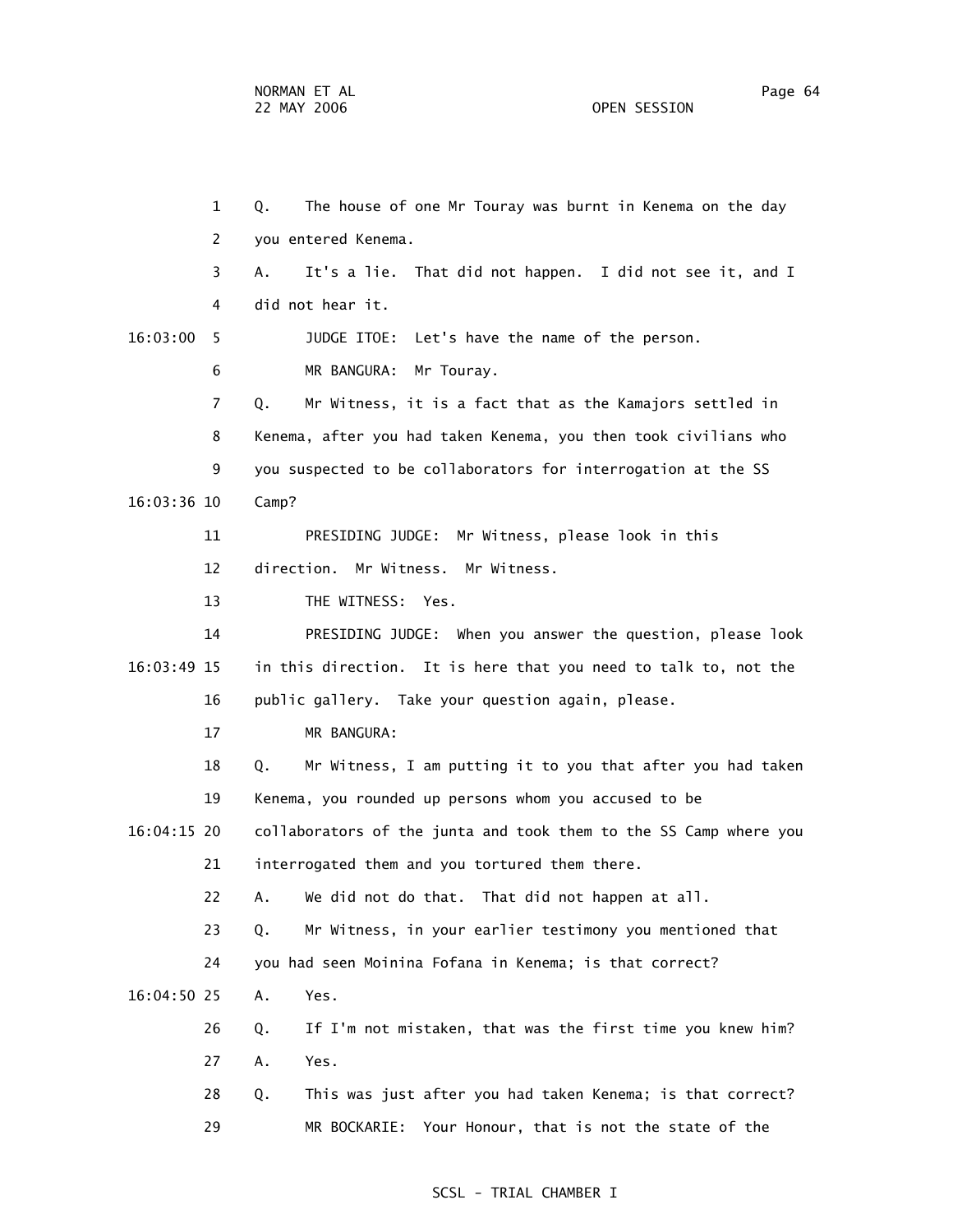| $\mathbf{1}$   | evidence, I'm sorry. His answer was, "After the restoration,"     |
|----------------|-------------------------------------------------------------------|
| $\overline{2}$ | which is quite different from just when you took over Kenema.     |
| 3              | PRESIDING JUDGE: Thank you, Mr Bockarie.                          |
| 4              | MR BANGURA: Your Honours, I will stick to the restoration.        |
| 16:05:40<br>5  | You saw Moinina Fofana in Kenema after the restoration of<br>Q.   |
| 6              | the government; is that correct?                                  |
| 7              | Yes, that's when I saw him.<br>А.                                 |
| 8              | What was he doing in Kenema at that time?<br>Q.                   |
| 9              | A.<br>I didn't know what he was doing. I said I saw somebody      |
| 16:06:07 10    | point at him, just like I answered my question today. I said we   |
| 11             | were hearing about him. But when we captured Kenema and we        |
| 12             | reached there, somebody pointed at him and said that was          |
| 13             | Moinina Fofana. That is how I knew him. I didn't know the work    |
| 14             | he was doing.                                                     |
| 16:06:21 15    | When did you see him in Kenema?<br>Q.                             |
| 16             | At the CDF office. In front of the CDF office.<br>А.              |
| 17             | Was he inside the office or outside?<br>Q.                        |
| 18             | Outside, in front. There is a road going down towards<br>Α.       |
| 19             | Hangha Road. Down towards Hangha Road, that is where they were    |
| 16:06:50 20    | going. We were standing on the steps, the CDF steps.              |
| 21             | Where was he coming from?<br>Q.                                   |
| 22             | He was coming from the SLPP office, going down.<br>Α.             |
| 23             | Who was he with at that time?<br>Q.                               |
| 24             | Those with who he was going, I did not know them. That was<br>А.  |
| 16:07:16 25    | the first time I had seen them. He was the only person whom they  |
| 26             | showed to me.                                                     |
| 27             | Mr Witness, how long did you say you stayed in Kenema after<br>Q. |
| 28             | the takeover, after the Kamajors took Kenema?                     |
| 29             | When we captured Kenema, I said I spent two weeks there,<br>Α.    |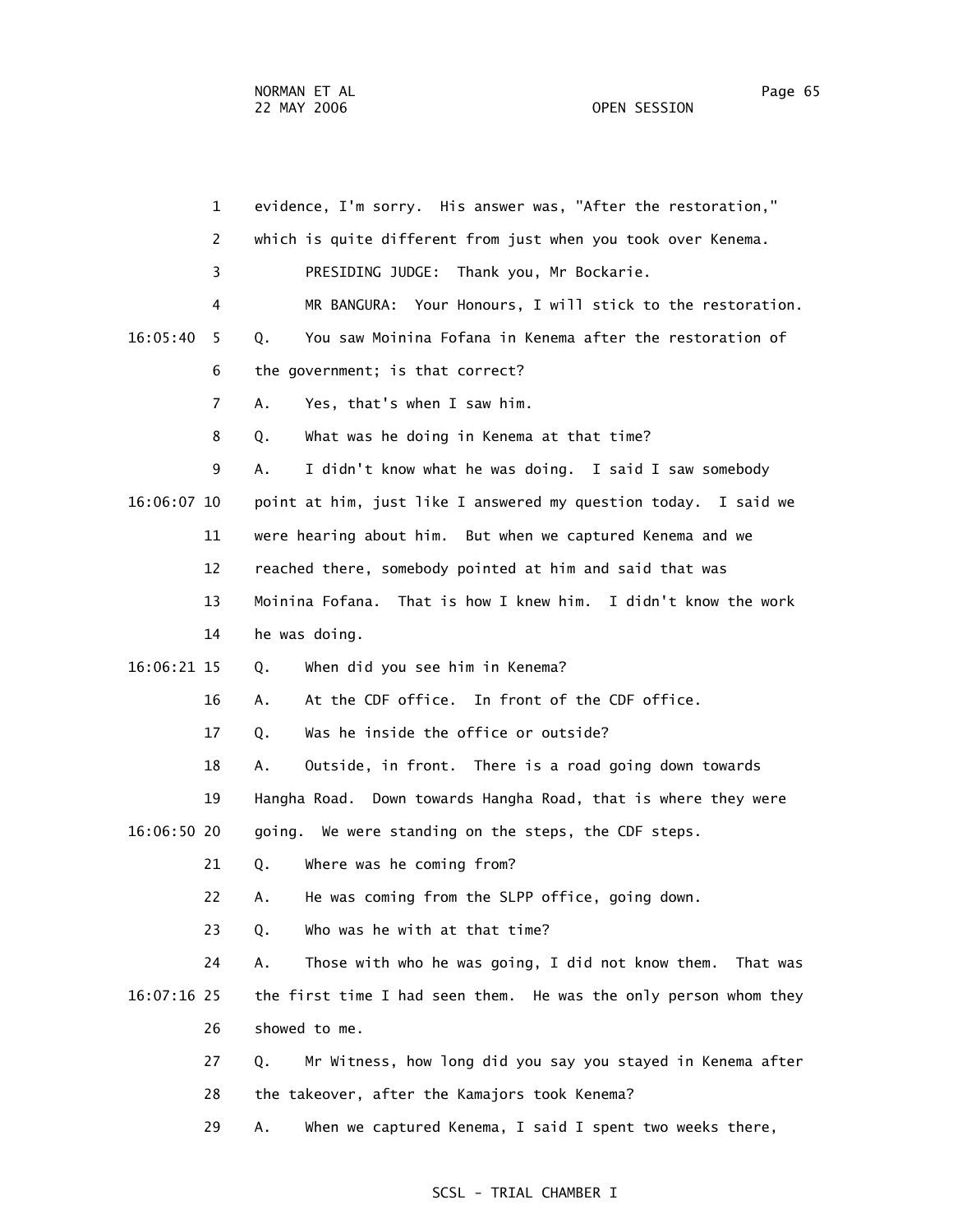1 then I returned to my home town. The Kamajors were there, and 2 ECOMOG, they were working together. 3 Q. So you saw Moinina Fofana in Kenema within that two-week 4 period; is that correct? 16:07:51 5 A. No. 6 Q. So when did you see Moinina Fofana in Kenema then? 7 A. After the fighting has finished and there was peace, when 8 the Pa came back, that was the time I saw him in Kenema. 9 Q. How long would this be after you had gone away after you 16:08:21 10 had taken Kenema? 11 A. I do not know the time. I did not record it on paper. 12 Q. You may not have recorded it, but, Mr Witness, you may be 13 ready to help the Court. Was it one month? 14 A. I don't want to tell lies to the Court. What I saw is what 16:08:51 15 I have explained. 16 Q. Was it just after the government had been restored? 17 A. Then what happened? 18 Q. Mr Witness, you said you saw Moinina Fofana in Kenema after 19 the restoration of the government. Was it just after the 16:09:20 20 restoration of the government that you saw him in Kenema? 21 A. It's not so. It took some time before I could see him. 22 Q. Was it one year? 23 A. It took a long time. I do not know exactly whether it is 24 two or three or four months or one year. 16:09:54 25 Q. I suggest to you, Mr Witness, that you do not want to be 26 helpful to the Court. 27 A. No. I'm saying the truth. What I saw is what I'm saying. 28 What happened and what I saw is what I'm telling you. 29 Q. From what you say, Mr Witness, it appears then that you did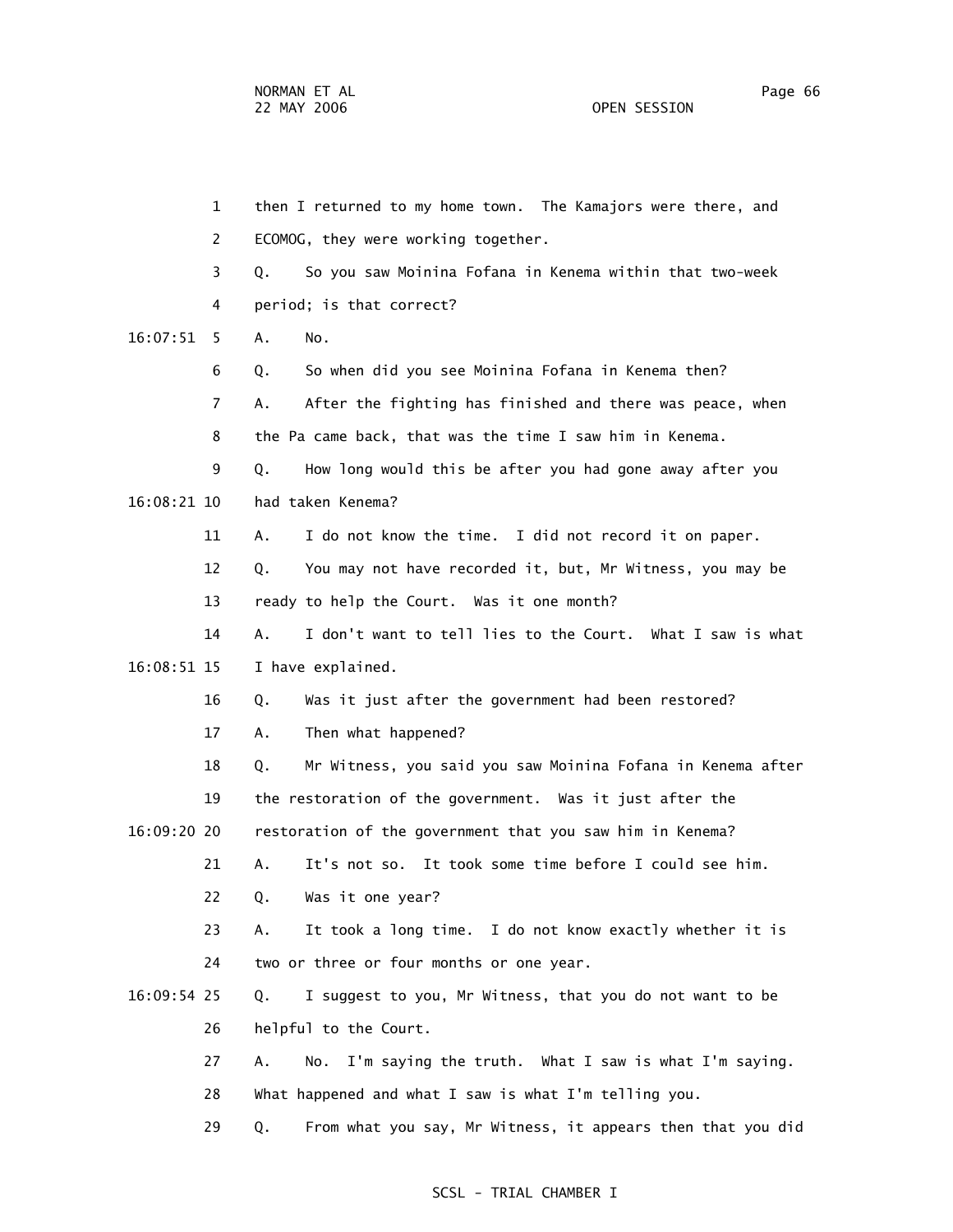|             | $\mathbf{1}$ | not just go away from Kenema and never came back. You kept         |
|-------------|--------------|--------------------------------------------------------------------|
|             | 2            | coming into Kenema after you'd left. After two weeks you went      |
|             | 3            | away and then you kept coming in and out of Kenema. Is that        |
|             | 4            | correct?                                                           |
| 16:10:44    | 5            | Kenema, it was our headquarters. My home town is called<br>Α.      |
|             | 6            | It's 18 miles. Whenever I want to come there, I would<br>Joru.     |
|             | 7            | That is how I was doing in between. It was not because of<br>come. |
|             | 8            | that fighting that I returned and settled.                         |
|             | 9            | Mr Witness, before you saw Moinina Fofana in Kenema at this<br>Q.  |
| 16:11:08 10 |              | time, what did you know about him?                                 |
|             | 11           | The day that I saw him, should I know why I saw him there?<br>А.   |
|             | 12           | I have not understood it.                                          |
|             | 13           | What did you know about Moinina Fofana before this date<br>Q.      |
|             | 14           | that you saw him there? You said that this was the first time      |
| 16:11:36 15 |              | you were seeing him. What did you know about him before that       |
|             | 16           | day?                                                               |
|             | 17           | I did not know anything he was doing.<br>Α.                        |
|             | 18           | You did not know he was a member of the CDF?<br>Q.                 |
|             | 19           | I can answer that question. He was CDF.<br>А.                      |
| 16:12:17 20 |              | You knew he was a member of the CDF? You knew that he was<br>Q.    |
|             | 21           | one of the senior bosses in the CDF?                               |
|             | 22           | Yes, indeed, I know this. I cannot deny that.<br>Α.                |
|             | 23           | So when you saw him in Kenema on that day, did you then not<br>Q.  |
|             | 24           | try to find out why he was there?                                  |
| 16:12:49 25 |              | Α.<br>No.                                                          |
|             | 26           | Mr Witness, when you came to Gendema, on to SS Camp and<br>Q.      |
|             | 27           | then on to Kenema, about that time where was Eddie Massallay?      |
|             | 28           | I left Eddie Massallay at Gendema.<br>Α.                           |
|             | 29           | So when you came to $--$ up until the time you came to<br>Q.       |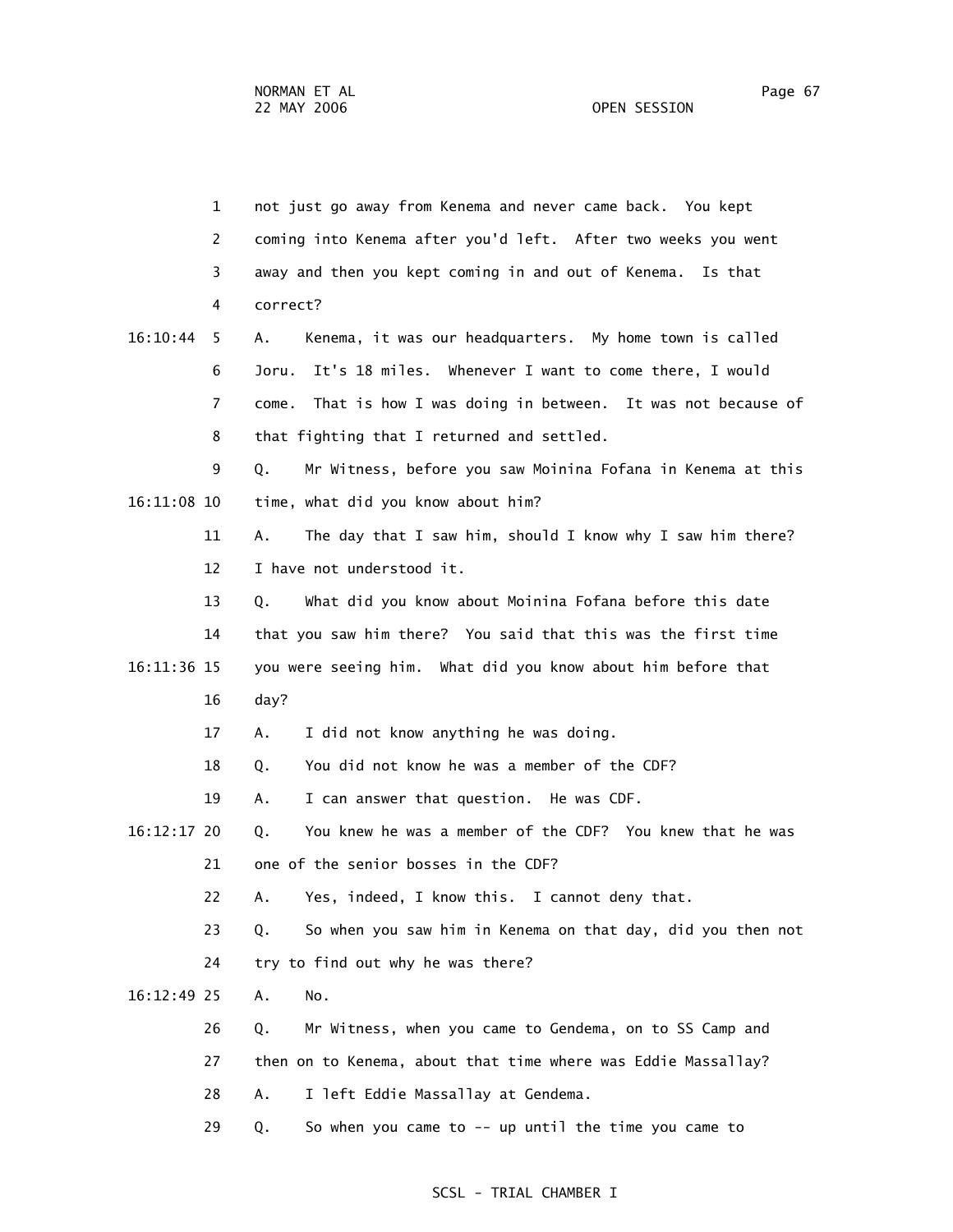1 Kenema, who were you reporting to? 2 A. Relating to what? 3 Q. Relating to the war. You were having successes. You hit 4 SS Camp, you took it, the soldiers tried to take it back from 16:13:44 5 you, you repelled them so many times. Then on to Kenema. So, as 6 you were making this progress, who were you reporting to? 7 A. I sent message to Eddie Massallay that we've reached Gofor. 8 I am at SS Camp. It was to Eddie Massallay that I will send that 9 message. 16:14:10 10 Q. How long would it take for a runner to go to SS Camp -- to 11 Gendema from Kenema? 12 A. What message? 13 Q. You said you sent reports to -- you would report to 14 Eddie Massallay -- 16:14:38 15 PRESIDING JUDGE: Send message. 16 MR BANGURA: Message. The question was report actually. 17 Q. You said you sent messages to Eddie Massallay about the 18 progress you were making. The question is how long would it take 19 a message to get on to Eddie Massallay? From Kenema, SS Camp, 16:14:59 20 how long would it take? 21 A. That's not what you asked me. What I understood was that 22 you said if I want to send a report, to whom would I send a 23 report? And I said I would send my report to Eddie Massallay. 24 Whatever I want, I will send to him. 16:15:21 25 Q. The question is not answered, Mr Witness. 26 A. Repeat it. Summarise it. 27 Q. How long would it take to send a message from Kenema to 28 Gendema?

### SCSL - TRIAL CHAMBER I

29 MR JABBI: That question is subjunctive and it is better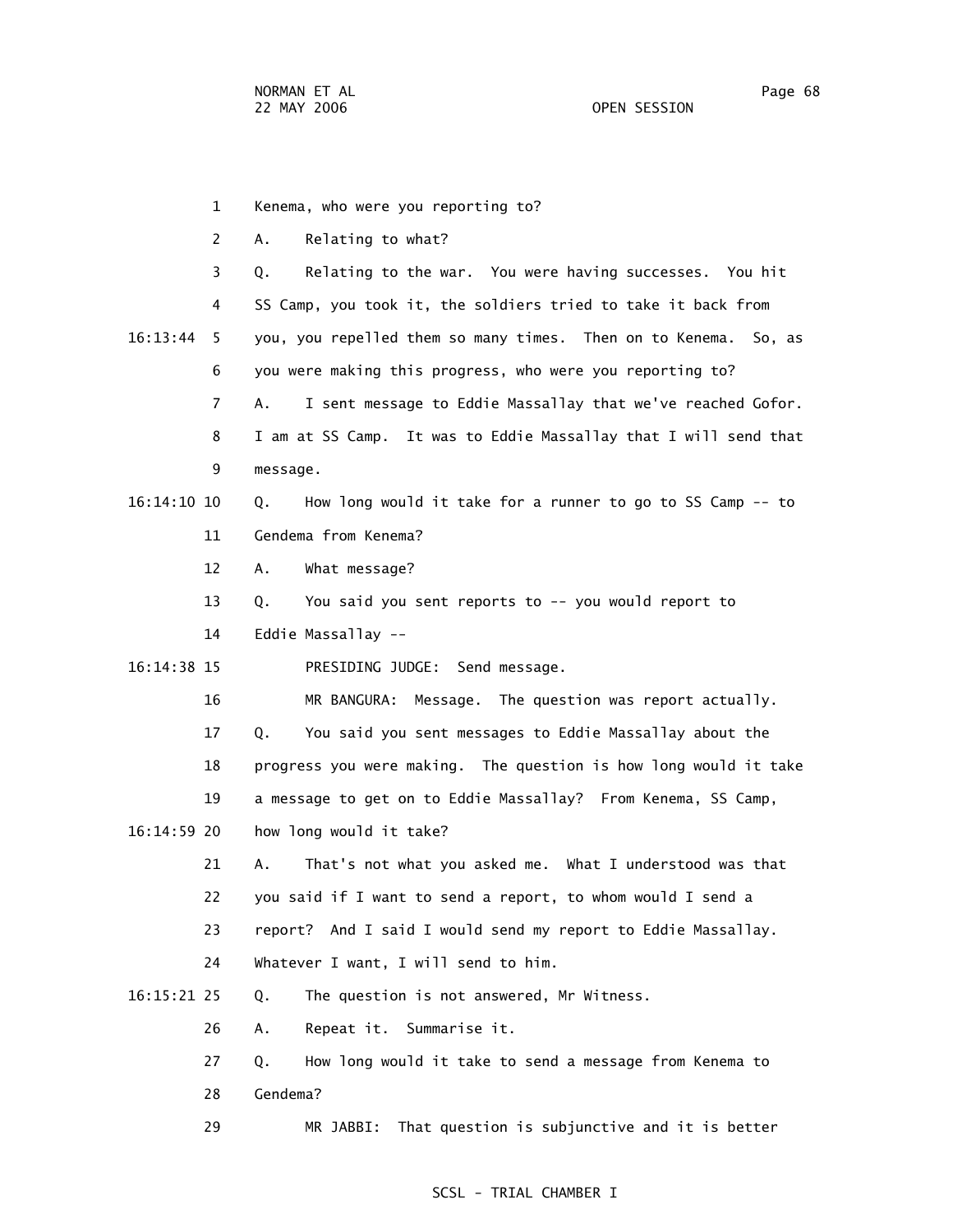1 posed in the categorical sense. Thank you, My Lords. 2 MR BANGURA: If only my learned friend can come down to my 3 level, Your Honours. 4 PRESIDING JUDGE: The objection is denied. The witness can 16:16:08 5 answer that question. 6 JUDGE ITOE: There are subjunctive questions which have 7 answers, Mr Jabbi. 8 MR BANGURA: 9 Q. Mr Witness, the question remains unanswered. How long 16:16:19 10 would it take a message to get on to Eddie Massallay in Gendema 11 from Kenema? 12 A. Sometimes the day I send a message, he would receive it. 13 Sometimes the very day I would send a message, the person will 14 reach there and he will hear about it. Sometimes two days. 16:16:46 15 Q. How does that message get to him? 16 A. I am at Gendema. Eddie Massallay's at Gendema. He and 17 ECOMOG are coming. We are at SS Camp, they are at Jimmi, and 18 it's a main road. So I will send somebody to go and tell Eddie 19 that we have reached there. That's how we're working. It is on 16:17:14 20 foot. Person will be walking. 21 Q. Mr Witness, are you aware at the time you took Kenema there 22 was a CDF administration set up there? Or just about that time 23 there was an administrative set-up there? 24 A. Yes. 16:17:45 25 Q. Do you remember who was the head of that administration in 26 Kenema? 27 A. Yes. Arthur Koroma. He was our administrator. 28 Q. Did you make reports of your progress to Arthur Koroma? 29 A. I did not make any reports to him because nothing disturbed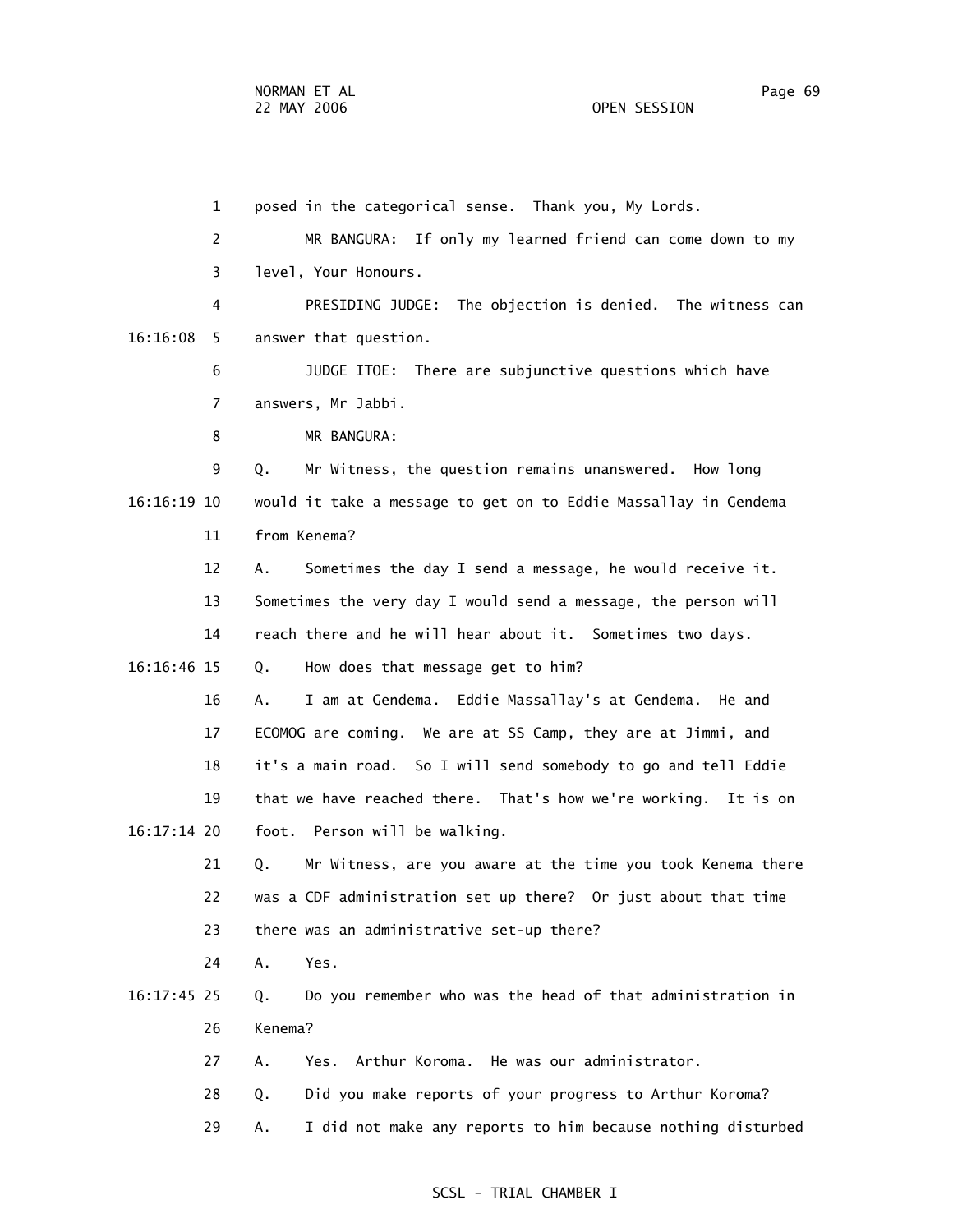1 me that warranted me to report to him. 2 Q. Why was he not one of your authorities for Kenema where you 3 were fighting at that time? 4 JUDGE ITOE: Did the witness say nothing obliged him to 16:18:41 5 report to Arthur Koroma? What did he say? Mr Interpreter, can 6 you get back to the witness, please? 7 THE INTERPRETER: Can the question be repeated to the 8 witness, My Lord? 9 MR BANGURA: 16:18:52 10 Q. The question was: Did you make any reports to 11 Arthur Koroma? 12 JUDGE ITOE: He said he made no report to Arthur Koroma and 13 then he continued. 14 MR BANGURA: He continued, he gave a rider to the answer. 16:19:08 15 I don't think I asked the supplemental question to that. 16 JUDGE THOMPSON: I think you asked him why he did not and 17 he said nothing disturbed me. I think that is the word I got. 18 MR BANGURA: 19 Q. Mr Witness, I will ask you the question again. Why did you 16:19:24 20 not make any reports to Arthur Koroma about the progress you were 21 making in the fighting, he being the administrator for Kenema at 22 that time? 23 A. That administrator role, by the time Arthur came in, the 24 war had been over. The office was there. The plight of the war, 16:19:44 25 we reported everything to Eddie. It was I and Eddie that were 26 fighting the war. 27 Q. Mr Witness, I believe the question was asked of you this 28 morning whether you knew an area in Kenema called Nyandehun; is 29 that correct?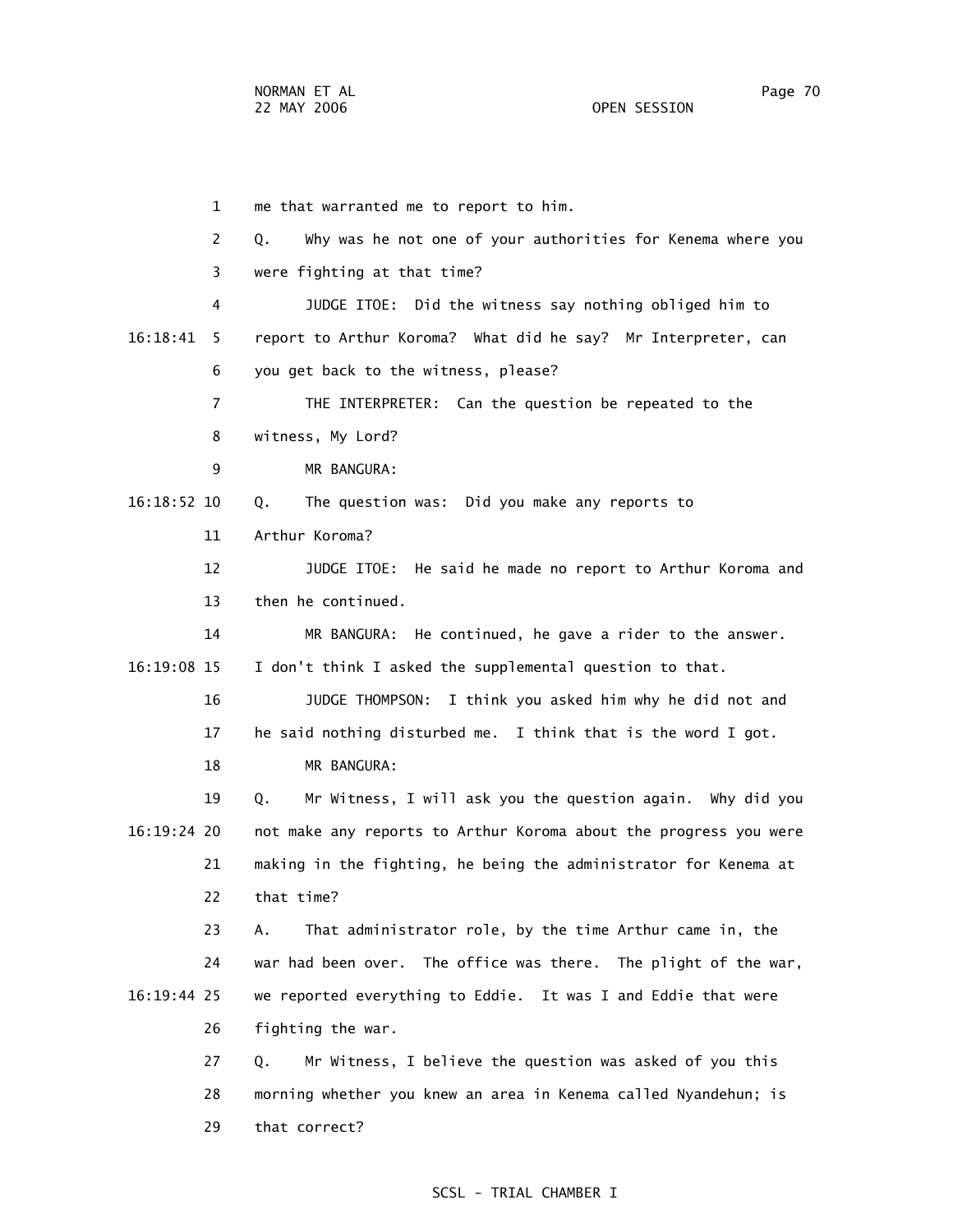- 1 PRESIDING JUDGE: Nyandeyama.
- 2 MR BANGURA:
- 3 Q. Nyandeyama.
- 4 A. Yes, they asked me that.
- 16:20:41 5 Q. Were there Kamajors based at this point, Nyandeyama?
	- 6 A. No, Kamajors were not based there.
	- 7 Q. Did you have a checkpoint there?
	- 8 A. No.

 9 Q. Did Nyandeyama have any significance for the CDF during 16:21:09 10 that time at all?

11 A. Repeat it.

12 Q. I will give you an example. The SS Camp was important

13 because it gave you an opportunity to stop soldiers or enemy

14 infiltrating into Kenema; is that correct?

 16:21:53 15 A. This Nyandeyama that you have asked me about, I have asked 16 you to repeat the question about Nyandeyama.

17 Q. Okay, let me take it in another way. Nyandeyama from SS

18 Camp, how far is the distance between these two places?

19 A. What I know is from SS Camp to Kenema Town, it's five

 16:22:30 20 miles, but the distance from town to Nyandeyama, from Kenema, to 21 SS Camp, I've not talked about that. I don't know. But from SS 22 Camp to Kenema, it's five miles.

> 23 Q. Mr Witness, you were not aware at all that Kamajors had a 24 base at Nyandeyama in Kenema? Is that what you're saying?

 16:22:55 25 A. No. I don't know that Kamajor base was there. I did not 26 see them based there.

27 Q. Mr Witness, the word --

 28 JUDGE ITOE: Mr Witness, you should be careful with your 29 replies. "I do not know that Kamajors were based there. I did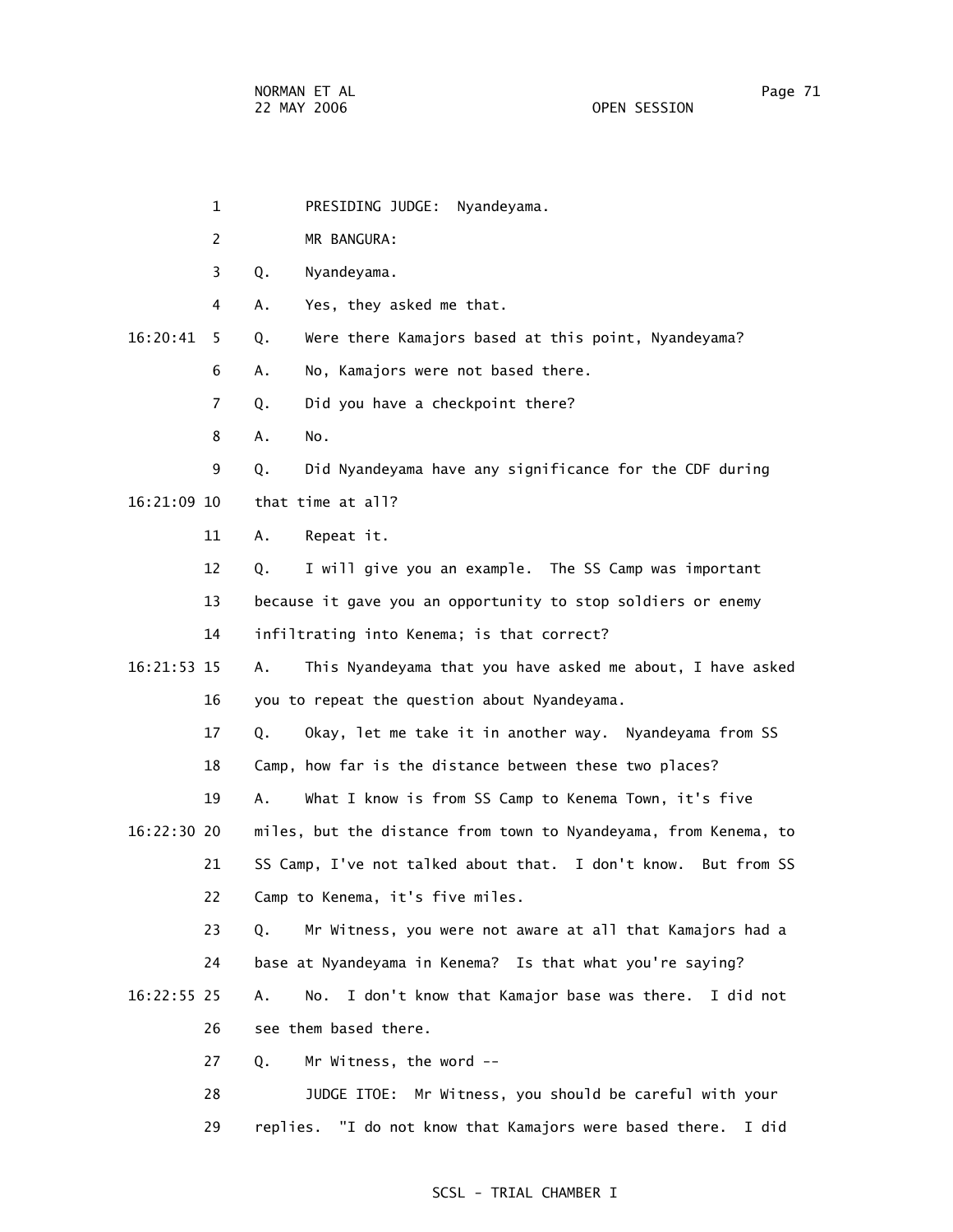| 1              | not see them based there." Be careful with the way you reply to    |
|----------------|--------------------------------------------------------------------|
| 2              | questions which are put to you, because we want to be very clear   |
| 3              | on record as to what you're saying.                                |
| 4              | MR BANGURA:                                                        |
| 16:23:40<br>5. | Mr Witness, earlier in your testimony, you were asked about<br>Q.  |
| 6              | a group of Kamajors called Yamorto; is that correct?               |
| 7              | I said today that I do not know a group called Yamorto. I<br>Α.    |
| 8              | did not see it in Kenema.                                          |
| 9              | You also even questioned in what language that word is,<br>Q.      |
| 16:24:16 10    | "yamorto"; is that correct?                                        |
| 11             | Yes, I asked that. I said I don't know.<br>Α.                      |
| 12             | If I suggest to you that that word is a word in Mende,<br>Q.       |
| 13             | would you agree with me?                                           |
| 14             | I don't know if that's a Mende word, "yamorto".<br>А.              |
| 16:24:55 15    | Mr Witness, if I suggest to you that "yamorto" means that<br>Q.    |
| 16             | part of the body which is soft, would you agree with me, in        |
| 17             | Mende?                                                             |
| 18             | Now that you have said it, you want me to accept it. I<br>А.       |
| 19             | don't know anything about it. I don't know.                        |
| 16:25:30 20    | Mr Witness, there was a group $-$ - I am putting it to you<br>Q.   |
| 21             | that there was a group of Kamajors called Yamorto based in Kenema  |
| 22             | at Nyandeyama.                                                     |
| 23             | I don't know about that. I do not know a Kamajor group<br>А.       |
| 24             | called Yamorto in Nyandeyama in Kenema. It was not there.<br>There |
| 16:26:00 25    | was no group in Nyandeyama. There was no Kamajor group called      |
| 26             | I did not say it, I did not even hear it and nobody<br>Yamorto.    |
| 27             | told me, even.                                                     |
| 28             | I'm suggesting to you, Mr Witness, that the name Yamorto<br>Q.     |
| 29             | that this group had was derived from a certain practice which      |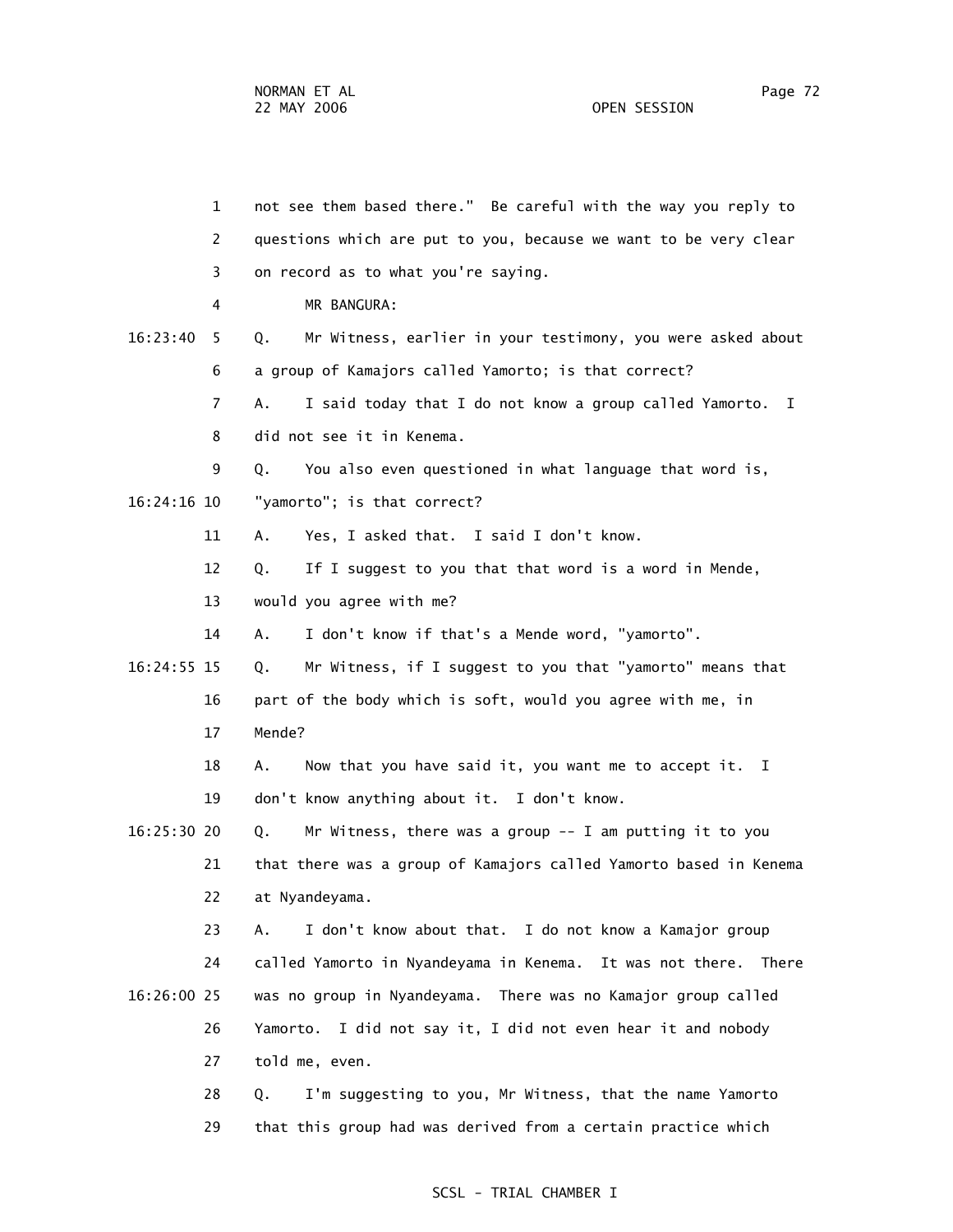1 they engaged in. Did you get the question, Mr Witness? 2 A. What I heard was not a question, that was why I was sitting 3 down. 4 Q. Let me put it to you again, Mr Witness, that the Yamorto 16:26:59 5 group of Kamajors derived their name from a certain practice 6 which they were engaged in. 7 PRESIDING JUDGE: Do you agree with that, Mr Witness? 8 THE WITNESS: I don't know. I said I don't know anything. 9 I don't know any Yamorto group at all. Even the name I don't 16:27:19 10 know. 11 MR BANGURA: 12 Q. Mr Witness, you have testified to this Court that you were 13 a battalion commander of the CDF; correct? 14 A. Very well. 16:27:32 15 Q. You have also testified that you led the Kamajors that 16 captured SS Camp; correct? 17 A. Indeed. Very, very well, indeed. 18 Q. You led your men on to Kenema eight days later and took 19 Kenema; is that correct? 16:28:03 20 A. Yes, indeed. 21 Q. You left Kenema after two weeks, but kept coming in and out 22 of Kenema afterwards, still a commander; is that correct? 23 A. Yes. 24 Q. And you want this Court to believe that you know nothing 16:28:32 25 about imprisonment of civilians and torture of civilians at the 26 SS Camp? You want this Court to believe that, seriously? 27 A. Yes, that's why I took an oath. I'm telling the truth to 28 the Court. 29 Q. You also want this Court to believe that you knew nothing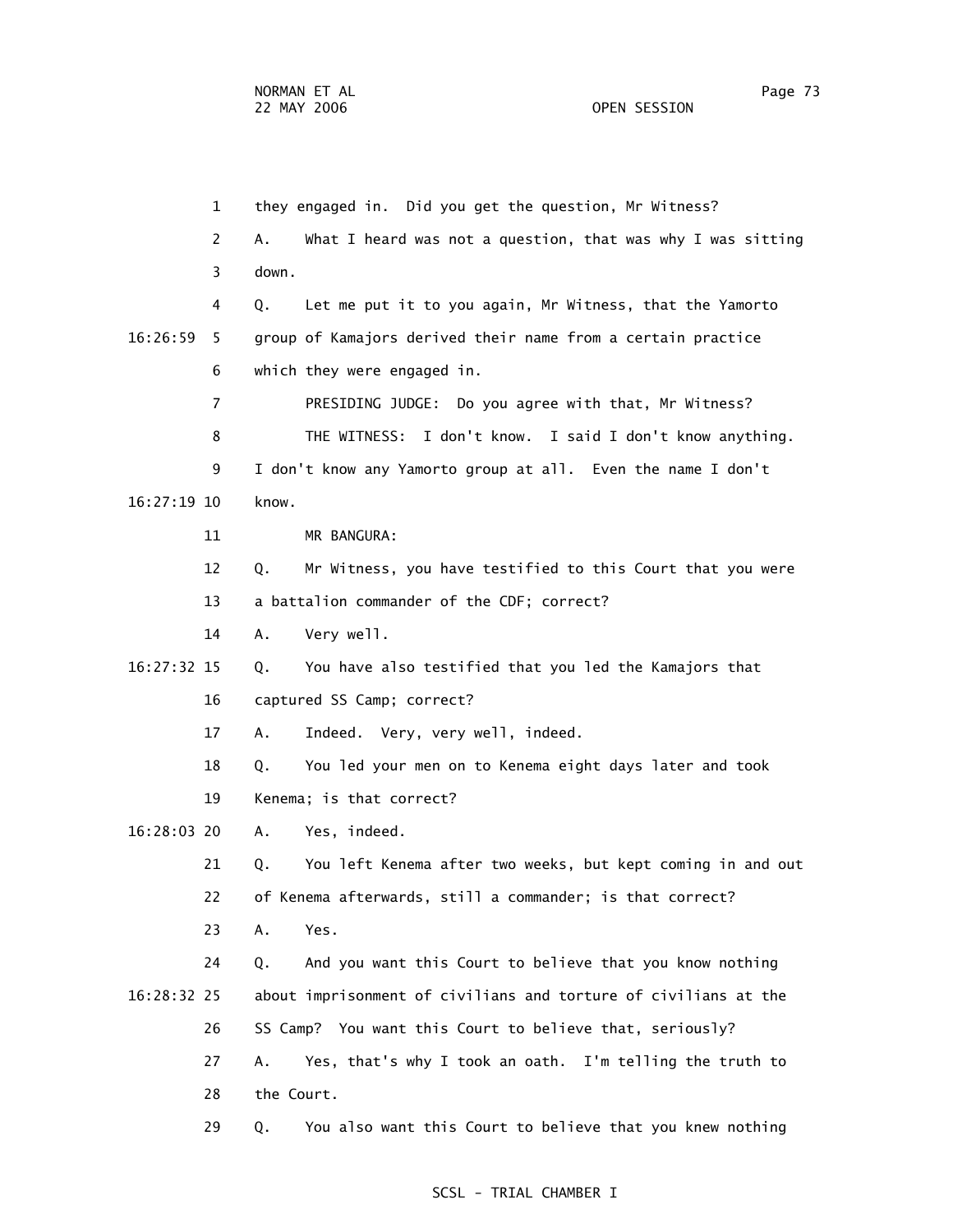1 about the killing of policemen in the police barracks in Kenema 2 on 15th February? You want this Court to believe that? 3 A. Yes, I don't know anything about that. I want the Court to 4 believe that. I don't know anything about that. I don't know 16:29:22 5 anything about the killing of policemen. 6 Q. Also you want this Court to believe that you know nothing 7 about the existence of a Kamajor unit called Yamorto which was 8 based in Kenema? 9 A. No, no, not in the least. I don't know. 16:29:41 10 Q. I'm suggesting to you, Mr Witness, that you're not a 11 truthful witness. What do you say? 12 A. I am saying the truth. That's why I took an oath before 13 the Court, that all that I'm saying is the truth. 14 Q. Mr Witness, earlier you were asked about the dates of the 16:30:07 15 event -- the date of the taking over of Tongo -- 16 PRESIDING JUDGE: Kenema. 17 MR BANGURA: Kenema. I must apologise. 18 JUDGE ITOE: I don't want to suggest something to you, but 19 I remember that Kenema is a very important place. Let's leave 16:30:31 20 it -- or, rather, Tongo is a very important place. 21 MR BANGURA: I would appreciate it if it were left lying. 22 Q. Mr Witness, you have said here that on the date you took 23 Kenema was 15th February and you were not sure if it was '96 or 24 '97. You gave that evidence before this Court initially; is that 16:31:09 25 not so? 26 A. I did not know whether it was 1997? 27 Q. Yes. 28 A. It was '97.

#### SCSL - TRIAL CHAMBER I

29 Q. You're now sure it was 1997. Mr Witness, the summary of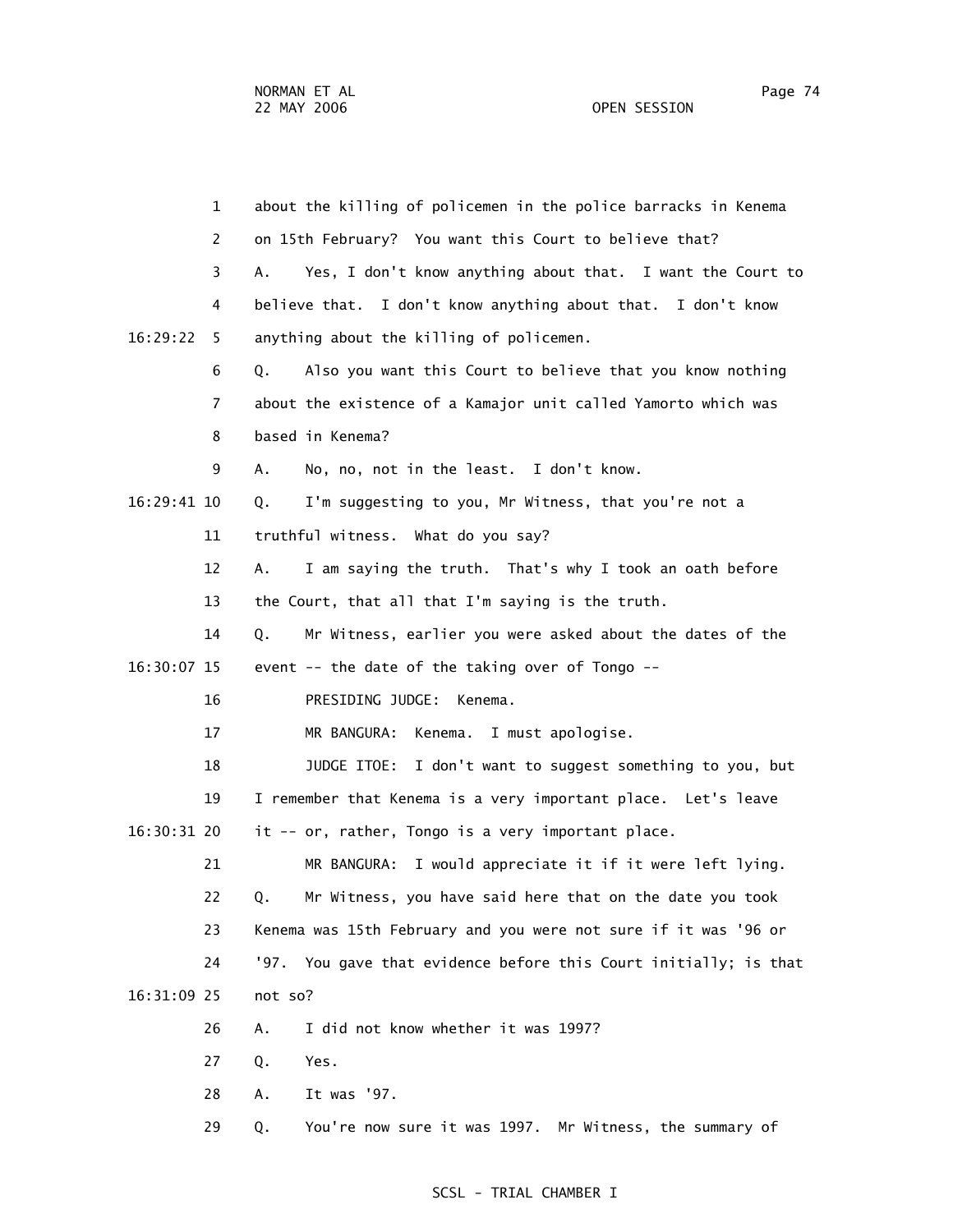1 your testimony which was provided to us by counsel for the Norman 2 team indicates that you took Kenema on 15th February of 1998. 3 Now, which are we to believe? 4 A. What two things did I say? 16:32:06 5 Q. When you spoke to the lawyers who brought you here -- 6 PRESIDING JUDGE: He also said in cross-examination to 7 Mr Margai that it was 1998. So it is not only in the statement, 8 it is in Court as well. 9 MR BANGURA: Your Honours, my recollection is that he ended 16:32:23 10 up saying it was after the restoration. 11 PRESIDING JUDGE: Mr Margai, if I'm not mistaken, in 12 cross-examination had the witness to say it was in 1998. Am I 13 right, Mr Margai? 14 MR MARGAI: Correct, My Lord. 16:32:39 15 MR BANGURA: I abandon the point, Your Honour. 16 PRESIDING JUDGE: If you are trying to show contradiction 17 between the statement and the witness has already clarified that 18 matter in cross-examination, I don't mean this to preclude you 19 from leading in that direction. I am just saying the witness is 16:32:53 20 already on record to have changed that. 21 MR BANGURA: That was the direction I was going, but then 22 it doesn't help any more. I believe I can still pursue the 23 point, Your Honour. 24 Q. You now say again that it was in 1997. You've just said a 16:33:18 25 short while ago that it was in 1997. So which is the correct -- 26 JUDGE ITOE: Maybe he has misunderstood you. Maybe he 27 misunderstood you. I mean, the issue of the date I think is a 28 settled issue. 29 MR BANGURA: I will move on.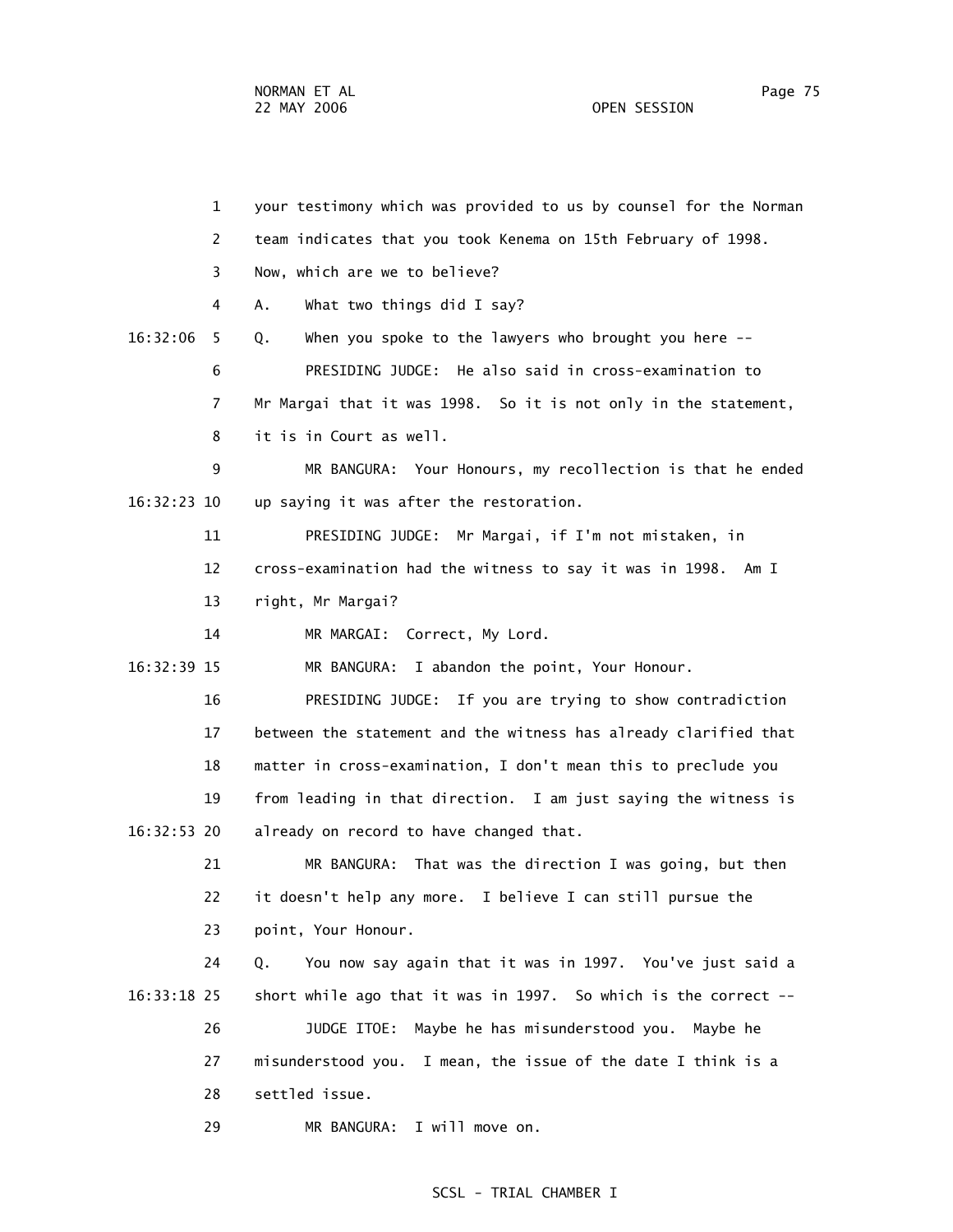1 JUDGE ITOE: The witnesses, as tense as they are there, 2 they are bound to maybe make some miscalculations as to certain 3 dates. I think he corrected it during Mr Margai's 4 cross-examination. 16:33:53 5 MR BANGURA: 6 Q. Mr Witness, I will put to you some evidence which is 7 already before this Court about incidents in Kenema and then ask 8 you questions; okay? 9 MR BANGURA: Your Honours, may I ask that the witness be 16:34:21 10 shown Exhibit 89. 11 Q. Mr Witness, are you literate? 12 A. I can see a paper, but what is written on that paper, I do 13 not know. 14 Q. Can you read and write English? 16:35:09 15 A. No. I'm a Mende man. 16 Q. Mr Witness, the document before you is an exhibit of this 17 Court in which is a letter written by ECOMOG, complaining about 18 the behaviour of a Kamajor called KBK Magonna. Do you remember 19 that name? 16:35:48 20 A. Where was he? 21 Q. He was in Kenema, Mr Witness. KBK Magonna; do you remember 22 him? 23 PRESIDING JUDGE: Maybe you can ask him if he knows that 24 name before he remembers? 16:36:03 25 MR BANGURA: 26 Q. Do you know that name? 27 A. I do not know that person. I do not know him. I don't 28 know him. 29 Q. Do you know that at one point in time in Kenema, after the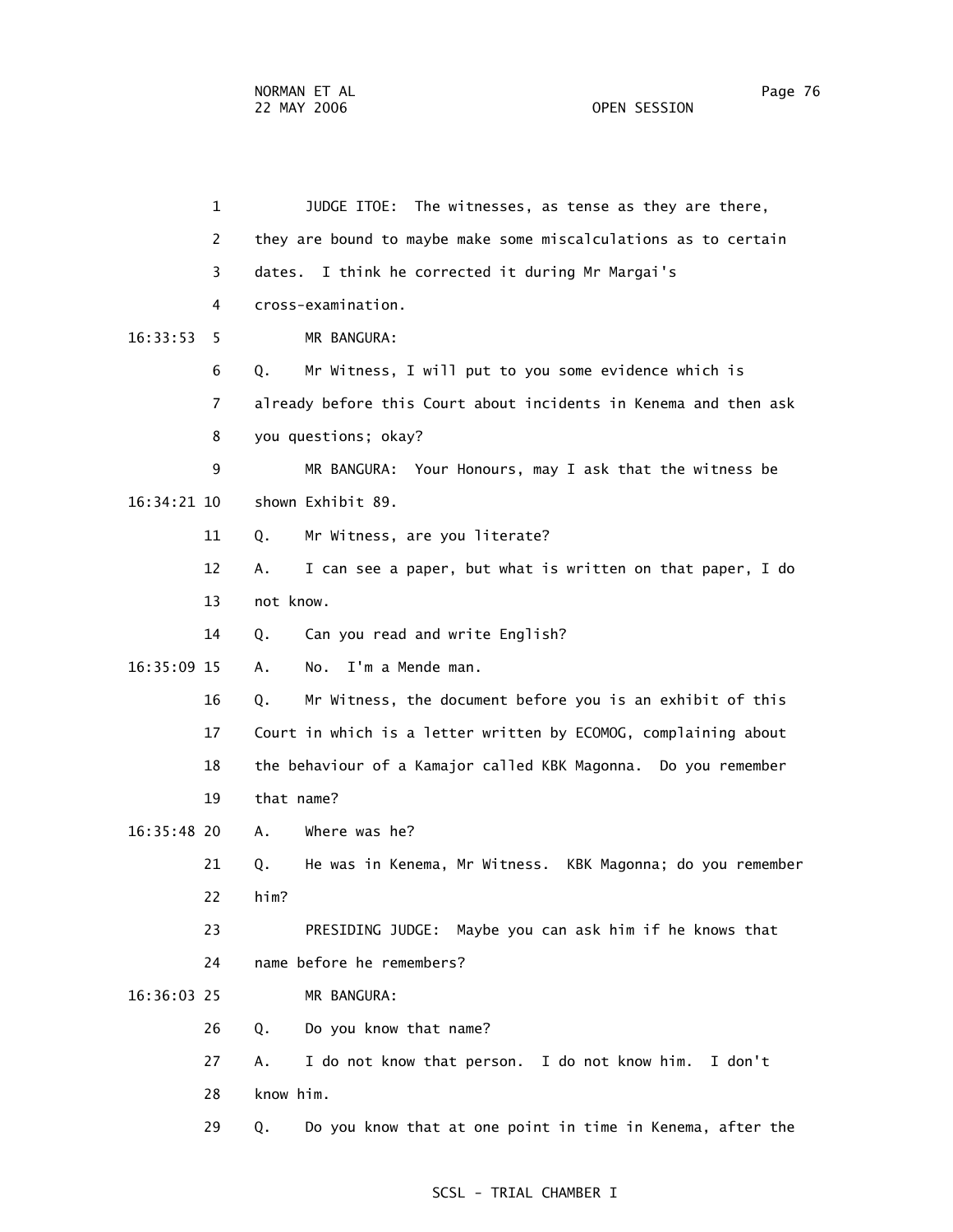1 Kamajors have taken Kenema, there were reports of Kamajor 2 victimisation of civilians? 3 JUDGE ITOE: This witness has said -- look, I don't want to 4 waste time. This witness has said Kamajors did nothing wrong in 16:37:01 5 Kenema. You have been through that, you know, round and round, 6 for a very long time. Is it now you expect him to admit what? I 7 think you had better go to all the basics. 8 MR BANGURA: There is all this evidence before the Court 9 which could be put to him as well in addition to what 16:37:28 10 examination -- 11 PRESIDING JUDGE: That's fine. The document in question, 12 I'm looking at it, is 26 November 1998. The witness has said it 13 is a few weeks after they captured Kenema. I know he came back 14 after a while, but he is no more in a position to comment. He 16:37:45 15 tells you he doesn't know. You can pursue that but -- it will 16 not preclude you from using these documents as arguments in due 17 course. I'm not sure. We're really moving ahead with this now. 18 MR BANGURA: Your Honour, I take the point. There may not 19 be much purpose, especially when he cannot read. I was going to 16:38:10 20 ask a few questions on it, but he also already said he doesn't 21 know the name. 22 PRESIDING JUDGE: That's what I mean. 23 JUDGE ITOE: Maybe if he could decipher the KBK, he may be 24 able to recognise all of the names. 16:38:42 25 MR BANGURA: May I confer? 26 PRESIDING JUDGE: Maybe you can ask him if -- the 27 particular document says he was the national task force commander 28 based in Kenema. Maybe he knows of that without even knowing the

29 name.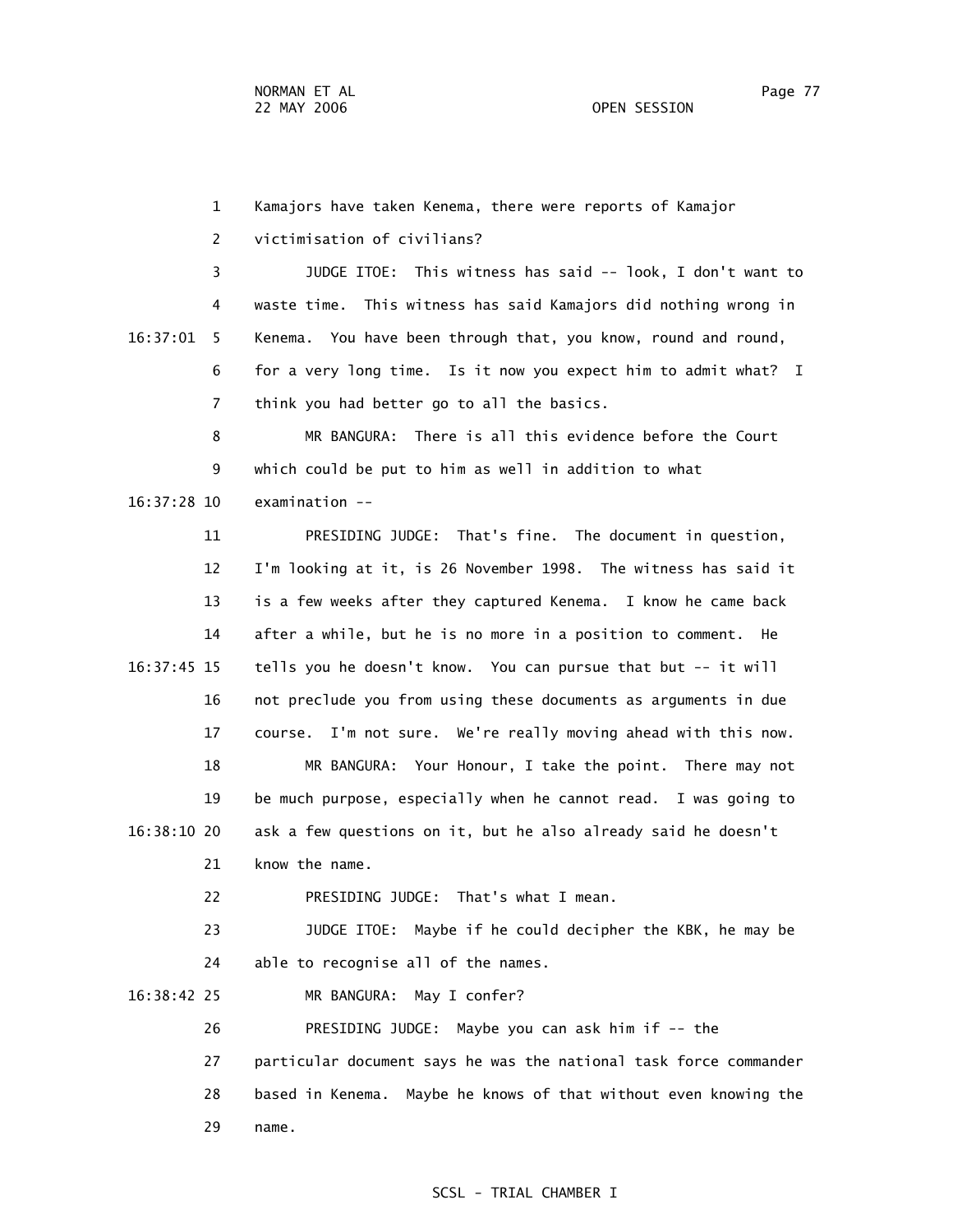1 MR MARGAI: Whilst my learned friend is conferring, My 2 Lords, I wish to draw Your Lordships' attention to the date on 3 Exhibit 089: 26 December 1998. 4 PRESIDING JUDGE: I know. This is what I've just pointed 16:39:19 5 out to the Prosecutor. 6 MR BANGURA: Your Honours, we must not forget the fact that 7 the witness has admitted to coming back to Kenema after he had 8 left. 9 PRESIDING JUDGE: I know. We have been through that two 16:39:32 10 minutes ago. 11 MR BANGURA: In as much as I do not intend to pursue 12 further this point, but it is in evidence that he kept coming 13 back. 14 Q. Mr Witness, the person mentioned in that document, KBK 16:39:51 15 Magonna, you say you do not know the name. But do you know who 16 was the task force commander in Kenema at all? 17 A. No. 18 MR BANGURA: Your Honours, that will be all for this 19 witness. 16:40:15 20 PRESIDING JUDGE: Any re-examination, Mr Sesay? 21 MR SESAY: None, Your Honour. 22 PRESIDING JUDGE: Thank you, Mr Witness, that concludes 23 your evidence in this Court. You will assisted out of the Court. 24 We thank you for coming. We wish you a safe trip back home. 16:40:43 25 Thank you very much. 26 **[The witness withdrew]**  27 PRESIDING JUDGE: Mr Sesay or Dr Jabbi, are you ready to 28 proceed with your next witness, which, according to the list, is

29 number 16, Brima Moriba.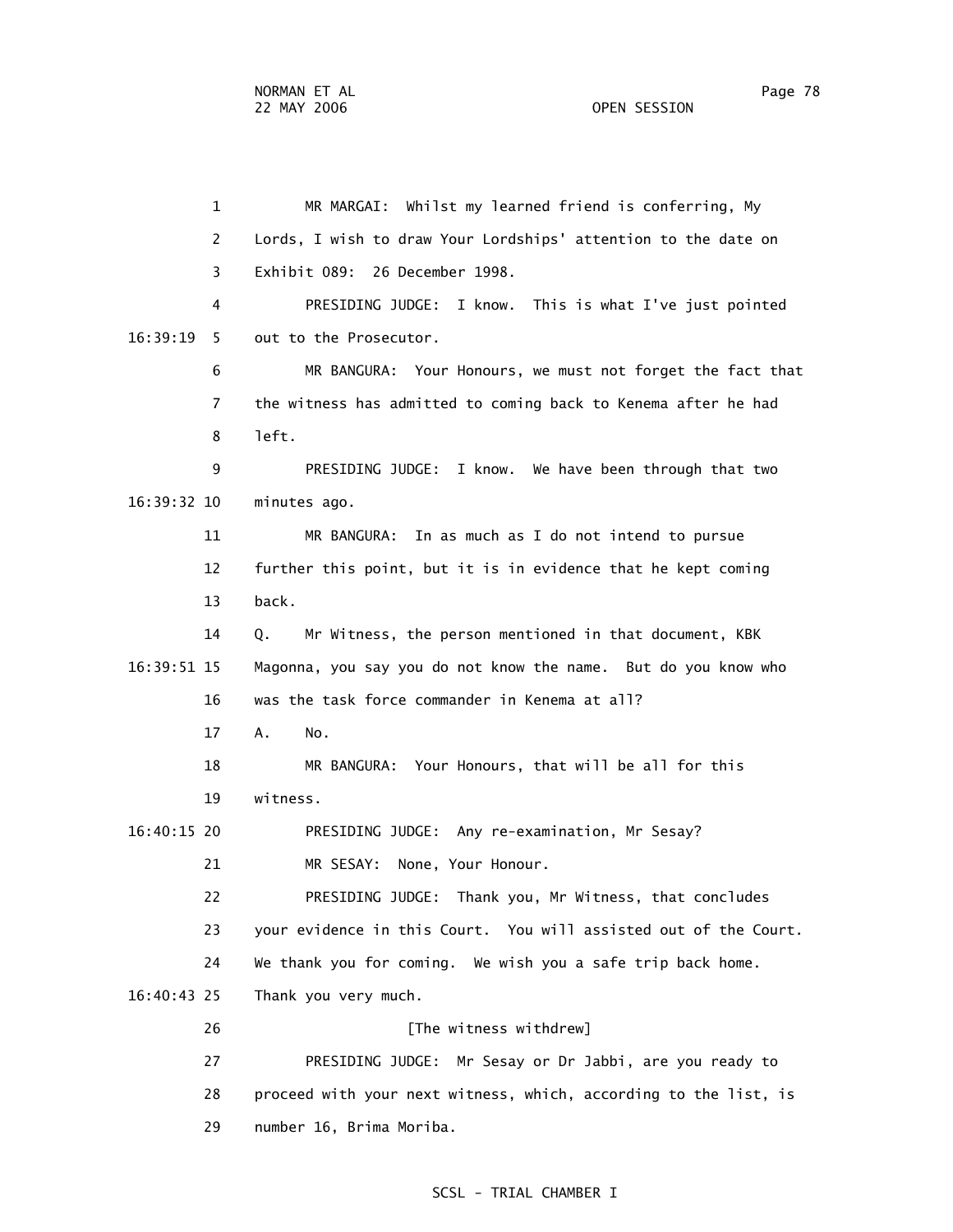1 MR SESAY: Yes, My Lord. Before I proceed, I want to draw 2 the Court's attention to the number in which they appear. This 3 witness is 20, but it should be 21, My Lord. 4 PRESIDING JUDGE: I agree with you. It had been drawn to 16:41:32 5 my attention, too, the witness who just left was number 21. 6 Obviously the witness before was 20. I think it was after 7 witness 18 that we made a mistake. 8 MR SESAY: Yes, My Lord. 9 PRESIDING JUDGE: The witness to come will be witness 22. 16:41:47 10 MR SESAY: Yes, 22, Your Honour. 11 PRESIDING JUDGE: While the witness is being brought in, 12 we'll break shortly - for five minutes. 13 [Break taken at 4.44 p.m.] 14 [CDF22MAY06A - EKD] 16:51:03 15 [Upon resuming at 4.53 p.m.] 16 PRESIDING JUDGE: Mr Sesay, you are ready to proceed with 17 this witness. 18 MR SESAY: Yes, Your Honour. Before I proceed, My Lord, in 19 the summaries that were provided, his testimony should be in 16:53:47 20 Mende. My Lord, I have been informed that he would prefer to 21 testify in Krio. 22 PRESIDING JUDGE: In Krio? 23 MR SESAY: Yes, Your Honour. 24 PRESIDING JUDGE: Based on past experience that should not 16:54:00 25 be a problem. We will just make sure with the interpreters they 26 can do it now. 27 THE INTERPRETER: Yes, Your Honours, that shouldn't be a 28 problem. 29 PRESIDING JUDGE: That is not a problem so we can proceed.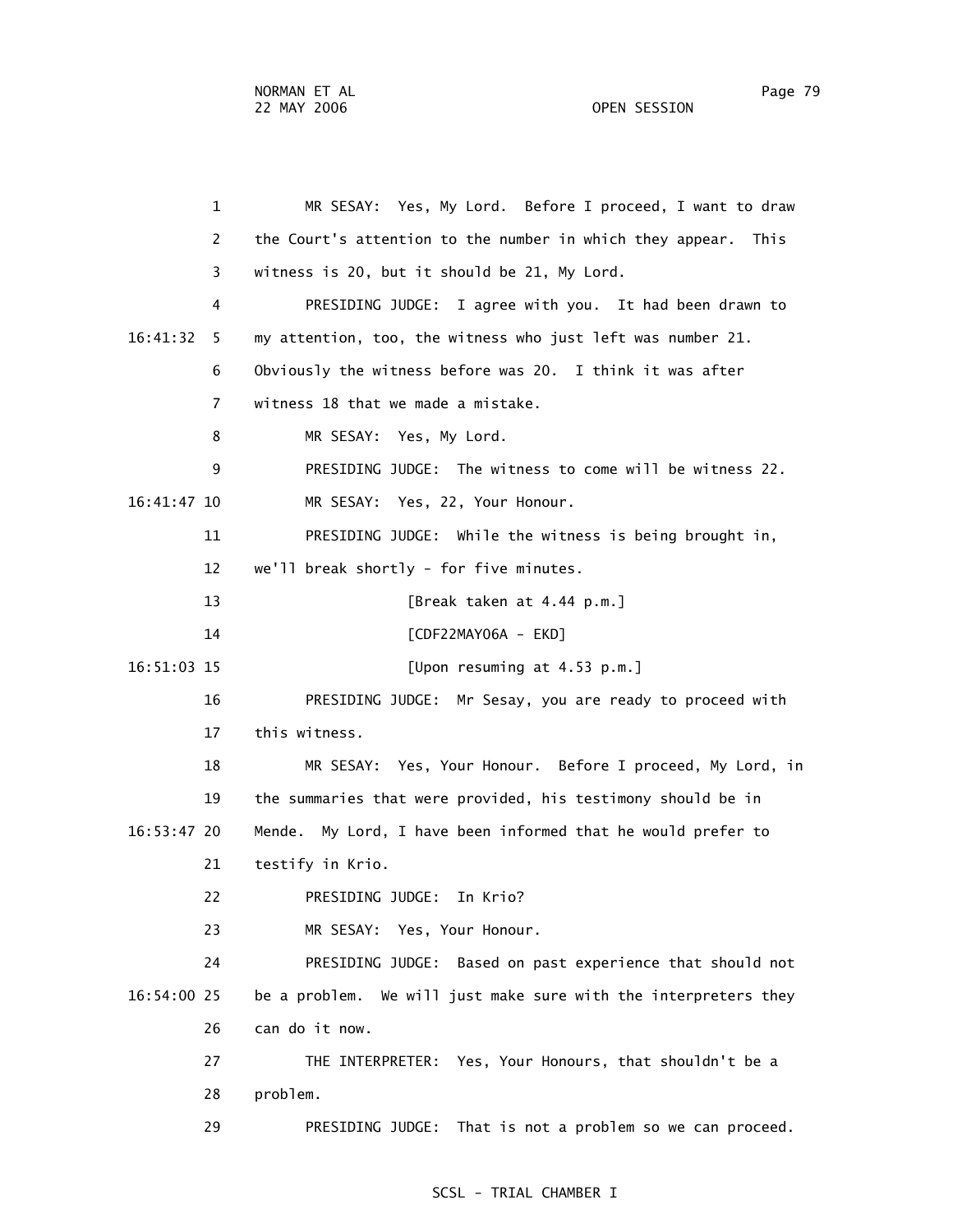1 Thank you, Mr Sesay. 2 MR SESAY: Thank you, Your Honour. 3 JUDGE ITOE: Are you saying this is the 22nd witness? 4 MR SESAY: Yes, Your Honour. 16:54:34 5 WITNESS: BRIMA MORIBA [Sworn] 6 [The witness answered through interpreter] 7 EXAMINED BY MR SESAY: 8 Q. Good afternoon, Mr Witness. 9 A. Good afternoon, sir. 16:55:06 10 Q. Before you commence your testimony, I will appeal to you 11 that you talk very slowly for your evidence to be interpreted. 12 A. Okay, sir. 13 Q. And you also wait; when I ask, then you answer. Okay? You 14 wait for the question. 16:55:30 15 A. Yes, sir. 16 Q. Your names in full? 17 A. Brima Moriba. 18 Q. Where do you live? 19 A. I was born in Majihun, Nongowa Chiefdom, Kenema District. 16:56:13 20 Q. How old are you? 21 A. I am 37 years old. 22 Q. Are you married? 23 A. Yes, I'm married. 24 Q. How many children? 16:56:33 25 A. I have three children. 26 Q. What is your occupation? 27 A. I am a contractor, a building contractor. 28 Q. Where have you been doing the trade of building contractor? 29 A. In Kenema.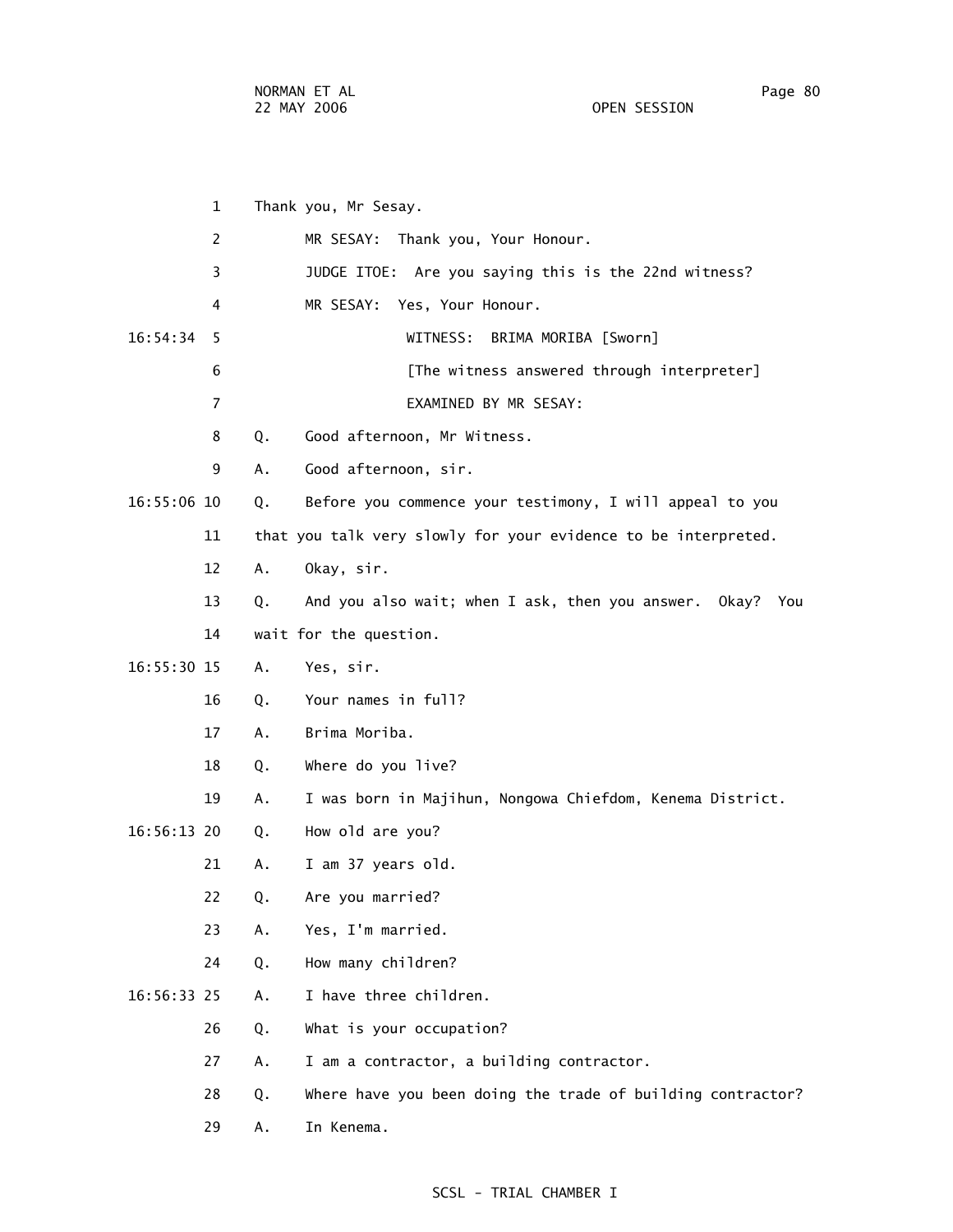- 1 Q. Are you a Kamajor?
- 2 A. Yes, I was a Kamajor.
- 3 Q. In what year did you join the Kamajor society?
- 4 A. 1997, in January.
- 16:57:47 5 Q. Where was that? Where?
	- 6 A. In Kenema. In Kenema.
	- 7 Q. What motivated you to join the Kamajor society?
	- 8 A. When the war came in Sierra Leone I was in my village.
	- 9 Q. Speak slower?
- 16:58:32 10 A. Okay. So I was in my village, but at that time the
	- 11 soldiers were there to protect us. But it reached a time they
		- 12 started harassing we, the civilians, to such an extent that each
			- 13 time we left to go for our living, when we came back, some times 14 they will take it from us by force.
- 16:59:06 15 Q. Yes.
	- 16 A. Then any time you have something that is good, they will 17 ask you for it and, if you don't give, they will take it from you 18 by force.
	- 19 Q. Yes.
- 16:59:39 20 A. So if you have a beautiful wife and a soldier happened to 21 see her, he will remove her from you by force.
	- 22 Q. Yes.

 23 A. So all these things were things that really happened with 24 me. So that when I heard about a Kamajor, I told my chiefs so 17:00:08 25 that I could join to protect myself and my family, together with

- 26 my property.
- 27 Q. What did you do after that?
- 28 A. What?
- 29 Q. [Overlapping speakers] that you'll join the Kamajor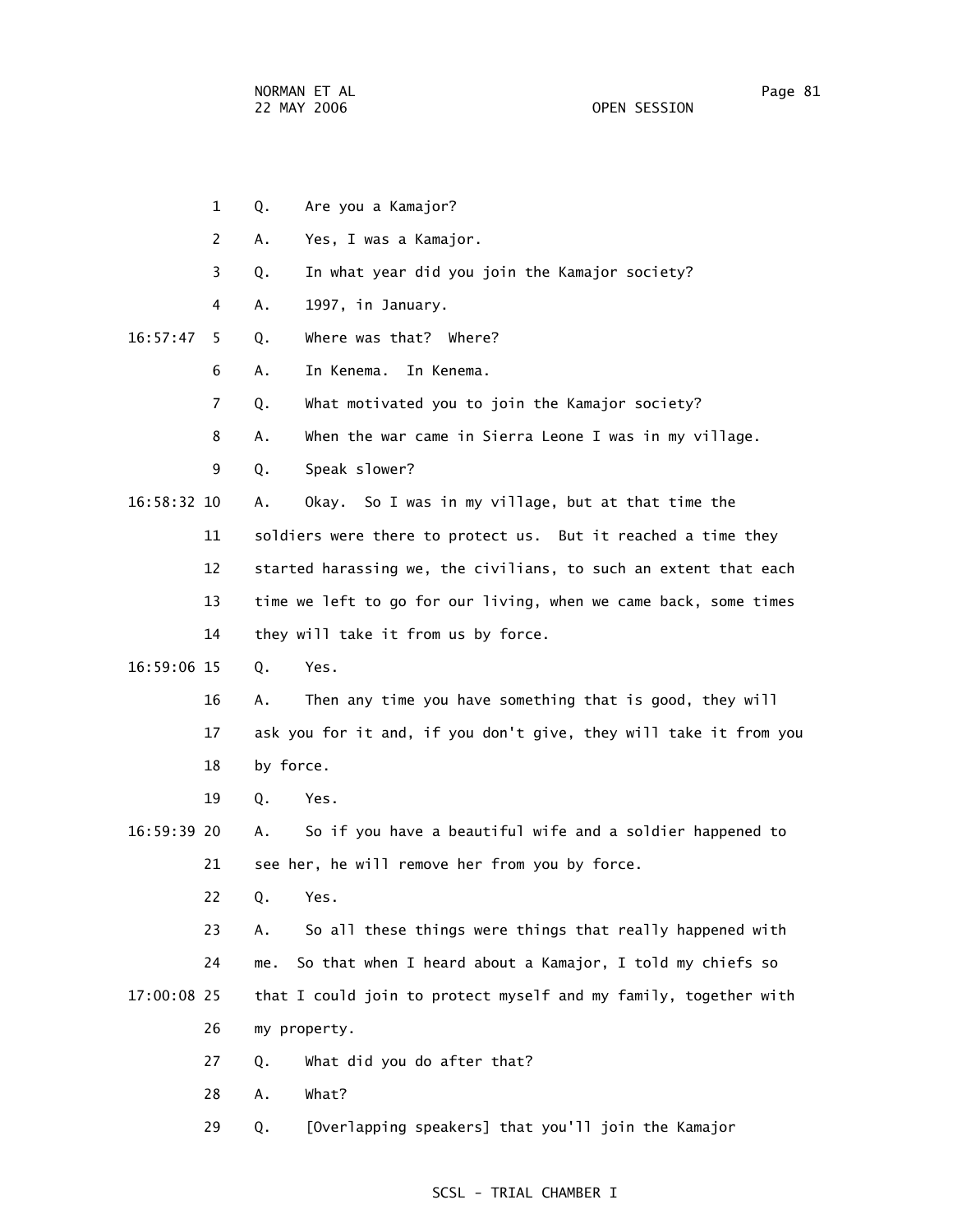1 society, what did you do after that?

 2 A. Well, we were in our village. Then we heard that people 3 have come from Bo and they've come to Kenema, who initiated 4 people into the Kamajor society. So I went and told my chiefs, 17:00:46 5 because by then, that time, the chiefs were the people who could 6 recommend it. The town chiefs --

7 Q. [Overlapping speakers] and please be slow, okay.

- 8 A. Yes, sir.
- 9 Q. Go over it again.

 17:01:04 10 A. At that time we were in our village when I heard that 11 people have come from Bo and they're in Kenema, who initiated 12 people into the Kamajor society. By that time the chiefs were 13 the people who recommended people, people with good character. 14 So I was willing, and I went and told my chiefs, and they know 17:01:33 15 that I have a good character, and I was an indigent of that 16 place, and I proved it. I was taken to the section chief. He 17 too -- he looked into the information that I gave to him and he 18 approved of it.

19 Q. Now who was that section chief?

17:01:56 20 A. The chief's name was Foday Kemoh Vahun [phon].

21 Q. Yes.

22 A. So we were brought to Kenema to the paramount chief.

23 Q. Now, can you remember the year?

24 A. 1997, January, that was the time we came to Kenema.

17:02:35 25 Q. Who was the chief?

26 A. The paramount chief was PC Amara Bunya Vangahun [phon].

 27 Q. You said you were brought to Kenema. What happened after 28 that?

29 A. Now we were initiated into the Kamajor society.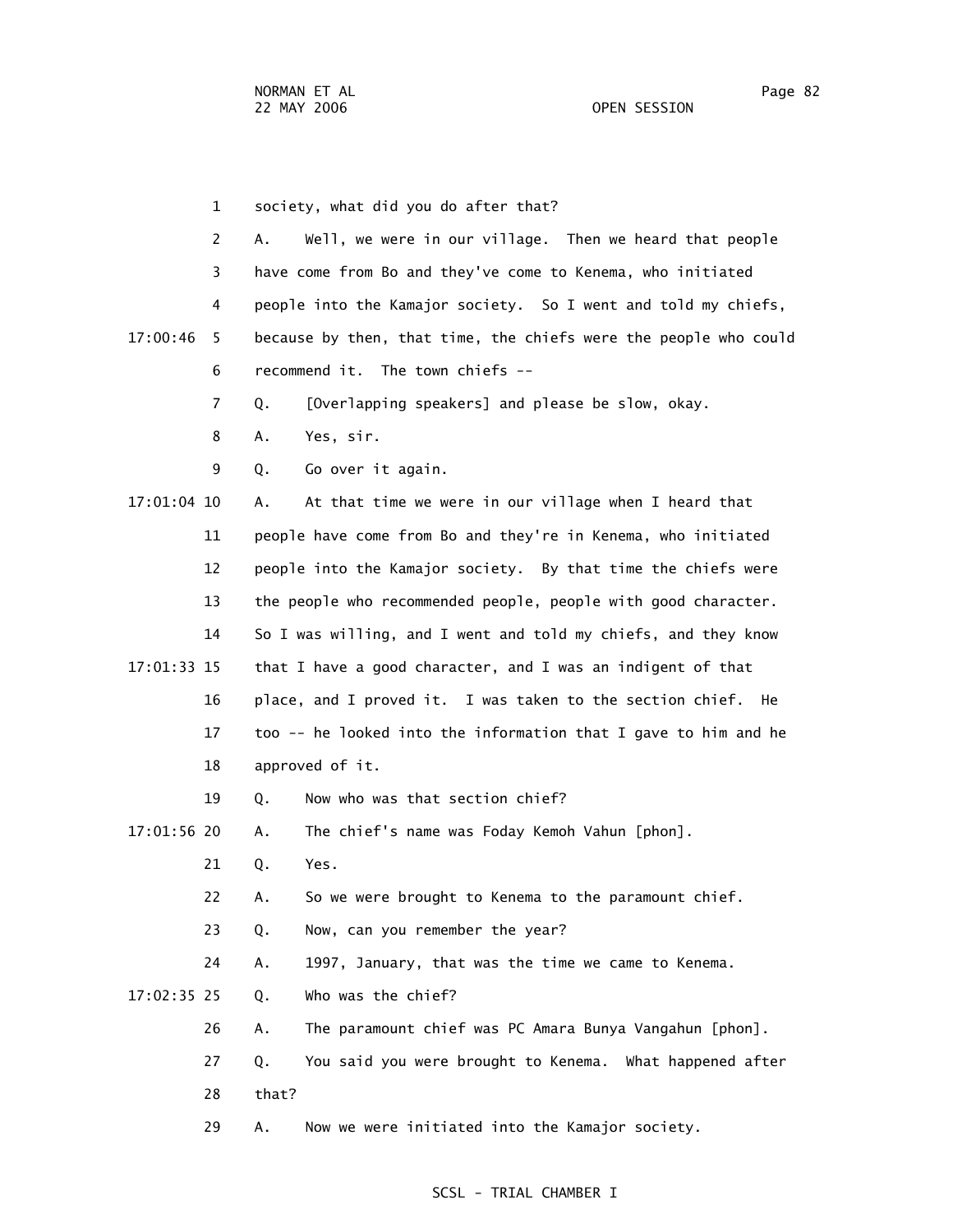1 Q. Who initiated you? 2 A. It was late Kamoh Brima Bangura. 3 Q. After you were initiated, where did you go? 4 A. After our initiation, we were given time during which we 17:03:41 5 could leave the Kamoh. We were given 18 days, but we spent 17 6 days. Then we returned to our village. 7 Q. So you came back to your village where? 8 A. In Majihun. 9 Q. From your village, did you go anywhere? 17:04:22 10 A. Well, I was in my village but we used to go to Segbwema and 11 return. But all along when the war started, we were settled in 12 Segbwema. 13 Q. Yes. 14 A. I was there up to the time when the junta overthrew the 17:04:48 15 elected government, the SLPP, in 1997, May 25th. 16 Q. What happened after the overthrow? 17 A. After the overthrow, it was announced that the Kamajors 18 have been disbanded. Wherever we were we were to take our 19 weapons and uniforms and hand them over to the nearest police 17:05:41 20 station. 21 Q. Did you comply with that? 22 A. We refused. Then they called rebels from the bush to join 23 them. 24 Q. Did the rebels join them from the bush? 17:06:05 25 A. Yes, they came and joined them. They were looking out for 26 us; we were their targets. 27 Q. Who were they looking for? 28 A. They were looking out for Kamajors. In fact, they mounted 29 checkpoints. So when you went there you were undressed,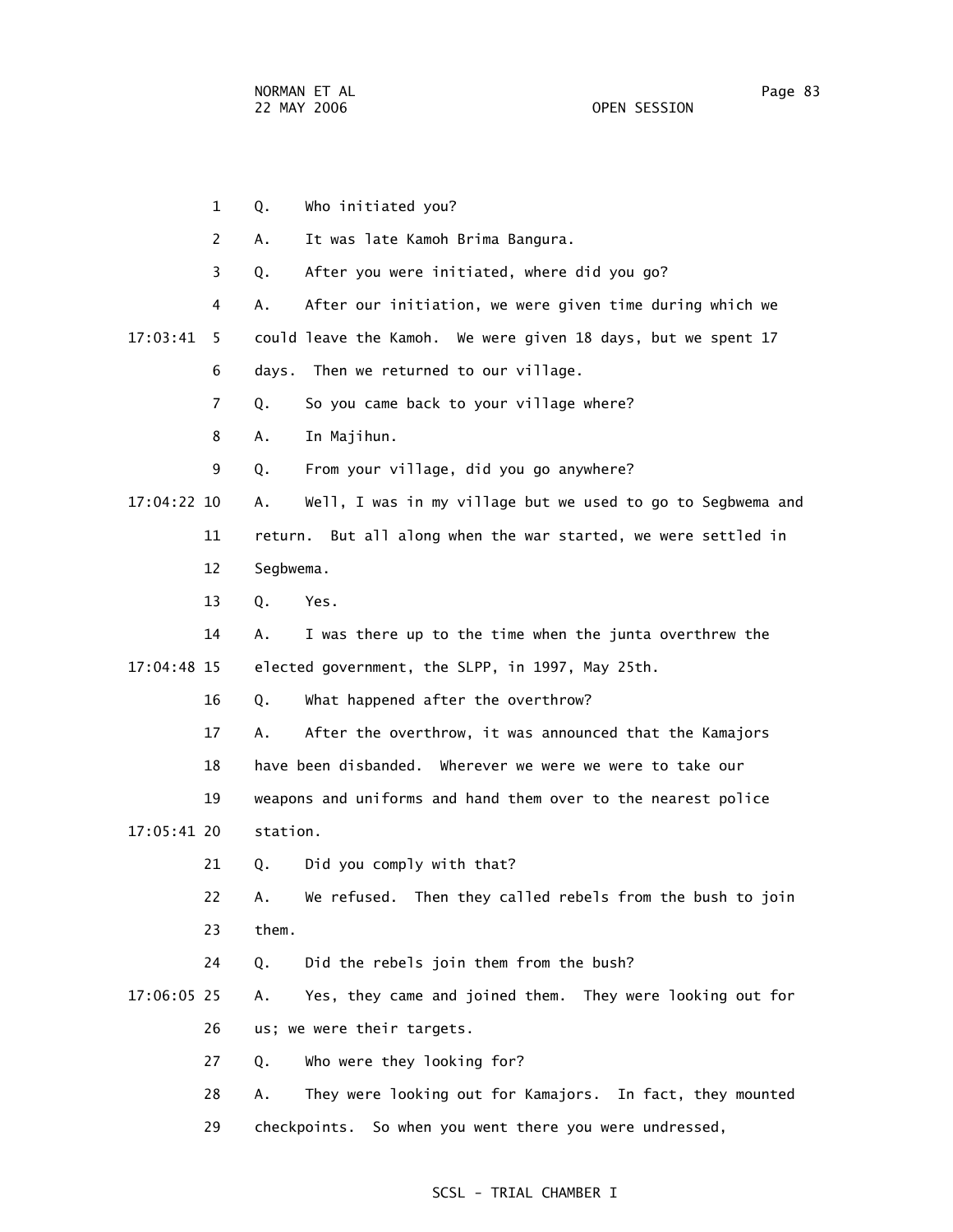NORMAN ET AL Page 84 22 MAY 2006 OPEN SESSION

|             | $\mathbf{1}$   | especially if you were a young man. They would undress you and    |  |  |  |
|-------------|----------------|-------------------------------------------------------------------|--|--|--|
|             | 2              | watch over your body for marks.                                   |  |  |  |
|             | 3              | Where was this checkpoint?<br>Q.                                  |  |  |  |
|             | 4              | To come to my village, the river which is the boundary<br>А.      |  |  |  |
| 17:07:07    | 5.             | between Kailahun Districts and the Kenema Districts, so few yards |  |  |  |
|             | 6              | off, that is where my village is. And behind the river, towards   |  |  |  |
|             | $\overline{7}$ | Segbwema, there the checkpoint was erected, so there the soldiers |  |  |  |
|             | 8              | were.                                                             |  |  |  |
|             | 9              | What were these body marks that they were looking for?<br>Q.      |  |  |  |
| 17:07:32 10 |                | Well, I don't know the type of marks they were looking for,<br>Α. |  |  |  |
|             | 11             | but that was what they did.                                       |  |  |  |
|             | 12             | What else did they do?<br>Q.                                      |  |  |  |
|             | 13             | So with me, I did not wait. Wherever they knew me, I left<br>А.   |  |  |  |
|             | 14             | I went to places where I was not known.<br>there.                 |  |  |  |
| 17:08:18 15 |                | Where did you go from there?<br>Q.                                |  |  |  |
|             | 16             | I went to a village called Giehun Kuju [phon] in the<br>Α.        |  |  |  |
|             | 17             | Malegohun Chiefdom, Kenema District.                              |  |  |  |
|             | 18             | Did you have any particular reason for going to a place<br>Q.     |  |  |  |
|             | 19             | where you say they don't know you?                                |  |  |  |
| 17:08:51 20 |                | Yeah, because when they were looking out for Kamajors, and<br>Α.  |  |  |  |
|             | 21             | where I had settled people knew me to be a Kamajor. That is the   |  |  |  |
|             | 22             | reason why I left and went to a place where I was not known to be |  |  |  |
|             | 23             | a Kamajor.                                                        |  |  |  |
|             | 24             | Thank you. What happened in the village you said where you<br>Q.  |  |  |  |
| 17:09:39 25 |                | went for that reason which you have just stated? What happened    |  |  |  |
|             | 26             | in that village?                                                  |  |  |  |
|             | 27             | Α.<br>While I was in that village one -- a friend called Kiehun,  |  |  |  |
|             | 28             | he was a native of the village. So he asked me to go to Tongo.    |  |  |  |
|             | 29             | To do what?<br>Q.                                                 |  |  |  |
|             |                |                                                                   |  |  |  |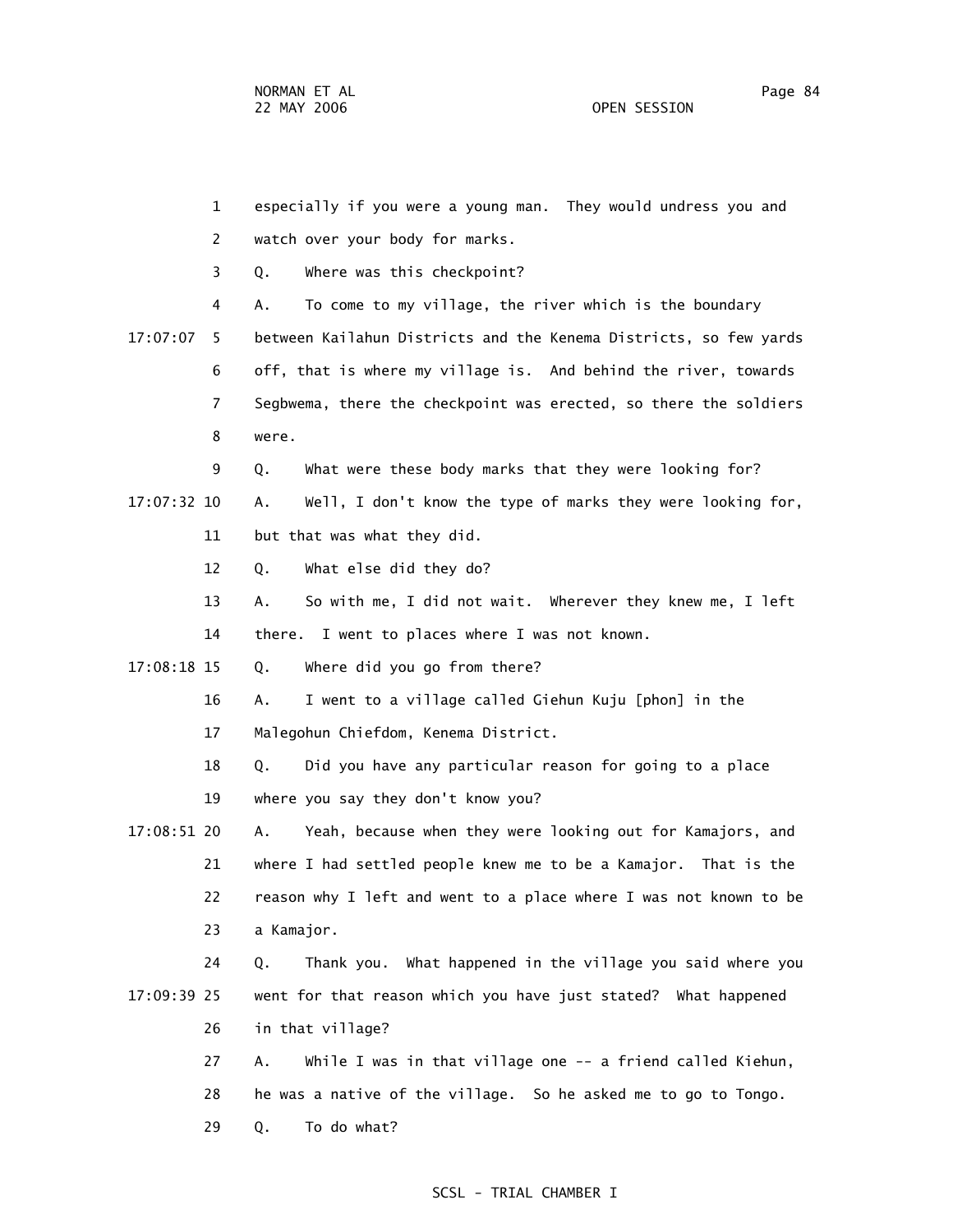1 A. He said we should go there to mine. 2 Q. Did you go? 3 A. Before I went I asked him. I said, "Well, friend, I have 4 left my village, I'm hiding from the juntas. Then you've ask me 17:10:38 5 to go to Tongo. If I should go there, is that place safe for 6 us?" And he said, "Yes." He said it was controlled by Kamajors 7 and the police. There was no junta there. 8 Q. What did you do? 9 A. I joined him to go there. We went there, we went to Tongo. 17:11:07 10 We were based there. 11 Q. Can you assist the Court in respect of the time that you 12 went to Tongo? 13 A. We went there in June. 14 Q. June, which year? 17:11:32 15 A. 1997. 16 Q. You said you were in Tongo; not so? 17 A. Yes. 18 Q. What happened? 19 A. Yes. When we went there in June, July, August, 11th, that 17:12:01 20 was the time when juntas came from Kenema in large number and 21 attacked Tongo. But before they reached Tongo, there was a place 22 there where we made a checkpoint. 23 Q. Slowly, please. Can you go over that again? 24 A. Before they reached Tongo we had information that they were 17:12:25 25 coming. There was a place called Mano Gieya. 26 Q. Yes? 27 A. That was where Kamajors were based. 28 Q. Yes? 29 A. The CO who was there, he rush and came to Tongo and told us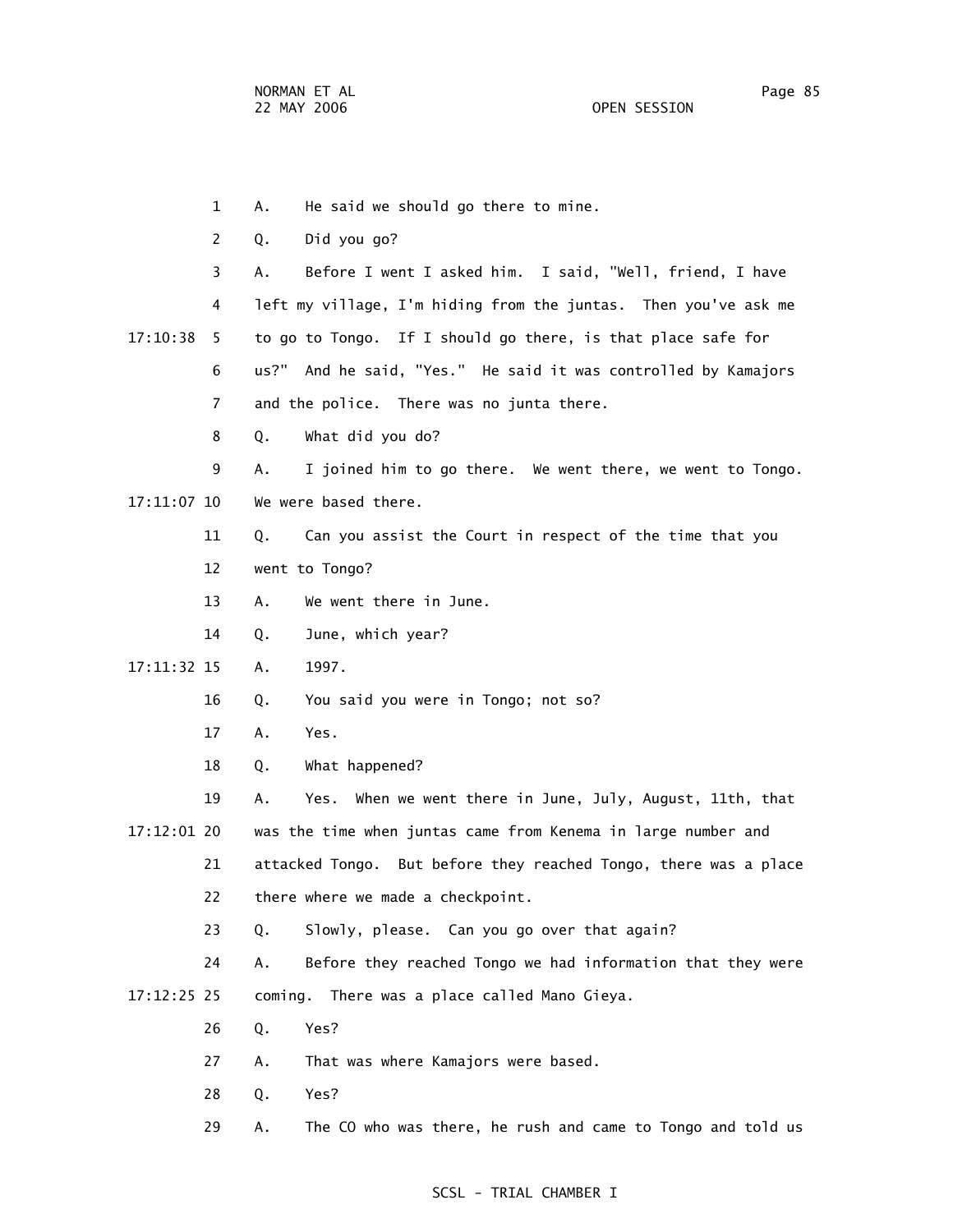1 that rebels were coming, the juntas. That they were so many, 2 they were coming to take over Tongo Field. 3 Q. Who was this CO? What is the name of this CO? 4 A. He was CO Abdul. 1997 it was the time that it happened; 17:13:34 5 August. 6 Q. What happened when you had that information, that the 7 juntas were coming in large number to attack Tongo? What 8 happened after that? 9 A. So we too left Tongo. We came to Lalehun and that was 17:13:56 10 where we blocked, until we saw the men, they were coming. And 11 they were so many. 12 Q. Which men did you see? 13 A. The juntas. They were coming. They were coming and 14 shooting. 17:14:39 15 Q. Where was Lalehun located? 16 A. Lalehun is before you get to Tongo from the Kenema end. 17 Before you enter Tongo. That was the last town into Tongo. 18 Q. Whilst in Lalehun did anything happen? 19 A. Yes. When we saw that the rebels force was very -- they 17:15:12 20 were overpowering, we withdrew and went back to Tongo, because by 21 then we were together with the SSDs there. We were working 22 hand-in-hand. So we went right to their headquarters and 23 explained to them that they were coming. That it was good that 24 we engaged them. 17:15:43 25 Q. Yes? 26 A. They told us that they were not going to fight the 27 government of the day. So let us don't tell them that, that they

- 28 were not going to fight.
- 29 Q. Yes?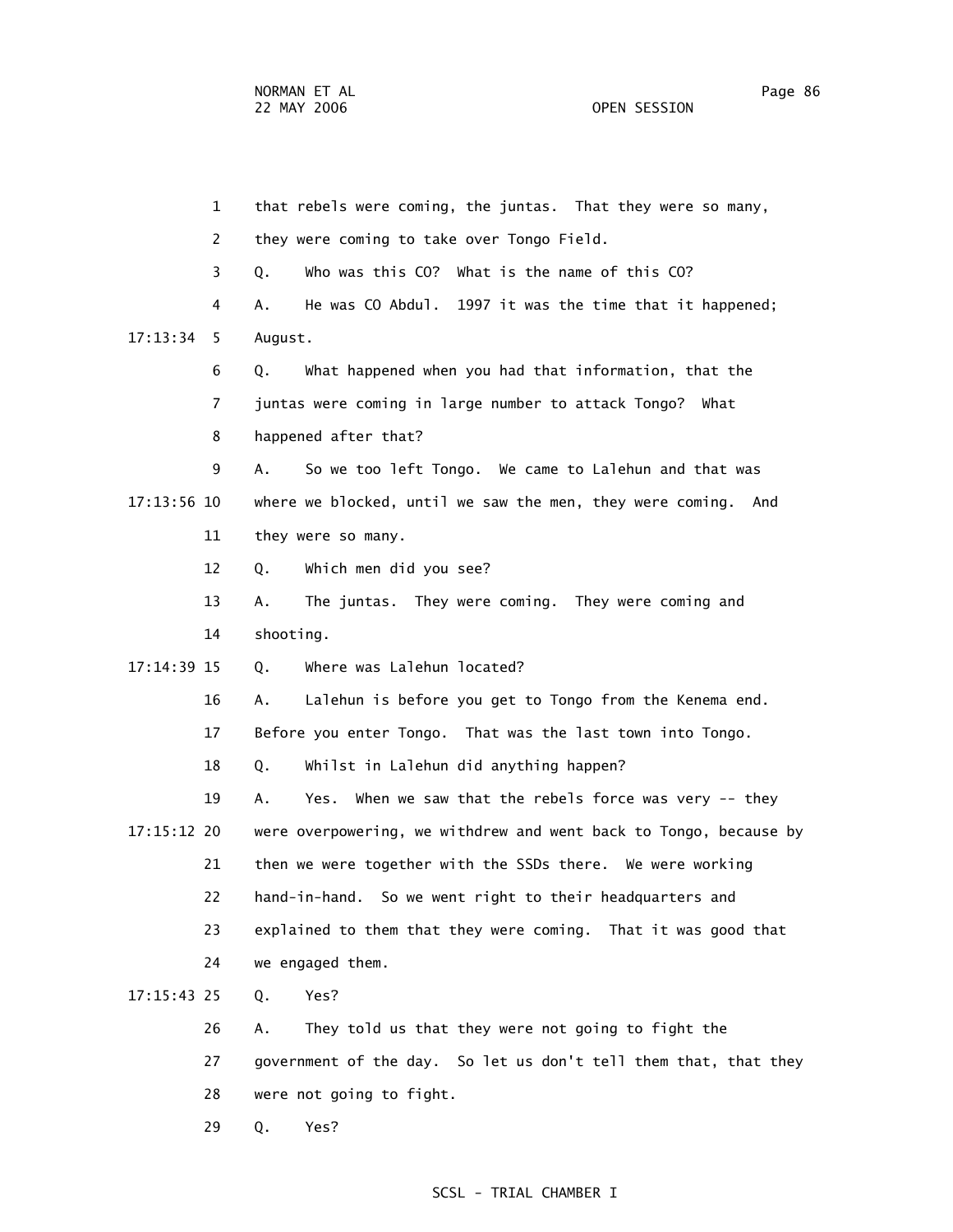|               | $\mathbf{1}$   | Then I myself, the sergeant who was talking to me, I told<br>А.   |  |
|---------------|----------------|-------------------------------------------------------------------|--|
|               | 2              | him, "You feel that this is the type of government that you are   |  |
|               | 3              | serving as a police officer?" He said, "Yes." Any government in   |  |
|               | 4              | power they were ready to serve that government.                   |  |
| 17:16:22      | 5              | Slow, a little more slowly, please.<br>Q.                         |  |
|               | 6              | The sergeant who was talking to us, I asked him $-$ -<br>Α.       |  |
|               | $\overline{7}$ | Your testimony will have to be interpreted and the judges<br>Q.   |  |
|               | 8              | will have to write. So if I say you should go slowly, I hope you  |  |
|               | 9              | will understand what I mean.                                      |  |
| $17:16:46$ 10 |                | Okay.<br>Α.                                                       |  |
|               | 11             | Thank you. So what happened after that?<br>Q.                     |  |
|               | 12             | After I have spoken to the sergeant, that that is how these<br>Α. |  |
|               | 13             | people were coming, he said that they were not going to fight the |  |
|               | 14             | government of the day.                                            |  |
| 17:17:19 15   |                | Q.<br>Yes?                                                        |  |
|               | 16             | Then I asked him, "Do you feel that this is the type of<br>Α.     |  |
|               | 17             | government, these juntas, you as a policeman, a well-trained      |  |
|               | 18             | police officer, you'll say you could serve?"                      |  |
|               | 19             | Q.<br>Yes?                                                        |  |
| 17:17:36 20   |                | He said they were ready to serve any government, so he was<br>Α.  |  |
|               | 21             | not ready to talk to us again.                                    |  |
|               | 22             | What did you do after that?<br>Q.                                 |  |
|               | 23             | So I told my colleagues that let us don't waste time here.<br>Α.  |  |
|               | 24             | Yes?<br>Q.                                                        |  |
| 17:18:11 25   |                | I said, "If we stand here with the SSDs, they were not<br>Α.      |  |
|               | 26             | ready to assist us and they were not ready to fight those people  |  |
|               | 27             | in our own interest, so it's good we leave the place." And we     |  |
|               | 28             | withdrew, because we hadn't enough ammunition.                    |  |
|               | 29             | Did you in fact withdraw?<br>Q.                                   |  |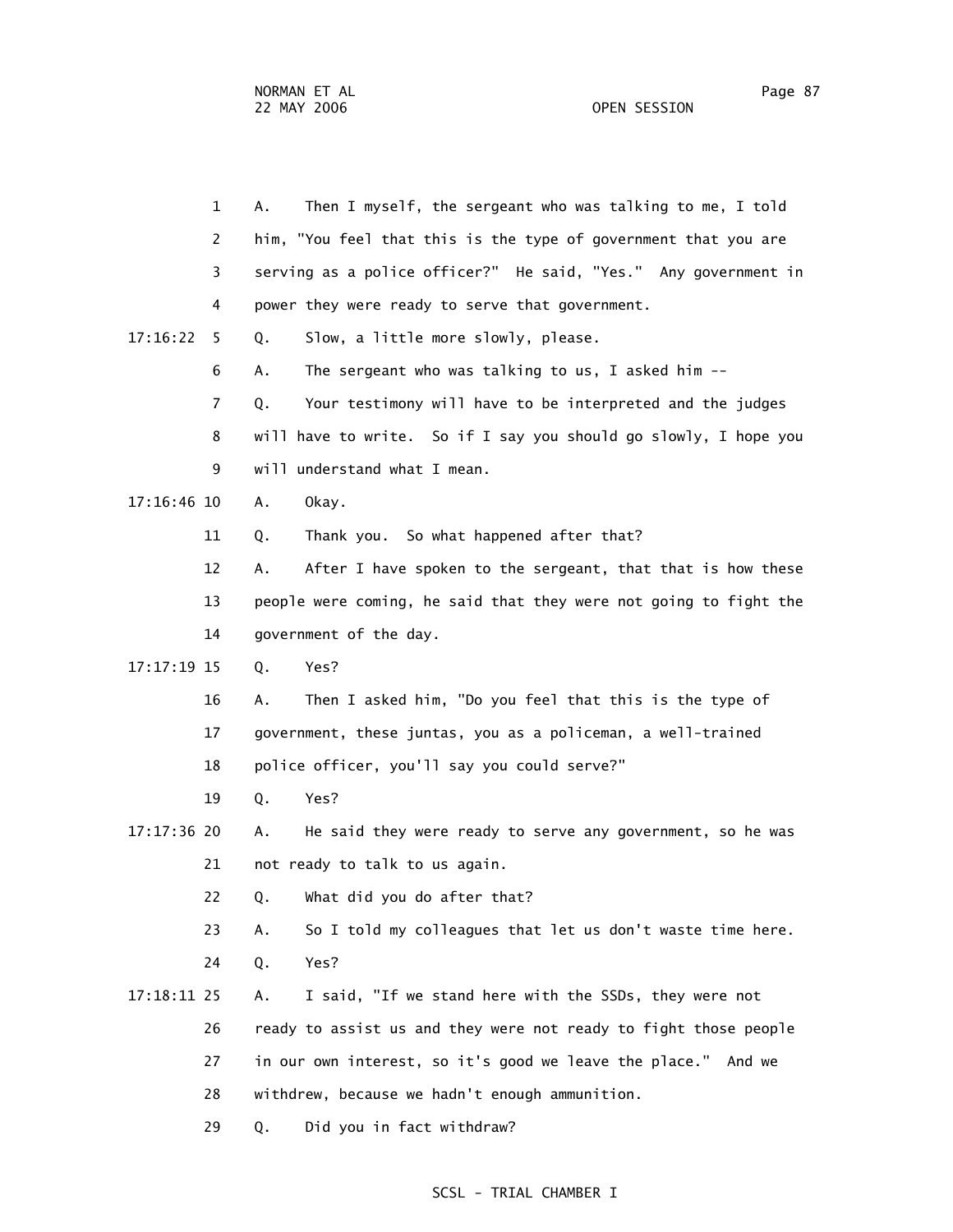NORMAN ET AL PAGE 28 PAGE 28 PAGE 28 PAGE 28 PAGE 28 PAGE 28 PAGE 28 PAGE 28 PAGE 28 PAGE 28 PAGE 28 PAGE 28 PAGE 28 PAGE 28 PAGE 28 PAGE 28 PAGE 28 PAGE 28 PAGE 28 PAGE 28 PAGE 28 PAGE 28 PAGE 28 PAGE 28 PAGE 28 PAGE 28 P 22 MAY 2006 OPEN SESSION

 1 A. We withdrew at once. As we left them, it was not even up 2 to 30 minutes, then the juntas entered. 3 Q. They entered where? 4 A. They entered the SSD camp where they were based in Tongo. 17:19:23 5 JUDGE ITOE: He said how many minutes? 6 PRESIDING JUDGE: Thirty. 7 THE WITNESS: Thirty. It was not up -- when we left the 8 SSD camp, it was not up to 30 minutes when we heard the juntas 9 enter. I would not be able to show the time, the minutes. 17:19:41 10 MR SESAY: 11 Q. 30 minutes according to you? 12 A. At all. 13 Q. You said you came to the SSD headquarters. What happened 14 there? 17:19:57 15 A. When they got there, we were in Labour, looking towards 16 where the SSDs were. So they turn their weapons to us and 17 started shooting. 18 Q. Where is this Labour? 19 A. Labour is in Tongo Field. There is a swamp between them, 17:20:34 20 to where the SSDs were and up to Labour. It is an NDMC quarter. 21 Q. You said they fired towards you; not so? From the SSD

22 headquarter; not so?

23 A. Yes, sir.

24 Q. What happened?

 17:21:07 25 A. We too withdrew, because we hadn't enough ammunition. So 26 we went to Giehun Kuju, where we had come from.

27 Q. As a result of the firing, which you said they fired

28 towards you, where you people were at the Labour, from the SSD

29 headquarters, did anything happen to any of your men?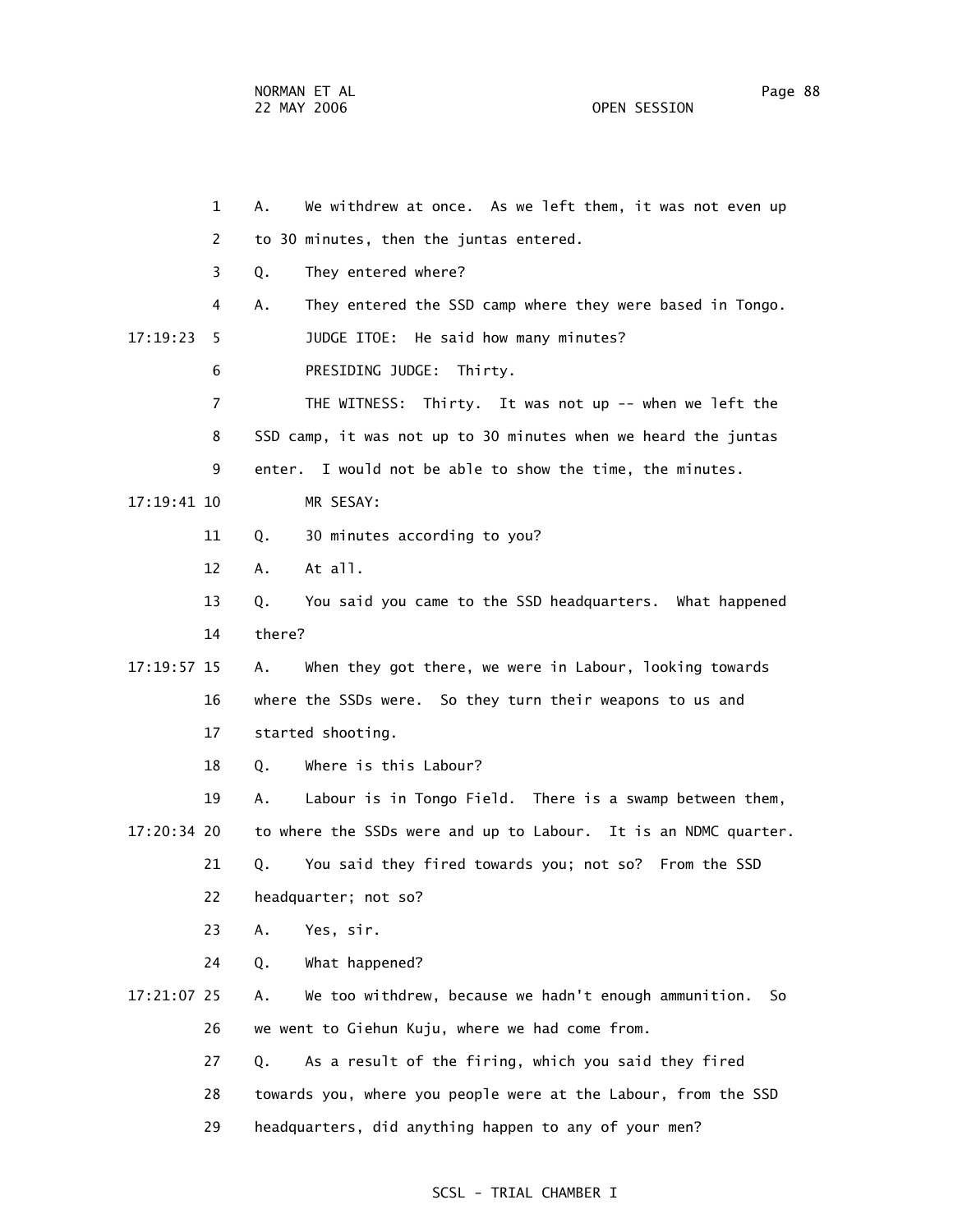|    |             | $\mathbf{1}$ | No, I could not tell, because I did not see anything<br>А.         |  |  |  |
|----|-------------|--------------|--------------------------------------------------------------------|--|--|--|
|    |             | 2            | happen. We ran away from there.                                    |  |  |  |
|    |             | 3            | You said you came to Giehun Kuju?<br>Q.                            |  |  |  |
|    |             | 4            | Yes, that was where we came and settled there.<br>Α.               |  |  |  |
|    | 17:22:27    | 5            | What followed after that?<br>Q.                                    |  |  |  |
|    |             | 6            | While we were in Giehun Kuju, at one time the Kamajors who<br>А.   |  |  |  |
|    |             | 7            | had left from the Kenema end and were going towards Bo Njala, one  |  |  |  |
|    |             | 8            | of them called Eddie Massallay, he announced that --               |  |  |  |
|    |             | 9            | Slowly. Slowly, please.<br>Q.                                      |  |  |  |
|    | 17:22:58 10 |              | PRESIDING JUDGE: This is one Kamajor that called Eddie             |  |  |  |
|    |             | 11           | Massallay or Massallay that called Kamajor?                        |  |  |  |
|    |             | 12           | Eddie Massallay, he was a Kamajor.<br>THE WITNESS:                 |  |  |  |
|    |             | 13           | MR SESAY:                                                          |  |  |  |
|    |             | 14           | What did he say?<br>Q.                                             |  |  |  |
|    | 17:23:24 15 |              | He said that wherever Kamajors were, they were all to<br>А.        |  |  |  |
|    |             | 16           | regroup to fight against the juntas and remove them in the places  |  |  |  |
|    |             | 17           | they have occupied so that everybody should go back to his         |  |  |  |
|    |             | 18           | village.                                                           |  |  |  |
|    |             | 19           | Q.<br>Yes?                                                         |  |  |  |
|    | 17:23:49 20 |              | So that day we were so happy, because the time when the<br>А.      |  |  |  |
|    |             | 21           | government was overthrown our people, our government, they were    |  |  |  |
| 22 |             |              | So when we heard that man spoke in the interests<br>all in Guinea. |  |  |  |
|    |             | 23           | of the Kamajors, we were so happy that indeed we have seen the     |  |  |  |
|    |             | 24           | road on how to handle the juntas.                                  |  |  |  |
|    | 17:24:26 25 |              | Did you answer to his call, to Eddie Massallay's call for<br>Q.    |  |  |  |
|    |             | 26           | all the Kamajors to go to their respective villages and to pursue  |  |  |  |
|    |             | 27           | the junta?                                                         |  |  |  |
|    |             | 28           | Α.<br>Yes.<br>Yes.                                                 |  |  |  |
|    |             | 29           | What happened?<br>Q.                                               |  |  |  |
|    |             |              |                                                                    |  |  |  |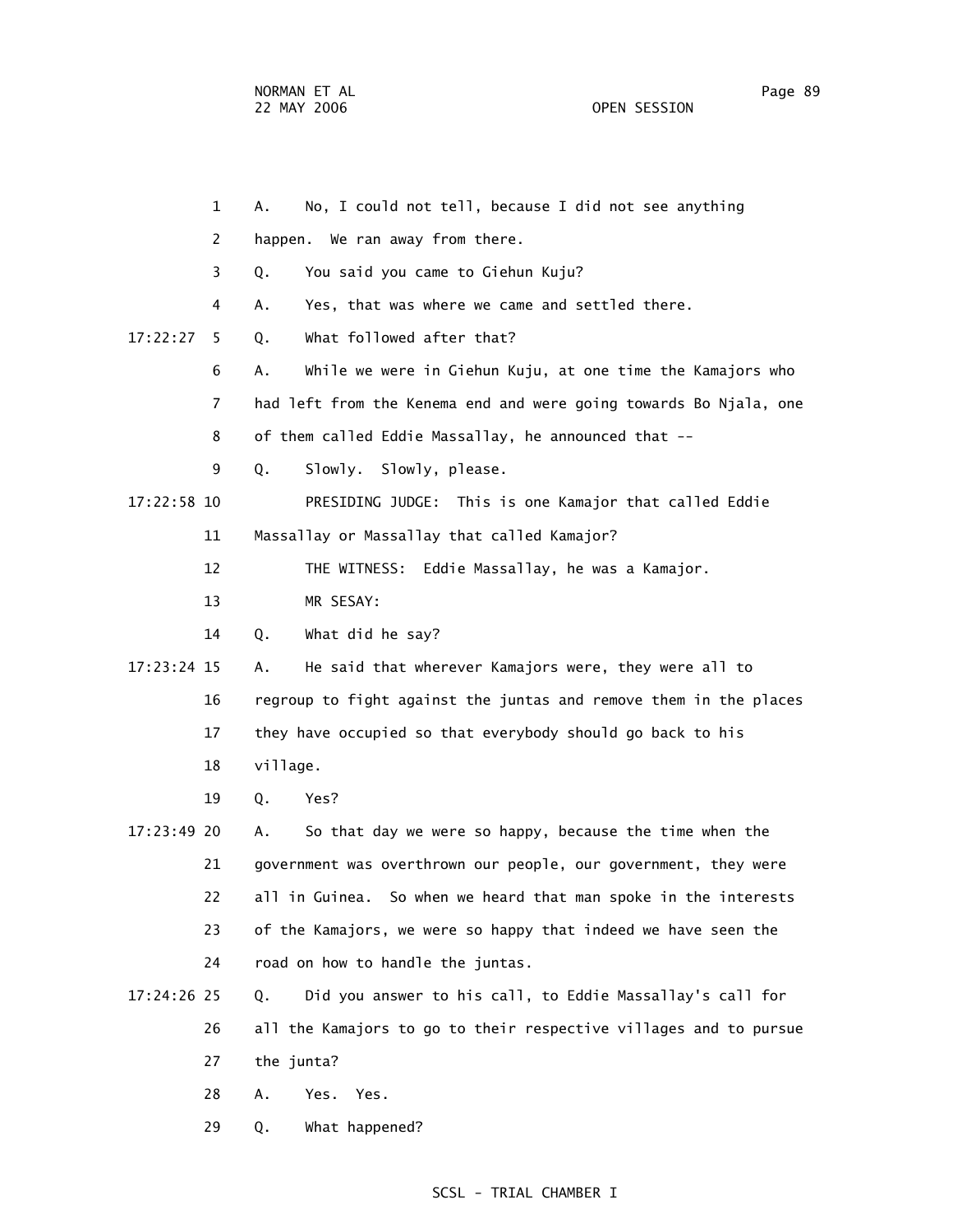1 A. As we got that information, where we were, the commander 2 there called Bockarie Lansana, the other one CO Mambu Saffa, so 3 they told us to try to drive away the juntas from Wima and we 4 were at the back of Wima in Giehun Kuju. So we came, we fought 17:25:27 5 against them in Wima, and we dislodged them from there. 6 Q. Who led that attack on Wima? 7 A. It was CO Bockarie Lansana and CO Mambu Saffa. 8 Q. In what district can you find Wima? 9 A. In the Kenema District. But that particular town occupies 17:26:11 10 two chiefdoms. It's in the Lower Bambara and the Malegohun 11 Chiefdom. 12 Q. You said you succeeded - not so - in driving the junta from 13 Wima? 14 A. Yes. 17:26:32 15 Q. Did you go back anywhere? 16 A. We deployed there for some time while we were looking -- we 17 were making up our minds to advance to Tongo. 18 Q. Can you give a rough estimate as to how long you stayed in 19 Wima? 17:26:59 20 A. We came to Wima, we were there for about two months. 21 Q. After you took over Wima, you said you stayed there for two 22 months. What else happened after that? 23 A. Eddie Massallay sent to our commanders. They left and went 24 to Bo Njala, where they were. So when they were coming, they 17:27:54 25 told them that "When you are going, we are advancing to Zimmi and 26 we are trying to capture Zimmi. You too try as much as possible 27 to capture Tongo." 28 Q. Did it go as planned? 29 A. So when they came, they come and explain to us. We were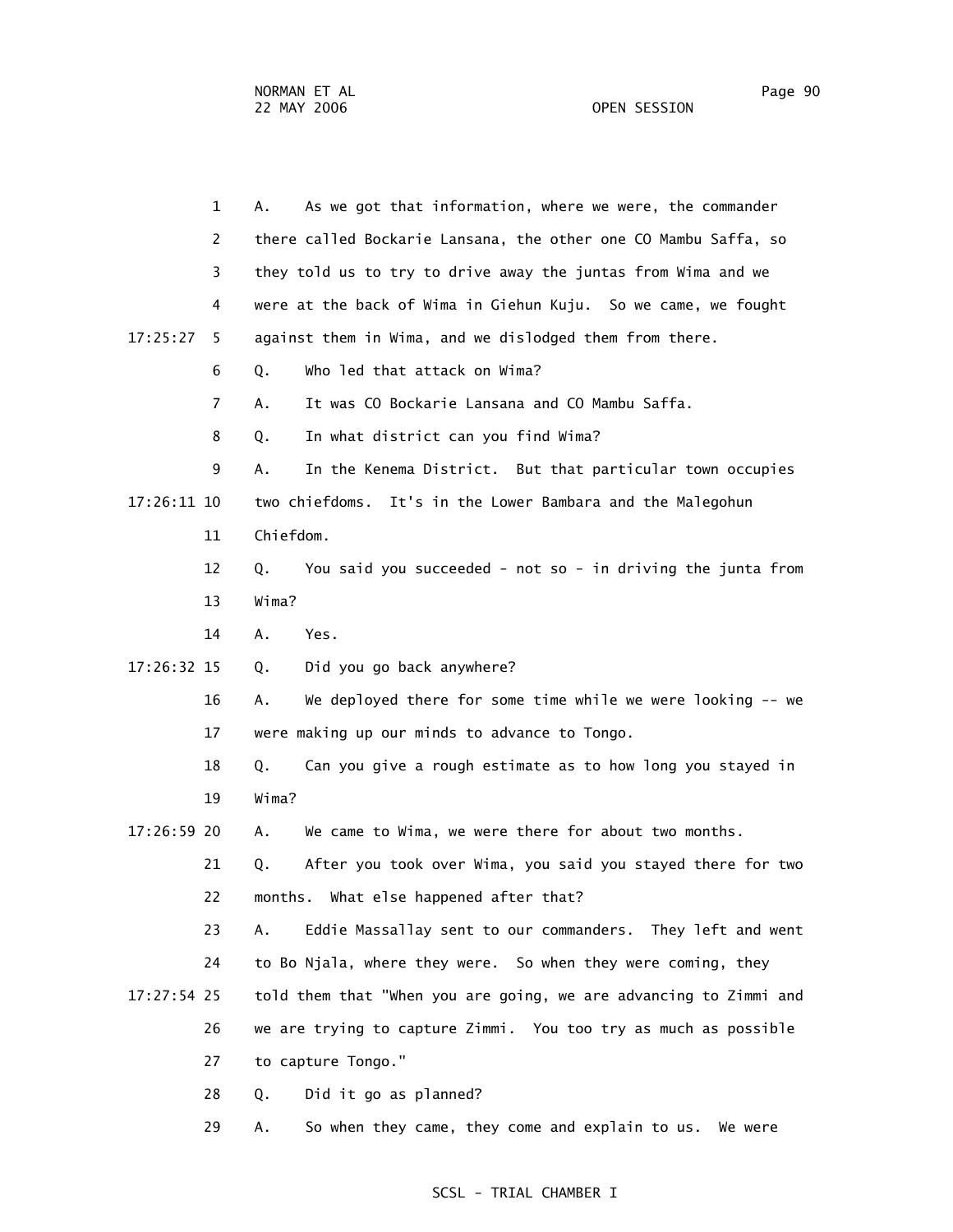|             | 1        | all happy and then we arrange how to attack Tongo.                  |
|-------------|----------|---------------------------------------------------------------------|
|             | 2        | PRESIDING JUDGE: Who's the "we"?                                    |
|             | 3        | MR SESAY: As My Lord please.                                        |
|             | 4        | THE WITNESS: We, the Kamajors.                                      |
| 17:28:39    | 5        | MR SESAY:                                                           |
|             | 6<br>Q.  | How did you go about this planning to attack Tongo?                 |
|             | 7<br>А.  | We called a meeting at Wima. The other men who were there           |
|             | 8        | in Dodo, they called them --                                        |
|             | 9<br>Q.  | Who called a meeting at Wima?                                       |
| 17:28:52 10 | А.       | CO Bockarie Lansana, because it was they who left Bo Njala          |
|             | 11       | to come, together with Musa Junisa.                                 |
|             | 12       | PRESIDING JUDGE: Who called the meeting at Dodo?                    |
|             | 13       | It was not in Dodo. It was in Wima.<br>THE WITNESS:<br>In           |
|             | 14       | Wima.                                                               |
| 17:29:15 15 |          | PRESIDING JUDGE: At Wima who called the meeting?                    |
|             | 16       | Bockarie Lansana. CO Bockarie Lansana.<br>THE WITNESS:              |
|             | 17       | MR SESAY:                                                           |
|             | 18<br>Q. | Apart from CO Bockarie Lansana was any other person present         |
|             | 19       | at that meeting, any other commander?                               |
| 17:29:37 20 | А.       | Yes, there were many.                                               |
|             | 21<br>Q. | Can you name some?                                                  |
|             | 22<br>Α. | Chief Musa Junisa came to the meeting, CO Mambu Saffa was           |
|             | 23       | there, CO Dugbe. All of them were there.                            |
|             | 24<br>Q. | What happened at that meeting?                                      |
| 17:30:11 25 | Α.       | So when they came, we fixed a time. Because it was not              |
|             | 26       | We at Wima based, there were others at Dodo, there were<br>only we. |
|             | 27       | others at Panguma.                                                  |
|             | 28<br>Q. | Slowly, please. Yes?                                                |
|             | 29<br>Α. | It was not only Wima that was a base.<br>So we plan it.<br>We       |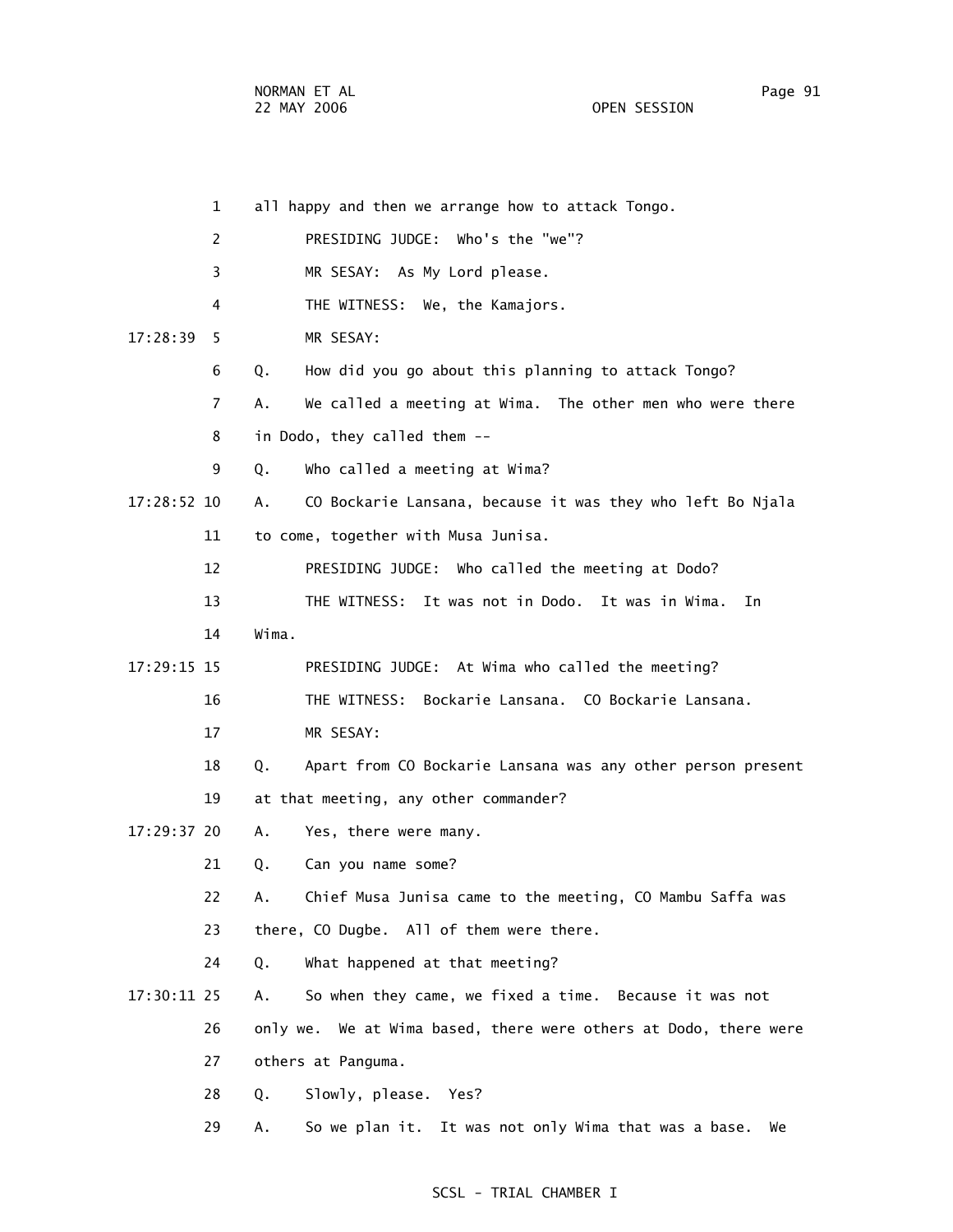| $\mathbf{1}$  | had a base at Panguma and another at Dodo. And all their     |
|---------------|--------------------------------------------------------------|
| 2             | commanders came to the meeting. So they took the information |
| 3             | back and we'll time to attack Tongo. That was in January.    |
| 4             | Q.<br>January what year?                                     |
| 17:31:00<br>5 | Α.<br>1998.                                                  |
| 6             | PRESIDING JUDGE: Mr Sesay, is this a proper time to          |
| 7             | adjourn. It is 5.30.                                         |
| 8             | MR SESAY: Yes, My Lord. I am about to go into a new phase    |
| 9             | of his testimony.                                            |
| 17:31:30 10   | PRESIDING JUDGE: So this will be a suitable time?            |
| 11            | MR SESAY: I'm grateful, My Lord.                             |
| 12            | PRESIDING JUDGE: Very well. The Court is adjourned to        |
| 13            | 9.30 tomorrow morning. Thank you.                            |
| 14            | [Whereupon the hearing adjourned at 5.32 p.m.,               |
| 17:31:58 15   | to be reconvened on Tuesday, the 23rd day of                 |
| 16            | May 2006, at 9.30 a.m.]                                      |
| 17            |                                                              |
| 18            |                                                              |
| 19            |                                                              |
| 20            |                                                              |
| 21            |                                                              |
| 22            |                                                              |
| 23            |                                                              |
| 24            |                                                              |
| 25            |                                                              |
| 26            |                                                              |
| 27            |                                                              |
| 28            |                                                              |

29